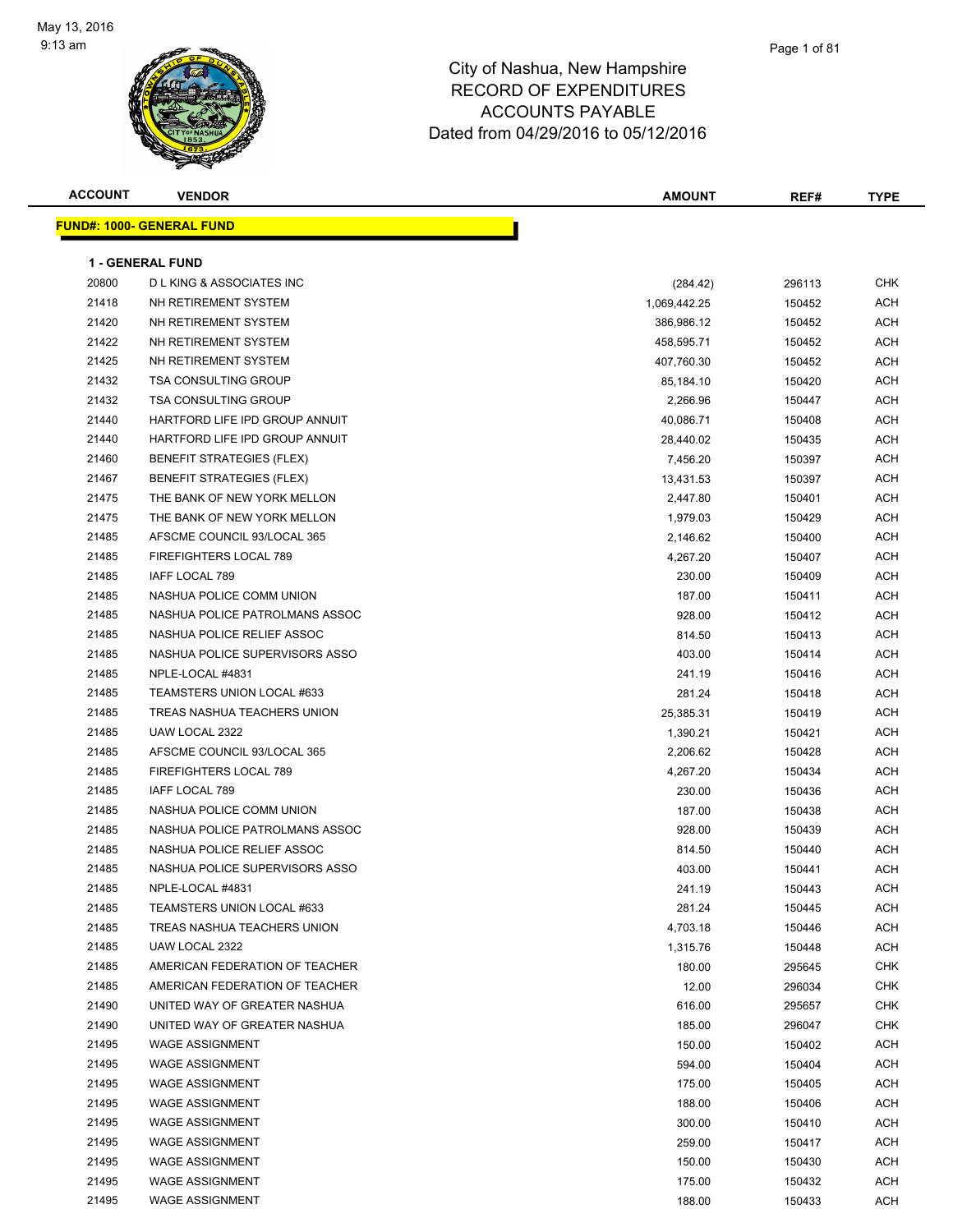

| <b>ACCOUNT</b> | <b>VENDOR</b>                    | <b>AMOUNT</b> | REF#   | <b>TYPE</b> |
|----------------|----------------------------------|---------------|--------|-------------|
|                | <b>FUND#: 1000- GENERAL FUND</b> |               |        |             |
|                | <b>1 - GENERAL FUND</b>          |               |        |             |
| 21495          | <b>WAGE ASSIGNMENT</b>           | 300.00        | 150437 | <b>ACH</b>  |
| 21495          | <b>WAGE ASSIGNMENT</b>           | 259.00        | 150444 | <b>ACH</b>  |
| 21495          | <b>WAGE ASSIGNMENT</b>           | 1,178.00      | 295646 | <b>CHK</b>  |
| 21495          | <b>WAGE ASSIGNMENT</b>           | 56.25         | 295647 | <b>CHK</b>  |
| 21495          | <b>WAGE ASSIGNMENT</b>           | 87.83         | 295648 | <b>CHK</b>  |
| 21495          | <b>WAGE ASSIGNMENT</b>           | 149.76        | 295649 | <b>CHK</b>  |
| 21495          | <b>WAGE ASSIGNMENT</b>           | 165.69        | 295650 | <b>CHK</b>  |
| 21495          | <b>WAGE ASSIGNMENT</b>           | 104.00        | 295651 | <b>CHK</b>  |
| 21495          | <b>WAGE ASSIGNMENT</b>           | 1,619.89      | 295652 | <b>CHK</b>  |
| 21495          | <b>WAGE ASSIGNMENT</b>           | 11.54         | 295653 | <b>CHK</b>  |
| 21495          | <b>WAGE ASSIGNMENT</b>           | 311.88        | 295654 | <b>CHK</b>  |
| 21495          | <b>WAGE ASSIGNMENT</b>           | 237.00        | 295655 | <b>CHK</b>  |
| 21495          | <b>WAGE ASSIGNMENT</b>           | 75.00         | 295656 | <b>CHK</b>  |
| 21495          | <b>WAGE ASSIGNMENT</b>           | 643.63        | 295658 | <b>CHK</b>  |
| 21495          | <b>WAGE ASSIGNMENT</b>           | 165.06        | 295659 | <b>CHK</b>  |
| 21495          | <b>WAGE ASSIGNMENT</b>           | 1,400.13      | 296035 | <b>CHK</b>  |
| 21495          | <b>WAGE ASSIGNMENT</b>           | 1.15          | 296036 | <b>CHK</b>  |
| 21495          | <b>WAGE ASSIGNMENT</b>           | 56.25         | 296037 | <b>CHK</b>  |
| 21495          | <b>WAGE ASSIGNMENT</b>           | 87.83         | 296038 | <b>CHK</b>  |
| 21495          | <b>WAGE ASSIGNMENT</b>           | 165.69        | 296039 | <b>CHK</b>  |
| 21495          | <b>WAGE ASSIGNMENT</b>           | 104.00        | 296040 | <b>CHK</b>  |
| 21495          | <b>WAGE ASSIGNMENT</b>           | 1,368.39      | 296041 | <b>CHK</b>  |
| 21495          | <b>WAGE ASSIGNMENT</b>           | 11.54         | 296042 | <b>CHK</b>  |
| 21495          | <b>WAGE ASSIGNMENT</b>           | 11.54         | 296043 | <b>CHK</b>  |
| 21495          | <b>WAGE ASSIGNMENT</b>           | 311.88        | 296044 | <b>CHK</b>  |
| 21495          | <b>WAGE ASSIGNMENT</b>           | 237.00        | 296045 | <b>CHK</b>  |
| 21495          | <b>WAGE ASSIGNMENT</b>           | 25.00         | 296046 | <b>CHK</b>  |
| 21495          | <b>WAGE ASSIGNMENT</b>           | 188.01        | 296048 | <b>CHK</b>  |
| 21538          | NASHUA TEACHERS UNION            | 3,841.67      | 150415 | <b>ACH</b>  |
| 21538          | NASHUA TEACHERS UNION            | 84.56         | 150442 | <b>ACH</b>  |
| 21921          | STATE OF NH-MV                   | 23,960.90     | 150387 | ACH         |
| 21921          | STATE OF NH-MV                   | 23,835.07     | 150393 | ACH         |
| 21921          | STATE OF NH-MV                   | 21,440.12     | 150394 | ACH         |
| 21921          | STATE OF NH-MV                   | 21,225.06     | 150395 | ACH         |
| 21921          | STATE OF NH-MV                   | 8,326.23      | 150422 | ACH         |
| 21921          | STATE OF NH-MV                   | 13,773.79     | 150423 | ACH         |
| 21921          | STATE OF NH-MV                   | 15,947.85     | 150425 | ACH         |
| 21921          | STATE OF NH-MV                   | 17,724.54     | 150427 | <b>ACH</b>  |
| 21921          | STATE OF NH-MV                   | 17,625.54     | 150449 | <b>ACH</b>  |
| 21921          | STATE OF NH-MV                   | 10,408.58     | 150450 | <b>ACH</b>  |
| 21922          | STATE OF NH DEPT OF SAFETY       | 14.75         | 295695 | <b>CHK</b>  |

#### **101 - MAYOR**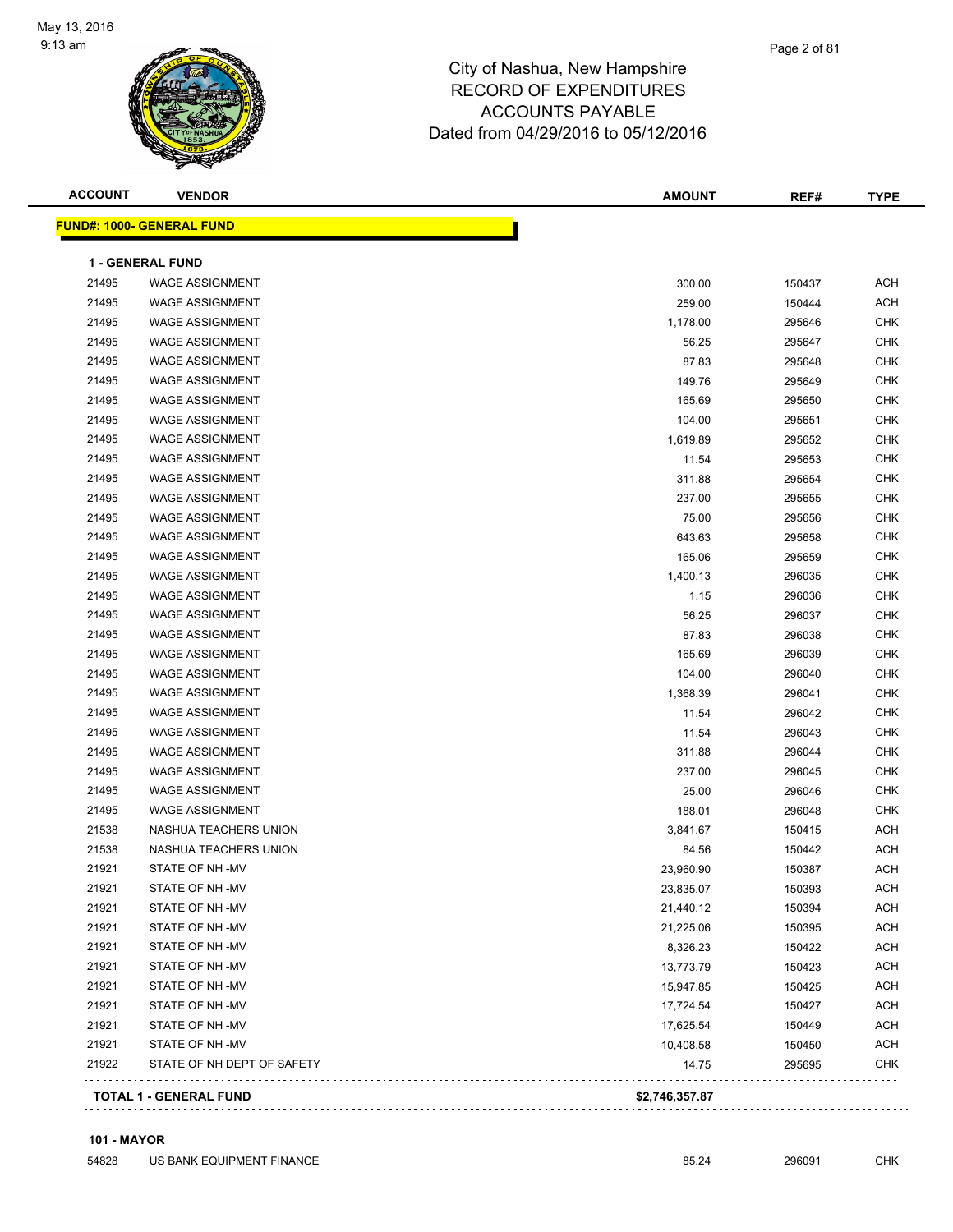

#### Page 3 of 81

## City of Nashua, New Hampshire RECORD OF EXPENDITURES ACCOUNTS PAYABLE Dated from 04/29/2016 to 05/12/2016

| <b>ACCOUNT</b>     | <b>VENDOR</b>                                   |                       | <b>AMOUNT</b> | REF#    | <b>TYPE</b> |
|--------------------|-------------------------------------------------|-----------------------|---------------|---------|-------------|
|                    | <b>FUND#: 1000- GENERAL FUND</b>                |                       |               |         |             |
|                    | TOTAL 101 - MAYOR                               |                       | \$85.24       |         |             |
| <b>103 - LEGAL</b> |                                                 |                       |               |         |             |
| 54828              | US BANK EQUIPMENT FINANCE                       |                       | 125.50        | 296095  | <b>CHK</b>  |
| 55495              | <b>HCSO</b>                                     |                       | 127.00        | 296126  | <b>CHK</b>  |
| 55614              | HILLSBOROUGH COUNTY REGISTRY                    |                       | 40.00         | 296127  | <b>CHK</b>  |
|                    | <b>TOTAL 103 - LEGAL</b>                        |                       | \$292.50      |         |             |
|                    | <b>107 - CITY CLERK</b>                         |                       |               |         |             |
| 55307              | AMANDA MAZEROLLE                                |                       | 46.00         | 295667  | <b>CHK</b>  |
|                    | <b>TOTAL 107 - CITY CLERK</b>                   |                       | \$46.00       |         |             |
|                    | <b>109 - CIVIC &amp; COMMUNITY ACTIVITIES</b>   |                       |               |         |             |
| 55221              | NASHUA REGIONAL PLANNING COMM                   |                       | 16,319.50     | 295790  | <b>CHK</b>  |
| 56214              | HUMANE SOCIETY FOR GREATER                      |                       | 8,256.75      | 296132  | <b>CHK</b>  |
|                    | TOTAL 109 - CIVIC & COMMUNITY ACTIVITIES        |                       | \$24,576.25   |         |             |
|                    |                                                 |                       |               |         |             |
| 61100              | <b>111 - HUMAN RESOURCES</b><br>WB MASON CO INC |                       | 37.43         | 295840  | <b>CHK</b>  |
|                    | <b>TOTAL 111 - HUMAN RESOURCES</b>              |                       | \$37.43       |         |             |
|                    |                                                 |                       |               |         |             |
| 113 - BENEFITS     |                                                 |                       |               |         |             |
| 59580              | STATE OF NH UC                                  |                       | 8,135.42      | 296086  | <b>CHK</b>  |
|                    | <b>TOTAL 113 - BENEFITS</b>                     |                       | \$8,135.42    |         |             |
|                    | <b>120 - TELECOMMUNICATIONS</b>                 |                       |               |         |             |
| 55109              | <b>SUSAN LOVERING</b>                           |                       | 37.00         | 295665  | <b>CHK</b>  |
| 55109              | <b>FAIRPOINT COMMUNICATIONS</b>                 |                       | 423.22        | 295683  | <b>CHK</b>  |
| 55109              | PACIFIC TELEMANAGEMENT SERVICE                  |                       | 75.00         | 295801  | CHK         |
| 55109              | BAYRING COMMUNICATIONS                          |                       | 2,147.64      | 296070  | <b>CHK</b>  |
| 55109              | FAIRPOINT COMMUNICATIONS                        |                       | 828.16        | 296074  | <b>CHK</b>  |
| 55118              | VERIZON WIRELESS-342053899-000                  |                       | 760.21        | 295702  | <b>CHK</b>  |
|                    | <b>TOTAL 120 - TELECOMMUNICATIONS</b>           |                       | \$4,271.23    |         |             |
|                    | <b>122 - INFORMATION TECH</b>                   |                       |               |         |             |
| 54407              | INFOR (US) INC                                  |                       | 196,573.20    | 295760  | <b>CHK</b>  |
| 54407              | SHI INTERNATIONAL CORP                          |                       | 5,109.00      | 295817  | <b>CHK</b>  |
| 54407              | SUNVIEW SOFTWARE INC                            |                       | 9,121.00      | 295825  | <b>CHK</b>  |
| 54407              | CITIZENS BANK CREDIT CARD                       | CTO*CITRIX ONLINE.COM | 55.00         | 9201612 | <b>ACH</b>  |
| 54407              | CITIZENS BANK CREDIT CARD                       | NLI*SHAREFILE         | 71.20         | 9201612 | <b>ACH</b>  |

54407 CITIZENS BANK CREDIT CARD PAYPAL\*MILLET SOFTWARE 170.00 9201612 ACH 54407 CITIZENS BANK CREDIT CARD PAYPAL\*MILLET SOFTWARE 60.00 9201612 ACH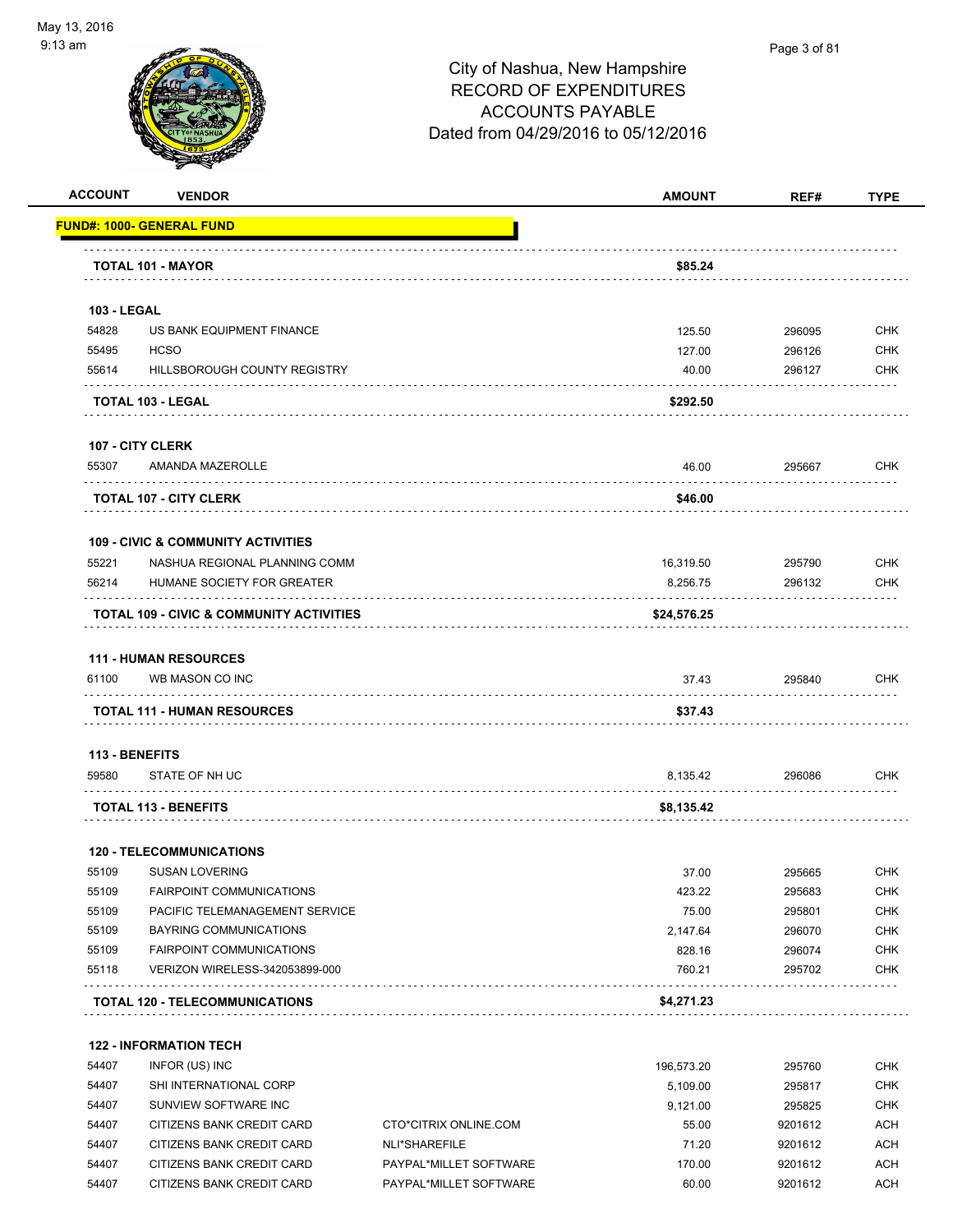

| <b>ACCOUNT</b> | <b>VENDOR</b>                                    |                                | <b>AMOUNT</b>      | REF#             | <b>TYPE</b>                     |
|----------------|--------------------------------------------------|--------------------------------|--------------------|------------------|---------------------------------|
|                | FUND#: 1000- GENERAL FUND                        |                                |                    |                  |                                 |
|                | <b>122 - INFORMATION TECH</b>                    |                                |                    |                  |                                 |
| 54428          | ATOS IT OUTSOURCING SERVICES                     |                                | 18,218.00          | 296417           | <b>CHK</b>                      |
| 55118          | VERIZON WIRELESS-985557535                       |                                | 40.01              | 295701           | <b>CHK</b>                      |
| 55400          | <b>ANN SURWELL</b>                               |                                | 19.98              | 296067           | <b>CHK</b>                      |
| 55400          | CITIZENS BANK CREDIT CARD                        | <b>SKILLPATH NATIONAL</b>      | 179.00             | 9201612          | <b>ACH</b>                      |
| 61299          | PHOENIX SCREEN PRINTING                          |                                | 620.00             | 295804           | <b>CHK</b>                      |
| 71221          | COMPUTER HUT dba IT INSIDERS                     |                                | 1,599.90           | 296110           | <b>CHK</b>                      |
| 71221          | <b>ITSAVVY LLC</b>                               |                                | 808.35             | 296441           | <b>CHK</b>                      |
| 71221          | CITIZENS BANK CREDIT CARD                        | WILSONAMPLIFIERS.COM           | 899.99             | 9201612          | ACH                             |
|                | TOTAL 122 - INFORMATION TECH                     |                                | \$233,544.63       |                  |                                 |
|                | <b>126 - FINANCIAL SERVICES</b>                  |                                |                    |                  |                                 |
| 41307          | HILLSBOROUGH COUNTY REGISTRY                     |                                | 1.405.11           | 296127           | <b>CHK</b>                      |
| 42200          | <b>JONATHAN HATCH</b>                            |                                | 84.00              | 296125           | <b>CHK</b>                      |
| 42200          | <b>CLAUDE MORIN</b>                              |                                | 159.20             | 296150           | <b>CHK</b>                      |
| 42200          | PATRICIA MUCCIOLI                                |                                | 10.00              | 296151           | <b>CHK</b>                      |
| 42200          | <b>SEAN MURPHY</b>                               |                                | 18.00              | 296152           | <b>CHK</b>                      |
| 42200          | <b>MARGARET ROSS</b>                             |                                | 169.20             | 296176           | <b>CHK</b>                      |
| 42200          | UNIFIRST CORPORATION                             |                                | 241.20             | 296195           | <b>CHK</b>                      |
| 42200          | <b>THOMAS WARNEKE</b>                            |                                | 10.00              | 296202           | <b>CHK</b>                      |
| 54828          | US BANK EQUIPMENT FINANCE                        |                                | 28.14              | 296092           | <b>CHK</b>                      |
| 55307          | ROSEMARIE EVANS                                  |                                | 136.08             | 296411           | <b>CHK</b>                      |
| 55421          | CITIZENS BANK CREDIT CARD                        | Greater Nashua Chamber of Comm | 60.00              | 9201612          | ACH                             |
| 55421          | CITIZENS BANK CREDIT CARD                        | Greater Nashua Chamber of Comm | 30.00              | 9201612          | <b>ACH</b>                      |
| 55421          | CITIZENS BANK CREDIT CARD                        | <b>NHGFOA</b>                  | 160.00             | 9201612          | <b>ACH</b>                      |
| 55607          | MAILINGS UNLIMITED - TAX                         |                                | 10,000.00          | 150398           | <b>ACH</b>                      |
| 55607          | MAILINGS UNLIMITED - MVR                         |                                | 1,540.00           | 150426           | ACH                             |
| 61100          | WB MASON CO INC                                  |                                | 315.50             | 295840           | <b>CHK</b>                      |
| 61100          | WB MASON CO INC                                  |                                | 186.20             | 296462           | <b>CHK</b>                      |
|                | <b>TOTAL 126 - FINANCIAL SERVICES</b>            |                                | \$14,552.63        |                  |                                 |
|                |                                                  |                                |                    |                  |                                 |
| 54100          | <b>129 - CITY BUILDINGS</b><br><b>EVERSOURCE</b> |                                | 2,258.84           | 295639           | <b>CHK</b>                      |
| 54114          | LIBERTY UTILITIES - NH                           |                                | 465.72             | 295684           | <b>CHK</b>                      |
| 54114          | LIBERTY UTILITIES - NH                           |                                | 529.88             | 296078           | CHK                             |
| 54114          | <b>DIRECT ENERGY BUSINESS</b>                    |                                | 517.77             | 296116           | CHK                             |
| 54280          | REXEL                                            |                                | 134.21             | 296175           | CHK                             |
| 61428          | NEW ENGLAND PAPER & SUPPLY                       |                                | 757.74             | 296160           | CHK                             |
|                | <b>TOTAL 129 - CITY BUILDINGS</b>                |                                | \$4,664.16         |                  |                                 |
|                |                                                  |                                |                    |                  |                                 |
|                |                                                  |                                |                    |                  |                                 |
|                | <b>130 - PURCHASING</b>                          |                                |                    |                  |                                 |
| 54828          | US BANK EQUIPMENT FINANCE                        |                                | 121.65             | 295699           |                                 |
| 54828<br>55500 | US BANK EQUIPMENT FINANCE<br>THE TELEGRAPH       |                                | 361.36<br>3,919.60 | 296093<br>296087 | <b>CHK</b><br><b>CHK</b><br>CHK |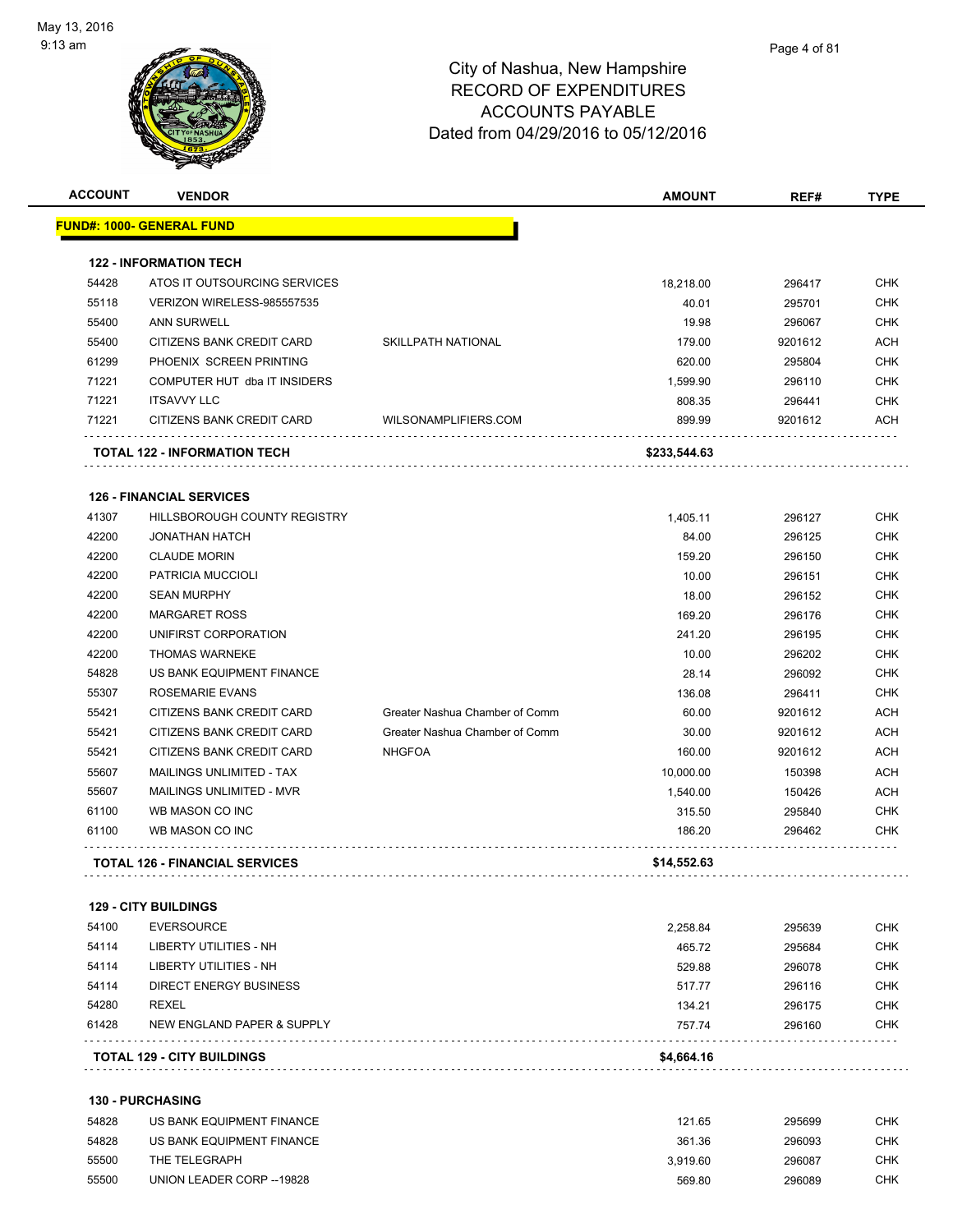

| <b>ACCOUNT</b> | <b>VENDOR</b>                                         | <b>AMOUNT</b> | REF#   | <b>TYPE</b> |
|----------------|-------------------------------------------------------|---------------|--------|-------------|
|                | <u> FUND#: 1000- GENERAL FUND</u>                     |               |        |             |
|                | <b>TOTAL 130 - PURCHASING</b>                         | \$4,972.41    |        |             |
|                | 132 - ASSESSING                                       |               |        |             |
| 55200          | <b>GMNBR</b>                                          | 120.00        | 295751 | <b>CHK</b>  |
| 55307          | <b>LOUISE BROWN</b>                                   | 10.96         | 295660 | CHK         |
| 55307          | <b>DOUGLAS DAME</b>                                   | 83.70         | 295662 | <b>CHK</b>  |
| 55307          | <b>GREG TURGISS</b>                                   | 35.10         | 295677 | <b>CHK</b>  |
| 55307          | <b>GARY TURGISS</b>                                   | 349.38        | 295833 | CHK         |
| 55421          | LEMAY SCHOOL OF REAL ESTATE                           | 225.00        | 296076 | <b>CHK</b>  |
| 61100          | WB MASON CO INC                                       | (19.16)       | 295840 | CHK         |
| 61650          | CONWAY OFFICE SOLUTIONS                               | 8.64          | 295728 | CHK         |
|                | <b>TOTAL 132 - ASSESSING</b>                          | \$813.62      |        |             |
|                | <b>140 - PINEWOOD CEMETERY</b>                        |               |        |             |
| 54280          | THE COLLINS GROUP INC                                 | 112.56        | 295827 | CHK         |
|                | TOTAL 140 - PINEWOOD CEMETERY                         | \$112.56      |        |             |
|                | <b>142 - WOODLAWN CEMETERY</b>                        |               |        |             |
| 54100          | <b>EVERSOURCE</b>                                     | 415.48        | 295639 | CHK         |
| 54280          | HOME DEPOT CREDIT SERVICE 3065                        | 133.86        | 295755 | <b>CHK</b>  |
| 54280          | HOME DEPOT CREDIT SERVICE 3065                        | 69.06         | 296128 | <b>CHK</b>  |
| 54487          | NASHUA OUTDOOR POWER EQUIPMENT                        | 159.00        | 295788 | CHK         |
| 54487          | NASHUA OUTDOOR POWER EQUIPMENT                        | 36.59         | 296157 | <b>CHK</b>  |
| 54600          | HOME DEPOT CREDIT SERVICE 3065                        | 8.70          | 296128 | <b>CHK</b>  |
| 54600          | HOWARD LEE & SONS INC                                 | 165.48        | 296130 | CHK         |
| 61299          | <b>BELLETETES INC</b>                                 | 8.76          | 295714 | <b>CHK</b>  |
| 61499          | HOME DEPOT CREDIT SERVICE 3065                        | 36.29         | 296128 | CHK         |
| 61535          | <b>INNER CITY MATERIALS LLC</b>                       | 240.00        | 295762 | CHK         |
| 61549          | <b>GRIFFIN GREENHOUSE SUPPLIES</b><br>.               | 492.76        | 295753 | CHK         |
|                | <b>TOTAL 142 - WOODLAWN CEMETERY</b>                  | \$1,765.98    |        |             |
|                | <b>144 - EDGEWOOD &amp; SUBURBAN CEMETERIES</b>       |               |        |             |
| 54100          | <b>EVERSOURCE</b>                                     | 143.69        | 295639 | <b>CHK</b>  |
| 54114          | <b>BOT L GAS INC</b>                                  | 284.06        | 296104 | <b>CHK</b>  |
| 54141          | PENNICHUCK WATER WORKS INC                            | 194.36        | 296085 | <b>CHK</b>  |
| 54280          | HOME DEPOT CREDIT SERVICE 3065                        | 222.36        | 296128 | <b>CHK</b>  |
| 61100          | WB MASON CO INC                                       | 24.46         | 296462 | <b>CHK</b>  |
| 61499          | HOME DEPOT CREDIT SERVICE 3065                        | 241.92        | 296128 | <b>CHK</b>  |
| 71000          | HOME DEPOT CREDIT SERVICE 3065                        | 447.00        | 295755 | <b>CHK</b>  |
|                | <b>TOTAL 144 - EDGEWOOD &amp; SUBURBAN CEMETERIES</b> | \$1,557.85    |        |             |

| 53999 | CITIZENS BANK CREDIT CARD | Citizens Bank | $\sqrt{2}$<br>ט.טי | 9201612 | <b>ACH</b> |
|-------|---------------------------|---------------|--------------------|---------|------------|
| 54100 | <b>EVERSOURCE</b><br>.    |               | 159.06             | 295639  | СНК        |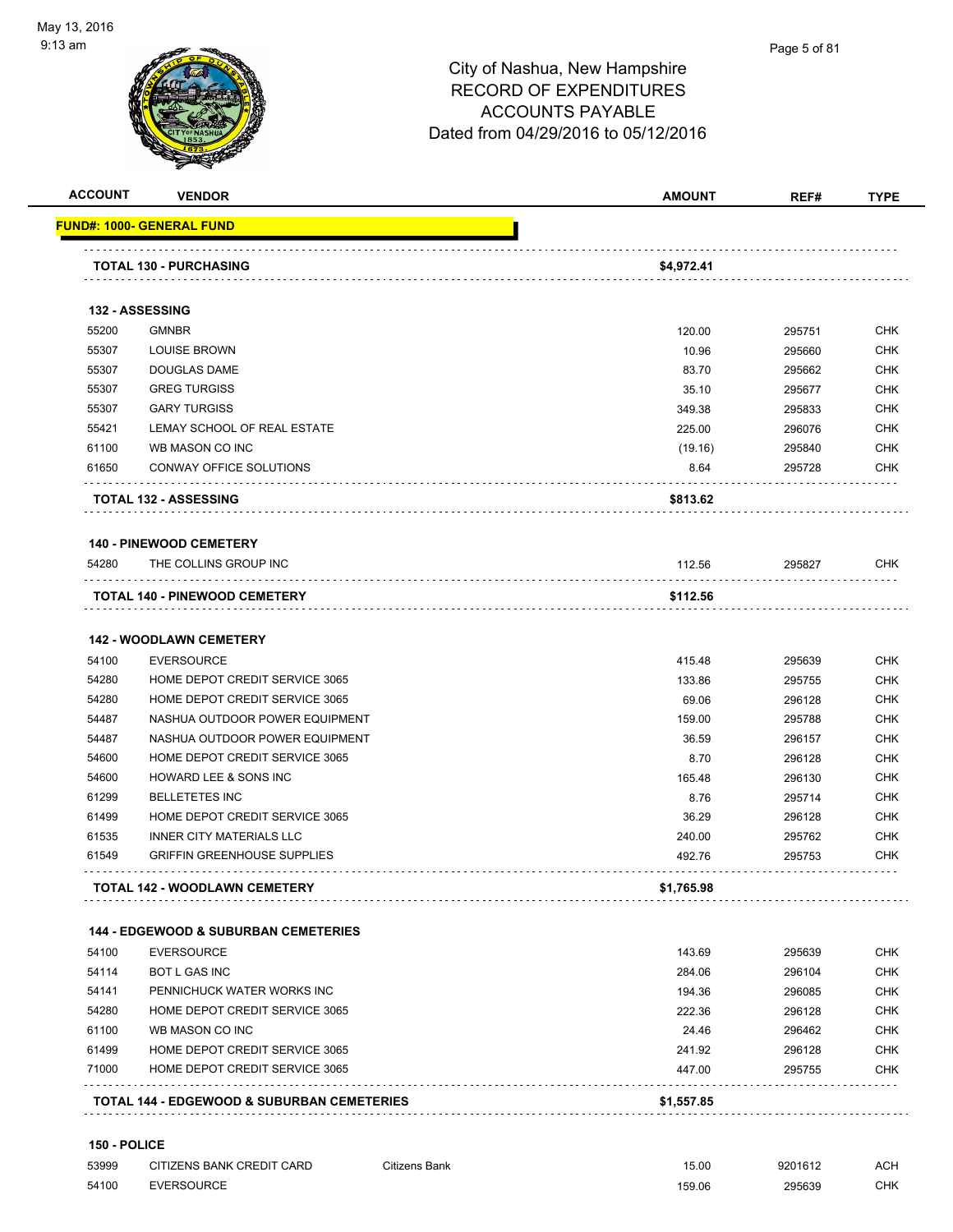

| <b>ACCOUNT</b> | <b>VENDOR</b>                    |                            | AMOUNT    | REF#    | <b>TYPE</b> |
|----------------|----------------------------------|----------------------------|-----------|---------|-------------|
|                | <b>FUND#: 1000- GENERAL FUND</b> |                            |           |         |             |
|                |                                  |                            |           |         |             |
| 150 - POLICE   |                                  |                            |           |         |             |
| 54100          | <b>EVERSOURCE</b>                |                            | 13,017.32 | 296072  | <b>CHK</b>  |
| 54141          | PENNICHUCK WATER WORKS INC       |                            | 622.19    | 296085  | <b>CHK</b>  |
| 54243          | J LAWRENCE HALL INC              |                            | 887.81    | 295765  | <b>CHK</b>  |
| 54243          | J LAWRENCE HALL INC              |                            | 722.32    | 296442  | <b>CHK</b>  |
| 54280          | HOME DEPOT CREDIT SERVICE 3073   |                            | 15.94     | 295756  | <b>CHK</b>  |
| 54280          | <b>METRO GROUP INC</b>           |                            | 211.00    | 295779  | <b>CHK</b>  |
| 54280          | HOME DEPOT CREDIT SERVICE 3073   |                            | 153.88    | 296129  | CHK         |
| 54280          | <b>REXEL</b>                     |                            | 74.90     | 296175  | CHK         |
| 54407          | RELX INC DBA LEXISNEXIS          |                            | 160.00    | 296174  | <b>CHK</b>  |
| 54407          | PC MALL GOV                      |                            | 977.05    | 296451  | <b>CHK</b>  |
| 54407          | CITIZENS BANK CREDIT CARD        | GoDaddy.com                | 39.96     | 9201612 | <b>ACH</b>  |
| 54414          | HUNTER SYSTEMS GROUP INC         |                            | 299.00    | 295759  | <b>CHK</b>  |
| 54487          | MODERN PROTECTIVE COATING INC    |                            | 800.00    | 295783  | <b>CHK</b>  |
| 54487          | LAFAYETTE INSTRUMENT CO INC      |                            | 689.06    | 296412  | <b>CHK</b>  |
| 54600          | <b>AUTO TRIM INC</b>             |                            | 325.00    | 295711  | <b>CHK</b>  |
| 54849          | PETER CINFO                      |                            | 45.96     | 296049  | <b>CHK</b>  |
| 54849          | <b>JOSHUA ST ONGE</b>            |                            | 45.96     | 296064  | <b>CHK</b>  |
| 54849          | COMCAST CABLE COMMUNICATIONS I   |                            | 219.85    | 296071  | CHK         |
| 54849          | <b>FAIRPOINT COMMUNICATIONS</b>  |                            | 262.64    | 296074  | <b>CHK</b>  |
| 54849          | <b>FAIRPOINT COMMUNICATIONS</b>  |                            | 35.38     | 296075  | <b>CHK</b>  |
| 54849          | VERIZON WIRELESS-286546928       |                            | 1,253.93  | 296096  | <b>CHK</b>  |
| 55200          | TREASURER STATE OF NH            |                            | 75.00     | 295697  | <b>CHK</b>  |
| 55300          | CITIZENS BANK CREDIT CARD        | Hampton Inn & Suites       | 117.81    | 9201612 | <b>ACH</b>  |
| 55300          | CITIZENS BANK CREDIT CARD        | Hampton Inn & Suites       | (117.81)  | 9201612 | <b>ACH</b>  |
| 55307          | DAVID LAVOIE                     |                            | 86.40     | 296056  | <b>CHK</b>  |
| 55400          | CITIZENS BANK CREDIT CARD        | <b>Springhill Suites</b>   | 507.85    | 9201612 | <b>ACH</b>  |
| 55400          | CITIZENS BANK CREDIT CARD        | Springhill Suites          | 507.85    | 9201612 | <b>ACH</b>  |
| 55400          | CITIZENS BANK CREDIT CARD        | Inst of Police Tech        | 950.00    | 9201612 | ACH         |
| 55400          | CITIZENS BANK CREDIT CARD        | Inst of Police Tech        | 950.00    | 9201612 | ACH         |
| 55400          | CITIZENS BANK CREDIT CARD        | Inst of Police Tech        | 950.00    | 9201612 | <b>ACH</b>  |
| 55400          | CITIZENS BANK CREDIT CARD        | Inst of Police Tech        | 950.00    | 9201612 | <b>ACH</b>  |
| 55400          | CITIZENS BANK CREDIT CARD        | Inst of Police Tech        | 950.00    | 9201612 | <b>ACH</b>  |
| 55400          | CITIZENS BANK CREDIT CARD        | <b>NU Cps Registration</b> | 150.00    | 9201612 | <b>ACH</b>  |
| 55421          | MUNICIPAL POLICE INSTITUTE INC   |                            | 1,200.00  | 295691  | <b>CHK</b>  |
| 55421          | CALEA                            |                            | 5,530.00  | 295720  | CHK         |
| 55421          | CITIZENS BANK CREDIT CARD        | Foxwoods Grnd              | 644.00    | 9201612 | ACH         |
| 55421          | CITIZENS BANK CREDIT CARD        | MT Club Lodging            | 194.58    | 9201612 | <b>ACH</b>  |
| 55421          | CITIZENS BANK CREDIT CARD        | <b>Hyatt Regency</b>       | 743.68    | 9201612 | ACH         |
| 55421          | CITIZENS BANK CREDIT CARD        | <b>Hyatt Regency</b>       | 743.68    | 9201612 | <b>ACH</b>  |
| 55421          | CITIZENS BANK CREDIT CARD        | <b>Hyatt Regency</b>       | 557.76    | 9201612 | <b>ACH</b>  |
| 55421          | CITIZENS BANK CREDIT CARD        | <b>Hyatt Regency</b>       | 557.76    | 9201612 | <b>ACH</b>  |
| 55421          | CITIZENS BANK CREDIT CARD        | <b>Hyatt Regency</b>       | 557.76    | 9201612 | <b>ACH</b>  |
| 55607          | UNITED PARCEL SERVICE            |                            | 11.47     | 296090  | CHK         |
| 55699          | <b>JP PEST SERVICES</b>          |                            | 34.30     | 296134  | CHK         |
| 61100          | WB MASON CO INC                  |                            | 525.31    | 296462  | <b>CHK</b>  |
| 61107          | <b>BEN'S UNIFORMS</b>            |                            | 67.00     | 295715  | <b>CHK</b>  |
| 61107          | <b>BEN'S UNIFORMS</b>            |                            | 275.00    | 296421  | <b>CHK</b>  |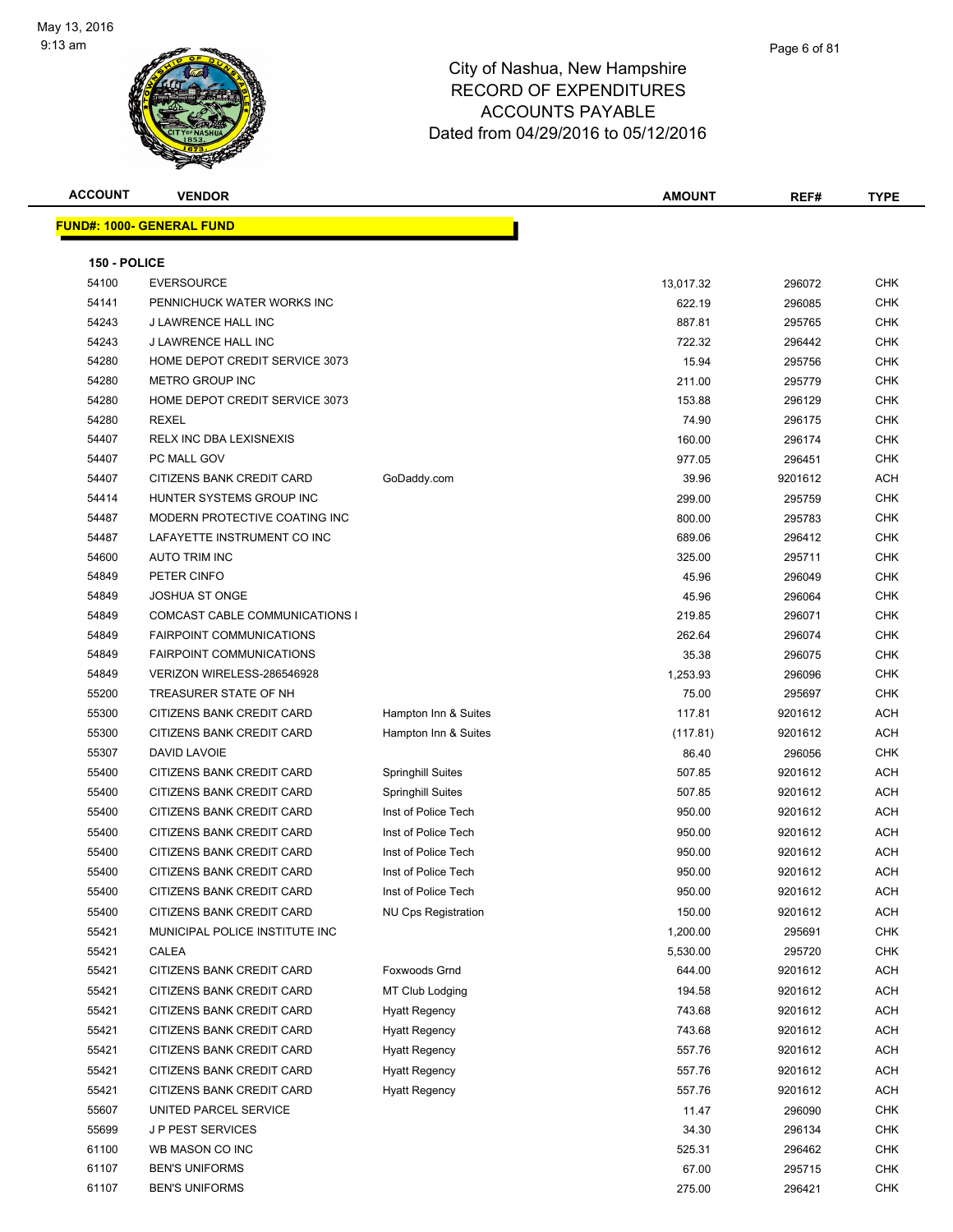

| <b>ACCOUNT</b> | <b>VENDOR</b>                    |                 | <b>AMOUNT</b> | REF#    | <b>TYPE</b> |
|----------------|----------------------------------|-----------------|---------------|---------|-------------|
|                | <b>FUND#: 1000- GENERAL FUND</b> |                 |               |         |             |
| 150 - POLICE   |                                  |                 |               |         |             |
| 61110          | <b>BEN'S UNIFORMS</b>            |                 | 547.65        | 295715  | CHK         |
| 61110          | STAR PACKER BADGES               |                 | 150.00        | 295822  | <b>CHK</b>  |
| 61110          | ATLANTIC TACTICAL INC            |                 | 198.50        | 296098  | <b>CHK</b>  |
| 61110          | <b>BEN'S UNIFORMS</b>            |                 | 278.00        | 296102  | <b>CHK</b>  |
| 61110          | <b>BEN'S UNIFORMS</b>            |                 | 2,992.00      | 296421  | <b>CHK</b>  |
| 61142          | BOUND TREE MEDICAL, LLC          |                 | 568.50        | 295717  | <b>CHK</b>  |
| 61142          | <b>BOND AUTO PARTS INC</b>       |                 | 579.00        | 296103  | <b>CHK</b>  |
| 61142          | TACTICAL MEDICAL SOLUTIONS INC   |                 | 998.23        | 296186  | <b>CHK</b>  |
| 61185          | TRI-TECH FORENSICS INC           |                 | 631.01        | 295831  | <b>CHK</b>  |
| 61185          | TRI-TECH FORENSICS INC           |                 | 239.86        | 296191  | <b>CHK</b>  |
| 61299          | CITIZENS BANK CREDIT CARD        | Amazon Mktplace | 14.17         | 9201612 | ACH         |
| 61428          | <b>CENTRAL PAPER PRODUCTS CO</b> |                 | 403.95        | 295724  | <b>CHK</b>  |
| 61650          | WB MASON CO INC                  |                 | 428.85        | 296462  | <b>CHK</b>  |
| 61799          | <b>BEST FORD</b>                 |                 | 409.25        | 295716  | <b>CHK</b>  |
| 61799          | <b>CARPARTS OF NASHUA</b>        |                 | 87.01         | 295723  | <b>CHK</b>  |
| 61799          | <b>MAYNARD &amp; LESIEUR INC</b> |                 | 275.00        | 295775  | <b>CHK</b>  |
| 61799          | <b>MHQ MUNICIPAL VEHICLES</b>    |                 | 65.26         | 295780  | <b>CHK</b>  |
| 61799          | NEW ENGLAND PARTS WAREHOUSE      |                 | 50.04         | 295795  | <b>CHK</b>  |
| 61799          | NORTHERN FOREIGN CAR PARTS INC   |                 | 621.24        | 295797  | <b>CHK</b>  |
| 61799          | <b>QUIRK GM PARTS DEPOT</b>      |                 | 172.07        | 295810  | <b>CHK</b>  |
| 61799          | SAM'S CLUB DIRECT-0860           |                 | 109.02        | 295811  | <b>CHK</b>  |
| 61799          | ULINE                            |                 | 397.24        | 295834  | <b>CHK</b>  |
| 61799          | <b>BELLETETES INC</b>            |                 | 4.66          | 296101  | <b>CHK</b>  |
| 61799          | DEPENDABLE LOCK SERVICE INC      |                 | 60.00         | 296115  | <b>CHK</b>  |
| 61799          | HOME DEPOT CREDIT SERVICE 3073   |                 | 1,019.94      | 296129  | <b>CHK</b>  |
| 61799          | NORTHERN FOREIGN CAR PARTS INC   |                 | 420.57        | 296162  | <b>CHK</b>  |
| 61799          | <b>QUIRK GM PARTS DEPOT</b>      |                 | 40.95         | 296171  | <b>CHK</b>  |
| 61799          | SAFETY KLEEN SYSTEMS INC         |                 | 516.00        | 296177  | <b>CHK</b>  |
| 61799          | <b>STADIUM GRAPHICS</b>          |                 | 347.75        | 296183  | <b>CHK</b>  |
| 61799          | <b>CARPARTS OF NASHUA</b>        |                 | 56.68         | 296422  | <b>CHK</b>  |
| 61799          | FISHER AUTO PARTS INC            |                 | 144.10        | 296433  | <b>CHK</b>  |
| 61799          | NEW ENGLAND PARTS WAREHOUSE      |                 | 40.27         | 296450  | <b>CHK</b>  |
| 61807          | THOMPSON INFORMATION SERVICES    |                 | 536.99        | 296189  | <b>CHK</b>  |
| 71221          | <b>GOVCONNECTION INC</b>         |                 | 77.00         | 295746  | <b>CHK</b>  |
| 71221          | <b>TESSCO INC</b>                |                 | 227.26        | 296187  | <b>CHK</b>  |
| 71221          | <b>DELL MARKETING LP</b>         |                 | 2,113.23      | 296426  | <b>CHK</b>  |
| 71221          | WB MASON CO INC                  |                 | 279.99        | 296462  | <b>CHK</b>  |
| 71400          | UNITED DIVERS                    |                 | 729.00        | 296460  | <b>CHK</b>  |
|                |                                  |                 |               |         |             |

**152 - FIRE**

| 52800 | DARREN DESJADON        | 106.50   | 295735 | CHK        |
|-------|------------------------|----------|--------|------------|
| 54100 | <b>EVERSOURCE</b>      | 5.957.44 | 295639 | CHK        |
| 54100 | EVERSOURCE             | 750.23   | 295682 | <b>CHK</b> |
| 54114 | LIBERTY UTILITIES - NH | 432.65   | 295688 | CHK        |
| 54114 | DIRECT ENERGY BUSINESS | 2.295.52 | 295736 | CHK        |
| 54114 | LIBERTY UTILITIES - NH | 580.71   | 296080 | CHK        |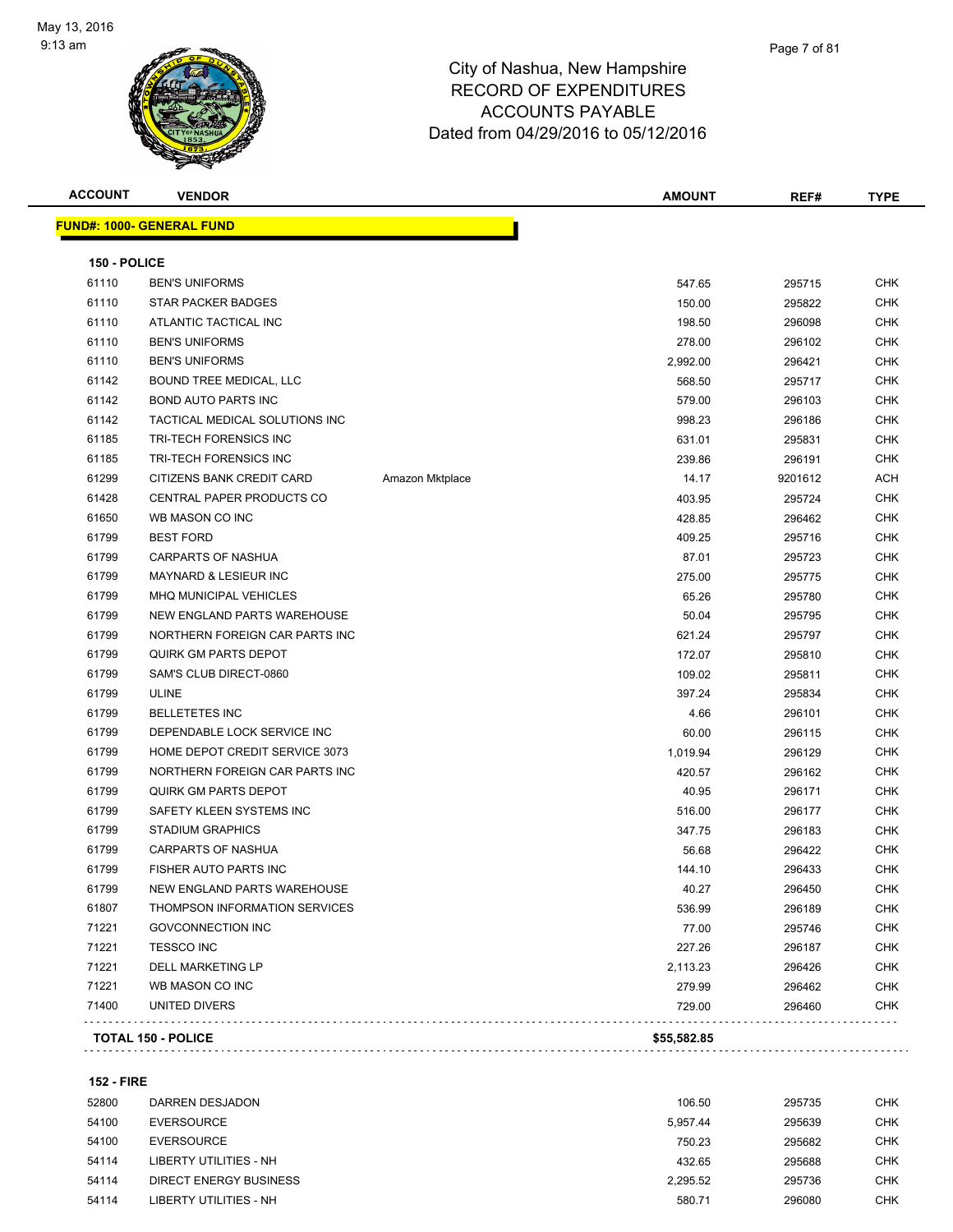

| <b>ACCOUNT</b>    | <b>VENDOR</b>                         |                              | <b>AMOUNT</b> | REF#    | <b>TYPE</b> |
|-------------------|---------------------------------------|------------------------------|---------------|---------|-------------|
|                   | <u> FUND#: 1000- GENERAL FUND</u>     |                              |               |         |             |
| <b>152 - FIRE</b> |                                       |                              |               |         |             |
| 54141             | PENNICHUCK WATER WORKS INC            |                              | 827.09        | 296085  | CHK         |
| 54228             | <b>JP PEST SERVICES</b>               |                              | 89.00         | 296134  | <b>CHK</b>  |
| 54280             | AE MECHANICAL INC                     |                              | 396.95        | 296413  | <b>CHK</b>  |
| 54280             | TRI STATE HOOD & DUCT LLC             |                              | 325.00        | 296458  | <b>CHK</b>  |
| 54487             | YANKEE EQUIPMENT SYSTEMS INC          |                              | 851.71        | 295841  | <b>CHK</b>  |
| 54487             | <b>BATTERIES PLUS</b>                 |                              | 106.56        | 296419  | <b>CHK</b>  |
| 54487             | YANKEE EQUIPMENT SYSTEMS INC          |                              | 167.25        | 296464  | <b>CHK</b>  |
| 54600             | <b>BELLETETES INC</b>                 |                              | 17.99         | 296101  | <b>CHK</b>  |
| 54600             | MINUTEMAN TRUCKS INC                  |                              | 2,995.63      | 296149  | <b>CHK</b>  |
| 54600             | SANEL AUTO PARTS CO                   |                              | 82.25         | 296178  | <b>CHK</b>  |
| 54828             | US BANK EQUIPMENT FINANCE             |                              | 223.26        | 295700  | CHK         |
| 55421             | NICHOLAS STEPNEY                      |                              | 110.00        | 296065  | CHK         |
| 55421             | <b>THOMAS STEPNEY</b>                 |                              | 110.00        | 296066  | <b>CHK</b>  |
| 55421             | CITIZENS BANK CREDIT CARD             | <b>Phil Ackland Seminars</b> | (9.66)        | 9201612 | ACH         |
| 55421             | CITIZENS BANK CREDIT CARD             | <b>Phil Ackland Seminars</b> | (1.50)        | 9201612 | <b>ACH</b>  |
| 55699             | TRUE BLUE CLEANERS                    |                              | 30.76         | 295832  | CHK         |
| 55699             | TRUE BLUE CLEANERS                    |                              | 70.99         | 296192  | <b>CHK</b>  |
| 55699             | TRUE BLUE CLEANERS                    |                              | 78.67         | 296193  | <b>CHK</b>  |
| 55699             | TRUE BLUE CLEANERS                    |                              | 42.65         | 296194  | <b>CHK</b>  |
| 55699             | UNITED SITE SERVICES NORTHEAST        |                              | 32.48         | 296197  | CHK         |
| 61100             | WB MASON CO INC                       |                              | (93.25)       | 295840  | CHK         |
| 61100             | WB MASON CO INC                       |                              | (13.50)       | 296203  | CHK         |
| 61100             | WB MASON CO INC                       |                              | 332.40        | 296462  | CHK         |
| 61307             | <b>NEW ENGLAND KENWORTH</b>           |                              | 41.20         | 296159  | CHK         |
| 61428             | NEW ENGLAND PAPER & SUPPLY            |                              | 182.75        | 295794  | <b>CHK</b>  |
| 61428             | HOME DEPOT CREDIT SERVICE 3065        |                              | 72.77         | 296128  | <b>CHK</b>  |
| 61428             | NEW ENGLAND PAPER & SUPPLY            |                              | 74.64         | 296449  | CHK         |
| 61650             | CONWAY OFFICE SOLUTIONS               |                              | 8.64          | 296111  | <b>CHK</b>  |
| 61699             | <b>GRANITE CITY ELECTRIC SUPPLY</b>   |                              | 25.20         | 295749  | CHK         |
| 61699             | L W BILLS (ALARM ENGINEERING          |                              | 664.70        | 296137  | <b>CHK</b>  |
| 61699             | SANEL AUTO PARTS CO                   |                              | 16.34         | 296178  | CHK         |
| 61705             | MAYNARD & LESIEUR INC                 |                              | 25.00         | 296144  | <b>CHK</b>  |
| 61799             | MINUTEMAN TRUCKS INC                  |                              | 2,799.77      | 296149  | CHK         |
| 61799             | SANEL AUTO PARTS CO                   |                              | (46.70)       | 296178  | <b>CHK</b>  |
| 68355             | <b>ZAX SIGNAGE</b>                    |                              | 550.00        | 296204  | <b>CHK</b>  |
| 71025             | <b>BATTERIES PLUS</b>                 |                              | 38.95         | 296419  | <b>CHK</b>  |
| 71999             | <b>HOME DEPOT CREDIT SERVICE 3065</b> |                              | 143.58        | 295755  | <b>CHK</b>  |
| 71999             | LIFEGUARD SYSTEMS INC                 |                              | 2,074.00      | 295769  | <b>CHK</b>  |
|                   | <b>TOTAL 152 - FIRE</b>               |                              | \$23,566.62   |         |             |

#### **153 - BUILDING INSPECTION**

| 42300 | <b>SOLAR CITY</b>     | 70.00  | 296181 | <b>CHK</b> |
|-------|-----------------------|--------|--------|------------|
| 42307 | <b>SOLAR CITY</b>     | 231.00 | 296181 | CHK        |
| 55307 | <b>MARK COLLINS</b>   | 168.13 | 296050 | <b>CHK</b> |
| 55307 | <b>WILLIAM CONDRA</b> | 206.28 | 296051 | CHK        |
| 55307 | <b>TIMOTHY DUPONT</b> | 414.72 | 296054 | CHK        |
| 55307 | <b>RUSS MARCUM</b>    | 345.44 | 296057 | СНК        |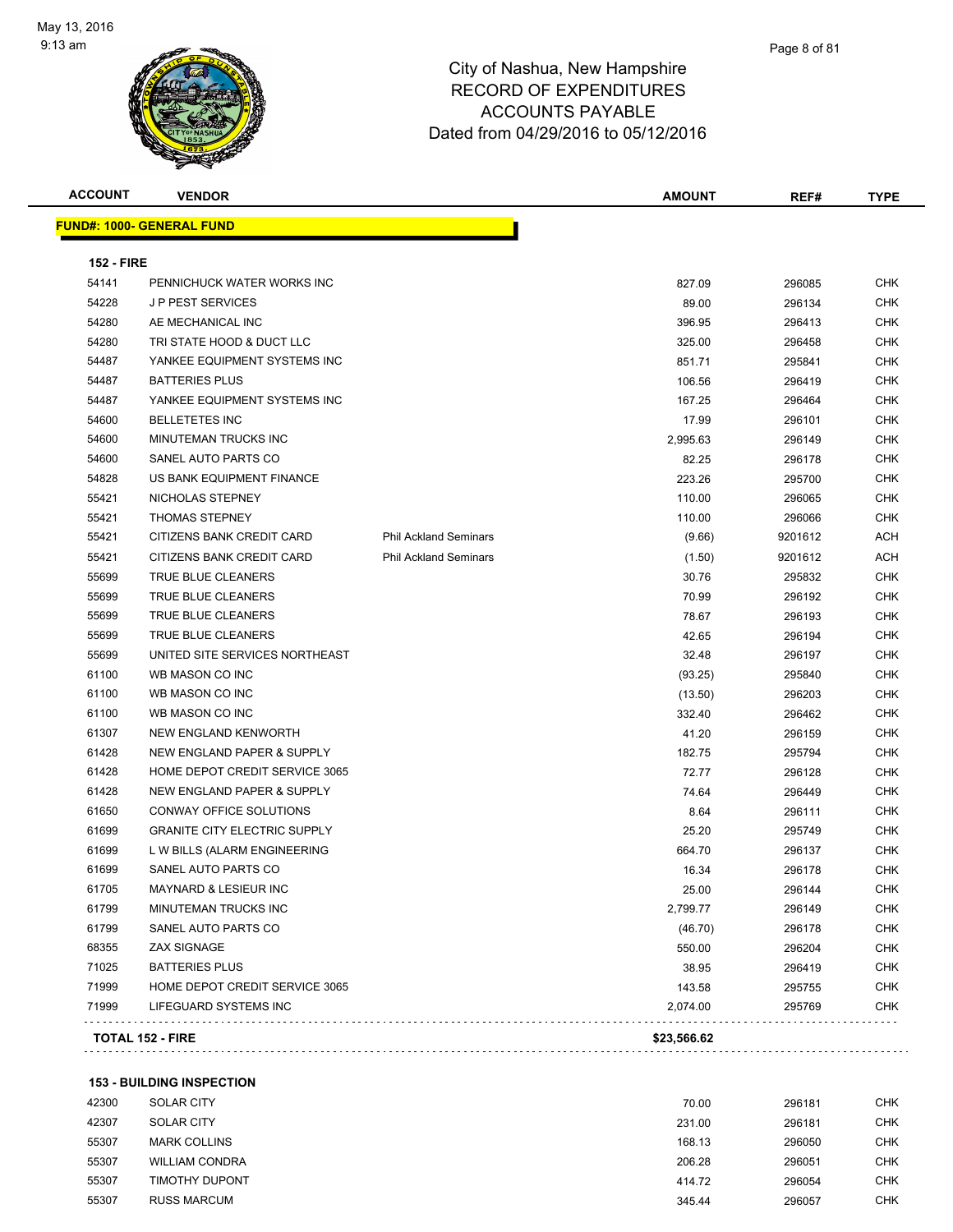

|                                                                                                 | <b>VENDOR</b>                                                  | <b>AMOUNT</b>  | REF#             | <b>TYPE</b>                                                                                                                                                                                             |
|-------------------------------------------------------------------------------------------------|----------------------------------------------------------------|----------------|------------------|---------------------------------------------------------------------------------------------------------------------------------------------------------------------------------------------------------|
|                                                                                                 | FUND#: 1000- GENERAL FUND                                      |                |                  |                                                                                                                                                                                                         |
|                                                                                                 | <b>153 - BUILDING INSPECTION</b>                               |                |                  |                                                                                                                                                                                                         |
| 55307                                                                                           | <b>JEFFREY RICHARD</b>                                         | 417.42         | 296061           | <b>CHK</b>                                                                                                                                                                                              |
| 55307                                                                                           | <b>WILLIAM MCKINNEY</b>                                        | 114.91         | 296069           | <b>CHK</b>                                                                                                                                                                                              |
|                                                                                                 | <b>TOTAL 153 - BUILDING INSPECTION</b>                         | \$1,967.90     |                  |                                                                                                                                                                                                         |
|                                                                                                 | <b>155 - CODE ENFORCEMENT</b>                                  |                |                  |                                                                                                                                                                                                         |
| 55307                                                                                           | <b>KYLE METCALF</b>                                            | 348.84         | 295668           | <b>CHK</b>                                                                                                                                                                                              |
| 55307                                                                                           | ROBERT SOUSA                                                   | 272.70         | 295675           | <b>CHK</b>                                                                                                                                                                                              |
|                                                                                                 | <b>TOTAL 155 - CODE ENFORCEMENT</b>                            | \$621.54       |                  |                                                                                                                                                                                                         |
|                                                                                                 | <b>157 - CITYWIDE COMMUNICATIONS</b>                           |                |                  |                                                                                                                                                                                                         |
| 54100                                                                                           | <b>EVERSOURCE</b>                                              | 489.96         | 295682           | <b>CHK</b>                                                                                                                                                                                              |
| 54487                                                                                           | MOTOROLA SOLUTIONS INC                                         | 452.00         | 295690           | <b>CHK</b>                                                                                                                                                                                              |
| 54487                                                                                           | SUNNY COMMUNICATIONS INC                                       | 57.00          | 295824           | <b>CHK</b>                                                                                                                                                                                              |
| 55421                                                                                           | <b>WILLIAM R MANSFIELD</b>                                     | 632.90         | 295666           | <b>CHK</b>                                                                                                                                                                                              |
| 55607                                                                                           | UNITED PARCEL SERVICE                                          | 23.23          | 295698           | <b>CHK</b>                                                                                                                                                                                              |
| 71207                                                                                           | <b>MOTOROLA SOLUTIONS INC</b>                                  | 1,240.00       | 295690           | <b>CHK</b>                                                                                                                                                                                              |
|                                                                                                 |                                                                |                | 296081           | <b>CHK</b>                                                                                                                                                                                              |
| 71207                                                                                           | MOTOROLA SOLUTIONS INC                                         | 1,090.20       |                  |                                                                                                                                                                                                         |
|                                                                                                 | TOTAL 157 - CITYWIDE COMMUNICATIONS                            | \$3,985.29     |                  |                                                                                                                                                                                                         |
|                                                                                                 |                                                                |                |                  |                                                                                                                                                                                                         |
| 54835                                                                                           | <b>159 - OTHER PUBLIC SAFETY</b><br>PENNICHUCK WATER WORKS INC | 222,229.17     | 296085           |                                                                                                                                                                                                         |
|                                                                                                 | TOTAL 159 - OTHER PUBLIC SAFETY                                | \$222,229.17   |                  |                                                                                                                                                                                                         |
|                                                                                                 |                                                                |                |                  |                                                                                                                                                                                                         |
|                                                                                                 | <b>160 - PW-ADMIN &amp; ENGINEERING</b>                        |                |                  |                                                                                                                                                                                                         |
|                                                                                                 | <b>LIBERTY UTILITIES - NH</b>                                  | 600.42         | 296077           |                                                                                                                                                                                                         |
|                                                                                                 | PENNICHUCK WATER WORKS INC                                     | 77.91          | 296085           |                                                                                                                                                                                                         |
|                                                                                                 | <b>TODD WELCH</b>                                              | 150.00         | 296068           |                                                                                                                                                                                                         |
|                                                                                                 | SONIA SHAHNAJ                                                  | 44.82          | 295674           |                                                                                                                                                                                                         |
|                                                                                                 | <b>WILLIAM TOOMEY</b>                                          | 309.96         | 295676           |                                                                                                                                                                                                         |
|                                                                                                 | <b>ROBERT MEUNIER</b>                                          | 165.78         | 296058           |                                                                                                                                                                                                         |
|                                                                                                 | NH PUBLIC WORKS ASSOCIATION                                    | 200.00         | 295644           |                                                                                                                                                                                                         |
|                                                                                                 | NEW ENGLAND CHAPTER APWA<br>JAN PRO CLEANING SYSTEMS NE        | 175.00         | 296082           |                                                                                                                                                                                                         |
|                                                                                                 | <b>JP PEST SERVICES</b>                                        | 665.00         | 295766           |                                                                                                                                                                                                         |
| 54114<br>54141<br>55200<br>55307<br>55307<br>55307<br>55400<br>55400<br>55699<br>55699<br>61100 | WB MASON CO INC                                                | 92.46          | 296134           |                                                                                                                                                                                                         |
|                                                                                                 | STEPHEN DOOKRAN                                                | 26.99<br>53.00 | 295840           |                                                                                                                                                                                                         |
| 61100<br>61107                                                                                  | PHOENIX SCREEN PRINTING                                        | 16.00          | 296053<br>296165 |                                                                                                                                                                                                         |
| 61299                                                                                           | PHOENIX SCREEN PRINTING                                        | 48.00          | 296165           | CHK<br><b>CHK</b><br><b>CHK</b><br><b>CHK</b><br><b>CHK</b><br><b>CHK</b><br><b>CHK</b><br><b>CHK</b><br><b>CHK</b><br><b>CHK</b><br><b>CHK</b><br><b>CHK</b><br><b>CHK</b><br><b>CHK</b><br><b>CHK</b> |

**161 - STREETS** 54100 EVERSOURCE 67.91 295639 CHK

| 54 IUU | EVERSUURUE        | 07.YI                | ∠ອວດວລ      | <b>UHN</b> |
|--------|-------------------|----------------------|-------------|------------|
|        | .                 | $\sim$ $\sim$ $\sim$ | .           |            |
| 54100  | <b>EVERSOURCE</b> | 4.907.39<br>.        | 295682<br>. | СНК        |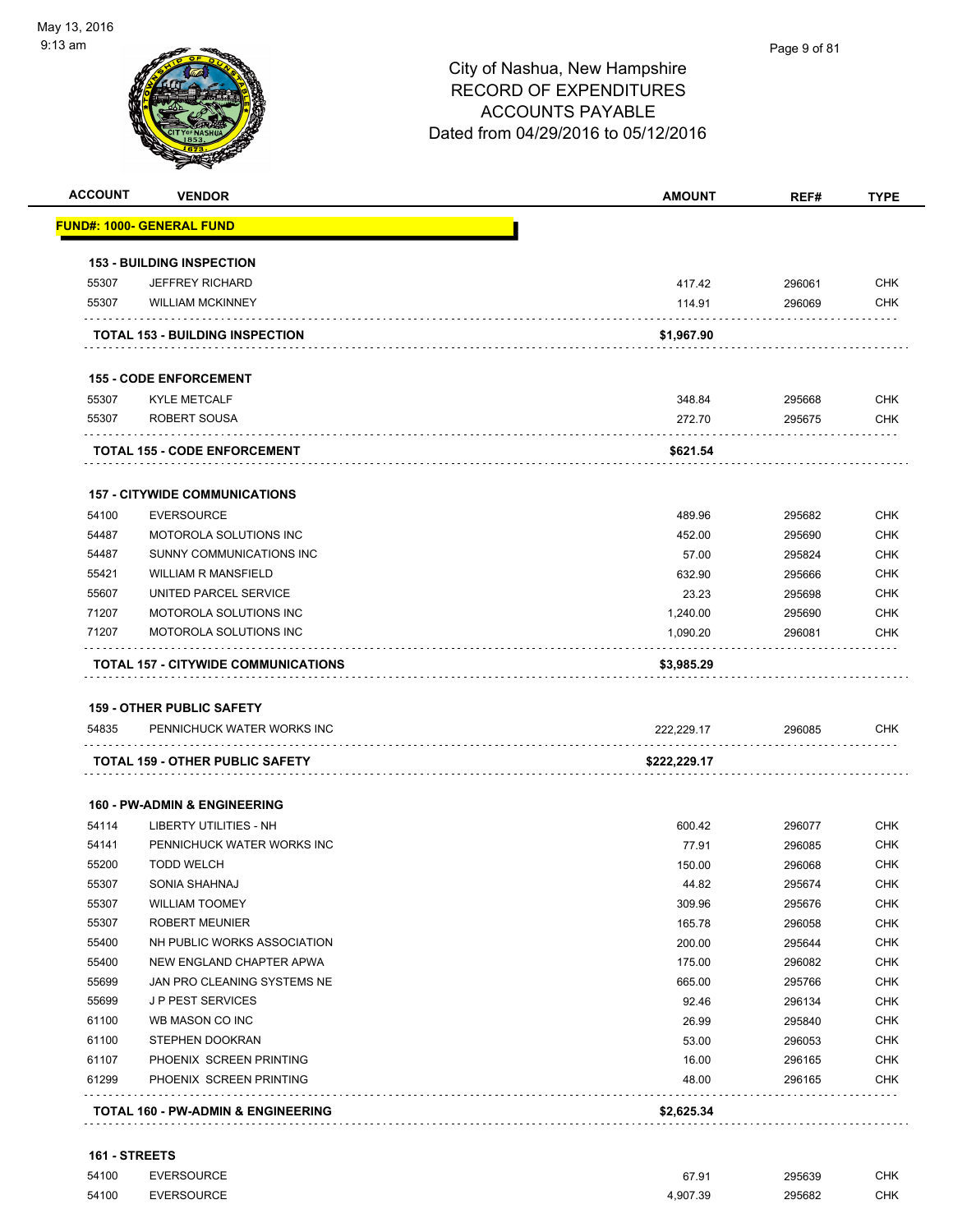

| <b>ACCOUNT</b> | <b>VENDOR</b>                     |                               | <b>AMOUNT</b> | REF#    | <b>TYPE</b> |
|----------------|-----------------------------------|-------------------------------|---------------|---------|-------------|
|                | <u> FUND#: 1000- GENERAL FUND</u> |                               |               |         |             |
|                |                                   |                               |               |         |             |
| 161 - STREETS  |                                   |                               |               |         |             |
| 54100          | <b>EVERSOURCE</b>                 |                               | 1,229.91      | 296073  | <b>CHK</b>  |
| 54141          | PENNICHUCK WATER WORKS INC        |                               | 631.67        | 296085  | <b>CHK</b>  |
| 54200          | JAN PRO CLEANING SYSTEMS NE       |                               | 855.00        | 295766  | <b>CHK</b>  |
| 54228          | <b>JP PEST SERVICES</b>           |                               | 68.00         | 296134  | <b>CHK</b>  |
| 54280          | STEVE SHUMSKY UNLIMITED DOOR      |                               | 375.00        | 296184  | CHK         |
| 54600          | ATLANTIC BROOM SERVICE INC        |                               | 980.00        | 295710  | CHK         |
| 54600          | <b>BEST FORD</b>                  |                               | 99.70         | 295716  | CHK         |
| 54600          | CHAPPELL TRACTOR SALES INC        |                               | 76.50         | 295725  | CHK         |
| 54600          | DONOVAN EQUIPMENT CO INC          |                               | 254.00        | 295737  | <b>CHK</b>  |
| 54600          | NORTH AMERICAN EQUIP UPFITTERS    |                               | 526.90        | 295796  | <b>CHK</b>  |
| 54600          | SANEL AUTO PARTS CO               |                               | 9.73          | 295814  | CHK         |
| 54600          | SOUTHWORTH-MILTON INC             |                               | 111.70        | 295820  | <b>CHK</b>  |
| 54600          | TENNANT SALES & SERVICE CO        |                               | 125.10        | 295826  | CHK         |
| 54600          | <b>B-B CHAIN INC</b>              |                               | 150.00        | 296099  | CHK         |
| 54600          | <b>BELLETETES INC</b>             |                               | 26.99         | 296101  | <b>CHK</b>  |
| 54600          | CHAPPELL TRACTOR SALES INC        |                               | 55.00         | 296106  | CHK         |
| 54600          | <b>FASTENAL CO</b>                |                               | 13.69         | 296118  | CHK         |
| 54600          | FREIGHTLINER OF NH INC            |                               | 362.28        | 296119  | CHK         |
| 54600          | HOWARD P FAIRFIELD LLC            |                               | 1,152.55      | 296131  | CHK         |
| 54600          | LIBERTY INTNL TRUCKS OF NH LLC    |                               | 139.11        | 296138  | <b>CHK</b>  |
| 54600          | <b>MB TRACTOR &amp; EQUIPMENT</b> |                               | 80.61         | 296146  | <b>CHK</b>  |
| 54600          | NAPA AUTO PARTS                   |                               | 184.75        | 296153  | <b>CHK</b>  |
| 54600          | NUERA TRANSPORT INC               |                               | 9.03          | 296163  | <b>CHK</b>  |
| 54600          | SANEL AUTO PARTS CO               |                               | 79.42         | 296179  | CHK         |
| 54600          | SWEEPER PARTS SALES               |                               | 1,277.70      | 296185  | <b>CHK</b>  |
| 54600          | CARPARTS OF NASHUA                |                               | 202.29        | 296422  | <b>CHK</b>  |
| 54600          | <b>CUMMINS NORTHEAST LLC</b>      |                               | 21.73         | 296425  | CHK         |
| 54600          | DONOVAN EQUIPMENT CO INC          |                               | 439.00        | 296429  | CHK         |
| 54600          | JOHNSON SUPPLY CO INC             |                               | 199.76        | 296443  | CHK         |
| 55400          | NH PUBLIC WORKS ASSOCIATION       |                               | 50.00         | 295644  | CHK         |
| 55421          | CITIZENS BANK CREDIT CARD         | Uni-Bell PVC Pipe Association | 49.00         | 9201612 | ACH         |
| 61107          | UNIFIRST CORPORATION              |                               | 365.77        | 295835  | CHK         |
| 61107          | UNIFIRST CORPORATION              |                               | 366.32        | 296459  | <b>CHK</b>  |
| 61299          | <b>BELLETETES INC</b>             |                               | 122.35        | 295714  | <b>CHK</b>  |
| 61299          | <b>BELLETETES INC</b>             |                               | 122.72        | 296101  | <b>CHK</b>  |
| 61299          | NH BRAGG & SONS INC               |                               | 67.08         | 296161  | <b>CHK</b>  |
| 61299          | OMEGA INDUSTRIAL SUPPLY           |                               | 119.54        | 296164  | CHK         |
| 61299          | <b>HOP SALES &amp; SERVICE</b>    |                               | 255.00        | 296438  | <b>CHK</b>  |
| 61299          | L & L QUALITY PRODUCTS LLC        |                               | 925.00        | 296444  | CHK         |
| 61300          | DENNIS K BURKE INC                |                               | 9,349.32      | 295734  | CHK         |
| 61507          | CONTINENTAL PAVING INC            |                               | 467.58        | 295727  | CHK         |
| 61542          | PERMA LINE CORP OF NEW ENGLAND    |                               | 93.40         | 295803  | <b>CHK</b>  |
| 61556          | <b>MARLIN CONTROLS INC</b>        |                               | 625.00        | 295773  | <b>CHK</b>  |
| 61556          | OCEAN STATE SIGNAL CO             |                               | 30.93         | 295798  | <b>CHK</b>  |
| 61556          | <b>FASTENAL CO</b>                |                               | 148.88        | 296118  | <b>CHK</b>  |
| 61560          | HUDSON QUARRY CORP                |                               | 53.85         | 296439  | <b>CHK</b>  |
| 61709          | G H BERLIN WINDWARD               |                               | 924.47        | 295742  | <b>CHK</b>  |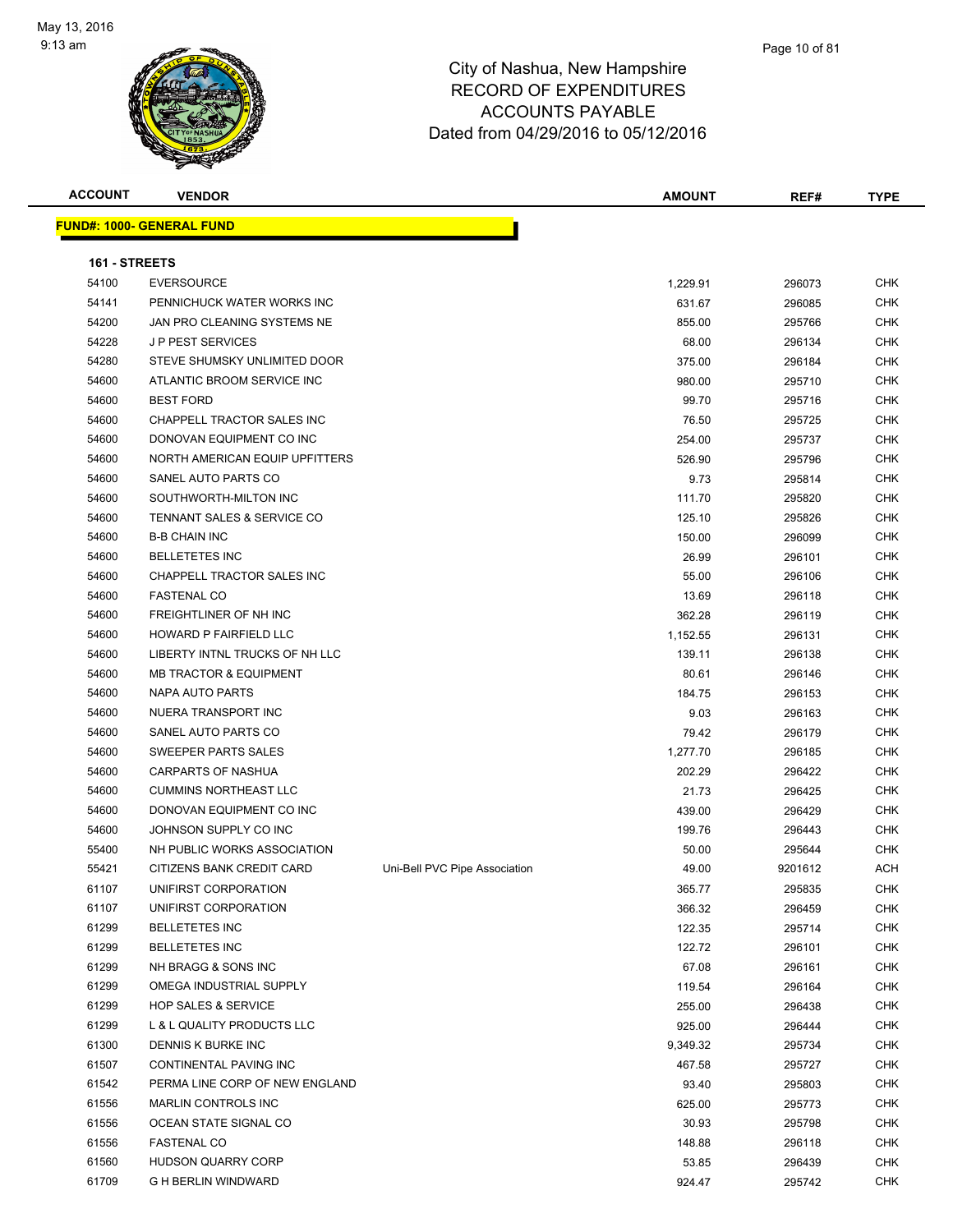

| <b>ACCOUNT</b> | <b>VENDOR</b>                               |                                     | <b>AMOUNT</b>    | REF#             | <b>TYPE</b>              |
|----------------|---------------------------------------------|-------------------------------------|------------------|------------------|--------------------------|
|                | <b>FUND#: 1000- GENERAL FUND</b>            |                                     |                  |                  |                          |
| 161 - STREETS  |                                             |                                     |                  |                  |                          |
| 61709          | SOUTHWORTH-MILTON INC                       |                                     | 38.64            | 296182           | <b>CHK</b>               |
| 61709          | <b>CARPARTS OF NASHUA</b>                   |                                     | 25.40            | 296422           | <b>CHK</b>               |
| 71025          | <b>CORNWELL TOOLS</b>                       |                                     | 71.50            | 295730           | <b>CHK</b>               |
| 71025          | <b>FASTENAL CO</b>                          |                                     | 43.87            | 296118           | <b>CHK</b>               |
| 71025          | M & M ELECTRICAL SUPPLY CO INC              |                                     | 138.34           | 296139           | <b>CHK</b>               |
| 71999          | <b>BELLETETES INC</b>                       |                                     | 10.78            | 295714           | <b>CHK</b>               |
|                | TOTAL 161 - STREETS                         |                                     | \$29,177.16      |                  |                          |
|                | <b>162 - STREET LIGHTING</b>                |                                     |                  |                  |                          |
| 54100          | <b>EVERSOURCE</b>                           |                                     | 65,474.66        | 296073           | <b>CHK</b>               |
|                | <b>TOTAL 162 - STREET LIGHTING</b>          |                                     | \$65,474.66      |                  |                          |
|                | <b>166 - PARKING LOTS</b>                   |                                     |                  |                  |                          |
| 54100          | <b>EVERSOURCE</b>                           |                                     | 704.64           | 295682           | <b>CHK</b>               |
| 55421          | CITIZENS BANK CREDIT CARD                   | <b>National Parking Association</b> | 595.00           | 9201612          | <b>ACH</b>               |
| 55699          | LIGHTEC INC                                 |                                     | 41.43            | 295770           | <b>CHK</b>               |
|                | .<br>TOTAL 166 - PARKING LOTS               |                                     | \$1,341.07       |                  |                          |
|                |                                             |                                     |                  |                  |                          |
|                | <b>171 - COMMUNITY SERVICES</b>             |                                     |                  |                  |                          |
| 61135<br>61250 | PETROCELLI MARKETING GROUP<br>THE TELEGRAPH |                                     | 677.00<br>500.00 | 296452<br>296087 | <b>CHK</b><br><b>CHK</b> |
|                |                                             |                                     |                  |                  |                          |
|                | <b>TOTAL 171 - COMMUNITY SERVICES</b>       |                                     | \$1,177.00       |                  |                          |
|                | <b>173 - ENVIRONMENTAL HEALTH</b>           |                                     |                  |                  |                          |
| 54487          | Q C SERVICES INC                            |                                     | 313.70           | 296454           | <b>CHK</b>               |
| 55307          | <b>HEIDI PEEK-KUKULKA</b>                   |                                     | 48.60            | 295672           | <b>CHK</b>               |
| 55307          | <b>APRIL TORHAN</b>                         |                                     | 71.60            | 295829           | <b>CHK</b>               |
| 61149          | PAPER THERMOMETER CO                        |                                     | 203.00           | 295802           | <b>CHK</b>               |
| 61149          | Q C SERVICES INC                            |                                     | 265.00           | 296454           | CHK                      |
|                | TOTAL 173 - ENVIRONMENTAL HEALTH            |                                     | \$901.90         |                  |                          |
|                | <b>174 - WELFARE ADMINISTRATION</b>         |                                     |                  |                  |                          |
| 55307          | <b>KYE SIMS</b>                             |                                     | 46.12            | 296063           | <b>CHK</b>               |
| 55421          | NH MUNICIPAL ASSOCIATION LLC                |                                     | 60.00            | 296084           | <b>CHK</b>               |
|                | <b>TOTAL 174 - WELFARE ADMINISTRATION</b>   |                                     | \$106.12         |                  |                          |
|                | <b>175 - WELFARE ASSISTANCE</b>             |                                     |                  |                  |                          |
| 55810          | 188 CONCORD ST LLC                          |                                     | 404.59           | 296008           | <b>CHK</b>               |
| 55810          | 23-25 TEMPLE ST REALTY LLC                  |                                     | 1,850.00         | 296009           | <b>CHK</b>               |
| 55810          | 4-10 PIERCE ST LLC                          |                                     | 454.16           | 296010           | <b>CHK</b>               |

Example of the COUNTRY BARN MOTEL that the state of the state of the state of the state of the state of the state of the state of the state of the state of the state of the state of the state of the state of the state of t 55810 LAMERAND ENTERPRISES 605.12 296012 CHK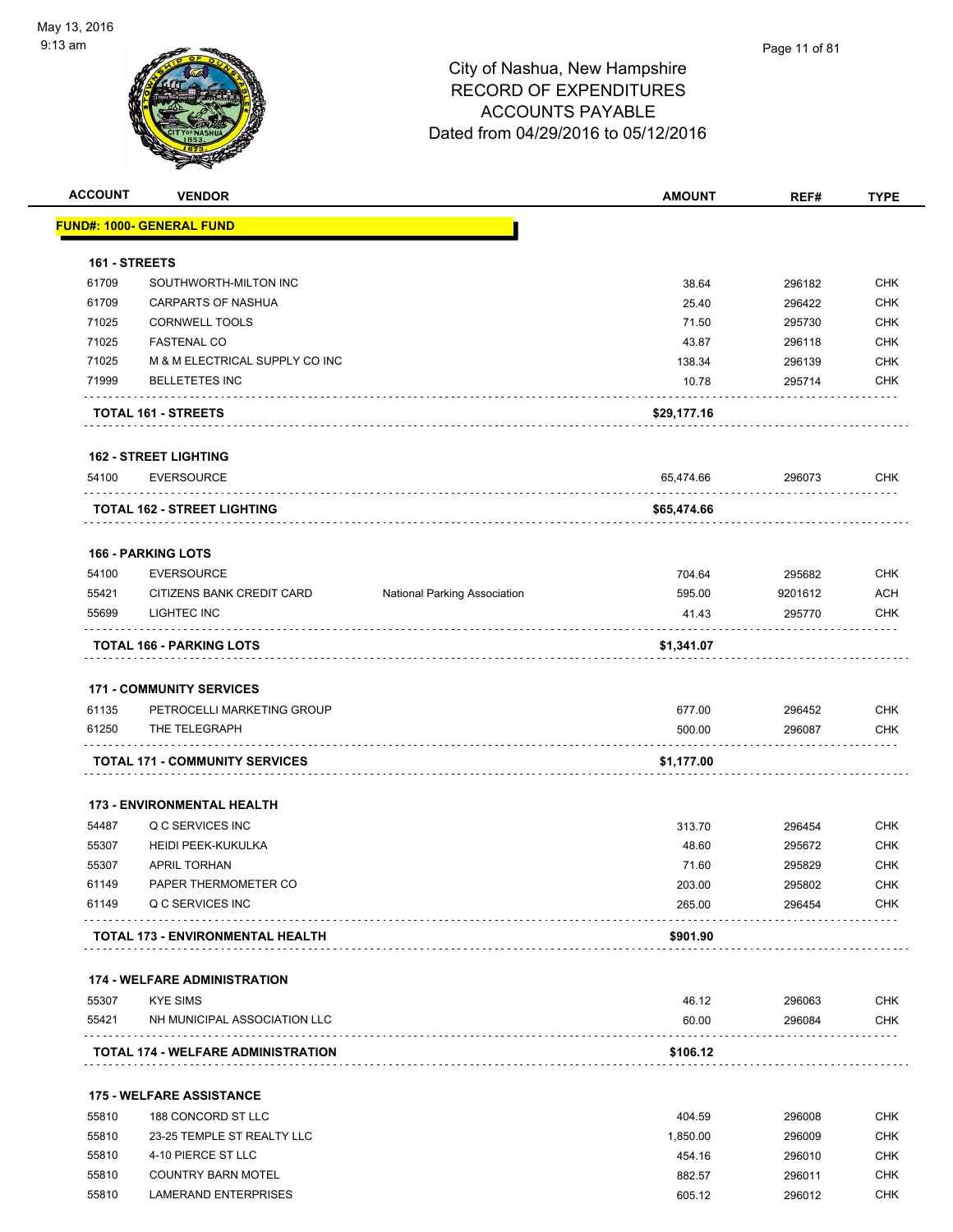

| <b>ACCOUNT</b> | <b>VENDOR</b>                         | <b>AMOUNT</b> | REF#   | <b>TYPE</b> |
|----------------|---------------------------------------|---------------|--------|-------------|
|                | <u> FUND#: 1000- GENERAL FUND</u>     |               |        |             |
|                | <b>175 - WELFARE ASSISTANCE</b>       |               |        |             |
| 55810          | LTA INVESTMENTS LLC                   | 280.00        | 296013 | CHK         |
| 55810          | PINE HILL GARDENS ASSOC               | 785.87        | 296014 | CHK         |
| 55810          | <b>VAMP LLC</b>                       | 785.87        | 296015 | CHK         |
| 55810          | 17-21 ABBOTT ST LLC                   | 261.00        | 296384 | <b>CHK</b>  |
| 55810          | 188 CONCORD ST LLC                    | 738.54        | 296385 | CHK         |
| 55810          | 23-25 TEMPLE ST REALTY LLC            | 520.00        | 296386 | CHK         |
| 55810          | <b>RUTH S BERGERON</b>                | 900.00        | 296387 | <b>CHK</b>  |
| 55810          | <b>COUNTRY BARN MOTEL</b>             | 781.65        | 296388 | CHK         |
| 55810          | EUGENE C DE VOYD                      | 647.49        | 296389 | <b>CHK</b>  |
| 55810          | HIGHLAND LAKE PROPERTIES LLC          | 72.18         | 296390 | <b>CHK</b>  |
| 55810          | <b>JENSEN'S INC</b>                   | 411.00        | 296391 | CHK         |
| 55810          | <b>LAMERAND ENTERPRISES</b>           | 325.00        | 296392 | CHK         |
| 55810          | <b>MOHAMMAD MOBEEN</b>                | 775.00        | 296393 | CHK         |
| 55810          | MWH HOLDINGS LLC                      | 900.00        | 296394 | CHK         |
| 55810          | <b>LISA G SMITH</b>                   | 1,025.00      | 296396 | <b>CHK</b>  |
| 55810          | RONALD D SUMMERS                      | 700.00        | 296397 | CHK         |
| 55812          | RITE AID ACCT#1009804                 | 5.90          | 296395 | CHK         |
| 55814          | <b>EVERSOURCE</b>                     | 355.25        | 296007 | CHK         |
| 55814          | <b>EVERSOURCE</b>                     | 619.12        | 296381 | CHK         |
| 55814          | LIBERTY UTILITIES                     | 101.68        | 296382 | CHK         |
| 55814          | PENNICHUCK WATER WORKS INC            | 166.09        | 296383 | CHK         |
|                | .                                     |               |        |             |
|                | <b>TOTAL 175 - WELFARE ASSISTANCE</b> | \$15,353.08   |        |             |
|                |                                       |               |        |             |
|                | <b>177 - PARKS &amp; RECREATION</b>   |               |        |             |
| 44549          | <b>CHRISTOPHER D BAKER</b>            | 858.00        | 296376 | <b>CHK</b>  |
| 45999          | <b>BARBARA BIELAWSKI</b>              | 20.00         | 296377 | CHK         |
| 45999          | PAULA LANCTOT                         | 20.00         | 296379 | CHK         |
| 54100          | <b>EVERSOURCE</b>                     | 5,437.83      | 295680 | CHK         |
| 54100          | <b>EVERSOURCE</b>                     | 1,732.60      | 295682 | CHK         |
| 54114          | LIBERTY UTILITIES - NH                | 69.55         | 295686 | <b>CHK</b>  |
| 54114          | LIBERTY UTILITIES - NH                | 407.37        | 295689 | <b>CHK</b>  |
| 54114          | DIRECT ENERGY BUSINESS                | 736.67        | 295736 | CHK         |
| 54141          | PENNICHUCK WATER WORKS INC            | 1,913.13      | 296085 | CHK         |
| 54280          | <b>BELLETETES INC</b>                 | 107.88        | 295714 | CHK         |
| 54280          | CAROLINA EASTERN VAIL INC             | 3,624.00      | 295722 | CHK         |
| 54280          | <b>FASTENAL CO</b>                    | 9.21          | 295739 | <b>CHK</b>  |
| 54280          | GATE CITY FENCE CO INC                | 985.00        | 295743 | CHK         |
| 54280          | HOME DEPOT CREDIT SERVICE 3065        | 545.34        | 295755 | CHK         |
| 54280          | <b>HUDSON QUARRY CORP</b>             | 541.18        | 295757 | CHK         |
| 54280          | JAN PRO CLEANING SYSTEMS NE           | 300.00        | 295766 | <b>CHK</b>  |
| 54280          | JOHNSONS ELECTRIC INC                 | 255.09        | 295767 | CHK         |
| 54280          | NASHUA WALLPAPER & PAINT CO           | 211.96        | 295791 | CHK         |
| 54280          | PIONEER ATHLETICS                     | 529.80        | 295805 | <b>CHK</b>  |
| 54280          | PIONEER TREE SERVICE LLC              | 450.00        | 295806 | CHK         |
| 54280          | AFFILIATED HVAC SERVICES LLC          | 134.00        | 296097 | CHK         |
| 54280          | F W WEBB COMPANY                      | 145.84        | 296117 | CHK         |
| 54280          | HOME DEPOT CREDIT SERVICE 3065        | 125.31        | 296128 | CHK         |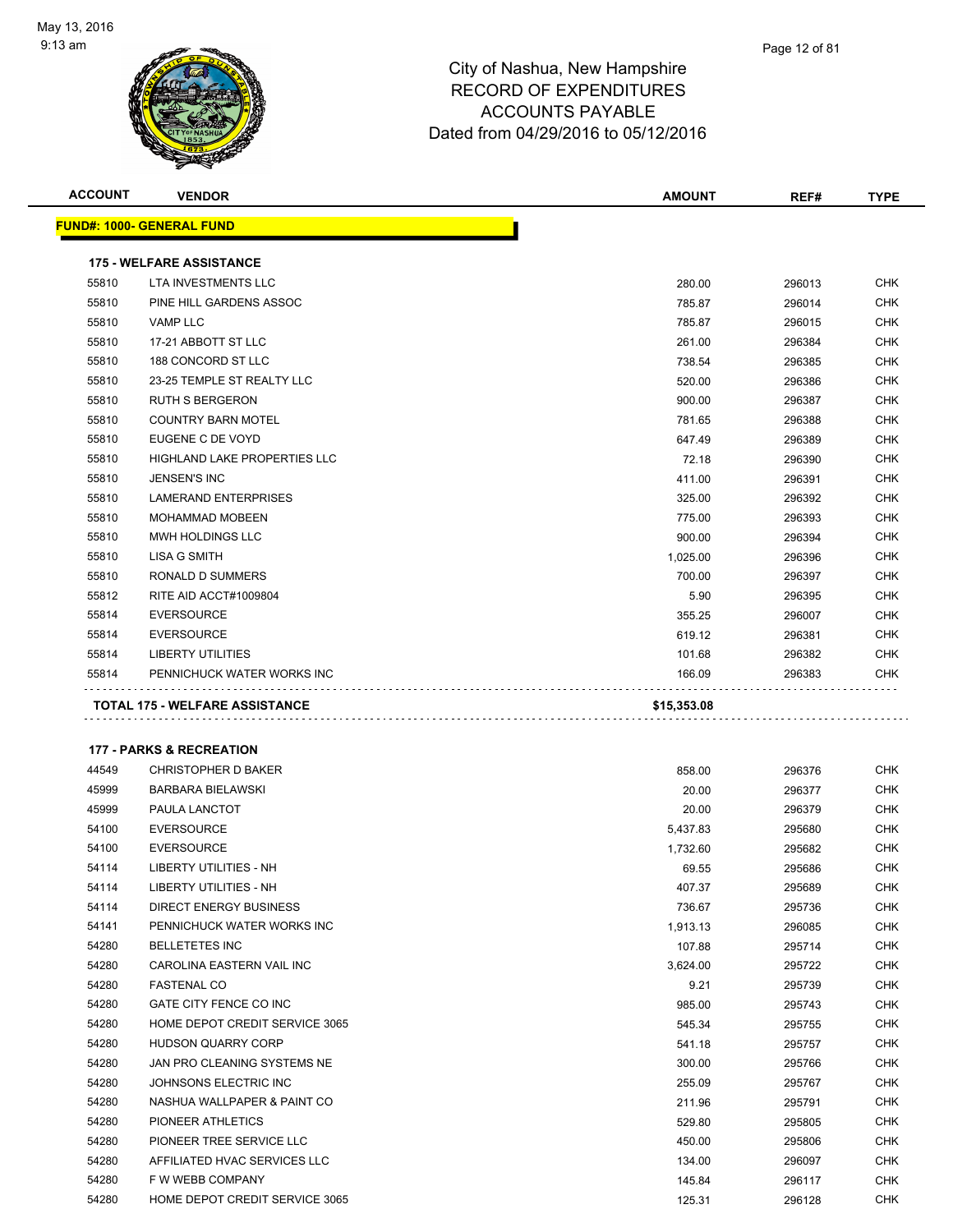

| <b>ACCOUNT</b> | <b>VENDOR</b>                             |                               | <b>AMOUNT</b> | REF#    | <b>TYPE</b> |
|----------------|-------------------------------------------|-------------------------------|---------------|---------|-------------|
|                | <b>FUND#: 1000- GENERAL FUND</b>          |                               |               |         |             |
|                | <b>177 - PARKS &amp; RECREATION</b>       |                               |               |         |             |
| 54280          | ASAP SPRINKLER LLC                        |                               | 650.00        | 296416  | <b>CHK</b>  |
| 54280          | F W WEBB COMPANY                          |                               | 85.77         | 296431  | <b>CHK</b>  |
| 54280          | <b>HUDSON QUARRY CORP</b>                 |                               | 35.51         | 296439  | CHK         |
| 54280          | <b>MILL METALS CORP</b>                   |                               | 264.00        | 296446  | <b>CHK</b>  |
| 54280          | <b>MTE INC</b>                            |                               | 371.45        | 296447  | <b>CHK</b>  |
| 54280          | NASHUA FARMERS EXCHANGE INC               |                               | 56.85         | 296448  | <b>CHK</b>  |
| 54280          | SITEONE LANDSCAPE SUPPLY LLC              |                               | 473.28        | 296457  | <b>CHK</b>  |
| 54821          | UNITED SITE SERVICES NORTHEAST            |                               | 54.97         | 295837  | <b>CHK</b>  |
| 55400          | NEW ENGLAND PARK ASSOCIATION              |                               | 35.00         | 295692  | <b>CHK</b>  |
| 55421          | CITIZENS BANK CREDIT CARD                 | National Recreation and Parks | 1,151.29      | 9201612 | <b>ACH</b>  |
| 55642          | <b>JAY LEATHERMAN</b>                     |                               | 300.00        | 296006  | <b>CHK</b>  |
| 55656          | NASHUA VETERANS PARADE                    |                               | 4,000.00      | 296158  | <b>CHK</b>  |
| 61100          | WB MASON CO INC                           |                               | 74.85         | 296203  | <b>CHK</b>  |
| 61100          | WB MASON CO INC                           |                               | 31.44         | 296462  | <b>CHK</b>  |
| 61107          | ALECS SHOE STORE INC                      |                               | 204.95        | 295705  | CHK         |
| 61128          | PICKLEBALLCENTRAL                         |                               | 1,129.94      | 296166  | <b>CHK</b>  |
| 61128          | PIONEER MANUFACTURING COMPANY             |                               | 323.90        | 296167  | CHK         |
| 61299          | <b>HAJOCA CORPORATION</b>                 |                               | 653.97        | 295754  | <b>CHK</b>  |
| 61299          | M & M ELECTRICAL SUPPLY CO INC            |                               | 20.32         | 295771  | <b>CHK</b>  |
| 61300          | DENNIS K BURKE INC                        |                               | 1,346.49      | 296428  | CHK         |
| 61705          | MAYNARD & LESIEUR INC                     |                               | 23.90         | 296145  | <b>CHK</b>  |
| 61799          | <b>CARPARTS OF NASHUA</b>                 |                               | 171.00        | 295723  | <b>CHK</b>  |
| 61799          | FISHER AUTO PARTS INC                     |                               | 41.88         | 295740  | <b>CHK</b>  |
| 61799          | NAPA AUTO PARTS                           |                               | 117.02        | 295785  | CHK         |
| 61799          | SANEL AUTO PARTS CO                       |                               | 62.85         | 295813  | <b>CHK</b>  |
| 61799          | LIBERTY INTNL TRUCKS OF NH LLC            |                               | 563.03        | 296138  | <b>CHK</b>  |
| 71625          | <b>GAMETIME</b>                           |                               | 3,850.51      | 296120  | <b>CHK</b>  |
| 71999          | HOME DEPOT CREDIT SERVICE 3065            |                               | 159.57        | 295755  | CHK         |
| 71999          | <b>HUDSON SMALL ENGINE</b>                |                               | 1,168.00      | 295758  | <b>CHK</b>  |
| 71999          | HOME DEPOT CREDIT SERVICE 3065            |                               | 71.92         | 296128  | <b>CHK</b>  |
| 71999          | <b>FASTENAL CO</b>                        |                               | 98.13         | 296432  | <b>CHK</b>  |
|                | <b>TOTAL 177 - PARKS &amp; RECREATION</b> |                               | \$36,751.55   |         |             |
|                |                                           |                               |               |         |             |

**179 - LIBRARY**

| 54100 | <b>EVERSOURCE</b>              | 6.091.73 | 295681 | <b>CHK</b> |
|-------|--------------------------------|----------|--------|------------|
| 54114 | LIBERTY UTILITIES - NH         | 566.34   | 296079 | <b>CHK</b> |
| 54280 | MARVELL PLATE GLASS INC        | 528.00   | 295774 | <b>CHK</b> |
| 54828 | US BANK EQUIPMENT FINANCE      | 133.06   | 296094 | <b>CHK</b> |
| 55200 | NASHUA COLLEGIATE BASEBALL INC | 100.00   | 295787 | <b>CHK</b> |
| 55307 | <b>LARRY CASE</b>              | 31.32    | 296105 | <b>CHK</b> |
| 61299 | DEMCO INC                      | 134.91   | 296427 | <b>CHK</b> |
| 61807 | <b>BAKER &amp; TAYLOR</b>      | 135.76   | 295712 | <b>CHK</b> |
| 61807 | <b>INGRAM LIBRARY SERVICES</b> | 102.21   | 295761 | <b>CHK</b> |
| 61807 | LERNER PUBLISHING GROUP        | 1.203.52 | 295768 | <b>CHK</b> |
| 61807 | OXFORD UNIVERSITY PRESS USA    | 734.77   | 295800 | <b>CHK</b> |
| 61807 | SCHOLASTIC LIBRARY PUBLISHING  | 2.146.45 | 295815 | <b>CHK</b> |
| 61807 | UNITED NATIONS PUBLICATIONS    | 170.34   | 295836 | <b>CHK</b> |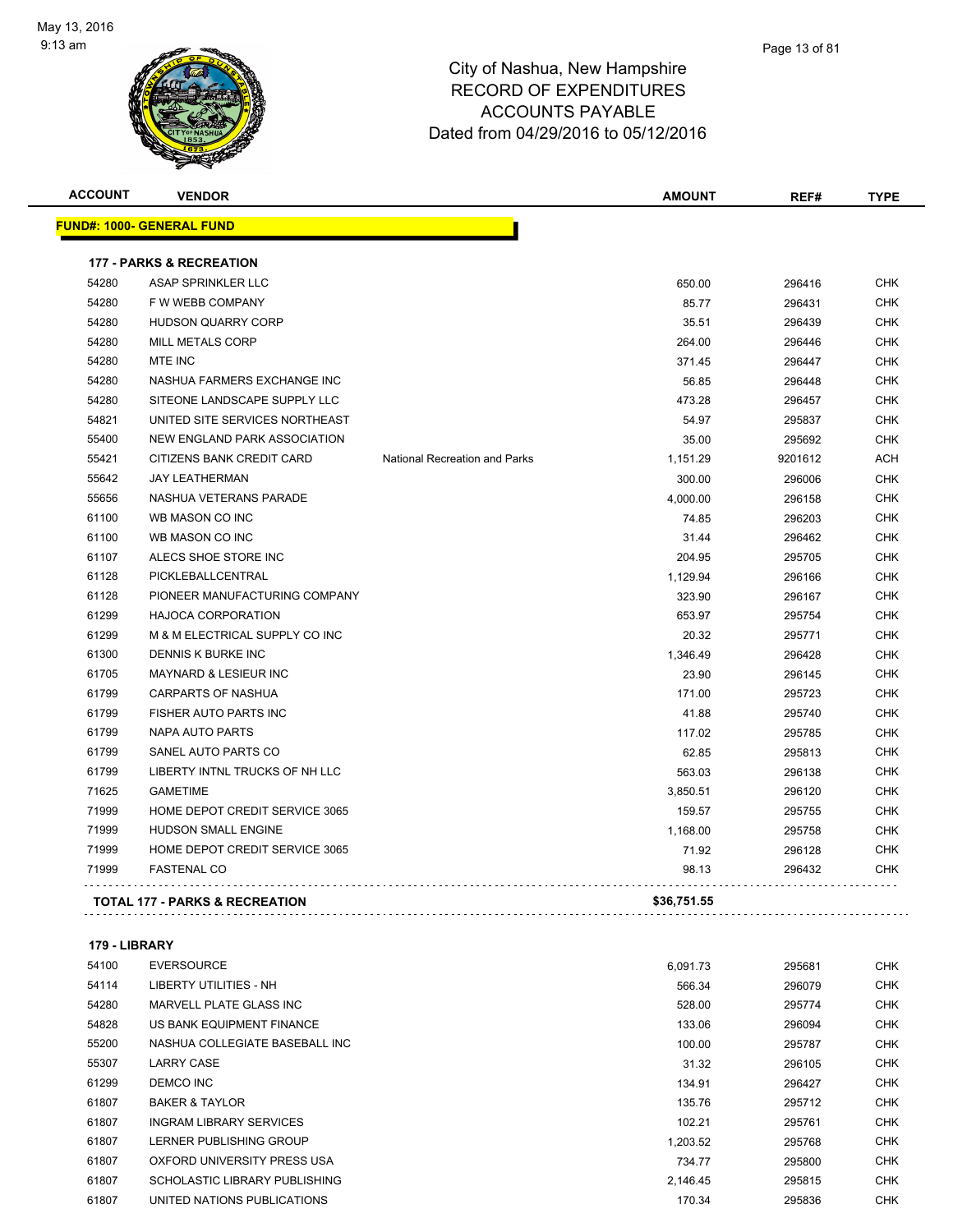

|                              | <b>VENDOR</b>                      |                      | <b>AMOUNT</b>        | REF#             | <b>TYPE</b>       |
|------------------------------|------------------------------------|----------------------|----------------------|------------------|-------------------|
|                              | <u> FUND#: 1000- GENERAL FUND</u>  |                      |                      |                  |                   |
| 179 - LIBRARY                |                                    |                      |                      |                  |                   |
| 61807                        | THOMPSON-REUTERS                   |                      | 157.00               | 296033           | CHK               |
| 61807                        | <b>BAKER &amp; TAYLOR</b>          |                      | 605.97               | 296100           | <b>CHK</b>        |
| 61807                        | MATTHEW BENDER & CO INC            |                      | 152.43               | 296141           | CHK               |
| 61807                        | <b>BAKER &amp; TAYLOR</b>          |                      | 3,088.36             | 296418           | <b>CHK</b>        |
| 61807                        | <b>INGRAM LIBRARY SERVICES</b>     |                      | 188.95               | 296440           | <b>CHK</b>        |
| 61814                        | MICROMARKETING, LLC                |                      | 50.98                | 295781           | <b>CHK</b>        |
| 61814                        | <b>MIDWEST TAPE</b>                |                      | 357.80               | 295782           | <b>CHK</b>        |
| 61814                        | <b>MIDWEST TAPE</b>                |                      | 82.32                | 296148           | <b>CHK</b>        |
| 61814                        | RANDOM HOUSE LLC                   |                      | 71.25                | 296455           | <b>CHK</b>        |
| 61819                        | <b>INGRAM LIBRARY SERVICES</b>     |                      | 246.92               | 296440           | <b>CHK</b>        |
| 61830                        | VALUE LINE PUBLISHING LLC          |                      | 2,725.00             | 296199           | CHK               |
| 68322                        | AC MOORE INC                       |                      | 12.45                | 295704           | CHK               |
| 68322                        | NASHUA COMMUNITY MUSIC SCHOOL      |                      | 100.00               | 296060           | <b>CHK</b>        |
| 71000                        | <b>IMSYS SECURITY</b>              |                      | 1,153.11             | 296133           | <b>CHK</b>        |
| 71221                        | CITIZENS BANK CREDIT CARD          | <b>TECHSOUP</b>      | 5.00                 | 9201612          | ACH               |
| 71221                        | CITIZENS BANK CREDIT CARD          | ADOBE*CREATIVE CLOUD | 239.88               | 9201612          | ACH               |
|                              | <b>TOTAL 179 - LIBRARY</b>         |                      | \$21,315.83          |                  |                   |
|                              |                                    |                      |                      |                  |                   |
|                              | <b>181 - COMMUNITY DEVELOPMENT</b> |                      |                      |                  |                   |
| 61100                        | WB MASON CO INC                    |                      | 94.11                | 295840           | <b>CHK</b>        |
| 61100                        | WB MASON CO INC                    |                      | 239.99               | 296462           | CHK               |
|                              | WB MASON CO INC                    |                      | 32.95                | 295840           | CHK               |
| 61650                        |                                    |                      |                      |                  |                   |
|                              | TOTAL 181 - COMMUNITY DEVELOPMENT  |                      | \$367.05             |                  |                   |
|                              |                                    |                      |                      |                  |                   |
|                              | <b>182 - PLANNING AND ZONING</b>   |                      |                      |                  |                   |
| 55200                        | AMERICAN PLANNING ASSOC            |                      | 483.00               | 295678           | <b>CHK</b>        |
| 55307                        | <b>LINDA PANNY</b>                 |                      | 71.82                | 295671           | <b>CHK</b>        |
| 55421                        | OFFICE OF ENERGY AND PLANNING      |                      | 55.00                | 295693           | CHK               |
| 55421                        | NEW HAMPSHIRE PLANNERS ASSOC       |                      | 75.00                | 296083           | <b>CHK</b>        |
| 61299                        | ANCO SIGNS & STAMPS INC            |                      | 30.25                | 295708           | <b>CHK</b>        |
|                              | TOTAL 182 - PLANNING AND ZONING    |                      | \$715.07             |                  |                   |
|                              |                                    |                      |                      |                  |                   |
|                              | <b>183 - ECONOMIC DEVELOPMENT</b>  |                      |                      |                  |                   |
| 54828                        | US BANK EQUIPMENT FINANCE          |                      | 85.24                | 296091<br>.      | CHK               |
|                              | TOTAL 183 - ECONOMIC DEVELOPMENT   |                      | \$85.24              |                  |                   |
|                              |                                    |                      |                      |                  |                   |
| <b>191 - SCHOOL</b><br>52800 | <b>JEFFREY ARBOGAST</b>            |                      | 638.40               |                  |                   |
|                              |                                    |                      |                      | 295856           | <b>CHK</b>        |
| 52800                        | <b>RUSSELL CARDIN</b>              |                      | 319.20               | 295879           | <b>CHK</b>        |
| 52800                        | <b>AMANDA CIRRONE</b>              |                      | 560.00               | 295885           | <b>CHK</b>        |
| 52800                        | <b>JULIE GOULET</b>                |                      | 276.00               | 295913           | CHK               |
| 52800<br>52800               | LISA JANOSIK<br>SHANNON LACASSE    |                      | 3,936.00<br>1,504.80 | 295932<br>295935 | <b>CHK</b><br>CHK |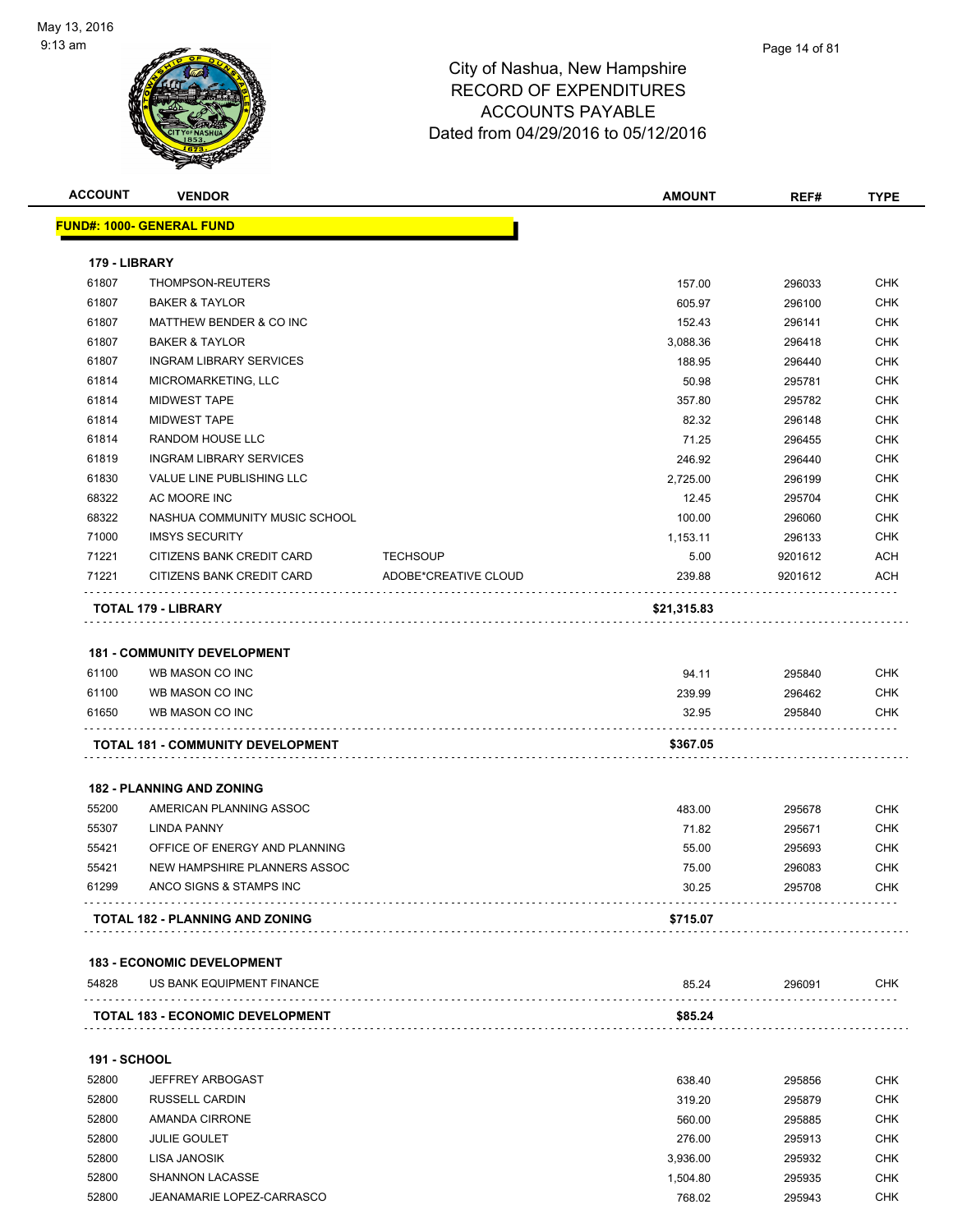

| <b>ACCOUNT</b>      | <b>VENDOR</b>                        | <b>AMOUNT</b> | REF#   | <b>TYPE</b> |
|---------------------|--------------------------------------|---------------|--------|-------------|
|                     | <b>FUND#: 1000- GENERAL FUND</b>     |               |        |             |
| <b>191 - SCHOOL</b> |                                      |               |        |             |
| 52800               | <b>JESSICA BRIGHAM RAINS</b>         | 3,009.60      | 295970 | <b>CHK</b>  |
| 52800               | DOROTHY O'GARA                       | 1,856.00      | 296336 | <b>CHK</b>  |
| 53600               | NASHUA YOUTH COUNCIL                 | 6,132.50      | 296004 | <b>CHK</b>  |
| 53600               | NASHUA ADULT LEARNING CENTER         | 29,217.10     | 296217 | <b>CHK</b>  |
| 53614               | <b>CLARK ASSOC</b>                   | 40,688.50     | 295886 | <b>CHK</b>  |
| 53614               | FIRST STUDENT INC                    | 155.62        | 295902 | <b>CHK</b>  |
| 53614               | <b>SUSAN L MCNAMEE</b>               | 360.00        | 295947 | <b>CHK</b>  |
| 53614               | COMPASSIONATE WELLNESS SER LLC       | 956.25        | 296249 | <b>CHK</b>  |
| 53614               | COUNSELING CENTER OF NASHUA          | 214.00        | 296254 | <b>CHK</b>  |
| 53614               | AMY MCCARTNEY                        | 10,462.05     | 296319 | <b>CHK</b>  |
| 53628               | STATE OF NH CRIMINAL RECORDS         | 49.75         | 295849 | <b>CHK</b>  |
| 53628               | STATE OF NH CRIMINAL RECORDS         | 521.00        | 295850 | <b>CHK</b>  |
| 53628               | MULTI STATE BILLING SERVICES L       | 8,444.94      | 295949 | <b>CHK</b>  |
| 53628               | NORTHEAST PRO-CON SOLUTIONS          | 770.00        | 295960 | <b>CHK</b>  |
| 53628               | TRANE U.S. INC                       | 8,889.00      | 295993 | <b>CHK</b>  |
| 53628               | <b>MEAGAN LEE BELLEMORE</b>          | 60.00         | 296226 | <b>CHK</b>  |
| 53628               | <b>BECKIE BRANNEN</b>                | 120.00        | 296238 | <b>CHK</b>  |
| 53628               | <b>CREATIVE ENRICHMENT EDUCATION</b> | 690.00        | 296257 | <b>CHK</b>  |
| 53628               | LARA HYDE                            | 850.00        | 296295 | <b>CHK</b>  |
| 53628               | <b>MAILFINANCE</b>                   | 455.40        | 296316 | <b>CHK</b>  |
| 53628               | PERFORMANCE REHAB INC                | 5,424.40      | 296345 | <b>CHK</b>  |
| 53628               | <b>SECURADYNE SYSTEMS</b>            | 22,453.11     | 296362 | <b>CHK</b>  |
| 53628               | DANIELLE TROY                        | 360.00        | 296369 | <b>CHK</b>  |
| 54100               | <b>EVERSOURCE</b>                    | 19,264.18     | 295640 | <b>CHK</b>  |
| 54100               | <b>EVERSOURCE</b>                    | 7,830.18      | 295842 | <b>CHK</b>  |
| 54100               | <b>EVERSOURCE</b>                    | 40,608.94     | 296205 | <b>CHK</b>  |
| 54114               | <b>LIBERTY UTILITIES</b>             | 3,315.08      | 295641 | <b>CHK</b>  |
| 54114               | <b>DIRECT ENERGY BUSINESS</b>        | 6,323.95      | 295643 | <b>CHK</b>  |
| 54114               | <b>LIBERTY UTILITIES</b>             | 11,557.45     | 295843 | <b>CHK</b>  |
| 54114               | <b>DIRECT ENERGY BUSINESS</b>        | 6,253.22      | 295845 | CHK         |
| 54114               | <b>DIRECT ENERGY BUSINESS</b>        | 10,805.70     | 295896 | <b>CHK</b>  |
| 54114               | <b>LIBERTY UTILITIES</b>             | 4,126.24      | 296206 | <b>CHK</b>  |
| 54114               | <b>DIRECT ENERGY BUSINESS</b>        | 24,111.79     | 296208 | CHK         |
| 54141               | PENNICHUCK WATER WORKS INC           | 931.64        | 295642 | <b>CHK</b>  |
| 54141               | PENNICHUCK WATER WORKS INC           | 5,030.24      | 295844 | <b>CHK</b>  |
| 54141               | PENNICHUCK WATER WORKS INC           | 4,089.97      | 296207 | <b>CHK</b>  |
| 54243               | CONTROL TECHNOLOGIES INC             | 3,764.24      | 295889 | <b>CHK</b>  |
| 54280               | <b>B &amp; S LOCKSMITHS INC</b>      | 41.58         | 295859 | <b>CHK</b>  |
| 54280               | STANLEY ELEVATOR CO INC              | 1,140.00      | 295988 | <b>CHK</b>  |
| 54280               | TRANE U.S. INC                       | (1,750.00)    | 295993 | <b>CHK</b>  |
| 54280               | UNIVERSAL RECYCLING TECH             | 1,025.28      | 295995 | <b>CHK</b>  |
| 54280               | <b>FIMBEL GARAGE DOORS</b>           | 180.00        | 296272 | <b>CHK</b>  |
| 54280               | <b>B &amp; S LOCKSMITHS INC</b>      | 232.06        | 296466 | <b>CHK</b>  |
| 54487               | <b>BEST FORD</b>                     | 125.61        | 295865 | <b>CHK</b>  |
| 54487               | D A BUCCI & SONS INC                 | 54.00         | 296259 | <b>CHK</b>  |
| 54487               | <b>M &amp; N SPORTS LLC</b>          | 1,703.45      | 296314 | <b>CHK</b>  |
| 54487               | MFAC, LLC                            | 239.80        | 296322 | <b>CHK</b>  |
| 54487               | HILLYARD / MANCHESTER                | 422.22        | 296478 | <b>CHK</b>  |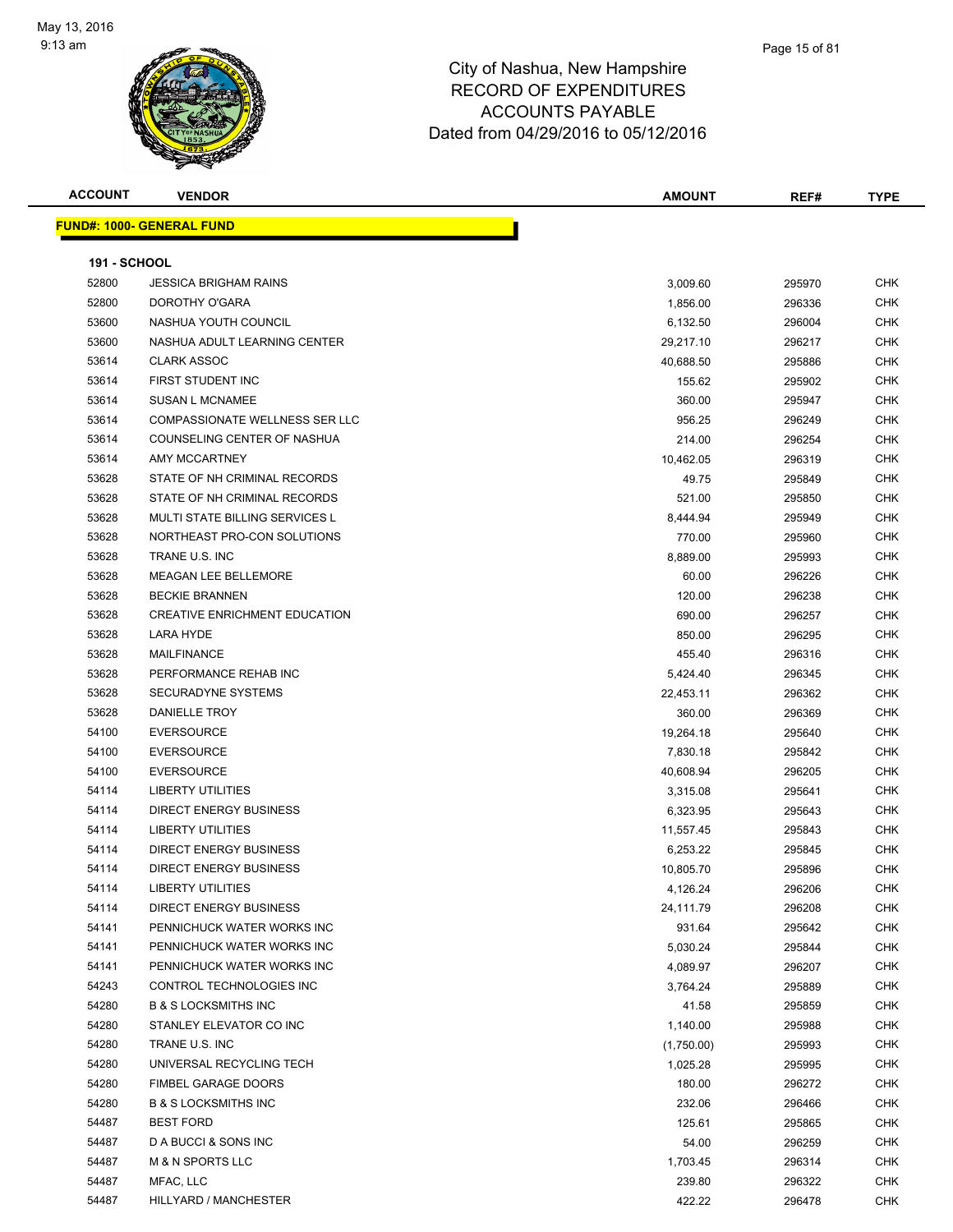

| <b>ACCOUNT</b>      | <b>VENDOR</b>                     |                    | <b>AMOUNT</b> | REF#    | <b>TYPE</b> |
|---------------------|-----------------------------------|--------------------|---------------|---------|-------------|
|                     | <u> FUND#: 1000- GENERAL FUND</u> |                    |               |         |             |
|                     |                                   |                    |               |         |             |
| <b>191 - SCHOOL</b> |                                   |                    |               |         |             |
| 54600               | <b>BEST FORD</b>                  |                    | 7.16          | 295865  | CHK         |
| 54600               | CARPARTS OF NASHUA                |                    | (32.05)       | 295880  | <b>CHK</b>  |
| 54600               | SANEL AUTO PARTS CO               |                    | 115.94        | 295975  | <b>CHK</b>  |
| 54600               | CHAPPELL TRACTOR SALES INC        |                    | 229.00        | 296244  | <b>CHK</b>  |
| 54600               | <b>D &amp; R TOWING INC</b>       |                    | 3,512.13      | 296258  | <b>CHK</b>  |
| 54600               | <b>GRANITE STATE GLASS</b>        |                    | 235.00        | 296281  | <b>CHK</b>  |
| 54600               | <b>CARPARTS OF NASHUA</b>         |                    | 27.17         | 296469  | CHK         |
| 54899               | <b>SERESC</b>                     |                    | 13,545.27     | 295983  | <b>CHK</b>  |
| 55109               | <b>FAIRPOINT COMMUNICATIONS</b>   |                    | 2,551.93      | 295847  | <b>CHK</b>  |
| 55109               | <b>JAY SHEEHY</b>                 |                    | 419.65        | 295985  | <b>CHK</b>  |
| 55109               | <b>FAIRPOINT COMMUNICATIONS</b>   |                    | 860.14        | 296074  | <b>CHK</b>  |
| 55109               | <b>BAYRING COMMUNICATIONS</b>     |                    | 2,253.36      | 296210  | <b>CHK</b>  |
| 55109               | <b>FAIRPOINT COMMUNICATIONS</b>   |                    | 35.38         | 296213  | CHK         |
| 55200               | ASCD                              |                    | 209.00        | 295857  | CHK         |
| 55300               | <b>JULIA HORAJ</b>                |                    | 142.34        | 296294  | CHK         |
| 55307               | <b>MARCIA BAGLEY</b>              |                    | 112.03        | 295860  | <b>CHK</b>  |
| 55307               | <b>CHRISTINE BREEN</b>            |                    | 106.19        | 295872  | CHK         |
| 55307               | MICHAEL CONLEY                    |                    | 162.00        | 295888  | CHK         |
| 55307               | <b>KAREN CREBASE</b>              |                    | 236.97        | 295892  | CHK         |
| 55307               | <b>GRACE LALIBERTE</b>            |                    | 891.80        | 295936  | <b>CHK</b>  |
| 55307               | DONNA LATINA                      |                    | 38.07         | 295937  | <b>CHK</b>  |
| 55307               | <b>JENNIFER SEUSING</b>           |                    | 91.69         | 295984  | <b>CHK</b>  |
| 55307               | <b>JESSICA WOJCIK</b>             |                    | 212.49        | 296002  | <b>CHK</b>  |
| 55307               | LEE ALVES                         |                    | 42.12         | 296218  | <b>CHK</b>  |
| 55307               | ROBERT ANASTAS                    |                    | 23.76         | 296220  | <b>CHK</b>  |
| 55307               | KIMBERLY CRAFFEY                  |                    | 323.06        | 296256  | <b>CHK</b>  |
| 55307               | DANIEL DONOVAN                    |                    | 22.14         | 296263  | <b>CHK</b>  |
| 55307               | LISA GINGRAS                      |                    | 256.95        | 296279  | CHK         |
| 55307               | <b>TINA HAMILTON</b>              |                    | 34.92         | 296285  | CHK         |
| 55307               | <b>CARMEN KOSOW</b>               |                    | 14.04         | 296302  | <b>CHK</b>  |
| 55307               | <b>JOANNE LAKE</b>                |                    | 21.38         | 296304  | <b>CHK</b>  |
| 55307               | <b>MARC LAQUERRE</b>              |                    | 140.53        | 296307  | <b>CHK</b>  |
| 55307               | <b>JASON LONERGAN</b>             |                    | 29.16         | 296311  | <b>CHK</b>  |
| 55307               | <b>MARK LUCAS</b>                 |                    | 35.91         | 296312  | <b>CHK</b>  |
| 55307               | PAULA PAPANICOLAOU                |                    | 51.03         | 296341  | <b>CHK</b>  |
| 55307               | <b>ALAN VERLEY</b>                |                    | 39.47         | 296372  | <b>CHK</b>  |
| 55400               | <b>CHRISTINE BARTLETT</b>         |                    | 79.00         | 295861  | <b>CHK</b>  |
| 55400               | <b>HEINEMANN</b>                  |                    | 199.00        | 295920  | <b>CHK</b>  |
| 55400               | <b>NHASP</b>                      |                    | 60.00         | 295958  | <b>CHK</b>  |
| 55400               | ROBERTA GREELEY-CURTIS            |                    | 104.75        | 296283  | <b>CHK</b>  |
| 55400               | <b>MARIA REYNOLDS</b>             |                    | 100.00        | 296351  | <b>CHK</b>  |
| 55400               | FOLLETT SCHOOL SOLUTIONS INC      |                    | 600.00        | 296475  | <b>CHK</b>  |
| 55400               | <b>NHASP</b>                      |                    | 199.00        | 296482  | <b>CHK</b>  |
| 55400               | CITIZENS BANK CREDIT CARD         | NORTH CONWAY GRAND | 216.00        | 9201612 | <b>ACH</b>  |
| 55400               | CITIZENS BANK CREDIT CARD         | NORTH CONWAY GRAND | 216.00        | 9201612 | <b>ACH</b>  |
| 55400               | CITIZENS BANK CREDIT CARD         | NORTH CONWAY GRAND | 216.00        | 9201612 | <b>ACH</b>  |
| 55400               | CITIZENS BANK CREDIT CARD         | NORTH CONWAY GRAND | 216.00        | 9201612 | <b>ACH</b>  |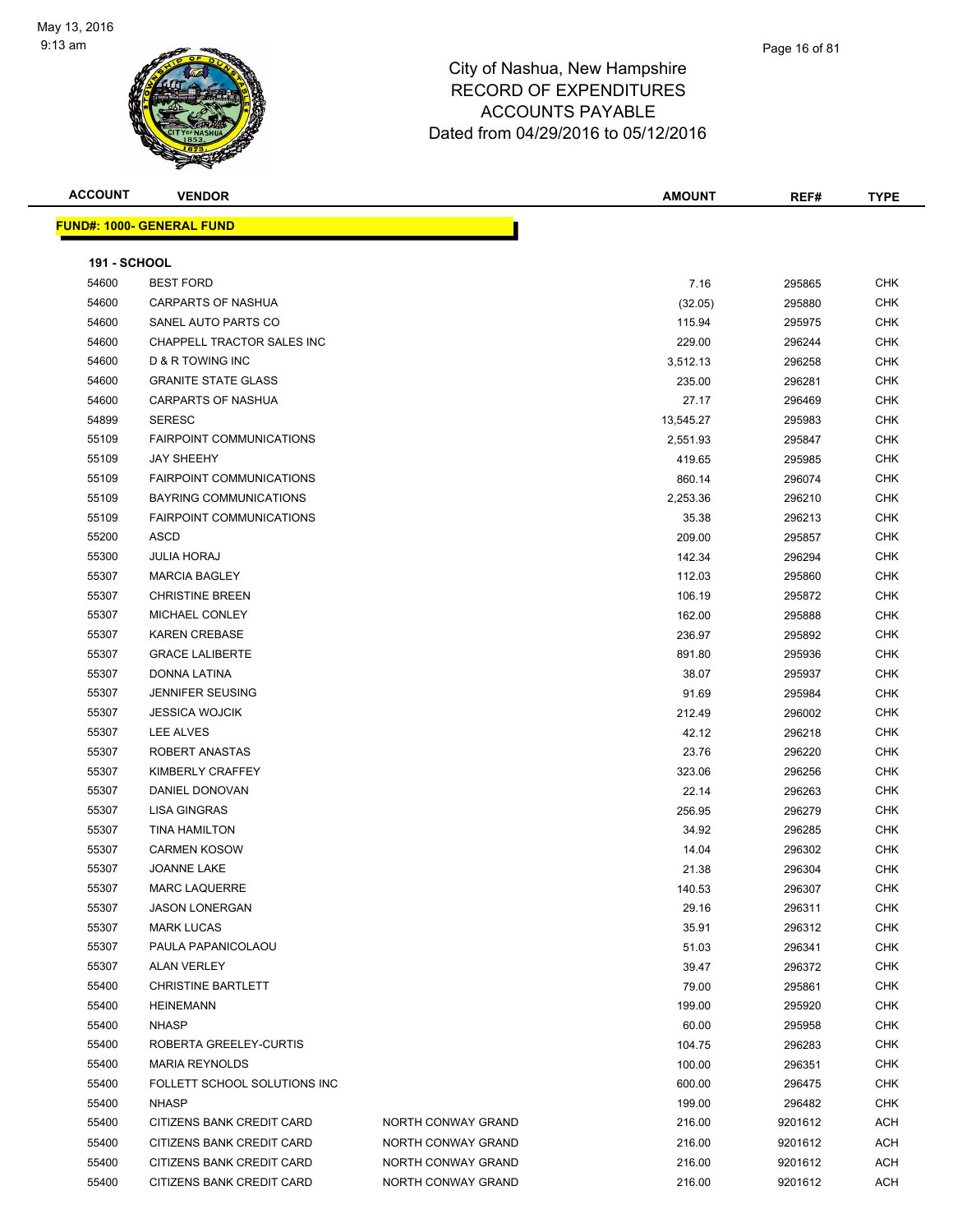

| <b>ACCOUNT</b>      | <b>VENDOR</b>                     |                               | <b>AMOUNT</b> | REF#    | <b>TYPE</b> |
|---------------------|-----------------------------------|-------------------------------|---------------|---------|-------------|
|                     | <u> FUND#: 1000- GENERAL FUND</u> |                               |               |         |             |
|                     |                                   |                               |               |         |             |
| <b>191 - SCHOOL</b> |                                   |                               |               |         |             |
| 55500               | CITIZENS BANK CREDIT CARD         | <b>GLASSDOOR</b>              | 99.00         | 9201612 | <b>ACH</b>  |
| 55500               | CITIZENS BANK CREDIT CARD         | <b>HIPPO</b>                  | 353.00        | 9201612 | <b>ACH</b>  |
| 55500               | CITIZENS BANK CREDIT CARD         | <b>INDEED</b>                 | 501.75        | 9201612 | <b>ACH</b>  |
| 55500               | CITIZENS BANK CREDIT CARD         | <b>EDUCATION WEEK TEACHER</b> | 790.00        | 9201612 | <b>ACH</b>  |
| 55500               | CITIZENS BANK CREDIT CARD         | <b>CSO RESEARCH</b>           | 25.00         | 9201612 | <b>ACH</b>  |
| 55500               | CITIZENS BANK CREDIT CARD         | <b>INDEED</b>                 | 499.23        | 9201612 | ACH         |
| 55600               | THE COPY SHOP                     |                               | 1,529.48      | 296251  | <b>CHK</b>  |
| 55600               | <b>JOSTENS INC</b>                |                               | 5,553.55      | 296298  | <b>CHK</b>  |
| 55607               | PITNEY BOWES INC                  |                               | 183.57        | 295848  | <b>CHK</b>  |
| 55607               | FAIRGROUNDS ELEM SCH PETTY CAS    |                               | 6.80          | 296212  | <b>CHK</b>  |
| 55642               | <b>SCOTT INFANTINO</b>            |                               | 66.00         | 295927  | <b>CHK</b>  |
| 55642               | <b>ARTHUR LEBEL</b>               |                               | 86.00         | 295940  | <b>CHK</b>  |
| 55642               | <b>RUSSELL WOLFF</b>              |                               | 66.00         | 296003  | <b>CHK</b>  |
| 55642               | ROBERT ZUCCARO                    |                               | 66.00         | 296005  | <b>CHK</b>  |
| 55642               | <b>WAYNE HUSBAND</b>              |                               | 66.00         | 296209  | <b>CHK</b>  |
| 55642               | ALEXANDER BLANE III               |                               | 142.00        | 296216  | <b>CHK</b>  |
| 55642               | NATHAN ANDERSON                   |                               | 66.00         | 296221  | CHK         |
| 55642               | THOMAS AURIANA                    |                               | 66.00         | 296222  | <b>CHK</b>  |
| 55642               | <b>WILLIAM BENSON</b>             |                               | 166.00        | 296229  | <b>CHK</b>  |
| 55642               | <b>KEVIN BOLDUC</b>               |                               | 66.00         | 296233  | <b>CHK</b>  |
| 55642               | DANA BOURASSA                     |                               | 86.00         | 296236  | <b>CHK</b>  |
| 55642               | KENNETH A BOURQUE                 |                               | 198.00        | 296237  | <b>CHK</b>  |
| 55642               | <b>JOHN CARON</b>                 |                               | 86.00         | 296241  | <b>CHK</b>  |
| 55642               | <b>KEVIN COYLE</b>                |                               | 66.00         | 296255  | <b>CHK</b>  |
| 55642               | LEONARD DEL GENIO                 |                               | 165.00        | 296260  | <b>CHK</b>  |
| 55642               | <b>BOUZNED DJABELARBI</b>         |                               | 66.00         | 296262  | <b>CHK</b>  |
| 55642               | ROBERT A EARL                     |                               | 165.00        | 296265  | <b>CHK</b>  |
| 55642               | <b>DONALD FORTIER</b>             |                               | 66.00         | 296275  | <b>CHK</b>  |
| 55642               | <b>MICHAEL FROST</b>              |                               | 66.00         | 296276  | <b>CHK</b>  |
| 55642               | <b>GERALD GADBOIS</b>             |                               | 66.00         | 296277  | <b>CHK</b>  |
| 55642               | <b>MICHAEL HENDERSON</b>          |                               | 86.00         | 296289  | <b>CHK</b>  |
| 55642               | STEVE HOGARTY                     |                               | 66.00         | 296291  | CHK         |
| 55642               | <b>CHARLES KAJEN</b>              |                               | 152.00        | 296299  | <b>CHK</b>  |
| 55642               | MICHAEL G KOBILARCSIK             |                               | 86.00         | 296301  | <b>CHK</b>  |
| 55642               | <b>GARY KUBA</b>                  |                               | 86.00         | 296303  | <b>CHK</b>  |
| 55642               | AL LANGGUTH                       |                               | 86.00         | 296305  | <b>CHK</b>  |
| 55642               | <b>MATTHEW LEVINE</b>             |                               | 66.00         | 296310  | <b>CHK</b>  |
| 55642               | <b>WILLIAM MANIOTIS</b>           |                               | 132.00        | 296317  | <b>CHK</b>  |
| 55642               | <b>DENNIS MELANSON</b>            |                               | 142.00        | 296320  | <b>CHK</b>  |
| 55642               | MARGARET METZ                     |                               | 142.00        | 296321  | CHK         |
| 55642               | <b>BARBARA MICHAEL</b>            |                               | 152.00        | 296323  | <b>CHK</b>  |
| 55642               | RICHARD MILBURN                   |                               | 86.00         | 296324  | <b>CHK</b>  |
| 55642               | <b>JAMES MOYLAN</b>               |                               | 100.00        | 296327  | <b>CHK</b>  |
| 55642               | SAMANTHA MURRAY                   |                               | 66.00         | 296329  | <b>CHK</b>  |
| 55642               | ROBERT ODIERNA                    |                               | 86.00         | 296337  | <b>CHK</b>  |
| 55642               | LINDA S OSBORNE                   |                               | 142.00        | 296340  | CHK         |
| 55642               | DAVID PELLETIER                   |                               | 152.00        | 296344  | <b>CHK</b>  |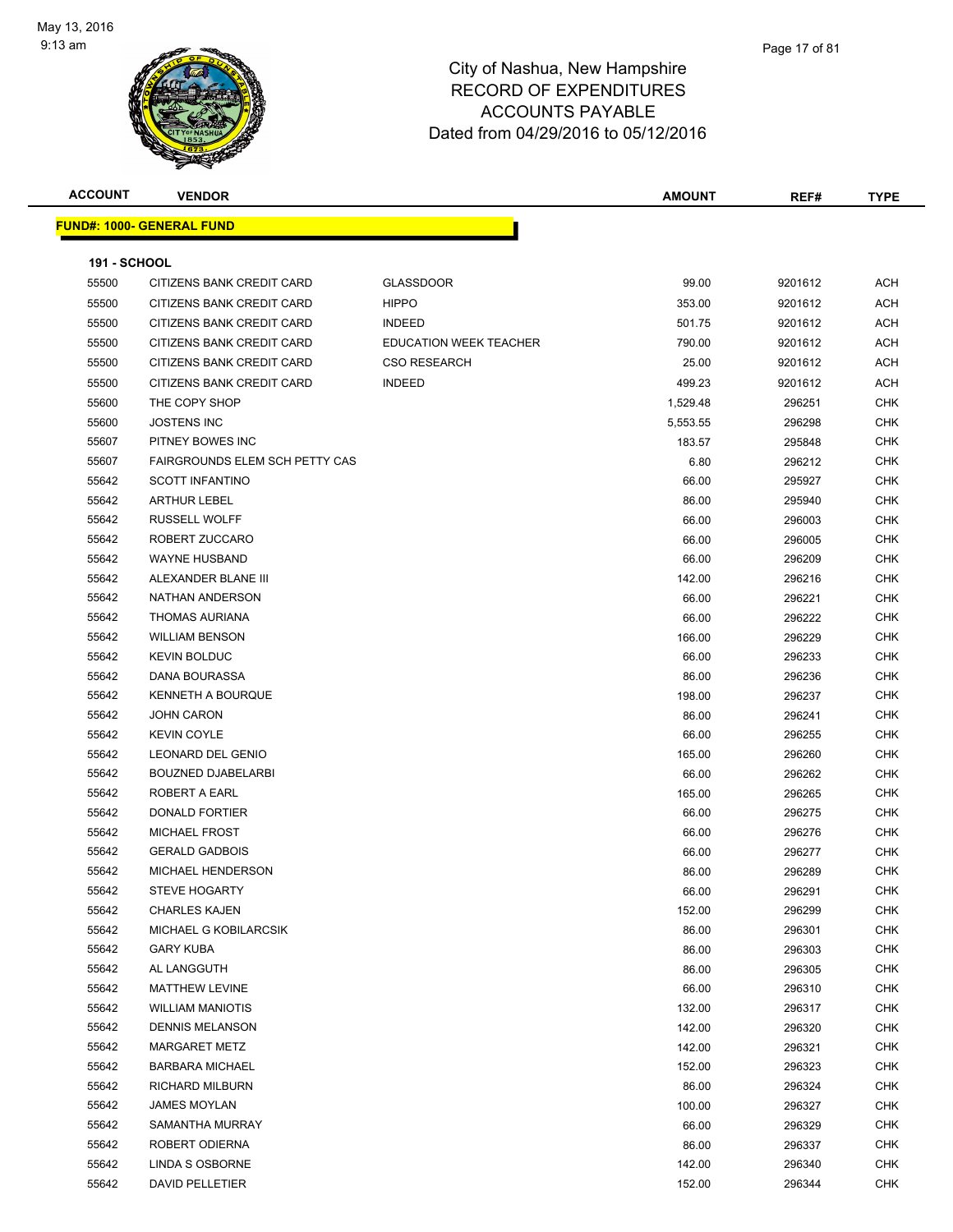

|                                   | <b>VENDOR</b>                            | <b>AMOUNT</b> | REF#   | <b>TYPE</b> |
|-----------------------------------|------------------------------------------|---------------|--------|-------------|
| <u> FUND#: 1000- GENERAL FUND</u> |                                          |               |        |             |
|                                   |                                          |               |        |             |
| <b>191 - SCHOOL</b>               |                                          |               |        |             |
| 55642                             | <b>VINCENT PERRONI</b>                   | 142.00        | 296347 | <b>CHK</b>  |
| 55642                             | <b>SHAUN REILLY</b>                      | 152.00        | 296350 | CHK         |
| 55642                             | ROGER ROBICHAUD                          | 99.00         | 296352 | <b>CHK</b>  |
| 55642                             | <b>ANTHONY SCALZI</b>                    | 66.00         | 296357 | <b>CHK</b>  |
| 55642                             | RAYMOND F SEDDON                         | 210.00        | 296363 | CHK         |
| 55642                             | <b>DAVID SINCLAIR</b>                    | 66.00         | 296365 | CHK         |
| 55642                             | SY TEBBETTS                              | 172.00        | 296367 | CHK         |
| 55642                             | <b>JASON TRUNCELLETO</b>                 | 66.00         | 296370 | CHK         |
| 55642                             | <b>GERALD M VEILLEUX</b>                 | 172.00        | 296371 | CHK         |
| 55642                             | <b>LISA A WOODRUFF</b>                   | 66.00         | 296374 | CHK         |
| 55642                             | DAVE ZWICKER                             | 66.00         | 296375 | CHK         |
| 55690                             | FIRST STUDENT INC                        | 295,571.39    | 296273 | <b>CHK</b>  |
| 55691                             | <b>BRAD CANFIELD</b>                     | 864.00        | 295876 | CHK         |
| 55691                             | <b>JESSICA FLAGLER</b>                   | 425.00        | 295903 | CHK         |
| 55691                             | <b>SARAH WINSLOW</b>                     | 193.54        | 296001 | CHK         |
| 55691                             | CARING HANDS TRANSPORTATION LL           | 14,085.00     | 296240 | CHK         |
| 55691                             | FIRST STUDENT INC                        | 273,826.08    | 296273 | CHK         |
| 55691                             | THE PROVIDER ENTERPRISES INC             | 46,099.50     | 296348 | CHK         |
| 55694                             | CROTCHED MOUNTAIN REHAB CTR              | 28,949.77     | 295893 | CHK         |
| 55694                             | EASTER SEALS OF NEW HAMPSHIRE            | 8,437.50      | 295897 | CHK         |
| 55694                             | LITCHFIELD SCHOOL DISTRICT               | 715.00        | 295942 | CHK         |
| 55694                             | MOUNT PROSPECT ACADEMY INC               | 3,121.86      | 295948 | <b>CHK</b>  |
| 55694                             | NFI NORTH INC                            | 2,203.08      | 295957 | <b>CHK</b>  |
| 55694                             | <b>REGIONAL SERVICES &amp; EDUCATION</b> | 5,792.27      | 295972 | CHK         |
| 55694                             | <b>BOOTHBY THERAPY SERVICES LLC</b>      | 1,033.91      | 296234 | <b>CHK</b>  |
| 55694                             | COE-BROWN NORTHWOOD ACADEMY              | 9,788.66      | 296247 | <b>CHK</b>  |
| 55694                             | EASTER SEALS OF NEW HAMPSHIRE            | 4,057.50      | 296266 | CHK         |
| 55694                             | <b>EDUCATION INC</b>                     | 349.13        | 296267 | <b>CHK</b>  |
| 55694                             | MILFORD SCHOOL DISTRICT SAU 40           | 4,979.20      | 296325 | CHK         |
| 55694                             | <b>MARLENE S MORGAN</b>                  | 900.00        | 296326 | CHK         |
| 55694                             | NFI NORTH INC                            | 2,002.80      | 296334 | <b>CHK</b>  |
| 55694                             | REGIONAL SERVICES & EDUCATION            | 46,117.70     | 296349 | CHK.        |
| 55694                             | <b>SEVEN HILLS</b>                       | 8,032.72      | 296364 | <b>CHK</b>  |
| 55694                             | SPAULDING YOUTH CENTER                   | 5,247.16      | 296366 | <b>CHK</b>  |
| 61100                             | <b>BEST BUY BUSINESS ADVANTAGE</b>       | 1,000.00      | 295864 | CHK         |
| 61100                             | WB MASON CO INC                          | 3,200.76      | 295998 | <b>CHK</b>  |
| 61100                             | <b>KYLE MARIE LANGILLE</b>               | 97.82         | 296306 | <b>CHK</b>  |
| 61100                             | WB MASON CO INC                          | 2,960.29      | 296491 | CHK         |
| 61135                             | 4IMPRINT INC                             | 151.25        | 295852 | <b>CHK</b>  |
| 61135                             | CARD TECH ID                             | 1,172.72      | 295878 | CHK         |
| 61135                             | <b>CARPARTS OF NASHUA</b>                | 268.08        | 295880 | CHK         |
| 61135                             | CENTRAL PAPER PRODUCTS CO                | 143.95        | 295883 | <b>CHK</b>  |
| 61135                             | DEMCO                                    | 96.88         | 295895 | CHK         |
| 61135                             | <b>FREY SCIENTIFIC</b>                   | 184.68        | 295907 | <b>CHK</b>  |
| 61135                             | FW WEBB COMPANY                          | 466.82        | 295908 | CHK         |
| 61135                             | HANDWRITING WITHOUT TEARS                | 254.10        | 295918 | CHK         |
| 61135                             | J W PEPPER & SON INC                     | 95.55         | 295930 | CHK         |
| 61135                             | J W PEPPER & SONS INC                    | 656.48        | 295931 | <b>CHK</b>  |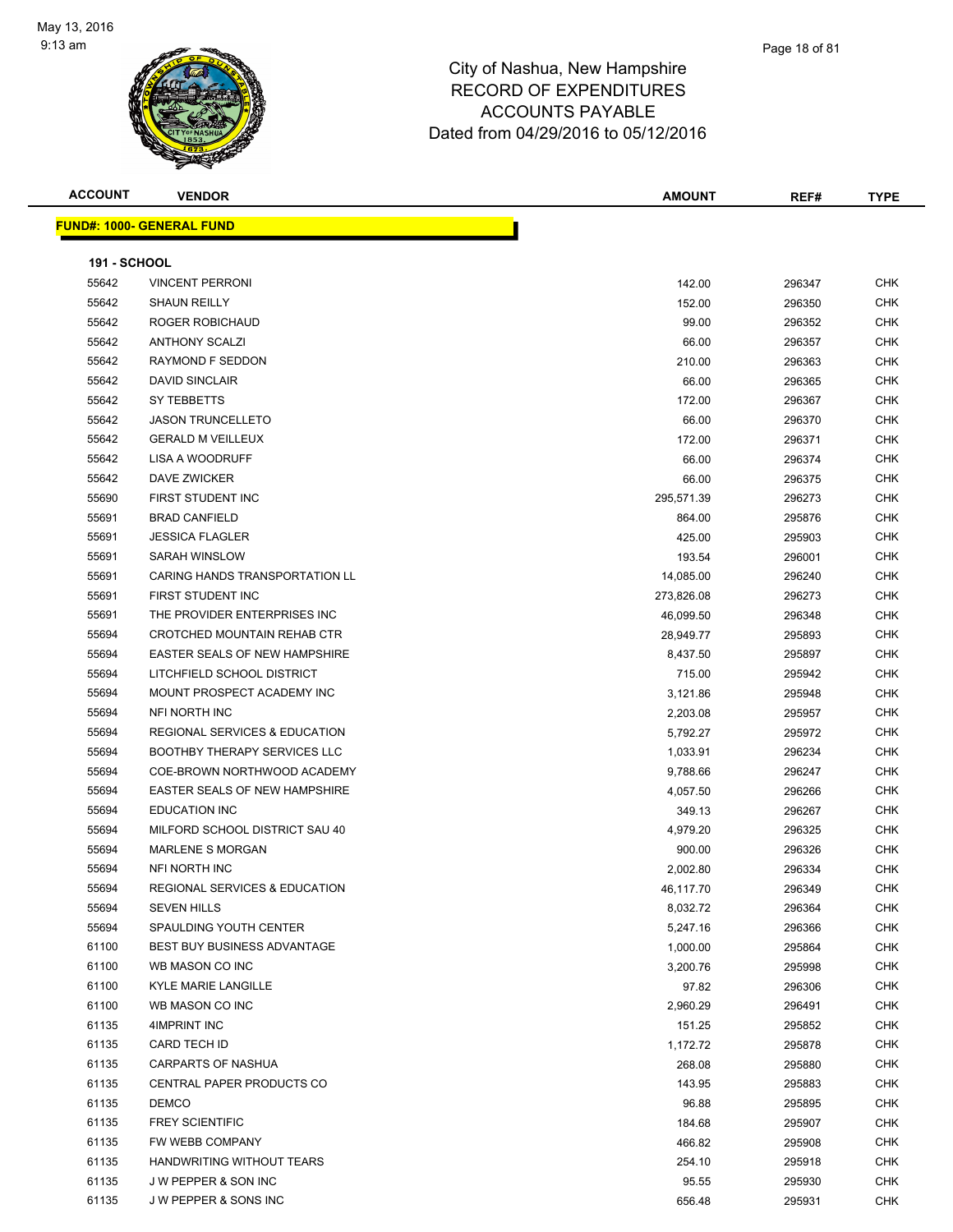

| <b>ACCOUNT</b>      | <b>VENDOR</b>                         | <b>AMOUNT</b> | REF#   | <b>TYPE</b> |
|---------------------|---------------------------------------|---------------|--------|-------------|
|                     | <b>FUND#: 1000- GENERAL FUND</b>      |               |        |             |
|                     |                                       |               |        |             |
| <b>191 - SCHOOL</b> |                                       |               |        |             |
| 61135               | LYNNE JOSEPH                          | 891.52        | 295933 | <b>CHK</b>  |
| 61135               | <b>LEARNING A-Z</b>                   | 319.85        | 295939 | <b>CHK</b>  |
| 61135               | MARKERTEK VIDEO SUPPLY                | 105.16        | 295946 | <b>CHK</b>  |
| 61135               | MUSIC IS ELEMENTARY                   | 79.95         | 295950 | <b>CHK</b>  |
| 61135               | <b>NCS PEARSON</b>                    | 272.00        | 295952 | <b>CHK</b>  |
| 61135               | <b>OMNITRON ELECTRONICS</b>           | 967.87        | 295961 | <b>CHK</b>  |
| 61135               | P J CURRIER LUMBER CO                 | 193.30        | 295962 | <b>CHK</b>  |
| 61135               | PITSCO INC                            | 92.40         | 295966 | <b>CHK</b>  |
| 61135               | PYRAMID EDUCATIONAL CONSULTS          | 37.50         | 295969 | <b>CHK</b>  |
| 61135               | <b>SARGENT WELCH</b>                  | 64.00         | 295976 | <b>CHK</b>  |
| 61135               | <b>SCHOOL SPECIALTY</b>               | 1,896.97      | 295980 | <b>CHK</b>  |
| 61135               | <b>TAYLOR MUSIC INC</b>               | 1,586.49      | 295991 | <b>CHK</b>  |
| 61135               | <b>TEACHERS DISCOVERY</b>             | 206.34        | 295992 | <b>CHK</b>  |
| 61135               | TRIM & TASSELS                        | 1,030.80      | 295994 | <b>CHK</b>  |
| 61135               | WB MASON CO INC                       | 344.54        | 295998 | <b>CHK</b>  |
| 61135               | BICENTENNIAL SCHOOL PETTY CASH        | 139.27        | 296211 | <b>CHK</b>  |
| 61135               | <b>FAIRGROUNDS ELEM SCH PETTY CAS</b> | 91.91         | 296212 | <b>CHK</b>  |
| 61135               | UNITED PARCEL SERVICE                 | 10.06         | 296215 | <b>CHK</b>  |
| 61135               | <b>BARNES &amp; NOBLE INC</b>         | 443.88        | 296223 | <b>CHK</b>  |
| 61135               | <b>ALISON BENNETT</b>                 | 167.93        | 296228 | <b>CHK</b>  |
| 61135               | <b>LYNNE BROWN</b>                    | 34.84         | 296239 | <b>CHK</b>  |
| 61135               | DOUGLAS CHMURA                        | 360.53        | 296245 | <b>CHK</b>  |
| 61135               | COMPUTER HUT dba IT INSIDERS          | 614.16        | 296250 | <b>CHK</b>  |
| 61135               | <b>WILLIAM DUBOIS</b>                 | 44.28         | 296264 | <b>CHK</b>  |
| 61135               | <b>HANNAFORD</b>                      | 234.25        | 296287 | <b>CHK</b>  |
| 61135               | MARKET BASKET ACCT 2589096            | 333.00        | 296318 | <b>CHK</b>  |
| 61135               | <b>SUSAN NICHOLS</b>                  | 163.94        | 296335 | <b>CHK</b>  |
| 61135               | ON2 PERCUSSION LLC                    | 586.62        | 296339 | <b>CHK</b>  |
| 61135               | PAUL MITCHELL                         | 576.21        | 296343 | <b>CHK</b>  |
| 61135               | <b>DENISE ROCK</b>                    | 232.88        | 296353 | <b>CHK</b>  |
| 61135               | SANE                                  | 850.01        | 296354 | <b>CHK</b>  |
| 61135               | SARGENT WELCH                         | 444.85        | 296356 | CHK         |
| 61135               | <b>SCHOOL SPECIALTY</b>               | 1,589.95      | 296360 | <b>CHK</b>  |
| 61135               | B & H PHOTO VIDEO PRO AUDIO           | 806.95        | 296465 | <b>CHK</b>  |
| 61135               | <b>BELLETETES INC</b>                 | 20.24         | 296468 | <b>CHK</b>  |
| 61135               | <b>CARPARTS OF NASHUA</b>             | 92.99         | 296469 | <b>CHK</b>  |
| 61135               | CENTRAL PAPER PRODUCTS CO             | 64.27         | 296470 | <b>CHK</b>  |
| 61135               | <b>DELTA EDUCATION</b>                | 25.95         | 296472 | <b>CHK</b>  |
| 61135               | MODERN SCHOOL SUPPLIES                | 336.40        | 296480 | <b>CHK</b>  |
| 61135               | <b>NHASP</b>                          | 60.00         | 296482 | <b>CHK</b>  |
| 61135               | ROCHESTER 100 INC                     | 125.00        | 296484 | <b>CHK</b>  |
| 61135               | <b>SARGENT WELCH</b>                  | 19.82         | 296485 | <b>CHK</b>  |
| 61135               | <b>SCHOLASTIC INC</b>                 | 33.57         | 296487 | <b>CHK</b>  |
| 61135               | WB MASON CO INC                       | 3,006.97      | 296491 | <b>CHK</b>  |
| 61142               | <b>SCHOOL HEALTH CORP</b>             | 784.67        | 295979 | <b>CHK</b>  |
| 61142               | FAIRGROUNDS ELEM SCH PETTY CAS        | 34.44         | 296212 | <b>CHK</b>  |
| 61142               | <b>SCHOOL HEALTH CORP</b>             | 203.90        | 296488 | <b>CHK</b>  |
| 61249               | PRO-ED                                | 301.40        | 295968 | <b>CHK</b>  |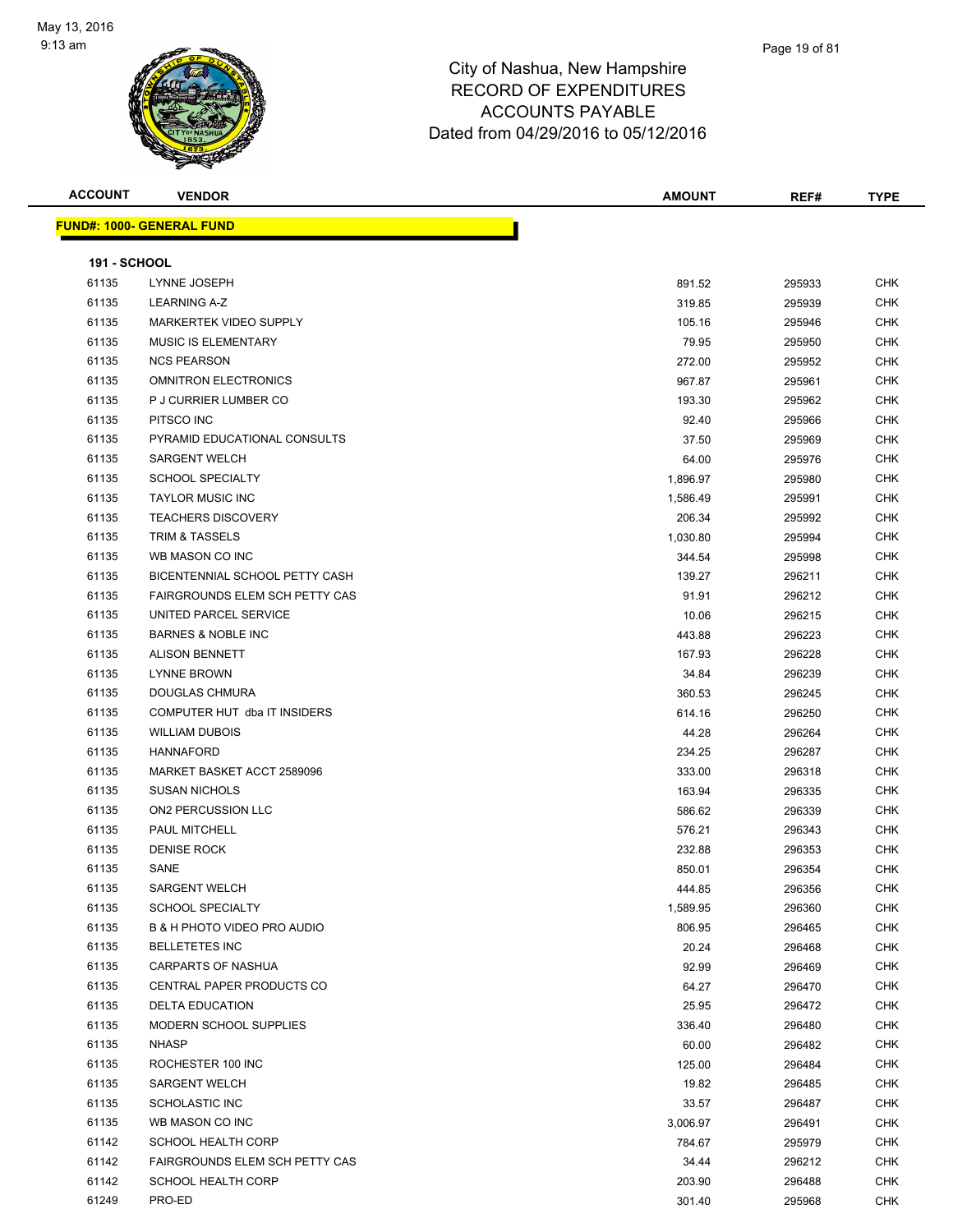

| ACCOUNT             | <b>VENDOR</b>                    | <b>AMOUNT</b> | REF#   | <b>TYPE</b> |
|---------------------|----------------------------------|---------------|--------|-------------|
|                     | <u> IND#: 1000- GENERAL FUND</u> |               |        |             |
|                     |                                  |               |        |             |
| <b>191 - SCHOOL</b> |                                  |               |        |             |
| 61249               | <b>NCS PEARSON</b>               | 289.38        | 296331 | <b>CHK</b>  |
| 61299               | <b>BELLETETES INC</b>            | 207.12        | 295863 | <b>CHK</b>  |
| 61299               | DATTCO, INC                      | 239.29        | 295894 | <b>CHK</b>  |
| 61299               | <b>FASTENAL CO</b>               | 37.40         | 295900 | <b>CHK</b>  |
| 61299               | HOME DEPOT CREDIT SERVICES       | 284.10        | 295924 | <b>CHK</b>  |
| 61299               | <b>IMTEK REPROGRAPHICS INC</b>   | 40.14         | 295926 | <b>CHK</b>  |
| 61299               | NASHUA WALLPAPER & PAINT CO      | 1,241.00      | 295951 | <b>CHK</b>  |
| 61299               | NEW HAMPSHIRE CLOCKS             | 288.00        | 295954 | <b>CHK</b>  |
| 61299               | <b>DAVID PELLETIER</b>           | 161.32        | 295963 | <b>CHK</b>  |
| 61299               | TREASURER STATE OF NH            | 100.00        | 296214 | <b>CHK</b>  |
| 61299               | AMHERST ST SCHOOL SAF            | 50.00         | 296219 | <b>CHK</b>  |
| 61299               | <b>BELLETETES INC</b>            | 390.88        | 296227 | <b>CHK</b>  |
| 61299               | <b>JUDITH DIAZ</b>               | 49.98         | 296261 | <b>CHK</b>  |
| 61299               | <b>FASTENAL CO</b>               | 139.54        | 296270 | <b>CHK</b>  |
| 61299               | HOME DEPOT CREDIT SERVICES       | 100.67        | 296293 | <b>CHK</b>  |
| 61299               | <b>STEPHEN LARGY</b>             | 152.60        | 296308 | <b>CHK</b>  |
| 61299               | NASHUA WALLPAPER & PAINT CO      | 203.46        | 296330 | <b>CHK</b>  |
| 61299               | <b>BELLETETES INC</b>            | 199.43        | 296468 | <b>CHK</b>  |
| 61299               | <b>FASTENAL CO</b>               | 265.75        | 296474 | <b>CHK</b>  |
| 61299               | <b>IMTEK REPROGRAPHICS INC</b>   | 114.63        | 296479 | <b>CHK</b>  |
| 61299               | WB MASON CO INC                  | 133.24        | 296491 | <b>CHK</b>  |
| 61407               | M & M ELECTRICAL SUPPLY CO INC   | 252.31        | 295944 | <b>CHK</b>  |
| 61407               | INTERSTATE ALL BATTERY CENTER    | 609.01        | 296297 | <b>CHK</b>  |
| 61407               | M & M ELECTRICAL SUPPLY CO INC   | 968.23        | 296313 | <b>CHK</b>  |
| 61414               | F W WEBB COMPANY                 | 490.02        | 295899 | <b>CHK</b>  |
| 61414               | <b>HAJOCA CORPORATION</b>        | 42.82         | 295917 | <b>CHK</b>  |
| 61414               | F W WEBB COMPANY                 | 33.15         | 296269 | <b>CHK</b>  |
| 61414               | <b>HAJOCA CORPORATION</b>        | 4.27          | 296284 | CHK         |
| 61414               | F W WEBB COMPANY                 | 1,219.68      | 296473 | <b>CHK</b>  |
| 61421               | <b>CAPP INC</b>                  | 1,160.00      | 295877 | <b>CHK</b>  |
| 61421               | GOODWAY TECHNOLOGIES, INC        | 1,687.09      | 295912 | <b>CHK</b>  |
| 61421               | BEARINGS SPECIALTY CO INC        | 9.60          | 296225 | CHK         |
| 61421               | FILTER SALES & SERVICE           | 999.50        | 296271 | CHK         |
| 61421               | <b>GRAINGER</b>                  | 522.04        | 296477 | <b>CHK</b>  |
| 61421               | SIEMENS INDUSTRY INC             | 441.78        | 296489 | <b>CHK</b>  |
| 61421               | TRANE U.S. INC                   | 617.51        | 296490 | <b>CHK</b>  |
| 61428               | CENTRAL PAPER PRODUCTS CO        | 8,857.98      | 295883 | <b>CHK</b>  |
| 61428               | CENTRAL PAPER PRODUCTS CO        | 4,208.72      | 296470 | <b>CHK</b>  |
| 61599               | <b>BROX INDUSTRIES INC</b>       | 95.40         | 295873 | <b>CHK</b>  |
| 61599               | SITEONE LANDSCAPE SUPPLY LLC     | 79.76         | 295986 | <b>CHK</b>  |
| 61607               | COMPUTER HUT dba IT INSIDERS     | 1,759.09      | 296471 | <b>CHK</b>  |
| 61814               | PERMA-BOUND                      | 1,143.22      | 295965 | <b>CHK</b>  |
| 61814               | FOLLETT SCHOOL SOLUTIONS INC     | 110.26        | 296274 | <b>CHK</b>  |
| 61814               | PERMA-BOUND                      | 645.33        | 296483 | <b>CHK</b>  |
| 61821               | <b>CHRISTINE BARTLETT</b>        | 219.99        | 296224 | <b>CHK</b>  |
| 61821               | PERMA-BOUND                      | 31.19         | 296346 | <b>CHK</b>  |
| 61875               | <b>SCHOLASTIC INC</b>            | 153.98        | 295977 | <b>CHK</b>  |
| 61875               | <b>SCHOLASTIC INC</b>            | 592.79        | 295978 | <b>CHK</b>  |
|                     |                                  |               |        |             |

**FUND#: 1000- GENERAL FUND**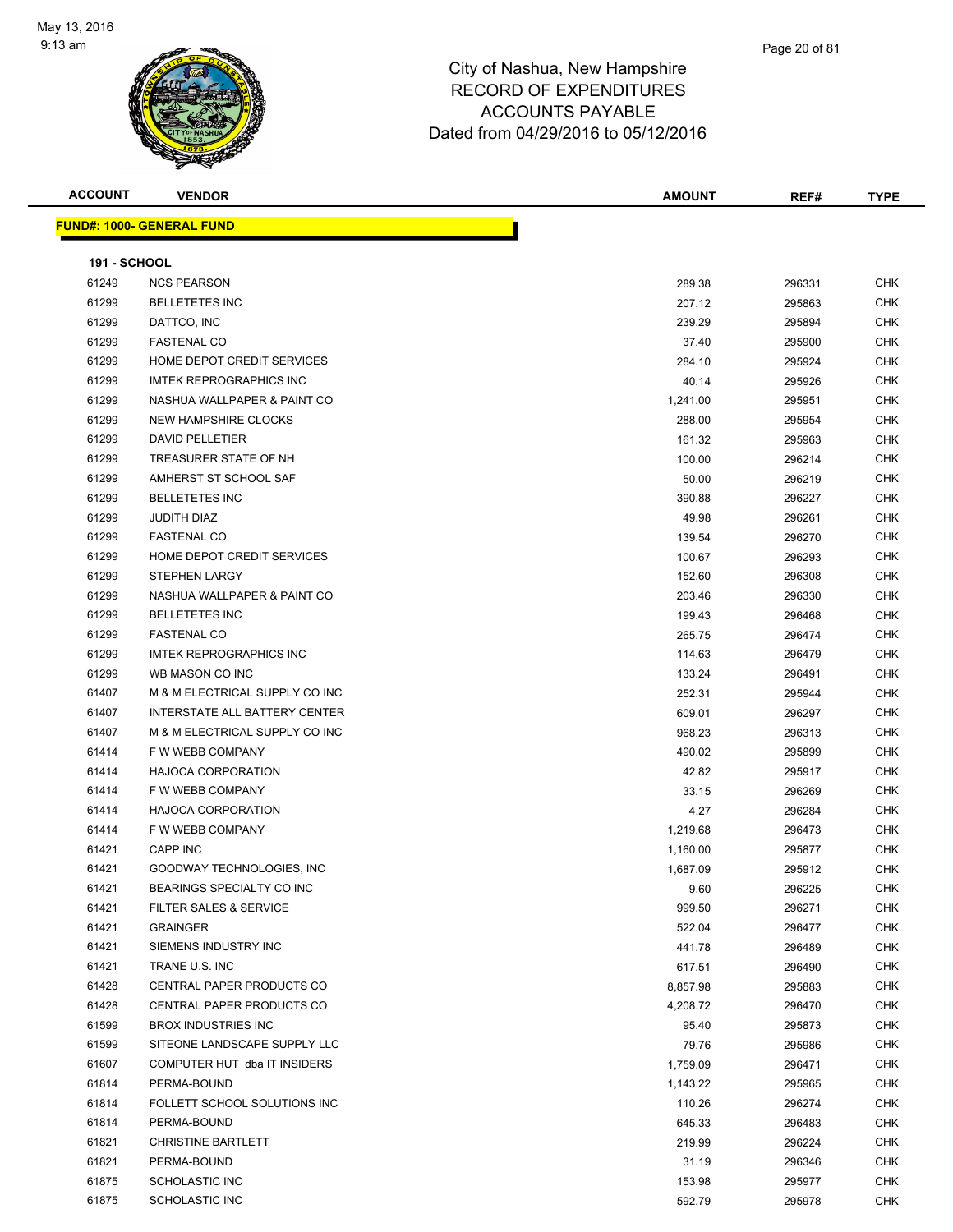

| <b>ACCOUNT</b>      | <b>VENDOR</b>                                               | <b>AMOUNT</b>        | REF#             | <b>TYPE</b> |
|---------------------|-------------------------------------------------------------|----------------------|------------------|-------------|
|                     | <b>FUND#: 1000- GENERAL FUND</b>                            |                      |                  |             |
| 191 - SCHOOL        |                                                             |                      |                  |             |
| 61875               | THE COPY SHOP                                               | 1,150.90             | 296251           | <b>CHK</b>  |
| 61875               | <b>SCHOLASTIC INC</b>                                       | 279.30               | 296358           | <b>CHK</b>  |
| 61875               | <b>SCHOLASTIC INC</b>                                       | 1,210.28             | 296359           | <b>CHK</b>  |
| 61875               | <b>BARNES &amp; NOBLE INC</b>                               | 3,190.25             | 296467           | <b>CHK</b>  |
| 61875               | <b>SCHOLASTIC INC</b>                                       | 295.96               | 296486           | <b>CHK</b>  |
| 61875               | <b>SCHOLASTIC INC</b>                                       | 40.06                | 296487           | <b>CHK</b>  |
| 71221               | PRO AV SYSTEMS INC                                          | 1,234.00             | 295967           | <b>CHK</b>  |
| 71221               | I.T. INSIDERS                                               | 1,842.48             | 296296           | <b>CHK</b>  |
| 71999               | BEST BUY BUSINESS ADVANTAGE                                 | 1,283.24             | 295864           | <b>CHK</b>  |
| 71999               | <b>IPEVO</b>                                                | 1,055.70             | 295928           | <b>CHK</b>  |
| 71999               | <b>BRIAN NEWTON</b>                                         | 714.64               | 295956           | <b>CHK</b>  |
| 71999               | <b>JOCELYN KAUFFMAN</b>                                     | 49.00                | 296300           | <b>CHK</b>  |
| 71999               | <b>ALAN PARADISE</b>                                        | 250.00               | 296342           | <b>CHK</b>  |
| 71999               | <b>SCHOOL SPECIALTY</b>                                     | 2,711.15             | 296360           | <b>CHK</b>  |
|                     | <b>TOTAL 191 - SCHOOL</b>                                   | \$1,186,719.31       |                  |             |
|                     | <b>TOTAL FUND 1000 - GENERAL FUND</b>                       | \$4,715,849.53       |                  |             |
|                     | <b>FUND#: 1001- GF-CAPITAL IMPROVEMENTS</b>                 |                      |                  |             |
|                     | <b>166 - PARKING LOTS</b>                                   |                      |                  |             |
| 81100               | LIGHTEC INC                                                 | 9,058.57             | 295770           | <b>CHK</b>  |
|                     | <b>TOTAL 166 - PARKING LOTS</b>                             | \$9,058.57           |                  |             |
| <b>191 - SCHOOL</b> |                                                             |                      |                  |             |
| 81100               | <b>HARRIMAN ASSOCIATES</b>                                  | 5,102.32             | 295919           | <b>CHK</b>  |
|                     | <b>TOTAL 191 - SCHOOL</b>                                   | \$5,102.32           |                  |             |
|                     | <b>TOTAL FUND 1001 - GF-CAPITAL IMPROVEMENTS</b>            | \$14,160.89          |                  |             |
|                     |                                                             |                      |                  |             |
| <b>152 - FIRE</b>   | <b>FUND#: 1010- GF-PRIOR YEAR ESCROWS/EXPENSES</b>          |                      |                  |             |
| 81200               | <b>GEOTECHNICAL SERVICES INC</b>                            |                      |                  | <b>CHK</b>  |
| 81200               | PORT ONE ARCHITECTS INC                                     | 4,500.00<br>7,450.00 | 295744<br>295807 | <b>CHK</b>  |
|                     | <b>TOTAL 152 - FIRE</b>                                     | \$11,950.00          |                  |             |
|                     |                                                             |                      |                  |             |
| 61144               | <b>172 - COMMUNITY HEALTH</b><br>SMITH MEDICAL PARTNERS LLC | 3.38                 |                  |             |
|                     |                                                             |                      | 295819           | <b>CHK</b>  |
|                     | TOTAL 172 - COMMUNITY HEALTH                                | \$3.38               |                  |             |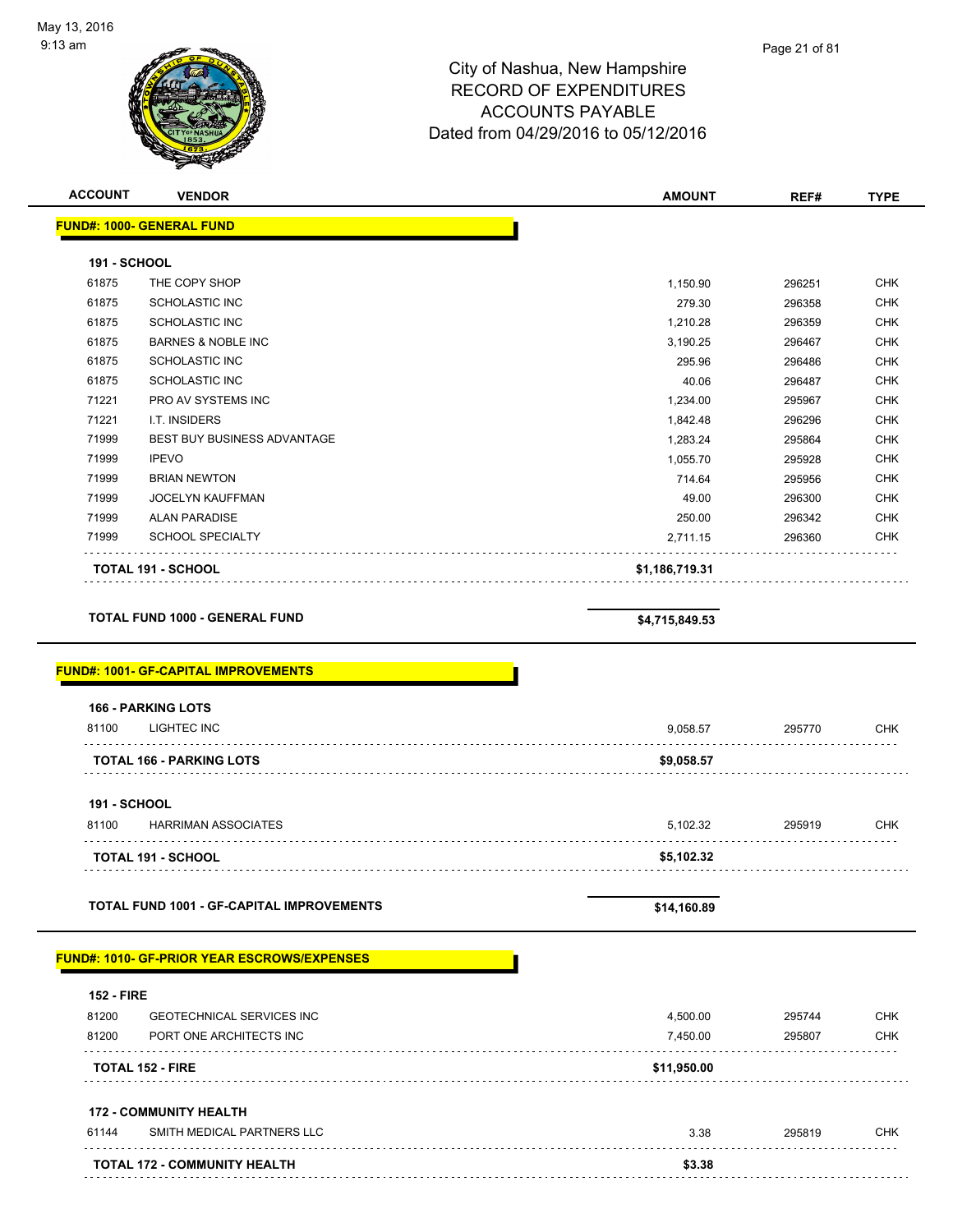| $9:13 \text{ am}$<br><b>ACCOUNT</b> | <b>VENDOR</b><br><b>FUND#: 1010- GF-PRIOR YEAR ESCROWS/EXPENSES</b> | City of Nashua, New Hampshire<br><b>RECORD OF EXPENDITURES</b><br><b>ACCOUNTS PAYABLE</b><br>Dated from 04/29/2016 to 05/12/2016<br><b>AMOUNT</b> | Page 22 of 81<br>REF# | <b>TYPE</b>       |
|-------------------------------------|---------------------------------------------------------------------|---------------------------------------------------------------------------------------------------------------------------------------------------|-----------------------|-------------------|
| <b>191 - SCHOOL</b>                 |                                                                     |                                                                                                                                                   |                       |                   |
| 71999                               | <b>BELLETETES INC</b>                                               | 180.80                                                                                                                                            | 296468                | CHK               |
|                                     | <b>TOTAL 191 - SCHOOL</b>                                           | \$180.80                                                                                                                                          |                       |                   |
|                                     | <b>TOTAL FUND 1010 - GF-PRIOR YEAR ESCROWS/EXPENSES</b>             | \$12,134.18                                                                                                                                       |                       |                   |
|                                     | <b>FUND#: 2100- FOOD SERVICES FUND</b>                              |                                                                                                                                                   |                       |                   |
| 54487                               | AFFILIATED HVAC SERVICES LLC                                        | 1,761.75                                                                                                                                          | 295854                | <b>CHK</b>        |
| 54487                               | <b>BASSETT SERVICES CORPORATION</b>                                 | 728.13                                                                                                                                            | 295862                | <b>CHK</b>        |
| 54487                               | <b>HOBART SERVICE</b>                                               | 105.00                                                                                                                                            | 295922                | <b>CHK</b>        |
| 55307                               | LISA BORDELEAU                                                      | 30.24                                                                                                                                             | 295869                | <b>CHK</b>        |
| 55307                               | <b>DOREEN BURGESS</b>                                               | 13.23                                                                                                                                             | 295875                | <b>CHK</b>        |
| 55307                               | AMY CASSIDY                                                         | 46.60                                                                                                                                             | 295882                | <b>CHK</b>        |
| 55307                               | PAMELA CORREA                                                       | 70.88                                                                                                                                             | 295890                | <b>CHK</b>        |
| 55307                               | <b>KAREN GUSTIN</b>                                                 | 111.27                                                                                                                                            | 295916                | <b>CHK</b>        |
| 55307                               | <b>KARYN LAWLESS</b>                                                | 80.60                                                                                                                                             | 295938                | <b>CHK</b>        |
| 55307                               | PAULE RALPH                                                         | 62.64                                                                                                                                             | 295971                | <b>CHK</b>        |
| 55307                               | <b>ODETTE SLOSEK</b>                                                | 47.79                                                                                                                                             | 295987                | <b>CHK</b>        |
| 55307                               | <b>WAYNE WIDTFELDT</b>                                              | 6.48                                                                                                                                              | 296373                | <b>CHK</b>        |
| 55400                               | <b>DIANN ANASTAS</b>                                                | 75.00                                                                                                                                             | 295855                | <b>CHK</b>        |
| 55400                               | <b>MARY JEAN FLANAGAN</b>                                           | 75.00                                                                                                                                             | 295904                | <b>CHK</b>        |
| 55400                               | <b>DEBORAH GOY</b>                                                  | 95.00                                                                                                                                             | 295914                | <b>CHK</b>        |
| 55400                               | <b>MARY BETH LEWIS</b><br><b>JANET PELLETIER</b>                    | 75.00                                                                                                                                             | 295941                | CHK<br><b>CHK</b> |
| 55400<br>55400                      | <b>JOAN SWINDELL</b>                                                | 75.00<br>75.00                                                                                                                                    | 295964<br>295990      | CHK               |
| 55600                               | ACE PRINTING CO                                                     | 445.00                                                                                                                                            | 295853                | <b>CHK</b>        |
| 61100                               | AMY CASSIDY                                                         | 87.70                                                                                                                                             | 295882                | <b>CHK</b>        |
| 61100                               | ANN HOVEY                                                           | 13.99                                                                                                                                             | 295925                | <b>CHK</b>        |
| 61214                               | TREASURER ST OF NH - SURPLUS D                                      | 2,973.75                                                                                                                                          | 295851                | <b>CHK</b>        |
| 61214                               | <b>BIMBO FOODS BAKERIES INC</b>                                     | 3,340.65                                                                                                                                          | 295867                | <b>CHK</b>        |
| 61214                               | <b>BOSTON PIE INC</b>                                               | 2,474.10                                                                                                                                          | 295871                | <b>CHK</b>        |
| 61214                               | COCA COLA BOTTLING CO                                               | 1,043.00                                                                                                                                          | 295887                | <b>CHK</b>        |
| 61214                               | COSTA FRUIT & PRODUCE CO                                            | 41,688.59                                                                                                                                         | 295891                | <b>CHK</b>        |
| 61214                               | <b>GARELICK FARMS LLC</b>                                           | 15,765.43                                                                                                                                         | 295909                | <b>CHK</b>        |
| 61214                               | GILLS PIZZA CO                                                      | 4,563.00                                                                                                                                          | 295911                | <b>CHK</b>        |
| 61214                               | <b>GREAT STATE BEVERAGES INC</b>                                    | 848.50                                                                                                                                            | 295915                | <b>CHK</b>        |
| 61214                               | HERSHEY CREAMERY                                                    | 325.60                                                                                                                                            | 295921                | <b>CHK</b>        |
| 61214                               | HOLDEN FRUIT & PRODUCE CO                                           | 1,774.37                                                                                                                                          | 295923                | <b>CHK</b>        |
| 61214                               | M SAUNDERS INC                                                      | 5,552.78                                                                                                                                          | 295945                | <b>CHK</b>        |
| 61214                               | NEW ENGLAND ICE CREAM                                               | 298.80                                                                                                                                            | 295953                | <b>CHK</b>        |
| 61214                               | SAL'S PIZZA                                                         | 624.00                                                                                                                                            | 295974                | <b>CHK</b>        |
| 61214                               | <b>BIMBO FOODS BAKERIES INC</b>                                     | 1,415.65                                                                                                                                          | 296231                | <b>CHK</b>        |
| 61214                               | COCA COLA BOTTLING CO                                               | 1,093.25                                                                                                                                          | 296246                | <b>CHK</b>        |
| 61214                               | COSTA FRUIT & PRODUCE CO                                            | 23,196.03                                                                                                                                         | 296253                | <b>CHK</b>        |
| 61214                               | GILLS PIZZA CO                                                      | 154.00                                                                                                                                            | 296278                | <b>CHK</b>        |
| 61214                               | <b>GREAT STATE BEVERAGES INC</b>                                    | 852.88                                                                                                                                            | 296282                | <b>CHK</b>        |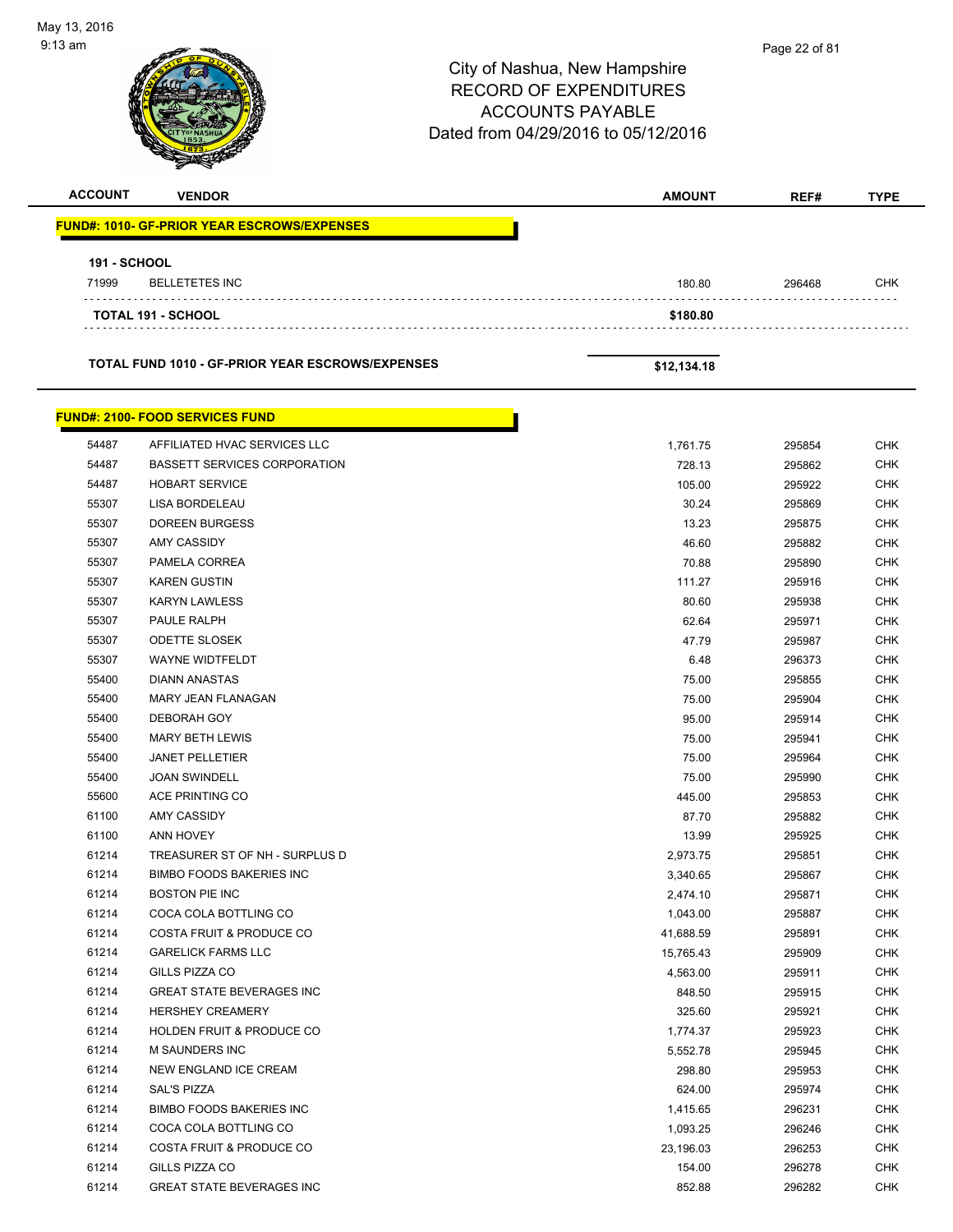

| <b>ACCOUNT</b> | <b>VENDOR</b>                                        | <b>AMOUNT</b>      | REF#             | <b>TYPE</b>              |
|----------------|------------------------------------------------------|--------------------|------------------|--------------------------|
|                | <b>FUND#: 2100- FOOD SERVICES FUND</b>               |                    |                  |                          |
|                |                                                      |                    |                  |                          |
| 61214<br>61214 | <b>HERSHEY CREAMERY</b><br>HOLDEN FRUIT & PRODUCE CO | 2,245.05           | 296290           | <b>CHK</b>               |
| 61214          | M SAUNDERS INC                                       | 670.89             | 296292           | <b>CHK</b>               |
| 61214          | NEW ENGLAND ICE CREAM                                | 5,424.18           | 296315           | <b>CHK</b><br><b>CHK</b> |
| 61214          | <b>OLNASHUA LLC</b>                                  | 1,034.00<br>422.50 | 296333<br>296338 | <b>CHK</b>               |
| 61299          | <b>CENTRAL PAPER PRODUCTS CO</b>                     | 6,833.77           | 295883           | <b>CHK</b>               |
| 71000          | KITTREDGE EQUIPMENT CO - NH                          | 124.20             | 295934           | <b>CHK</b>               |
| 71221          | BEST BUY BUSINESS ADVANTAGE                          | 579.96             | 296230           | <b>CHK</b>               |
|                |                                                      |                    |                  |                          |
|                | <b>TOTAL FUND 2100 - FOOD SERVICES FUND</b>          | \$129,400.23       |                  |                          |
|                | <b>FUND#: 2201- DRIVERS EDUCATION FUND</b>           |                    |                  |                          |
| 55300          | VT-HEC, INC                                          | 1,590.00           | 295997           | <b>CHK</b>               |
|                | <b>TOTAL FUND 2201 - DRIVERS EDUCATION FUND</b>      | \$1,590.00         |                  |                          |
|                |                                                      |                    |                  |                          |
|                | <b>FUND#: 2207- ADULT ED/CONTINUING ED</b>           |                    |                  |                          |
| 55307          | <b>RENEE SANTOS</b>                                  | 19.26              | 296355           | <b>CHK</b>               |
| 55699          | <b>OONAGH WILLIAMS</b>                               | 150.00             | 296000           | <b>CHK</b>               |
| 61807          | <b>ASCD</b>                                          | 109.00             | 295857           | <b>CHK</b>               |
|                | <b>TOTAL FUND 2207 - ADULT ED/CONTINUING ED</b>      | \$278.26           |                  |                          |
|                |                                                      |                    |                  |                          |
|                | <b>FUND#: 2222- AFTER SCHOOL PROGRAM</b>             |                    |                  |                          |
| 55300          | <b>HEATHER BOUCHER</b>                               | 51.96              | 296235           | <b>CHK</b>               |
| 55300          | LINDA HAMM                                           | 33.24              | 296286           | <b>CHK</b>               |
| 61299          | <b>CANDIA SPRINGS LLC</b>                            | 780.00             | 295846           | <b>CHK</b>               |
| 61299          | <b>GARELICK FARMS LLC</b>                            | 232.91             | 295909           | <b>CHK</b>               |
| 61299          | CATHERINE COGSWELL                                   | 151.15             | 296248           | <b>CHK</b>               |
| 61299          | <b>COSTA FRUIT &amp; PRODUCE CO</b>                  | 509.80             | 296253           | <b>CHK</b>               |
| 61299          | MARKET BASKET ACCT 2589096                           | 50.97              | 296318           | <b>CHK</b>               |
| 61299          | <b>GARELICK FARMS LLC</b>                            | 218.78             | 296476           | <b>CHK</b>               |
| 61299          | WB MASON CO INC                                      | 320.79             | 296491           | <b>CHK</b>               |
|                | TOTAL FUND 2222 - AFTER SCHOOL PROGRAM               | \$2,349.60         |                  |                          |
|                | <b>FUND#: 2247- CULINARY ARTS</b>                    |                    |                  |                          |
| 61135          | <b>GENERAL LINEN SERVICE INC</b>                     | 85.66              | 295910           | <b>CHK</b>               |
| 61135          | NORTHCENTER FOODS                                    | 35.64              | 295959           | <b>CHK</b>               |
| 61135          | MARKET BASKET ACCT 2589096                           | 119.79             | 296318           | <b>CHK</b>               |
|                | <b>TOTAL FUND 2247 - CULINARY ARTS</b>               | \$241.09           |                  |                          |
|                |                                                      |                    |                  |                          |
|                | <b>FUND#: 2257- SPECIAL ED LOCAL</b>                 |                    |                  |                          |
|                |                                                      |                    |                  |                          |

55694 EASTER SEALS OF NEW HAMPSHIRE **18,880.51** 18,880.51 295897 CHK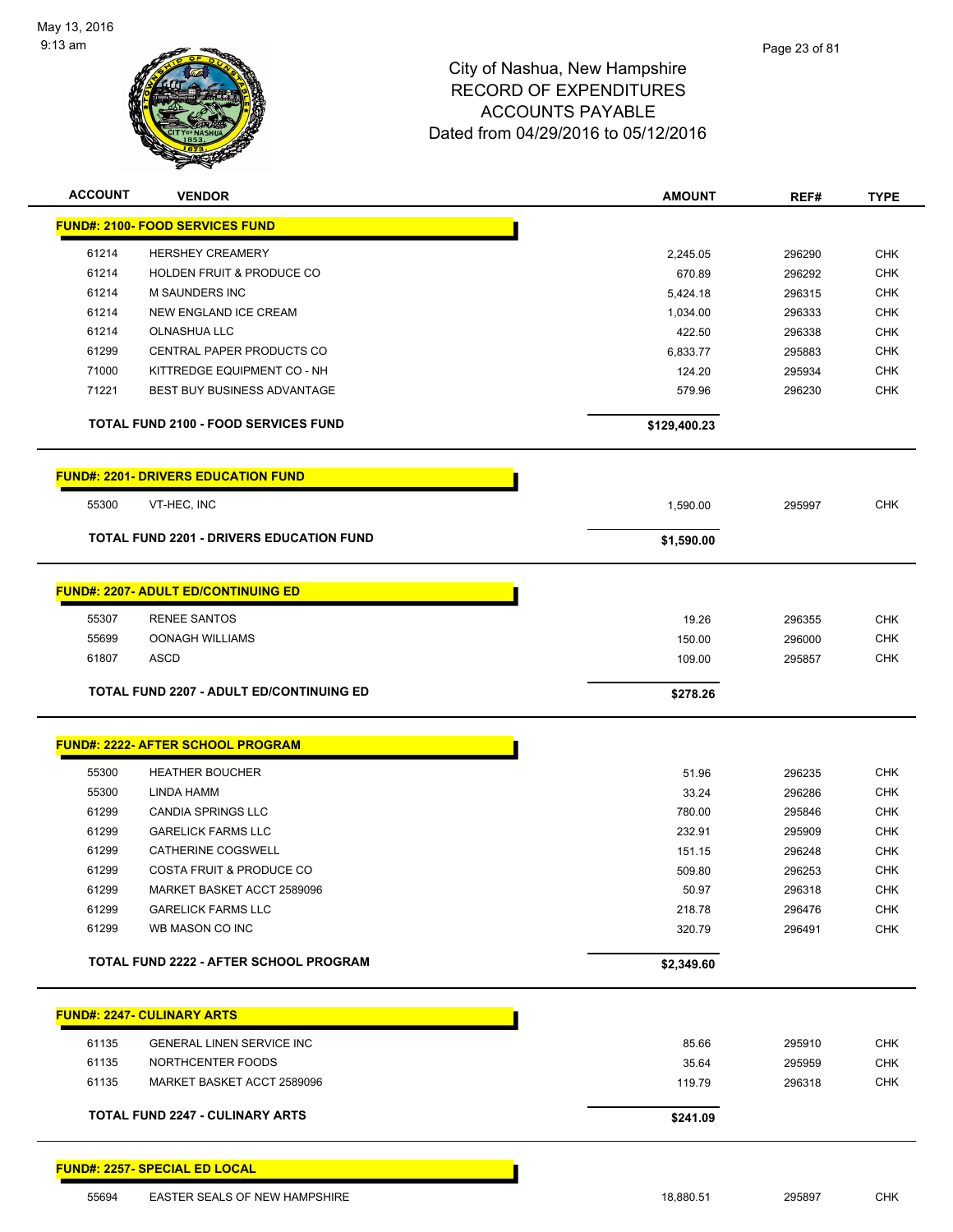

| <b>ACCOUNT</b> | <b>VENDOR</b>                                           |                     | <b>AMOUNT</b> | REF#             | <b>TYPE</b> |
|----------------|---------------------------------------------------------|---------------------|---------------|------------------|-------------|
|                | <b>TOTAL FUND 2257 - SPECIAL ED LOCAL</b>               |                     | \$18,880.51   |                  |             |
|                | <b>FUND#: 2503- PARKS &amp; REC PROGRAMS FUND</b>       |                     |               |                  |             |
| 44549          | <b>MARGARET TERRY</b>                                   |                     | 25.00         | 296378           | <b>CHK</b>  |
| 44549          | <b>STACEY LITTLE</b>                                    |                     | 60.00         | 296380           | <b>CHK</b>  |
|                | <b>TOTAL FUND 2503 - PARKS &amp; REC PROGRAMS FUND</b>  |                     | \$85.00       |                  |             |
|                | <b>FUND#: 2505- PEG ACCESS CHANNELS FUND</b>            |                     |               |                  |             |
| 53470          | JOHN COLLINS                                            |                     | 100.00        | 296109           | <b>CHK</b>  |
| 53470          | <b>THOMAS KING</b>                                      |                     | 100.00        | 296136           | <b>CHK</b>  |
| 53470          | <b>JIM MCLEAN</b>                                       |                     | 300.00        | 296147           | <b>CHK</b>  |
| 53470          | <b>SCOTT SILVA</b>                                      |                     | 225.00        | 296180           | <b>CHK</b>  |
| 53470          | <b>TIM O'NEIL</b>                                       |                     | 400.00        | 296190           | <b>CHK</b>  |
| 53470          | FRANK J WALLENT                                         |                     | 500.00        | 296201           | <b>CHK</b>  |
| 54141          | PENNICHUCK WATER WORKS INC                              |                     | 21.25         | 296085           | <b>CHK</b>  |
| 55699          | COMCAST CABLE COMMUNICATIONS I                          |                     | 10.44         | 295679           | <b>CHK</b>  |
| 55699          | <b>JP PEST SERVICES</b>                                 |                     | 74.24         | 296134           | <b>CHK</b>  |
| 61100          | PHOENIX SCREEN PRINTING                                 |                     | 138.00        | 295804           | <b>CHK</b>  |
| 61100          | WB MASON CO INC                                         |                     | 302.08        | 296462           | <b>CHK</b>  |
| 61428          | <b>NEW ENGLAND PAPER &amp; SUPPLY</b>                   |                     | 152.88        | 296449           | <b>CHK</b>  |
|                | <b>TOTAL FUND 2505 - PEG ACCESS CHANNELS FUND</b>       |                     | \$2,323.89    |                  |             |
|                | <b>FUND#: 2506- HUNT BLDG FACILITY RENTAL FUND</b>      |                     |               |                  |             |
| 54100          | <b>EVERSOURCE</b>                                       |                     | 277.35        |                  | <b>CHK</b>  |
| 54114          | <b>LIBERTY UTILITIES - NH</b>                           |                     | 267.00        | 295639<br>295685 | <b>CHK</b>  |
| 54114          | <b>DIRECT ENERGY BUSINESS</b>                           |                     | 419.24        | 295736           | CHK         |
|                |                                                         |                     |               |                  |             |
|                | <b>TOTAL FUND 2506 - HUNT BLDG FACILITY RENTAL FUND</b> |                     | \$963.59      |                  |             |
|                | <b>FUND#: 3050- POLICE GRANTS FUND</b>                  |                     |               |                  |             |
| 55400          | <b>CITIZENS BANK CREDIT CARD</b>                        | InReach LLC online  | 209.00        | 9201612          | <b>ACH</b>  |
| 55400          | CITIZENS BANK CREDIT CARD                               | Inst of Police Tech | 950.00        | 9201612          | <b>ACH</b>  |
| 55400          | CITIZENS BANK CREDIT CARD                               | Inst of Police Tech | 950.00        | 9201612          | <b>ACH</b>  |
| 55400          | CITIZENS BANK CREDIT CARD                               | Event Management    | 100.00        | 9201612          | <b>ACH</b>  |
| 55400          | CITIZENS BANK CREDIT CARD                               | American            | 528.20        | 9201612          | <b>ACH</b>  |
| 55400          | CITIZENS BANK CREDIT CARD                               | American            | 528.20        | 9201612          | <b>ACH</b>  |
|                | <b>TOTAL FUND 3050 - POLICE GRANTS FUND</b>             |                     | \$3,265.40    |                  |             |
|                | <b>FUND#: 3068- COMMUNITY SERVICES GRANTS FUND</b>      |                     |               |                  |             |
|                |                                                         |                     |               |                  |             |
| 53999          | <b>GREATER NASHUA MENTAL HEALTH</b>                     |                     | 6,242.39      | 295752           | CHK         |
| 55300          | PATRICIA CROOKER                                        |                     | 216.16        | 295661           | <b>CHK</b>  |
| 55810          | <b>HARBOR HOMES INC</b>                                 |                     | 33,502.00     | 296124           | CHK         |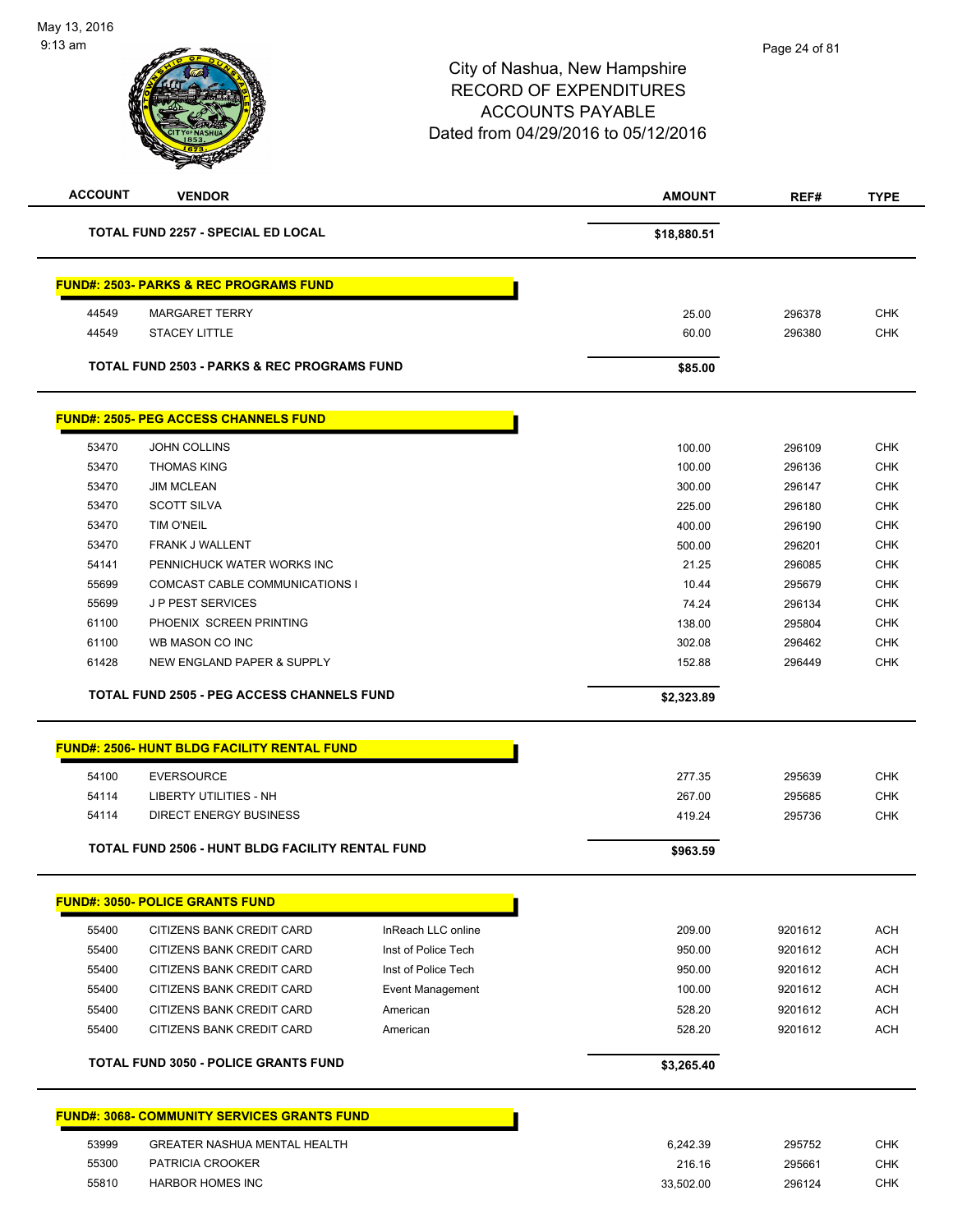

| <b>ACCOUNT</b> | <b>VENDOR</b>                                           |                                 | <b>AMOUNT</b> | REF#    | <b>TYPE</b> |
|----------------|---------------------------------------------------------|---------------------------------|---------------|---------|-------------|
|                | <u> FUND#: 3068- COMMUNITY SERVICES GRANTS FUND</u>     |                                 |               |         |             |
| 61135          | CITIZENS BANK CREDIT CARD                               | <b>Custom Imprint Solutions</b> | 534.10        | 9201612 | <b>ACH</b>  |
| 68235          | <b>HARBOR HOMES INC</b>                                 |                                 | 2,574.00      | 296124  | <b>CHK</b>  |
| 69025          | <b>HARBOR HOMES INC</b>                                 |                                 | 3,275.00      | 296124  | <b>CHK</b>  |
|                | <b>TOTAL FUND 3068 - COMMUNITY SERVICES GRANTS FUND</b> |                                 | \$46,343.65   |         |             |
|                | <b>FUND#: 3070- COMMUNITY HEALTH GRANTS FUND</b>        |                                 |               |         |             |
| 53628          | ALEXANDER GRANOK MD                                     |                                 | 900.00        | 295750  | <b>CHK</b>  |
| 54221          | <b>STERICYCLE INC</b>                                   |                                 | 97.18         | 295823  | <b>CHK</b>  |
|                | TOTAL FUND 3070 - COMMUNITY HEALTH GRANTS FUND          |                                 | \$997.18      |         |             |
|                | <b>FUND#: 3090- URBAN PROGRAM GRANTS FUND</b>           |                                 |               |         |             |
| 54210          | <b>DAD'S ABATEMENT LLC</b>                              |                                 | 24,000.00     | 296052  | <b>CHK</b>  |
| 54210          | DAD'S ABATEMENT LLC                                     |                                 | 8,000.00      | 296052  | <b>CHK</b>  |
| 55307          | SHAWNASEY MADISON                                       |                                 | 403.38        | 296062  | <b>CHK</b>  |
| 55307          | <b>ROBERT RICE</b>                                      |                                 | 117.18        | 295673  | <b>CHK</b>  |
| 55500          | THE TELEGRAPH                                           |                                 | 293.60        | 296087  | <b>CHK</b>  |
| 55699          | NEIGHBORWORKS SOUTHERN NH                               |                                 | 2,118.56      | 295792  | <b>CHK</b>  |
| 69010          | MUNOZ CONSTRUCTION                                      |                                 | 8,000.00      | 295670  | <b>CHK</b>  |
| 69010          | MUNOZ CONSTRUCTION                                      |                                 | 8,090.00      | 296059  | <b>CHK</b>  |
| 69010          | GIRLS INC OF GREATER NASHUA                             |                                 | 34,892.50     | 296123  | <b>CHK</b>  |
| 69075          | BRIDGES DOM & SEXUAL VIOLENCE                           |                                 | 5,720.09      | 295718  | <b>CHK</b>  |
| 69075          | BRIDGES DOM & SEXUAL VIOLENCE                           |                                 | 4,157.53      | 295718  | <b>CHK</b>  |
| 69075          | NASHUA POLICE ATHLETIC LEAGUE                           |                                 | 9,339.29      | 295789  | <b>CHK</b>  |
|                | TOTAL FUND 3090 - URBAN PROGRAM GRANTS FUND             |                                 | \$105,132.13  |         |             |
|                | <u>FUND#: 3120- TRANSIT GRANTS FUND</u>                 |                                 |               |         |             |
| 54100          | <b>EVERSOURCE</b>                                       |                                 | 1,016.61      | 295639  | CHK         |
| 54100          | <b>EVERSOURCE</b>                                       |                                 | 292.05        | 295639  | <b>CHK</b>  |
| 54114          | <b>LIBERTY UTILITIES - NH</b>                           |                                 | 91.50         | 295687  | CHK         |
| 54114          | <b>DIRECT ENERGY BUSINESS</b>                           |                                 | 70.01         | 296116  | CHK         |
| 54141          | PENNICHUCK WATER WORKS INC                              |                                 | 77.92         | 296085  | <b>CHK</b>  |
| 54141          | PENNICHUCK WATER WORKS INC                              |                                 | 155.52        | 296085  | CHK         |
| 54600          | D & R TOWING INC                                        |                                 | 165.00        | 296112  | <b>CHK</b>  |
| 55109          | FAIRPOINT COMMUNICATIONS                                |                                 | 50.00         | 295683  | <b>CHK</b>  |
| 55699          | CINTAS #016                                             |                                 | 101.68        | 295726  | <b>CHK</b>  |
| 55699          | <b>JP PEST SERVICES</b>                                 |                                 | 67.00         | 296134  | <b>CHK</b>  |
| 61299          | WB MASON CO INC                                         |                                 | 76.32         | 295840  | <b>CHK</b>  |
| 61299          | <b>CENTRAL PAPER PRODUCTS CO</b>                        |                                 | 155.52        | 295724  | CHK         |
| 61299          | HOME DEPOT CREDIT SERVICE 3065                          |                                 | 309.33        | 295755  | CHK         |
| 61299          | DEPENDABLE LOCK SERVICE INC                             |                                 | 3.00          | 296115  | <b>CHK</b>  |
| 61299          | HOME DEPOT CREDIT SERVICE 3065                          |                                 | 147.40        | 296128  | CHK         |
| 61299          | AMHERST EARTH PRODUCTS                                  |                                 | 145.00        | 296415  | <b>CHK</b>  |
| 61299          | POWER WASHER SALES LLC                                  |                                 | 447.74        | 295808  | <b>CHK</b>  |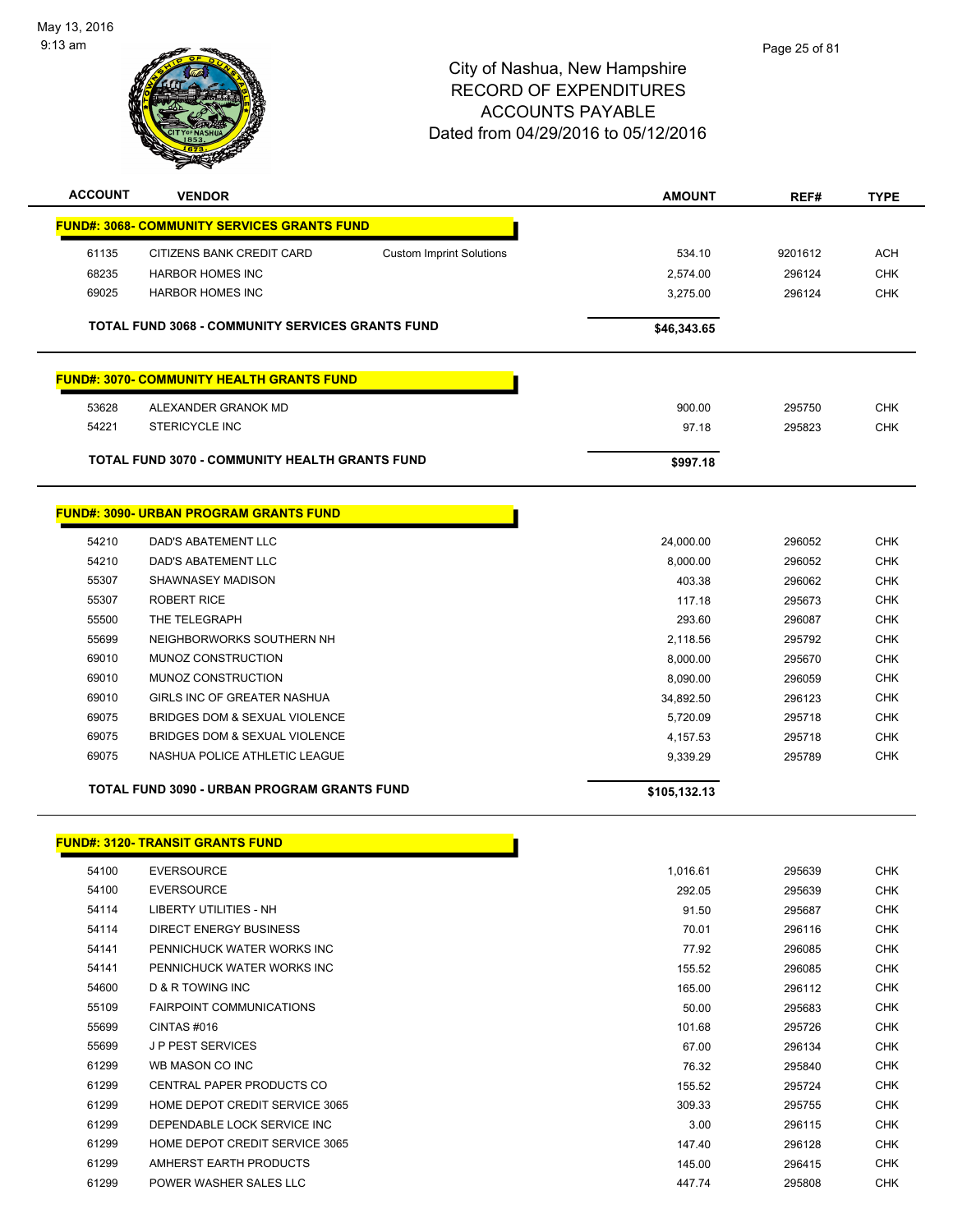

| <b>ACCOUNT</b> | <b>VENDOR</b>                                | <b>AMOUNT</b> | REF#   | <b>TYPE</b> |
|----------------|----------------------------------------------|---------------|--------|-------------|
|                | <b>FUND#: 3120- TRANSIT GRANTS FUND</b>      |               |        |             |
| 61299          | <b>FASTENAL CO</b>                           | 40.32         | 296432 | <b>CHK</b>  |
| 61307          | <b>EAST RIVER ENERGY INC</b>                 | 21,873.00     | 296430 | <b>CHK</b>  |
| 61799          | ALLIANCE BUS GROUP INC                       | 379.19        | 295707 | <b>CHK</b>  |
| 61799          | <b>GILLIG LLC</b>                            | 302.00        | 295745 | <b>CHK</b>  |
| 61799          | <b>GILLIG LLC</b>                            | 302.48        | 296122 | <b>CHK</b>  |
| 61799          | <b>NAPA AUTO PARTS</b>                       | 23.98         | 296155 | <b>CHK</b>  |
| 61799          | <b>GILLIG LLC</b>                            | 69.16         | 296435 | <b>CHK</b>  |
| 61799          | <b>GRAINGER</b>                              | 88.15         | 296436 | <b>CHK</b>  |
| 61799          | NAPA AUTO PARTS                              | 157.94        | 295786 | <b>CHK</b>  |
| 61799          | <b>CUMMINS NORTHEAST LLC</b>                 | (8.69)        | 295731 | <b>CHK</b>  |
| 61799          | <b>FREIGHTLINER OF NH INC</b>                | 495.66        | 296119 | <b>CHK</b>  |
| 61799          | NAPA AUTO PARTS                              | 243.59        | 296155 | <b>CHK</b>  |
| 61799          | <b>NAPA AUTO PARTS</b>                       | 35.98         | 295786 | <b>CHK</b>  |
| 61799          | RYDER FLEET PRODUCTS                         | 94.58         | 296456 | <b>CHK</b>  |
| 81200          | <b>DLKING &amp; ASSOCIATES INC</b>           | 56,858.38     | 296113 | <b>CHK</b>  |
|                | <b>TOTAL FUND 3120 - TRANSIT GRANTS FUND</b> | \$84,327.32   |        |             |
|                | <b>FUND#: 3800- SCHOOL GRANTS FUND</b>       |               |        |             |
| 53600          | FRANKLIN COVEY CLIENT SALES                  | 2,700.00      | 295905 | <b>CHK</b>  |
| 53614          | <b>GAYLE R ESTERLY</b>                       | 3,700.88      | 295898 | <b>CHK</b>  |
| 53614          | <b>AUDREY VARGA</b>                          | 175.00        | 295996 | <b>CHK</b>  |
| 53614          | <b>JEFFREY LEDUC</b>                         | 122.50        | 296309 | <b>CHK</b>  |
| 53614          | <b>BHLUE PUBLISHING LLC</b>                  | 2,000.00      | 295866 | <b>CHK</b>  |
| 53628          | <b>STEVE BLUNT</b>                           | 200.00        | 296232 | <b>CHK</b>  |
| 53628          | ASCENTRIA COMMUNITY SERVICES                 | 99.00         | 295858 | <b>CHK</b>  |
| 53628          | TIMOTHY F BOSCH                              | 25.00         | 295870 | <b>CHK</b>  |
| 53628          | <b>WHITNEY FREEMAN</b>                       | 50.00         | 295906 | <b>CHK</b>  |
| 53628          | <b>CHELSEY ROTHERMEL</b>                     | 25.00         | 295973 | <b>CHK</b>  |
| 53628          | KATHERINE S GOLTSOV                          | 25.00         | 296280 | <b>CHK</b>  |
| 53628          | <b>KAREN HAWVER</b>                          | 438.75        | 296288 | <b>CHK</b>  |
| 53628          | BOOTHBY THERAPY SERVICES LLC                 | 701.36        | 295868 | <b>CHK</b>  |

 THE CARROLL CENTER FOR THE BLI 4,659.75 295881 CHK 53628 BOOTHBY THERAPY SERVICES LLC **CHING A SERVICES AND A SERVICE SERVICE SERVICE SERVICES** LLC SECURADYNE SYSTEMS 5,759.04 295982 CHK SECURADYNE SYSTEMS 8,429.47 295982 CHK FIRST CHURCH 3,746.00 295901 CHK FAIRPOINT COMMUNICATIONS 172.30 296074 CHK NEW HAMPSHIRE DECA 4,384.00 295955 CHK EXPERIENTIAL TOOLS 375.00 296268 CHK NHASP 199.00 296482 CHK KRISTIN MULLEN 242.00 296328 CHK 55400 CITIZENS BANK CREDIT CARD TEACHERS COLLEGE WEB 825.00 9201612 ACH 55400 CITIZENS BANK CREDIT CARD TEACHERS COLLEGE WEB 825.00 9201612 ACH 55400 CITIZENS BANK CREDIT CARD TEACHERS COLLEGE WEB 825.00 9201612 ACH WILSON LANGUAGE 259.00 296492 CHK ROBERT CIOPPA 150.00 295884 CHK FIRST STUDENT INC 6,859.44 296273 CHK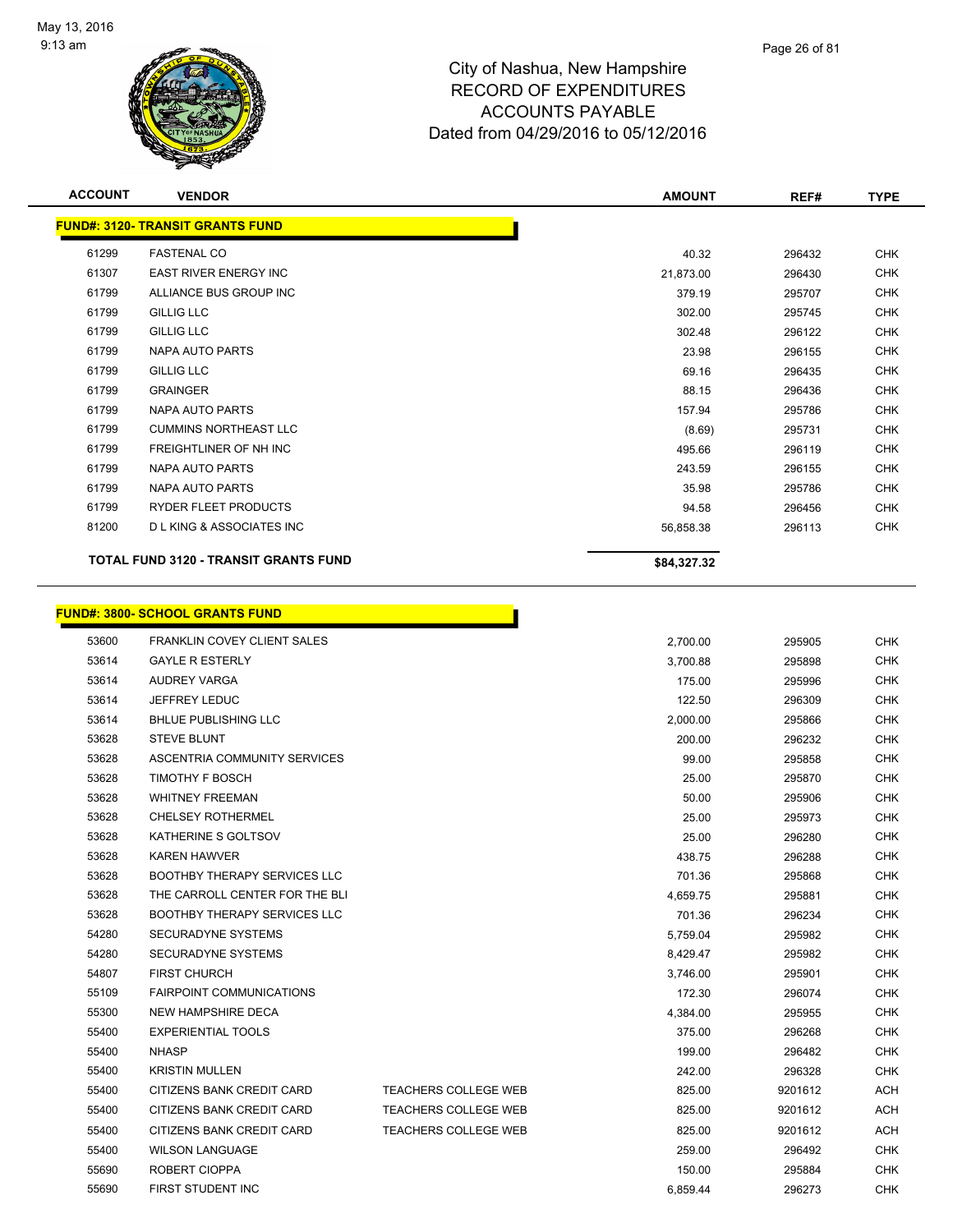

| <b>ACCOUNT</b> | <b>VENDOR</b>                               | <b>AMOUNT</b> | REF#   | <b>TYPE</b> |
|----------------|---------------------------------------------|---------------|--------|-------------|
|                | <b>FUND#: 3800- SCHOOL GRANTS FUND</b>      |               |        |             |
| 55690          | NEW BOSTON SCHOOL DISTRICT                  | 4,187.52      | 296332 | <b>CHK</b>  |
| 55690          | TROMBLY MOTOR COACH SERVICE                 | 432.00        | 296368 | <b>CHK</b>  |
| 55690          | FIRST STUDENT INC                           | 507.30        | 296273 | <b>CHK</b>  |
| 61135          | WB MASON CO INC                             | 103.83        | 296491 | <b>CHK</b>  |
| 61299          | CARTRIDGE WORLD NASHUA                      | 84.99         | 296242 | <b>CHK</b>  |
| 61299          | <b>TRACEY A CASSADY</b>                     | 201.50        | 296243 | <b>CHK</b>  |
| 61299          | <b>LISA STEMPLER</b>                        | 35.11         | 295989 | <b>CHK</b>  |
| 71999          | WILLIAM V MACGILL & CO                      | 340.00        | 295999 | <b>CHK</b>  |
|                | <b>TOTAL FUND 3800 - SCHOOL GRANTS FUND</b> | \$54,566.10   |        |             |

**FUND#: 3810- FOOD SERVICE GRANTS FUND**

|       | <b>TOTAL FUND 3810 - FOOD SERVICE GRANTS FUND</b> | \$7,599.73 |        |            |
|-------|---------------------------------------------------|------------|--------|------------|
| 61299 | COSTA FRUIT & PRODUCE CO INC                      | 32.27      | 296252 | <b>CHK</b> |
| 61299 | COSTA FRUIT & PRODUCE CO INC                      | 32.27      | 296252 | <b>CHK</b> |
| 61299 | COSTA FRUIT & PRODUCE CO INC                      | 32.27      | 296252 | <b>CHK</b> |
| 61214 | M SAUNDERS INC                                    | 455.30     | 296315 | <b>CHK</b> |
| 61214 | M SAUNDERS INC                                    | 964.90     | 296315 | <b>CHK</b> |
| 61214 | M SAUNDERS INC                                    | 1,061.22   | 296315 | <b>CHK</b> |
| 61214 | M SAUNDERS INC                                    | 1,029.15   | 296315 | <b>CHK</b> |
| 61214 | M SAUNDERS INC                                    | 1,024.60   | 296315 | <b>CHK</b> |
| 61214 | <b>M SAUNDERS INC</b>                             | 678.85     | 296315 | <b>CHK</b> |
| 61214 | M SAUNDERS INC                                    | 1,683.25   | 296315 | <b>CHK</b> |
| 61214 | M SAUNDERS INC                                    | 605.65     | 296315 | <b>CHK</b> |
|       |                                                   |            |        |            |

|       | <b>FUND#: 4005- TRAFFIC VIOLATIONS FUND</b>           |                         |            |         |            |
|-------|-------------------------------------------------------|-------------------------|------------|---------|------------|
| 55607 | MAILINGS UNLIMITED - MVR                              |                         | 660.00     | 150426  | <b>ACH</b> |
| 55699 | 1ST PRIORITY TOWING & RECOVERY                        |                         | 460.00     | 295703  | <b>CHK</b> |
| 55699 | BROADSIDE COLLISION LLC                               |                         | 1,065.00   | 295719  | <b>CHK</b> |
| 55699 | <b>D &amp; R TOWING INC</b>                           |                         | 575.00     | 295732  | <b>CHK</b> |
|       | <b>TOTAL FUND 4005 - TRAFFIC VIOLATIONS FUND</b>      |                         | \$2,760.00 |         |            |
|       | <b>FUND#: 4020- POLICE DRUG ENFORCEMENT FUND</b>      |                         |            |         |            |
| 55699 | <b>TRANSUNION RISK &amp; ALTERNATIVE</b>              |                         | 110.00     | 295830  | <b>CHK</b> |
|       | <b>TOTAL FUND 4020 - POLICE DRUG ENFORCEMENT FUND</b> |                         | \$110.00   |         |            |
|       | <b>FUND#: 4025- DOJ DRUG FORFEITURE FUND</b>          |                         |            |         |            |
| 54100 | <b>EVERSOURCE</b>                                     |                         | 233.59     | 295682  | <b>CHK</b> |
| 55699 | COMCAST CABLE COMMUNICATIONS I                        |                         | 240.37     | 296071  | <b>CHK</b> |
| 55699 | CITIZENS BANK CREDIT CARD                             | Wheelabrator Technologi | 150.00     | 9201612 | <b>ACH</b> |
| 61799 | <b>MAYNARD &amp; LESIEUR INC</b>                      |                         | 312.80     | 296143  | <b>CHK</b> |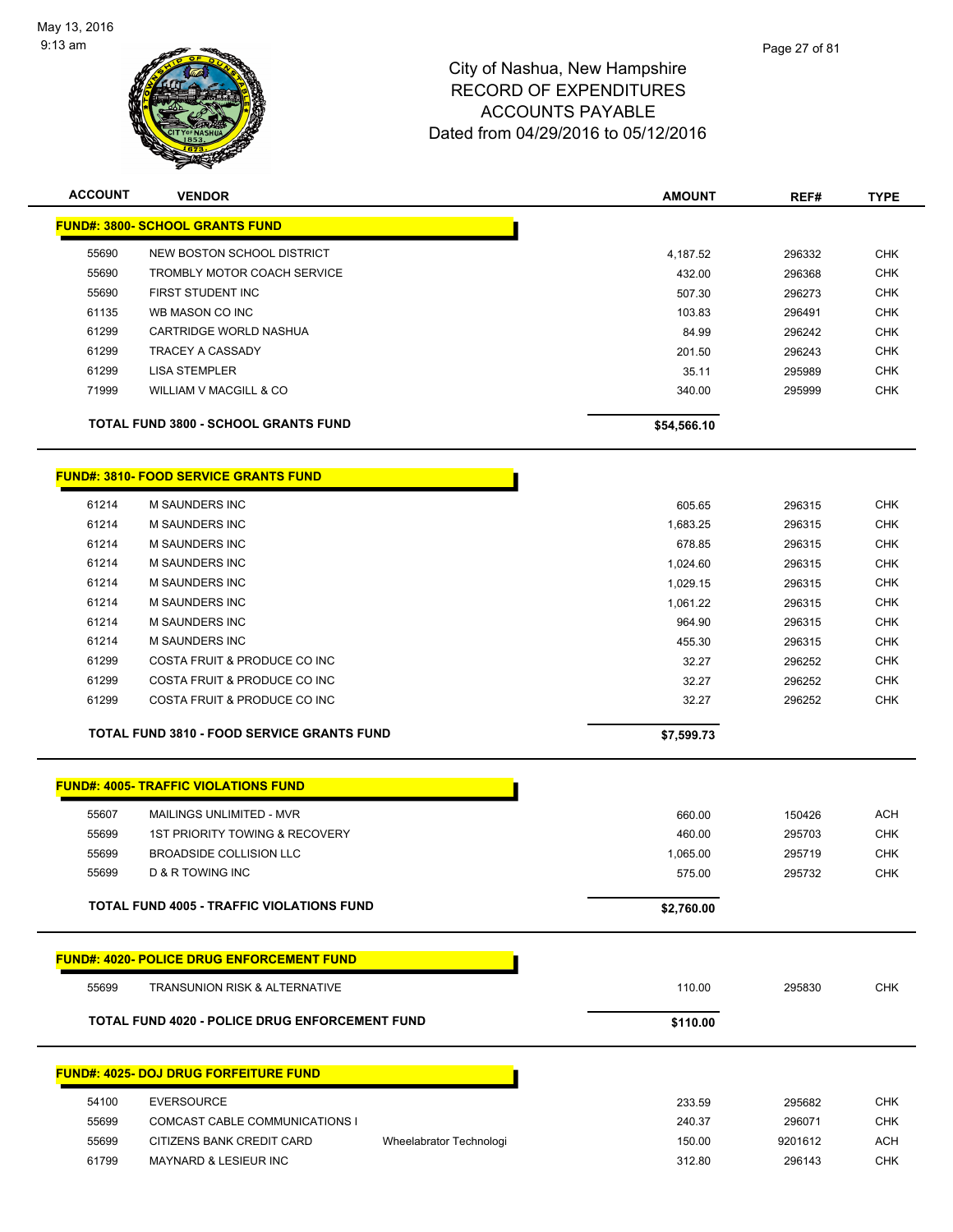| <b>ACCOUNT</b> | <b>VENDOR</b>                                              | <b>AMOUNT</b> | REF#   | <b>TYPE</b>              |
|----------------|------------------------------------------------------------|---------------|--------|--------------------------|
|                | <b>TOTAL FUND 4025 - DOJ DRUG FORFEITURE FUND</b>          | \$936.76      |        |                          |
|                | <b>FUND#: 5010- CAP PROJECTS-INFO TECHNOLOGY</b>           |               |        |                          |
| 81342          | <b>MAILINGS UNLIMITED</b>                                  | 226.87        | 296140 | <b>CHK</b>               |
|                | TOTAL FUND 5010 - CAP PROJECTS-INFO TECHNOLOGY             | \$226.87      |        |                          |
|                | <b>FUND#: 5050- CAP PROJECTS-COMMUNICATIONS</b>            |               |        |                          |
| 81300          | MOTOROLA SOLUTIONS INC                                     | 2,300.00      | 295690 | CHK                      |
|                | TOTAL FUND 5050 - CAP PROJECTS-COMMUNICATIONS              | \$2,300.00    |        |                          |
|                |                                                            |               |        |                          |
|                | <b>FUND#: 5200- CAPITAL PROJECTS-PUBLIC WORKS</b>          |               |        |                          |
| 81700          | UNION METAL CORPORATION                                    | 29,662.00     | 296196 | <b>CHK</b>               |
|                | TOTAL FUND 5200 - CAPITAL PROJECTS-PUBLIC WORKS            | \$29,662.00   |        |                          |
|                | <b>FUND#: 5700- CAP PROJECTS-BROAD ST PARKWAY</b>          |               |        |                          |
| 81700          | <b>EVERSOURCE</b>                                          | 36.82         | 295682 | <b>CHK</b>               |
| 81700          | NASHUA MILLYARD ASSOC INC                                  | 958.66        | 296156 | <b>CHK</b>               |
|                | TOTAL FUND 5700 - CAP PROJECTS-BROAD ST PARKWAY            | \$995.48      |        |                          |
|                | <b>FUND#: 6000- SOLID WASTE FUND</b>                       |               |        |                          |
| 53107          | SANBORN HEAD & ASSOC INC                                   | 2,580.40      | 295812 | <b>CHK</b>               |
| 53107          | CHEMSERVE ENVIRONMENTAL ANALYS                             | 11,216.08     | 296423 | <b>CHK</b>               |
| 54100          | <b>EVERSOURCE</b>                                          | 435.00        | 295682 | CHK                      |
| 54141          | PENNICHUCK WATER WORKS INC                                 | 323.51        | 296085 | <b>CHK</b>               |
| 54280          | <b>FASTENAL CO</b>                                         | 35.27         | 296118 | <b>CHK</b>               |
| 54421          | CONWAY OFFICE SOLUTIONS                                    | 90.00         | 296424 | <b>CHK</b>               |
| 54487          | AIRGAS USA LLC                                             | 155.00        | 296414 | <b>CHK</b>               |
| 54600          | <b>BAYNE MACHINE WORKS</b>                                 | 698.84        | 295713 | <b>CHK</b>               |
| 54600          | <b>CUMMINS NORTHEAST LLC</b>                               | 185.44        | 295731 | <b>CHK</b>               |
| 54600          | FREIGHTLINER OF NH INC                                     | 1,582.00      | 295741 | <b>CHK</b>               |
| 54600          | MCDEVITT TRUCKS INC                                        | 148.52        | 295776 | <b>CHK</b>               |
| 54600          | MCNEILUS TRUCK & MANUFACTURING                             | 72.68         | 295778 | <b>CHK</b>               |
| 54600          | POWERPLAN                                                  | 172.74        | 295809 | <b>CHK</b>               |
| 54600          | SOUTHWORTH-MILTON INC                                      | 1,381.50      | 295820 | <b>CHK</b>               |
| 54600          | THG CORPORATION                                            | 1,297.11      | 295828 | <b>CHK</b>               |
| 54600          | LIBERTY INTNL TRUCKS OF NH LLC                             | (77.87)       | 296138 | <b>CHK</b>               |
| 54600          | NAPA AUTO PARTS                                            | 58.27         | 296154 | <b>CHK</b>               |
| 54600          | POWERPLAN                                                  | 87.99         | 296169 | <b>CHK</b>               |
| 54600          | <b>BAYNE MACHINE WORKS</b>                                 | 328.23        | 296420 | <b>CHK</b>               |
| 54600          |                                                            |               |        |                          |
|                | CARPARTS OF NASHUA                                         | 219.71        | 296422 | <b>CHK</b>               |
| 54600<br>54600 | <b>CUMMINS NORTHEAST LLC</b><br><b>G H BERLIN WINDWARD</b> | 1,706.62      | 296425 | <b>CHK</b><br><b>CHK</b> |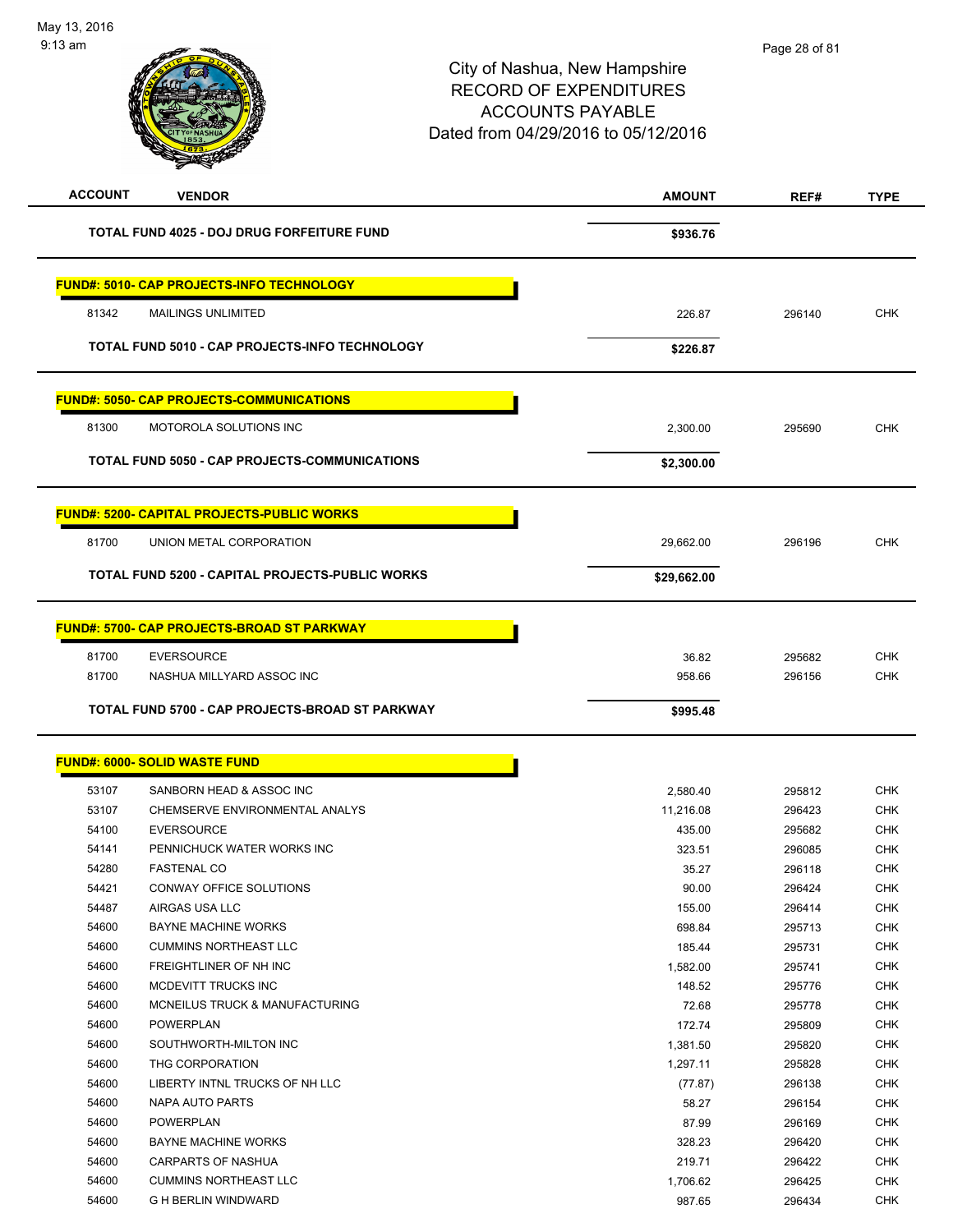

| <b>ACCOUNT</b> | <b>VENDOR</b>                             |                        | <b>AMOUNT</b> | REF#    | <b>TYPE</b> |
|----------------|-------------------------------------------|------------------------|---------------|---------|-------------|
|                | <b>FUND#: 6000- SOLID WASTE FUND</b>      |                        |               |         |             |
| 54600          | <b>MCNEILUS TRUCK &amp; MANUFACTURING</b> |                        | 876.52        | 296445  | <b>CHK</b>  |
| 54600          | CITIZENS BANK CREDIT CARD                 | Harbor Freight (19151) | 116.98        | 9201612 | <b>ACH</b>  |
| 54625          | <b>D &amp; R TOWING INC</b>               |                        | 165.00        | 296112  | <b>CHK</b>  |
| 54828          | US BANK EQUIPMENT FINANCE                 |                        | 113.54        | 296091  | <b>CHK</b>  |
| 54828          | US BANK EQUIPMENT FINANCE                 |                        | 28.14         | 296092  | <b>CHK</b>  |
| 55400          | NH PUBLIC WORKS ASSOCIATION               |                        | 200.00        | 295644  | <b>CHK</b>  |
| 55607          | UNITED PARCEL SERVICE                     |                        | 738.34        | 296090  | <b>CHK</b>  |
| 55699          | <b>INTERSTATE REFRIGERANT</b>             |                        | 372.00        | 295763  | <b>CHK</b>  |
| 55699          | ORBIS CORPORATION                         |                        | 6,850.00      | 295799  | <b>CHK</b>  |
| 55699          | SANBORN HEAD & ASSOC INC                  |                        | 6,198.80      | 295812  | <b>CHK</b>  |
| 55699          | UNIVERSAL RECYCLING TECH                  |                        | 1,771.90      | 295838  | <b>CHK</b>  |
| 55699          | TREASURER STATE OF NH                     |                        | 100.00        | 296088  | <b>CHK</b>  |
| 55699          | UNIVERSAL RECYCLING TECH                  |                        | 1,564.84      | 296198  | <b>CHK</b>  |
| 55699          | <b>VEOLIA E S TECHNICAL SOLUTIONS</b>     |                        | 4,419.72      | 296200  | <b>CHK</b>  |
| 55699          | UNIVERSAL RECYCLING TECH                  |                        | 2,060.31      | 296461  | <b>CHK</b>  |
| 61107          | UNIFIRST CORPORATION                      |                        | 171.61        | 295835  | <b>CHK</b>  |
| 61107          | UNIFIRST CORPORATION                      |                        | 141.61        | 296459  | <b>CHK</b>  |
| 61110          | REFLECTIVE APPAREL FACTORY INC            |                        | 1,093.86      | 296173  | <b>CHK</b>  |
| 61192          | REFLECTIVE APPAREL FACTORY INC            |                        | 537.14        | 296173  | <b>CHK</b>  |
| 61307          | SHATTUCK MALONE OIL CO                    |                        | 661.08        | 295694  | <b>CHK</b>  |
| 61560          | <b>GRAINGER</b>                           |                        | 50.83         | 295748  | <b>CHK</b>  |
| 61705          | <b>GCR TIRES AND SERVICE</b>              |                        | 60.00         | 296121  | <b>CHK</b>  |
| 61705          | <b>MAYNARD &amp; LESIEUR INC</b>          |                        | 4,169.02      | 296142  | <b>CHK</b>  |
| 71000          | <b>ISCO INDUSTRIES</b>                    |                        | 1,231.74      | 295764  | <b>CHK</b>  |
|                | <b>TOTAL FUND 6000 - SOLID WASTE FUND</b> |                        | \$57,377.67   |         |             |

|       | <b>FUND#: 6200-WASTEWATER FUND</b>  |          |        |            |
|-------|-------------------------------------|----------|--------|------------|
| 44597 | <b>HILLSBOROUGH COUNTY REGISTRY</b> | 180.67   | 296127 | <b>CHK</b> |
| 54100 | <b>EVERSOURCE</b>                   | 835.00   | 295682 |            |
| 54114 | <b>DIRECT ENERGY BUSINESS</b>       | 5.48     | 295736 |            |
| 54141 | PENNICHUCK WATER WORKS INC          | 300.95   | 296085 |            |
| 54200 | ALL GREEN COMMERCIAL JANITORS       | 693.33   | 295706 |            |
| 54280 | WB MASON CO INC                     | 1,210.00 | 295840 |            |
| 54280 | <b>CLARITY WATER TECHNOLOGIES</b>   | 498.34   | 296108 |            |
| 54300 | <b>CONTINENTAL PAVING INC</b>       | 163.71   | 295727 |            |
| 54300 | <b>HUDSON QUARRY CORP</b>           | 107.70   | 295757 |            |
| 54300 | <b>HUDSON QUARRY CORP</b>           | 80.77    | 296439 |            |
| 54487 | ARCSOURCE INC                       | 285.00   | 295709 |            |
| 54487 | EASTERN INDUSTRIAL AUTOMATION       | 561.12   | 295738 |            |
| 54487 | <b>FASTENAL CO</b>                  | 58.48    | 295739 |            |
| 54487 | <b>GRAINGER</b>                     | 451.90   | 295747 |            |
| 54487 | HOME DEPOT CREDIT SERVICE 3065      | 31.94    | 295755 |            |
| 54487 | M & M ELECTRICAL SUPPLY CO INC      | 1,061.20 | 295771 |            |
| 54487 | MCMASTER-CARR                       | 288.39   | 295777 |            |
| 54487 | POWER UP GENERATOR SERVICE CO       | 4,135.00 | 296168 |            |
| 54600 | <b>CARPARTS OF NASHUA</b>           | 117.92   | 295723 |            |
| 54600 | <b>FREIGHTLINER OF NH INC</b>       | 253.20   | 295741 |            |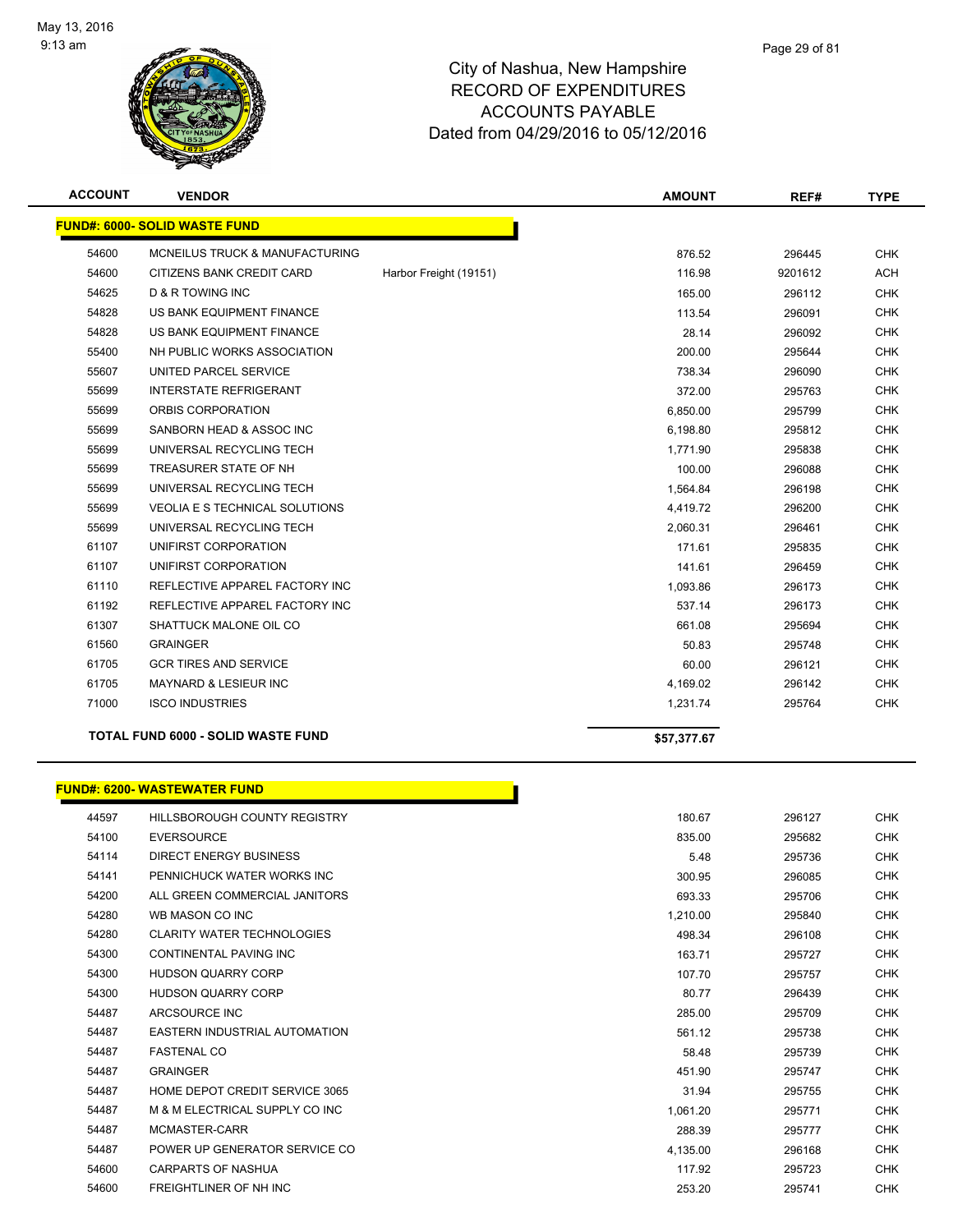

| <b>ACCOUNT</b> | <b>VENDOR</b>                            | <b>AMOUNT</b> | REF#   | <b>TYPE</b> |
|----------------|------------------------------------------|---------------|--------|-------------|
|                | <b>FUND#: 6200- WASTEWATER FUND</b>      |               |        |             |
| 54600          | NAPA AUTO PARTS                          | 225.52        | 295784 | <b>CHK</b>  |
| 54600          | NEW ENGLAND KENWORTH                     | 65.62         | 295793 | <b>CHK</b>  |
| 54600          | LIBERTY INTNL TRUCKS OF NH LLC           | (426.26)      | 296138 | <b>CHK</b>  |
| 54828          | US BANK EQUIPMENT FINANCE                | 28.14         | 296092 | <b>CHK</b>  |
| 54828          | US BANK EQUIPMENT FINANCE                | 113.54        | 296095 | <b>CHK</b>  |
| 55109          | <b>BAYRING COMMUNICATIONS</b>            | 60.75         | 296070 | <b>CHK</b>  |
| 55109          | <b>FAIRPOINT COMMUNICATIONS</b>          | 778.86        | 296074 | <b>CHK</b>  |
| 55314          | PHILLIP FOTE                             | 68.80         | 296055 | <b>CHK</b>  |
| 55400          | NH PUBLIC WORKS ASSOCIATION              | 50.00         | 295644 | <b>CHK</b>  |
| 55421          | TREASURER STATE OF NH                    | 50.00         | 295696 | <b>CHK</b>  |
| 55699          | THG CORPORATION                          | 3,125.00      | 296188 | <b>CHK</b>  |
| 61107          | UNIFIRST CORPORATION                     | 237.53        | 295835 | <b>CHK</b>  |
| 61107          | UNIFIRST CORPORATION                     | 251.30        | 296459 | <b>CHK</b>  |
| 61149          | <b>HACH COMPANY</b>                      | 879.51        | 296437 | <b>CHK</b>  |
| 61156          | <b>JCI JONES CHEMICALS INC</b>           | 2,381.48      | 296135 | <b>CHK</b>  |
| 61156          | PVS CHEMICAL SOLUTIONS INC               | 3,153.49      | 296170 | <b>CHK</b>  |
| 61156          | POLYDYNE INC                             | 5,129.40      | 296453 | <b>CHK</b>  |
| 61299          | HOME DEPOT CREDIT SERVICE 3065           | 20.94         | 295755 | <b>CHK</b>  |
| 61299          | SEWER EQUIPMENT CO OF AMERICA            | 2,350.12      | 295816 | <b>CHK</b>  |
| 61300          | DENNIS K BURKE INC                       | 887.67        | 295734 | <b>CHK</b>  |
| 81200          | WESTON & SAMPSON CMR, INC                | 10,000.00     | 296463 | <b>CHK</b>  |
|                | <b>TOTAL FUND 6200 - WASTEWATER FUND</b> | \$40,751.51   |        |             |
|                |                                          |               |        |             |

|       | <u> FUND#: 6500- PROPERTY &amp; CASUALTY FUND</u> |           |        |            |
|-------|---------------------------------------------------|-----------|--------|------------|
| 53142 | HUB INT'L NEW ENGLAND LLC                         | 17,500.00 | 150451 | <b>ACH</b> |
| 54267 | STANLEY ELEVATOR CO INC                           | 4,473.63  | 295821 | <b>CHK</b> |
| 54421 | <b>CONWAY OFFICE SOLUTIONS</b>                    | 130.00    | 296111 | <b>CHK</b> |
| 55307 | <b>JENNIFER DESHAIES</b>                          | 52.22     | 295663 | <b>CHK</b> |
| 55307 | <b>ROSS DUGAS</b>                                 | 51.84     | 295664 | <b>CHK</b> |
| 59207 | <b>PHILIP COUTURIER</b>                           | 6.48      | 296016 | <b>CHK</b> |
| 59207 | AMOSKEAG ANETHESIA PLLC                           | 175.00    | 296017 | <b>CHK</b> |
| 59207 | APPLE NASHUA LLC                                  | 6,017.61  | 296018 | CHK        |
| 59207 | <b>CLAIMS BUREAU USA INC</b>                      | 1,199.25  | 296019 | <b>CHK</b> |
| 59207 | <b>CPTE NASHUA</b>                                | 1,344.00  | 296021 | <b>CHK</b> |
| 59207 | FOUR SEASONS ORTHOPEDIC CENTER                    | 1,307.00  | 296023 | <b>CHK</b> |
| 59207 | MERRIMACK VALLEY PHYSICAL                         | 327.00    | 296025 | <b>CHK</b> |
| 59207 | NASHUA AMBULATORY SURGICAL CTR                    | 1,857.00  | 296026 | <b>CHK</b> |
| 59207 | NASHUA RADIOLOGY PA                               | 347.00    | 296027 | <b>CHK</b> |
| 59207 | OCCUPATIONAL HEALTH CTRS SOUTH                    | 1,138.25  | 296028 | <b>CHK</b> |
| 59207 | ORTHOCARE MEDICAL EQUIPMENT LL                    | 92.63     | 296029 | <b>CHK</b> |
| 59207 | <b>PAIN SOLUTIONS PLLC</b>                        | 300.00    | 296030 | <b>CHK</b> |
| 59207 | ST JOSEPHS HOSPITAL                               | 181.00    | 296031 | <b>CHK</b> |
| 59207 | SURGI-CARE INC                                    | 50.00     | 296032 | <b>CHK</b> |
| 59207 | APPLE NASHUA LLC                                  | 2,432.00  | 296398 | <b>CHK</b> |
| 59207 | <b>CPTE NASHUA</b>                                | 814.00    | 296399 | <b>CHK</b> |
| 59207 | FOUR SEASONS ORTHOPEDIC CENTER                    | 4,850.00  | 296400 | <b>CHK</b> |
| 59207 | <b>INJURED WORKERS PHARMACY LLC</b>               | 269.95    | 296401 | <b>CHK</b> |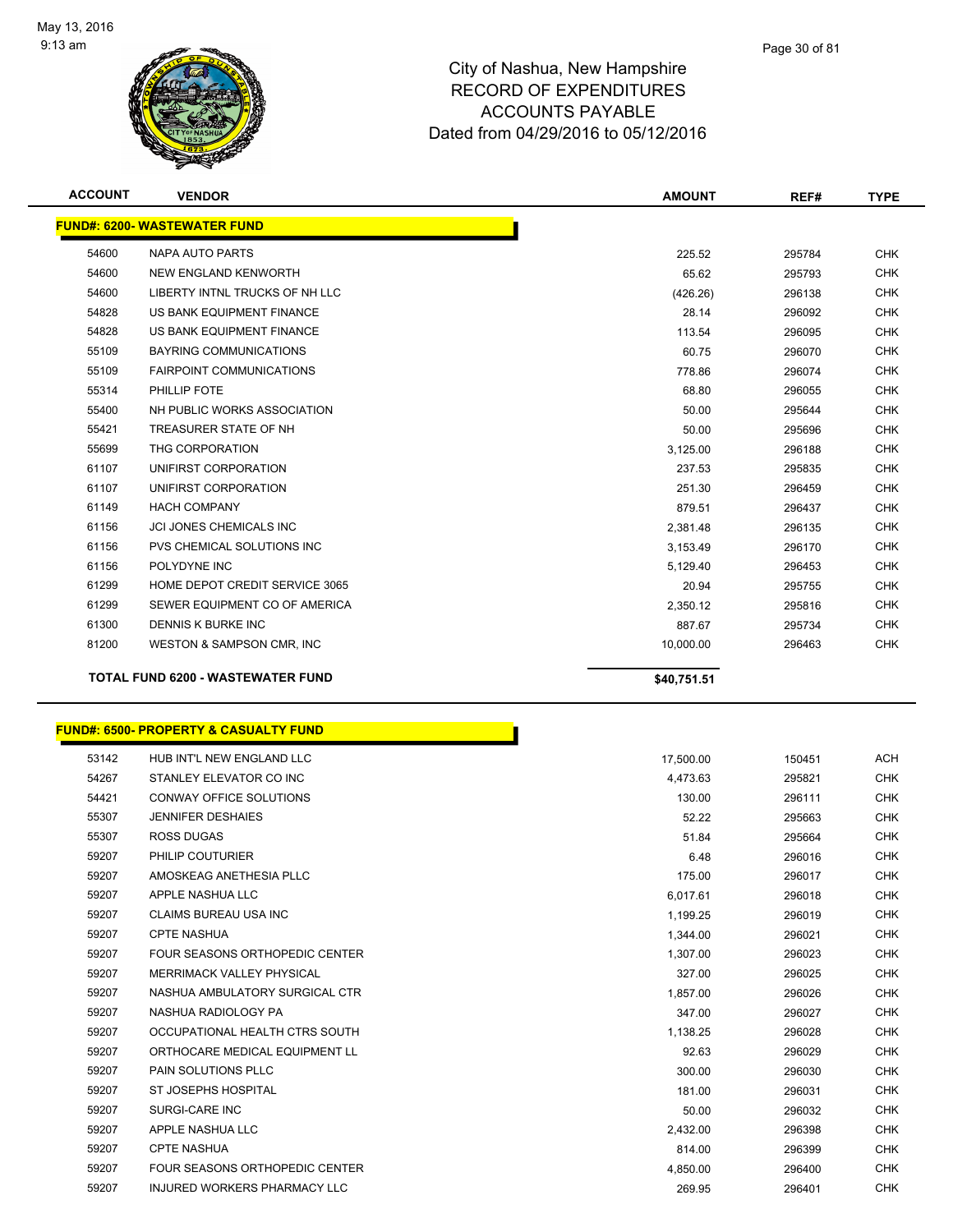

| <b>ACCOUNT</b> | <b>VENDOR</b>                                                   |                | REF#   | <b>TYPE</b> |  |  |
|----------------|-----------------------------------------------------------------|----------------|--------|-------------|--|--|
|                | <b>FUND#: 6500- PROPERTY &amp; CASUALTY FUND</b>                |                |        |             |  |  |
| 59207          | MEDICINE WORLD INC                                              | 64.75          | 296403 | <b>CHK</b>  |  |  |
| 59207          | <b>MERRIMACK VALLEY PHYSICAL</b>                                | 195.00         | 296404 | <b>CHK</b>  |  |  |
| 59207          | NASHUA RADIOLOGY PA                                             | 292.00         | 296405 | <b>CHK</b>  |  |  |
| 59207          | OCCUPATIONAL HEALTH CTRS SOUTH                                  | 2,399.27       | 296406 | <b>CHK</b>  |  |  |
| 59207          | SO NH REGIONAL MEDICAL CENTER                                   | 949.52         | 296407 | <b>CHK</b>  |  |  |
| 59207          | ST JOSEPH BUSINESS & HEALTH                                     | 455.00         | 296408 | <b>CHK</b>  |  |  |
| 59207          | ST JOSEPHS HOSPITAL                                             | 2,571.00       | 296409 | <b>CHK</b>  |  |  |
| 59207          | SUMMIT INVESTIGATIONS, INC.                                     | 715.00         | 296410 | <b>CHK</b>  |  |  |
| 59225          | DEVINE MILLIMET & BRANCH PA                                     | 288.40         | 296022 | <b>CHK</b>  |  |  |
| 59250          | GATE CITY FENCE CO INC                                          | 662.50         | 296024 | <b>CHK</b>  |  |  |
| 59275          | CONCORD GENERAL MUTUAL INS CO                                   | 2,620.19       | 296020 | <b>CHK</b>  |  |  |
| 59275          | ROY MCCULLOUGH                                                  | 300.00         | 296402 | <b>CHK</b>  |  |  |
|                | <b>TOTAL FUND 6500 - PROPERTY &amp; CASUALTY FUND</b>           | \$56,428.49    |        |             |  |  |
|                | <b>FUND#: 6600- BENEFITS SELF INSURANCE FUND</b>                |                |        |             |  |  |
| 21520          | COLONIAL LIFE AND ACCIDENT INS                                  | 2,978.35       | 150403 | <b>ACH</b>  |  |  |
| 21520          | COLONIAL LIFE AND ACCIDENT INS                                  | 2,002.72       | 150431 | <b>ACH</b>  |  |  |
| 21553          | ANTHEM BLUE CROSS /BLUE SHIELD                                  | 392,710.18     | 150389 | <b>ACH</b>  |  |  |
| 21585          | VISION SERVICE PLAN NH                                          | 15,731.92      | 295839 | <b>CHK</b>  |  |  |
| 53452          | CAREER CONNECTIONS                                              | 260.00         | 295721 | <b>CHK</b>  |  |  |
| 59165          | HCC LIFE INSURANCE CO                                           | 105,144.20     | 150391 | <b>ACH</b>  |  |  |
| 59500          | HARVARD PILGRIM HEALTH CARE                                     | 19,435.36      | 150390 | <b>ACH</b>  |  |  |
| 59500          | NORTHEAST DELTA DENTAL                                          | 23,433.00      | 150399 | <b>ACH</b>  |  |  |
| 59507          | ANTHEM BCBS OF NE                                               | 92,322.12      | 150388 | ACH         |  |  |
| 59507          | ANTHEM BCBS OF NE                                               | 94,196.56      | 150396 | <b>ACH</b>  |  |  |
| 59507          | ANTHEM BCBS OF NE                                               | 434,583.58     | 150388 | <b>ACH</b>  |  |  |
| 59507          | ANTHEM BCBS OF NE                                               | 582,205.35     | 150396 | <b>ACH</b>  |  |  |
| 59507          | ANTHEM BCBS OF NE                                               | 17,438.56      | 150388 | <b>ACH</b>  |  |  |
| 59507          | ANTHEM BCBS OF NE                                               | 32,912.17      | 150396 | <b>ACH</b>  |  |  |
| 59507          | HARVARD PILGRIM HEALTH CARE                                     | 147,489.60     | 150390 | <b>ACH</b>  |  |  |
| 59507          | HARVARD PILGRIM HEALTH CARE                                     | 76,684.76      | 150424 | <b>ACH</b>  |  |  |
| 59525          | NORTHEAST DELTA DENTAL                                          | 67,750.46      | 150392 | ACH         |  |  |
| 59525          | NORTHEAST DELTA DENTAL                                          | 61,520.02      | 150399 | <b>ACH</b>  |  |  |
| 61100          | WB MASON CO INC                                                 | 67.36          | 295840 | <b>CHK</b>  |  |  |
|                | <b>TOTAL FUND 6600 - BENEFITS SELF INSURANCE FUND</b>           | \$2,168,866.27 |        |             |  |  |
|                | <b>FUND#: 7026- CAPITAL EQUIPMENT RESERVE FUND</b>              |                |        |             |  |  |
| 81500          | MACMULKIN CHEVROLET INC                                         | 40,828.00      | 295772 | <b>CHK</b>  |  |  |
|                |                                                                 |                |        |             |  |  |
|                | TOTAL FUND 7026 - CAPITAL EQUIPMENT RESERVE FUND<br>\$40,828.00 |                |        |             |  |  |
|                | <b>FUND#: 7050- HOLMAN STADIUM IMPROVEMNTS ETF</b>              |                |        |             |  |  |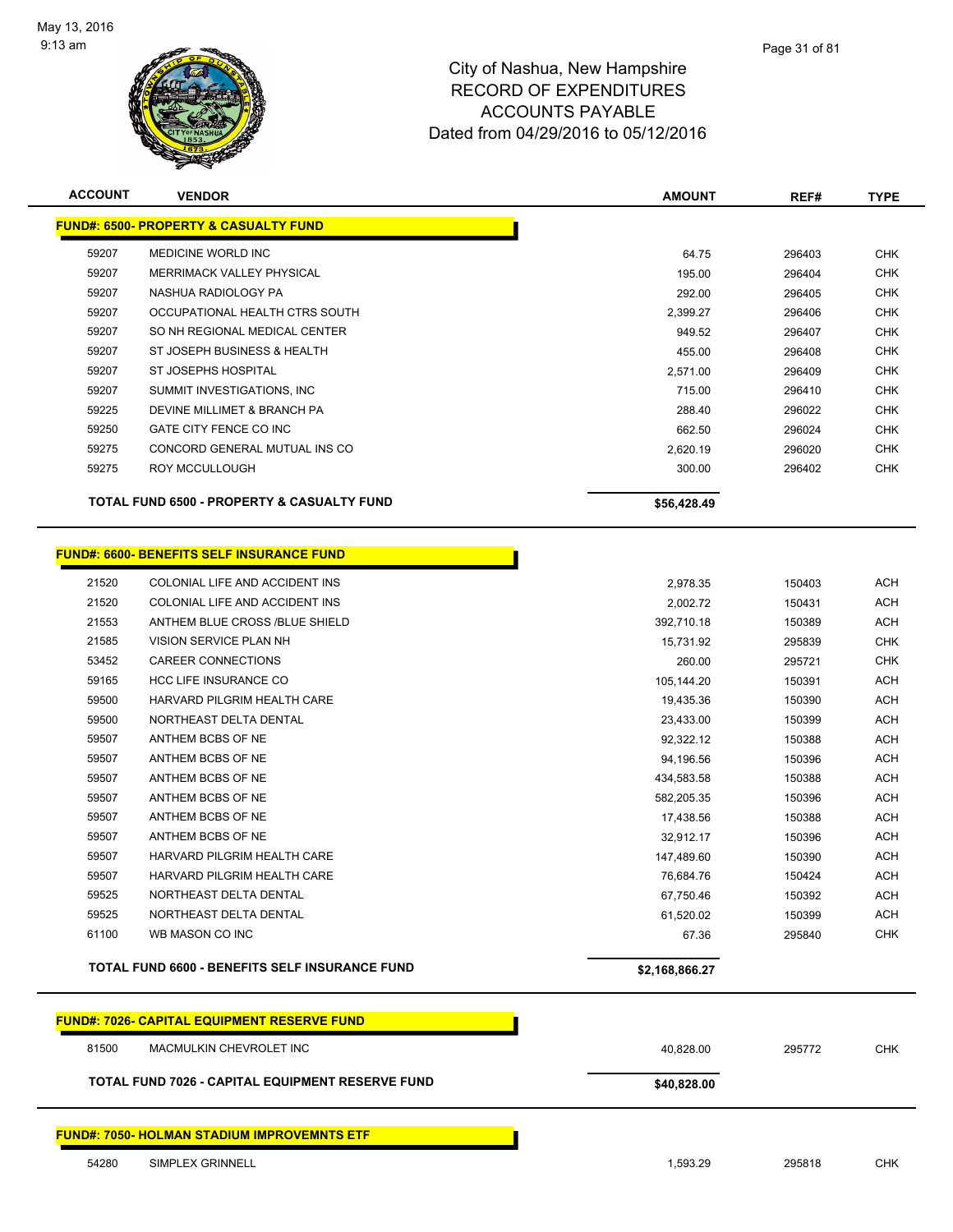| <b>ACCOUNT</b><br><b>VENDOR</b>                       | <b>AMOUNT</b> | REF#   | <b>TYPE</b> |
|-------------------------------------------------------|---------------|--------|-------------|
| TOTAL FUND 7050 - HOLMAN STADIUM IMPROVEMNTS ETF      | \$1,593.29    |        |             |
| <b>FUND#: 7052- MINE FALLS PARK ETF</b>               |               |        |             |
| 54280<br>CAROLINA EASTERN VAIL INC                    | 3,624.00      | 295722 | <b>CHK</b>  |
| 54280<br>HOME DEPOT CREDIT SERVICE 3065               | 410.54        | 295755 | <b>CHK</b>  |
| <b>TOTAL FUND 7052 - MINE FALLS PARK ETF</b>          | \$4,034.54    |        |             |
| <b>FUND#: 7064- JACKSON MILLS DAM OPERATIONS</b>      |               |        |             |
| 54100<br><b>EVERSOURCE</b>                            | 958.15        | 295682 | <b>CHK</b>  |
| 54221<br>CHARLES GEORGE COMPANIES INC                 | 100.00        | 296107 | <b>CHK</b>  |
| 54221<br>DAVES SEPTIC SERVICE INC                     | 92.15         | 296114 | <b>CHK</b>  |
| 55109<br><b>FAIRPOINT COMMUNICATIONS</b>              | 99.18         | 295683 | <b>CHK</b>  |
| MADELEINE MINEAU<br>55400                             | 1,195.00      | 295669 | <b>CHK</b>  |
| <b>TOTAL FUND 7064 - JACKSON MILLS DAM OPERATIONS</b> | \$2,444.48    |        |             |
| <b>FUND#: 7501- HUNT BLDG CONTRIBUTIONS ETF</b>       |               |        |             |
| 81200<br>DAVIS CONSTRUCTION                           | 18,827.25     | 295733 | <b>CHK</b>  |
| TOTAL FUND 7501 - HUNT BLDG CONTRIBUTIONS ETF         | \$18,827.25   |        |             |
| FUND#: 7506- ETF CONTRIB-WOODLAWN CEMETERY            |               |        |             |
| 71999<br>NASHUA OUTDOOR POWER EQUIPMENT               | 1,870.00      | 295788 | <b>CHK</b>  |
| TOTAL FUND 7506 - ETF CONTRIB-WOODLAWN CEMETERY       | \$1,870.00    |        |             |
| <b>FUND#: 7522- PW-DATA COMM IMPROVEMENTS</b>         |               |        |             |
| 61556<br>OCEAN STATE SIGNAL CO                        | 349.07        | 295798 | <b>CHK</b>  |
| <b>TOTAL FUND 7522 - PW-DATA COMM IMPROVEMENTS</b>    | \$349.07      |        |             |
| <u> FUND#: 7550- P&amp;R-GREELEY PARK JACKMAN</u>     |               |        |             |
| 71000<br>R J THOMAS MANUFACTURING                     | 1,865.00      | 296172 | <b>CHK</b>  |
| TOTAL FUND 7550 - P&R-GREELEY PARK JACKMAN            | \$1,865.00    |        |             |
| <b>FUND#: 7563- SCHOOL ATHLETIC ETF</b>               |               |        |             |
| 71999<br><b>BSN SPORTS LLC</b>                        | 1,262.11      | 295874 | <b>CHK</b>  |
| <b>TOTAL FUND 7563 - SCHOOL ATHLETIC ETF</b>          | \$1,262.11    |        |             |
| <b>FUND#: 7565- SCHOOL RELATED PROGRAMS-ETF</b>       |               |        |             |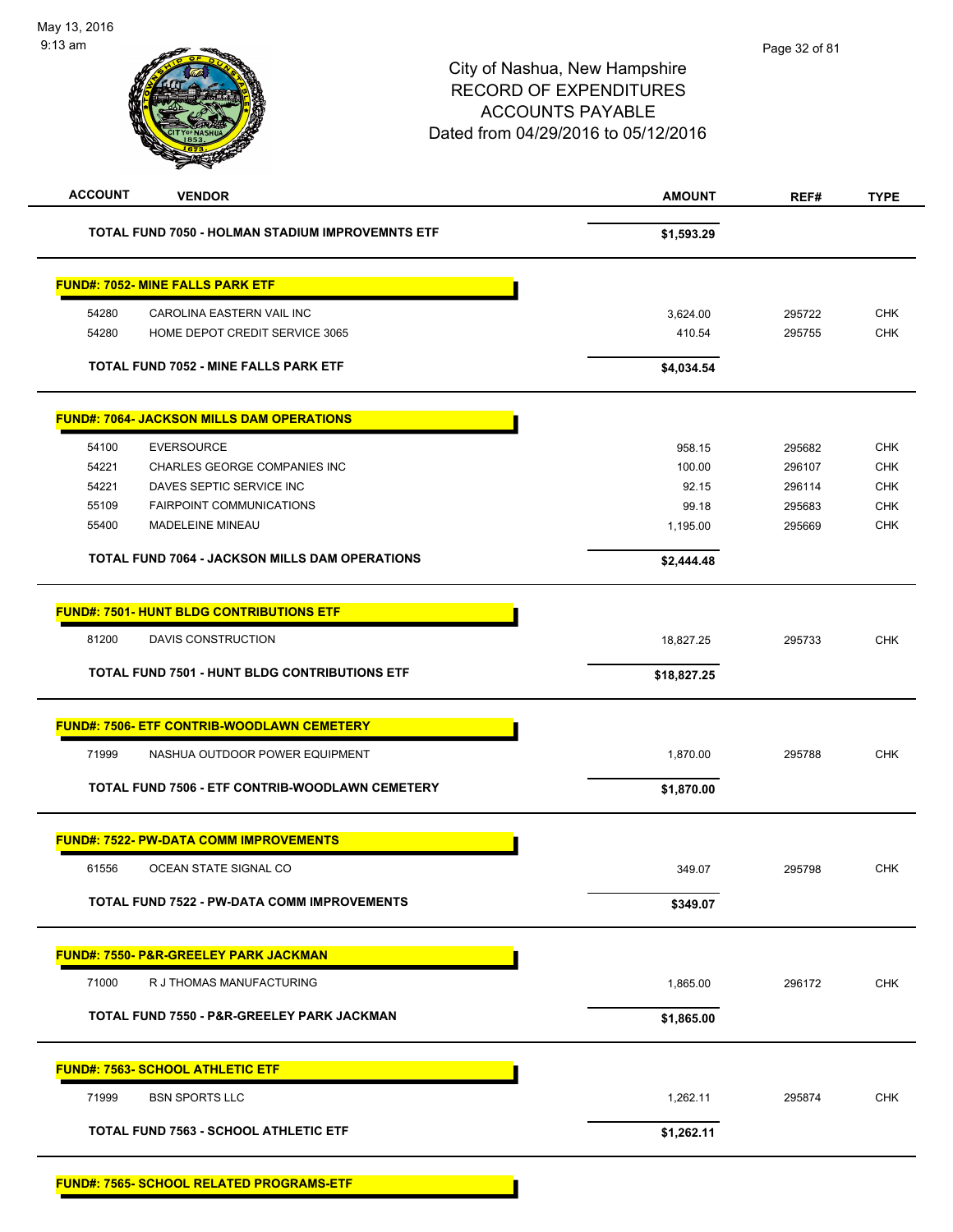

| <b>ACCOUNT</b>                                      | <b>VENDOR</b>                                      | <b>AMOUNT</b> | REF#   | <b>TYPE</b> |
|-----------------------------------------------------|----------------------------------------------------|---------------|--------|-------------|
|                                                     | <b>FUND#: 7565- SCHOOL RELATED PROGRAMS-ETF</b>    |               |        |             |
| 61135                                               | <b>SCHOOLMATE</b>                                  | 585.75        | 295981 | <b>CHK</b>  |
| 61135                                               | <b>SCHOOLMATE</b>                                  | 585.75        | 296361 | <b>CHK</b>  |
| 61135                                               | MUSEUM OF SCIENCE, BOSTON                          | 605.62        | 296481 | <b>CHK</b>  |
| 71999                                               | <b>IRWIN SEATING COMPANY</b>                       | 8,970.99      | 295929 | <b>CHK</b>  |
| 71999                                               | <b>SCHOOL SPECIALTY</b>                            | 3,468.00      | 295980 | <b>CHK</b>  |
| 71999                                               | <b>DENISE ROCK</b>                                 | 268.07        | 296353 | <b>CHK</b>  |
|                                                     | TOTAL FUND 7565 - SCHOOL RELATED PROGRAMS-ETF      | \$14,484.18   |        |             |
|                                                     | <b>FUND#: 7571- NASHUA HS SOUTH CLASS ETF</b>      |               |        |             |
| 71999                                               | <b>SCHOOL SPECIALTY</b>                            | 8,700.00      | 295980 | <b>CHK</b>  |
|                                                     | <b>TOTAL FUND 7571 - NASHUA HS SOUTH CLASS ETF</b> | \$8,700.00    |        |             |
|                                                     | <b>FUND#: 8050- LIBRARY-CHARLES ZYLONIS</b>        |               |        |             |
| 68322                                               | DOVILE M COOPER                                    | 600.00        | 295729 | <b>CHK</b>  |
|                                                     | <b>TOTAL FUND 8050 - LIBRARY-CHARLES ZYLONIS</b>   | \$600.00      |        |             |
|                                                     | <b>FUND#: 8063- LIBRARY-HENRY STEARNS FUND</b>     |               |        |             |
| 61807                                               | <b>BAKER &amp; TAYLOR</b>                          | 128.65        | 296100 | <b>CHK</b>  |
| 61807                                               | <b>BAKER &amp; TAYLOR</b>                          | 60.83         | 296418 | <b>CHK</b>  |
| 61807                                               | <b>INGRAM LIBRARY SERVICES</b>                     | 5.84          | 296440 | <b>CHK</b>  |
| <b>TOTAL FUND 8063 - LIBRARY-HENRY STEARNS FUND</b> |                                                    | \$195.32      |        |             |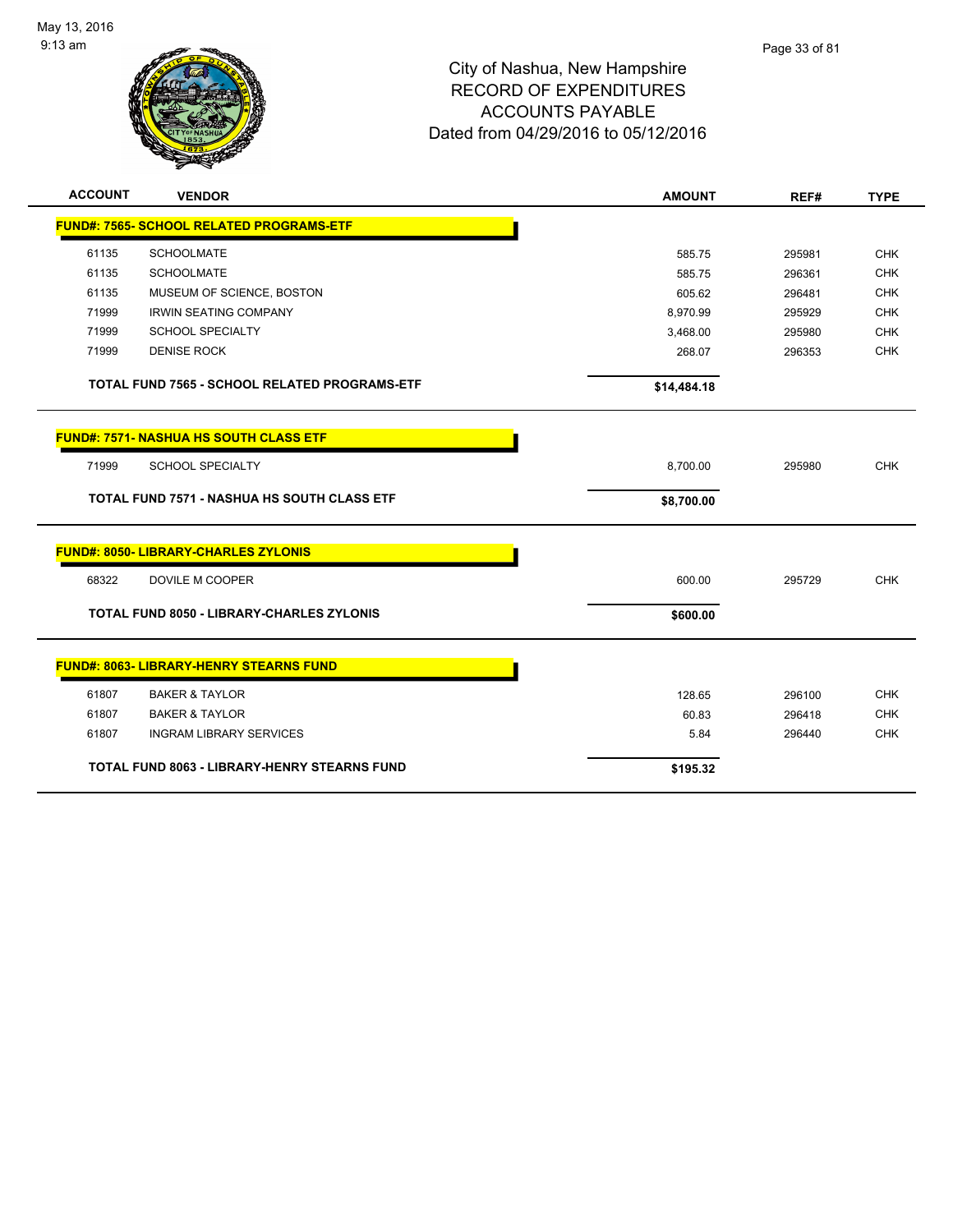

| ACCOUNT | <b>VENDOR</b> |                                       | <b>AMOUNT</b><br>REF# | <b>TYPE</b> |
|---------|---------------|---------------------------------------|-----------------------|-------------|
|         |               | <b>EXPENDITURE SUMMARY BY FUND</b>    | <b>AMOUNT</b>         |             |
|         | 1000          | <b>GENERAL FUND</b>                   | 4,715,849.53          |             |
|         | 1001          | <b>GF-CAPITAL IMPROVEMENTS</b>        | 14,160.89             |             |
|         | 1010          | <b>GF-PRIOR YEAR ESCROWS/EXPENSES</b> | 12,134.18             |             |
|         | 2100          | <b>FOOD SERVICES FUND</b>             | 129,400.23            |             |
|         | 2201          | DRIVERS EDUCATION FUND                | 1,590.00              |             |
|         | 2207          | ADULT ED/CONTINUING ED                | 278.26                |             |
|         | 2222          | AFTER SCHOOL PROGRAM                  | 2,349.60              |             |
|         | 2247          | <b>CULINARY ARTS</b>                  | 241.09                |             |
|         | 2257          | SPECIAL ED LOCAL                      | 18,880.51             |             |
|         | 2503          | PARKS & REC PROGRAMS FUND             | 85.00                 |             |
|         | 2505          | PEG ACCESS CHANNELS FUND              | 2,323.89              |             |
|         | 2506          | HUNT BLDG FACILITY RENTAL FUND        | 963.59                |             |
|         | 3050          | POLICE GRANTS FUND                    | 3,265.40              |             |
|         | 3068          | COMMUNITY SERVICES GRANTS FUND        | 46,343.65             |             |
|         | 3070          | COMMUNITY HEALTH GRANTS FUND          | 997.18                |             |
|         | 3090          | URBAN PROGRAM GRANTS FUND             | 105,132.13            |             |
|         | 3120          | <b>TRANSIT GRANTS FUND</b>            | 84,327.32             |             |
|         | 3800          | <b>SCHOOL GRANTS FUND</b>             | 54,566.10             |             |
|         | 3810          | FOOD SERVICE GRANTS FUND              | 7,599.73              |             |
|         | 4005          | <b>TRAFFIC VIOLATIONS FUND</b>        | 2,760.00              |             |
|         | 4020          | POLICE DRUG ENFORCEMENT FUND          | 110.00                |             |
|         | 4025          | DOJ DRUG FORFEITURE FUND              | 936.76                |             |
|         | 5010          | CAP PROJECTS-INFO TECHNOLOGY          | 226.87                |             |
|         | 5050          | CAP PROJECTS-COMMUNICATIONS           | 2,300.00              |             |
|         | 5200          | CAPITAL PROJECTS-PUBLIC WORKS         | 29,662.00             |             |
|         | 5700          | CAP PROJECTS-BROAD ST PARKWAY         | 995.48                |             |
|         | 6000          | SOLID WASTE FUND                      | 57,377.67             |             |
|         | 6200          | <b>WASTEWATER FUND</b>                | 40,751.51             |             |
|         | 6500          | PROPERTY & CASUALTY FUND              | 56,428.49             |             |
|         | 6600          | BENEFITS SELF INSURANCE FUND          | 2,168,866.27          |             |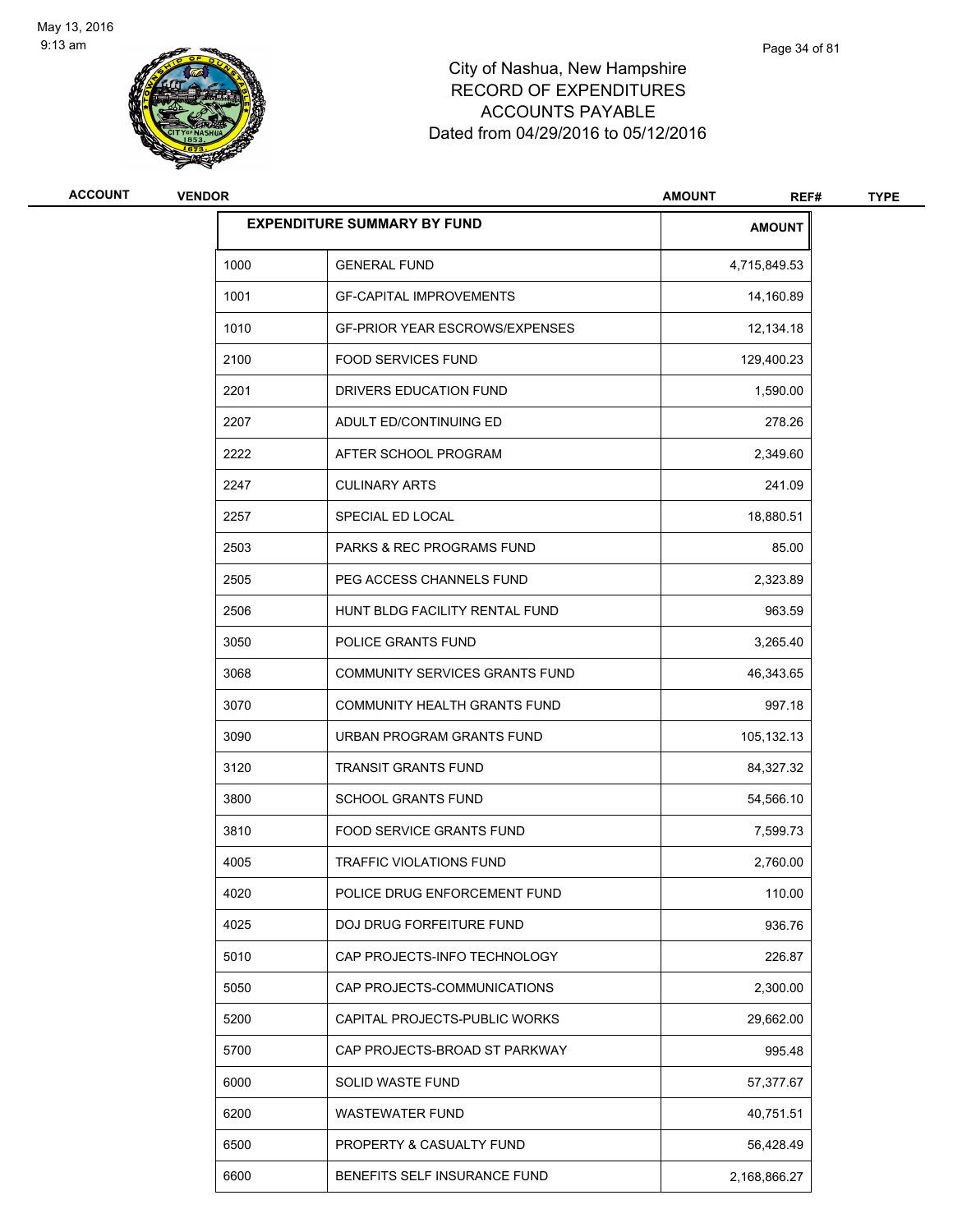

| <b>ACCOUNT</b> | <b>VENDOR</b> |                                       | <b>AMOUNT</b><br>REF# | <b>TYPE</b> |  |
|----------------|---------------|---------------------------------------|-----------------------|-------------|--|
|                |               |                                       | <b>AMOUNT</b>         |             |  |
|                | 7026          | CAPITAL EQUIPMENT RESERVE FUND        | 40,828.00             |             |  |
|                | 7050          | <b>HOLMAN STADIUM IMPROVEMNTS ETF</b> | 1,593.29              |             |  |
|                | 7052          | MINE FALLS PARK ETF                   | 4,034.54              |             |  |
|                | 7064          | <b>JACKSON MILLS DAM OPERATIONS</b>   | 2,444.48              |             |  |
|                | 7501          | HUNT BLDG CONTRIBUTIONS ETF           | 18,827.25             |             |  |
|                | 7506          | ETF CONTRIB-WOODLAWN CEMETERY         | 1,870.00              |             |  |
|                | 7522          | PW-DATA COMM IMPROVEMENTS             | 349.07                |             |  |
|                | 7550          | P&R-GREELEY PARK JACKMAN              | 1,865.00              |             |  |
|                | 7563          | <b>SCHOOL ATHLETIC ETF</b>            | 1,262.11              |             |  |
|                | 7565          | <b>SCHOOL RELATED PROGRAMS-ETF</b>    | 14,484.18             |             |  |
|                | 7571          | NASHUA HS SOUTH CLASS ETF             | 8,700.00              |             |  |
|                | 8050          | LIBRARY-CHARLES ZYLONIS               | 600.00                |             |  |
|                | 8063          | LIBRARY-HENRY STEARNS FUND            | 195.32                |             |  |
|                | <b>TOTAL:</b> |                                       | 7,657,956.57          |             |  |

Page 35 of 81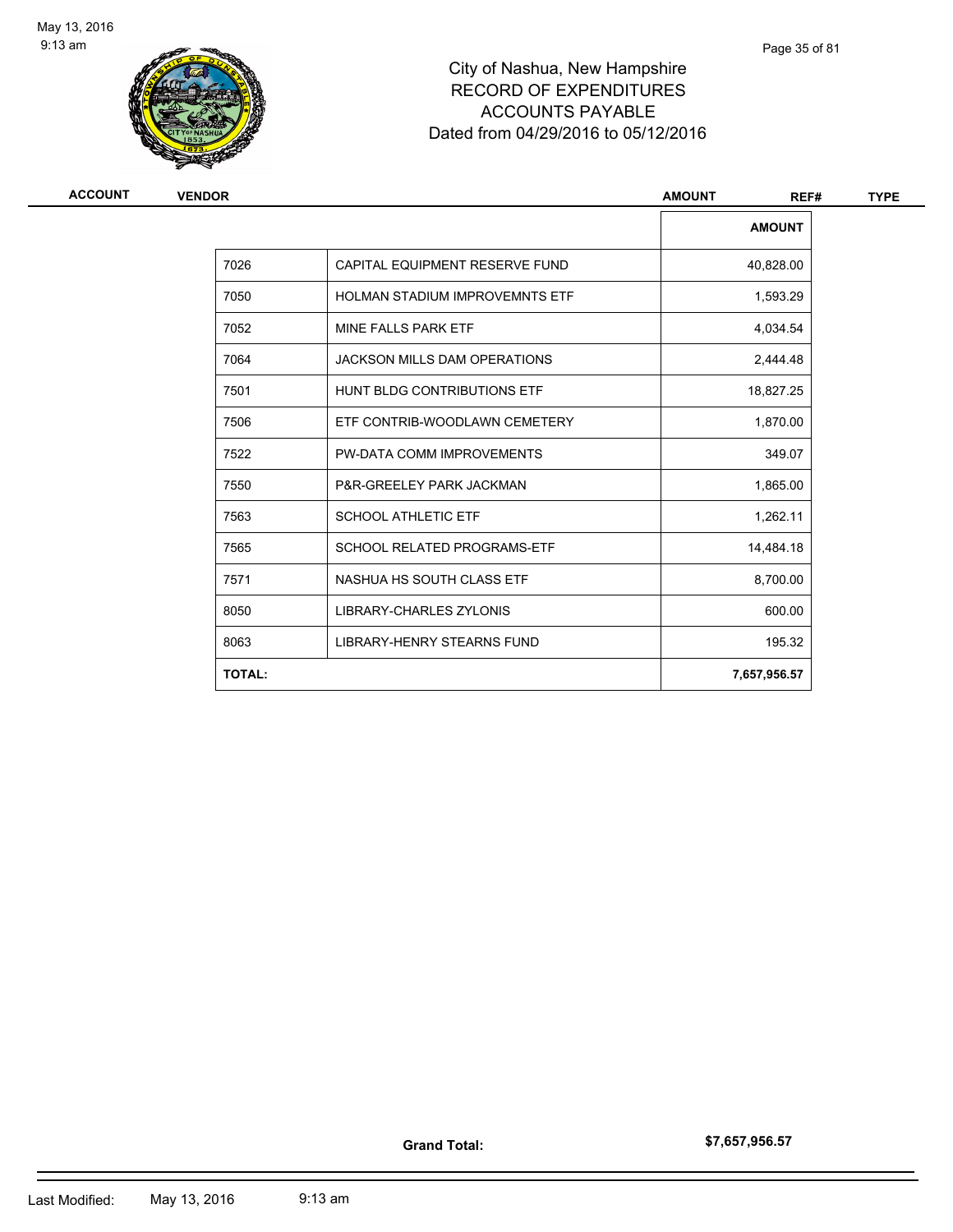

## City of Nashua, New Hampshire RECORD OF EXPENDITURES PAYROLL-GROSS WAGES Dated from 04/29/2016 to 05/12/2016

Page 36 of 81

| <b>ANGELIA</b> |                                   |                                      |                                |               |
|----------------|-----------------------------------|--------------------------------------|--------------------------------|---------------|
|                | <b>PAY DATE</b>                   | <b>ACCOUNT</b>                       | <b>DESCRIPTION</b>             | <b>AMOUNT</b> |
|                | <b>FUND#: 1000 - GENERAL FUND</b> |                                      |                                |               |
|                |                                   |                                      |                                |               |
| 101            | <b>MAYOR</b>                      |                                      |                                |               |
|                | 5/5/16                            | 51100                                | ASSISTANT TO THE MAYOR         | 1,539.90      |
|                | 5/12/16                           | 51100                                | ASSISTANT TO THE MAYOR         | 1,539.90      |
|                | 5/5/16                            | 51100                                | SECRETARY RECEPTIONIST         | 584.99        |
|                | 5/12/16                           | 51100                                | SECRETARY RECEPTIONIST         | 570.35        |
|                | 5/5/16                            | 51100                                | SPECIAL ASSISTANT TO THE MAYOR | 1,177.20      |
|                | 5/12/16                           | 51100                                | SPECIAL ASSISTANT TO THE MAYOR | 1,177.20      |
|                | 5/5/16                            | 51300                                | OVERTIME-REGULAR               | 71.30         |
|                | 5/5/16                            | 51500                                | MAYOR                          | 2,194.95      |
|                | 5/12/16                           | 51500                                | MAYOR                          | 2,194.95      |
|                | <b>TOTAL 101 - MAYOR</b>          |                                      |                                | \$11,050.74   |
| 102            | <b>BOARD OF ALDERMEN</b>          |                                      |                                |               |
|                | 5/5/16                            | 51100                                | ALDERMANIC LEGISLATION MANAGER | 1,489.35      |
|                | 5/12/16                           | 51100                                | ALDERMANIC LEGISLATION MANAGER | 1,489.35      |
|                | 5/5/16                            | 51200                                | LEGISLATIVE TRANSCRIPTION SPEC | 517.30        |
|                | 5/12/16                           | 51200                                | LEGISLATIVE TRANSCRIPTION SPEC | 521.76        |
|                |                                   | <b>TOTAL 102 - BOARD OF ALDERMEN</b> |                                | \$4,017.76    |
| 103            | <b>LEGAL</b>                      |                                      |                                |               |
|                | 5/5/16                            | 51100                                | ASSOCIATE CORPORATION COUNSEL  | 1,529.80      |
|                | 5/12/16                           | 51100                                | ASSOCIATE CORPORATION COUNSEL  | 1,529.81      |
|                | 5/5/16                            | 51100                                | <b>CORPORATION COUNSEL</b>     | 2,183.75      |
|                | 5/12/16                           | 51100                                | <b>CORPORATION COUNSEL</b>     | 2,183.75      |
|                | 5/5/16                            | 51100                                | DEPUTY CORPORATION COUNSEL     | 2,060.85      |
|                | 5/12/16                           | 51100                                | DEPUTY CORPORATION COUNSEL     | 2,060.85      |
|                | 5/5/16                            | 51100                                | <b>LEGAL ASSISTANT</b>         | 1,957.20      |
|                | 5/12/16                           | 51100                                | <b>LEGAL ASSISTANT</b>         | 1,907.78      |
|                | 5/12/16                           | 55118                                | TELEPHONE-CELLULAR             | 100.00        |
|                | <b>TOTAL 103 - LEGAL</b>          |                                      |                                | \$15,513.79   |
| 107            | <b>CITY CLERK</b>                 |                                      |                                |               |
|                | 5/5/16                            | 51100                                | <b>CITY CLERK</b>              | 1,622.10      |
|                | 5/12/16                           | 51100                                | <b>CITY CLERK</b>              | 1,622.10      |
|                | 5/5/16                            | 51100                                | <b>CLERK VITAL RECORDS II</b>  | 3,715.30      |
|                | 5/12/16                           | 51100                                | <b>CLERK VITAL RECORDS II</b>  | 2,044.70      |
|                | 5/5/16                            | 51100                                | DEPARTMENT COORDINATOR, CC     | 833.69        |
|                | 5/12/16                           | 51100                                | DEPARTMENT COORDINATOR, CC     | 833.70        |
|                | 5/5/16                            | 51300                                | OVERTIME-REGULAR               | 195.40        |
|                |                                   |                                      |                                |               |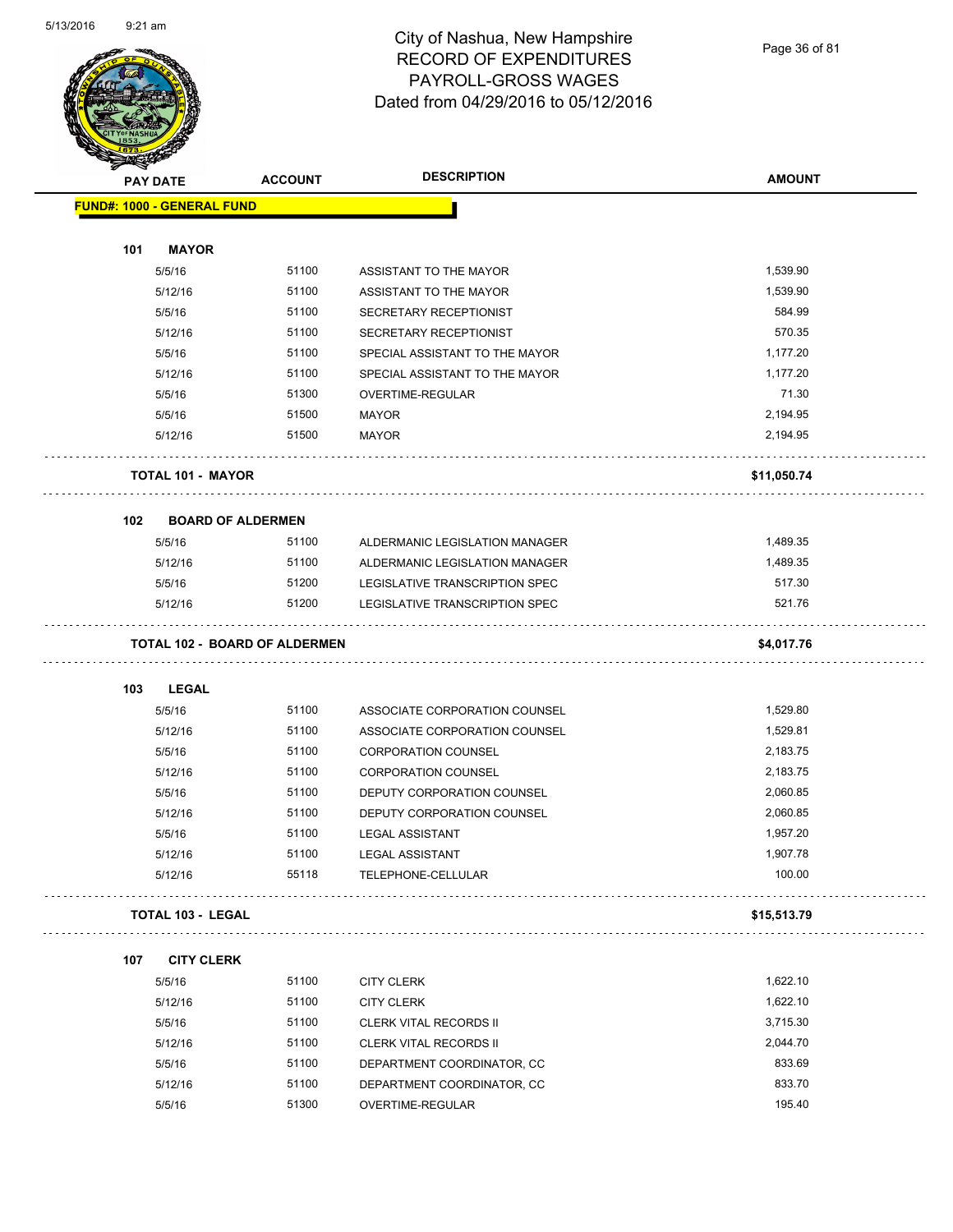|                                   |                                    | City of Nashua, New Hampshire<br><b>RECORD OF EXPENDITURES</b><br>PAYROLL-GROSS WAGES<br>Dated from 04/29/2016 to 05/12/2016 | Page 37 of 81        |
|-----------------------------------|------------------------------------|------------------------------------------------------------------------------------------------------------------------------|----------------------|
| <b>PAY DATE</b>                   | <b>ACCOUNT</b>                     | <b>DESCRIPTION</b>                                                                                                           | <b>AMOUNT</b>        |
| <b>FUND#: 1000 - GENERAL FUND</b> |                                    |                                                                                                                              |                      |
| <b>TOTAL 107 - CITY CLERK</b>     |                                    |                                                                                                                              | \$10,866.99          |
|                                   |                                    |                                                                                                                              |                      |
| 111                               | <b>HUMAN RESOURCES</b>             |                                                                                                                              |                      |
| 5/5/16                            | 51100                              | <b>COMPENSATION MANAGER</b>                                                                                                  | 1,626.10             |
| 5/12/16                           | 51100                              | <b>COMPENSATION MANAGER</b>                                                                                                  | 1,626.10             |
| 5/5/16                            | 51100                              | <b>HR GENERALIST</b>                                                                                                         | 1,078.50             |
| 5/12/16                           | 51100                              | <b>HR GENERALIST</b>                                                                                                         | 1,078.50             |
| 5/5/16                            | 51100                              | HR SPEC                                                                                                                      | 858.45               |
| 5/12/16                           | 51100                              | HR SPEC                                                                                                                      | 858.45               |
| 5/5/16                            | 51100<br>51100                     | HUMAN RESOURCES DIRECTOR                                                                                                     | 1,501.75<br>1,501.75 |
| 5/12/16                           | 51100                              | HUMAN RESOURCES DIRECTOR                                                                                                     | 1,720.63             |
| 5/5/16                            | 51100                              | PAYROLL ANALYST                                                                                                              | 1,878.05             |
| 5/12/16                           |                                    | PAYROLL ANALYST                                                                                                              | 280.24               |
| 5/5/16                            | 51200<br>51200                     | ADMINISTRATIVE ASSISTANT I                                                                                                   | 283.65               |
| 5/12/16                           |                                    | ADMINISTRATIVE ASSISTANT I                                                                                                   | 10.08                |
| 5/5/16                            | 51300                              | OVERTIME-REGULAR                                                                                                             |                      |
| 5/5/16                            | 55425                              | <b>EMPLOYMENT BACKGROUND CHECKS</b>                                                                                          | 40.00<br>80.00       |
| 5/12/16                           | 55425                              | EMPLOYMENT BACKGROUND CHECKS                                                                                                 |                      |
|                                   | <b>TOTAL 111 - HUMAN RESOURCES</b> |                                                                                                                              | \$14,422.25          |
| 122                               | <b>INFORMATION TECH</b>            |                                                                                                                              |                      |
| 5/5/16                            | 51100                              | ADMIN ASSISTANT III                                                                                                          | 734.70               |
| 5/12/16                           | 51100                              | ADMIN ASSISTANT III                                                                                                          | 734.70               |
| 5/5/16                            | 51100                              | ENTERPRISE SYS ADMINISTRATOR                                                                                                 | 1,404.70             |
| 5/12/16                           | 51100                              | ENTERPRISE SYS ADMINISTRATOR                                                                                                 | 1,404.70             |
| 5/5/16                            | 51100                              | ERP SYSTEM ADMIN DBA                                                                                                         | 1,720.00             |
| 5/12/16                           | 51100                              | ERP SYSTEM ADMIN DBA                                                                                                         | 1,720.00             |
| 5/5/16                            | 51100                              | INTER INTRA APPL DEV PROJ LDR                                                                                                | 1,674.50             |
| 5/12/16                           | 51100                              | INTER INTRA APPL DEV PROJ LDR                                                                                                | 1,674.49             |
| 5/5/16                            | 51100                              | IT APPLICATIONS ANALYST                                                                                                      | 1,200.45             |
| 5/12/16                           | 51100                              | IT APPLICATIONS ANALYST                                                                                                      | 1,200.44             |
| 5/5/16                            | 51100                              | IT DIVISION DIRECTOR                                                                                                         | 2,060.85             |
| 5/12/16                           | 51100                              | IT DIVISION DIRECTOR                                                                                                         | 2,060.85             |
| 5/5/16                            | 51100                              | IT INFRASTRUCTURE ANALYST                                                                                                    | 1,218.45             |
| 5/12/16                           | 51100                              | IT INFRASTRUCTURE ANALYST                                                                                                    | 1,218.45             |
| 5/5/16                            | 51100                              | IT INFRASTRUCTURE TEAM LEADER                                                                                                | 1,853.20             |
| 5/12/16                           | 51100                              | IT INFRASTRUCTURE TEAM LEADER                                                                                                | 1,853.20             |
| 5/5/16                            | 51100                              | SYSTEMS ADM DATABASE ADM                                                                                                     | 1,688.80             |
| 5/12/16                           | 51100                              | SYSTEMS ADM DATABASE ADM                                                                                                     | 1,688.80             |
| 5/5/16                            | 51100                              | TECH SUPPORT TEAM LEADER                                                                                                     | 1,562.00             |
| 5/12/16                           | 51100                              | TECH SUPPORT TEAM LEADER                                                                                                     | 1,562.00             |
| 5/5/16                            | 51100                              | TECHNICAL SPEC II NET SUPPORT                                                                                                | 1,162.75             |

5/12/16 51100 TECHNICAL SPEC II NET SUPPORT 1,162.75

5/13/2016 9:21 am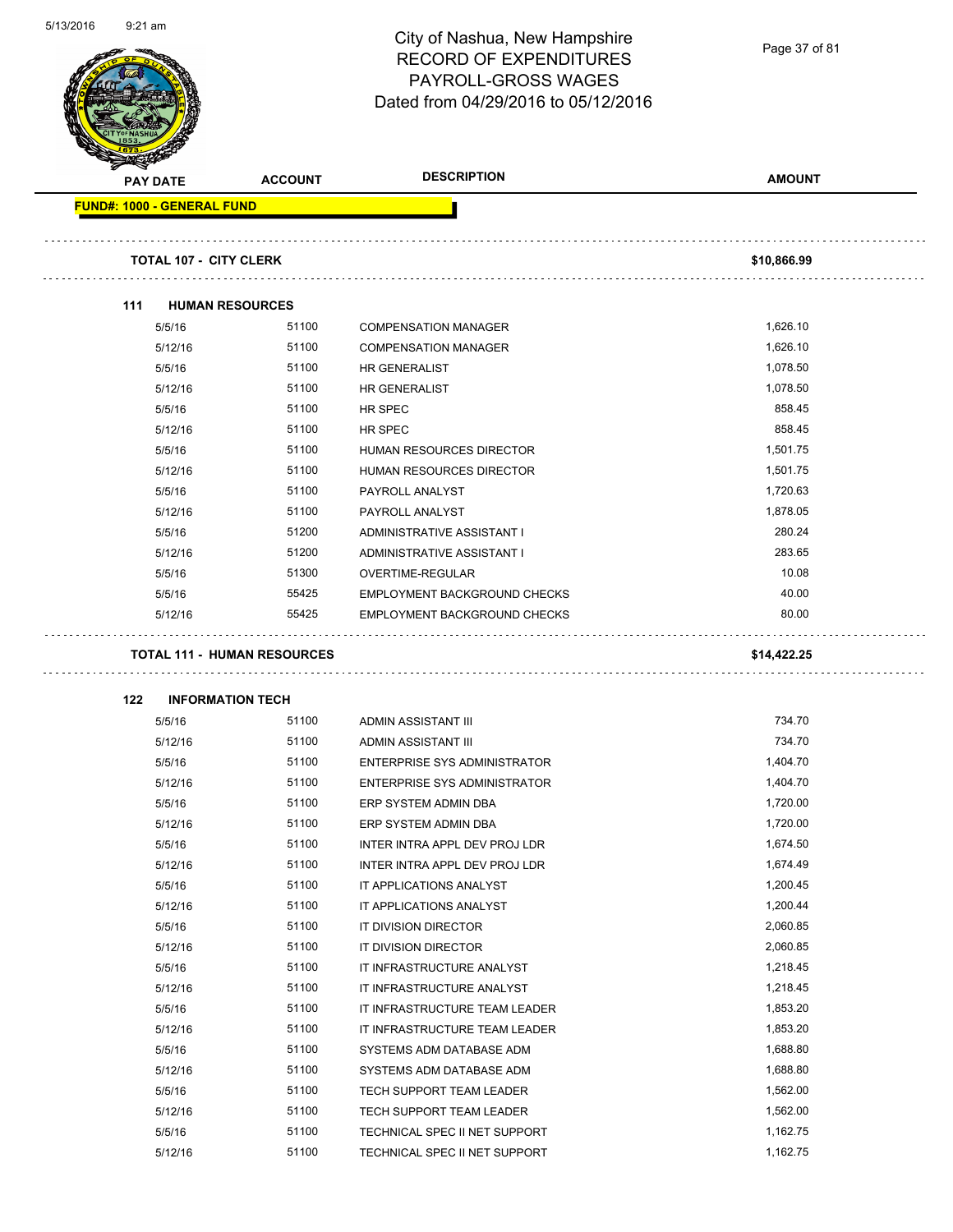Page 38 of 81

|     | <b>PAY DATE</b>                     | <b>ACCOUNT</b> | <b>DESCRIPTION</b>                | <b>AMOUNT</b> |
|-----|-------------------------------------|----------------|-----------------------------------|---------------|
|     |                                     |                |                                   |               |
|     | <b>FUND#: 1000 - GENERAL FUND</b>   |                |                                   |               |
| 122 | <b>INFORMATION TECH</b>             |                |                                   |               |
|     | 5/5/16                              | 51100          | <b>TECHNICAL SPECIALIST I</b>     | 727.35        |
|     | 5/12/16                             | 51100          | <b>TECHNICAL SPECIALIST I</b>     | 727.35        |
|     | 5/5/16                              | 51200          | <b>WEB DESIGNER</b>               | 663.81        |
|     | 5/12/16                             | 51200          | <b>WEB DESIGNER</b>               | 668.99        |
|     | 5/12/16                             | 51300          | OVERTIME-REGULAR                  | 174.42        |
|     | <b>TOTAL 122 - INFORMATION TECH</b> |                |                                   | \$35,522.70   |
|     |                                     |                |                                   |               |
| 126 | <b>FINANCIAL SERVICES</b>           |                |                                   |               |
|     | 5/5/16                              | 51100          | ACCOUNTING COMPLIANCE MGR         | 1,138.25      |
|     | 5/12/16                             | 51100          | ACCOUNTING COMPLIANCE MGR         | 1,138.25      |
|     | 5/5/16                              | 51100          | ACCOUNTS PAYABLE COORDINATOR      | 2,170.85      |
|     | 5/12/16                             | 51100          | ACCOUNTS PAYABLE COORDINATOR      | 2,170.84      |
|     | 5/5/16                              | 51100          | ACCOUNTS PAYABLE SUPV             | 985.55        |
|     | 5/12/16                             | 51100          | ACCOUNTS PAYABLE SUPV             | 985.55        |
|     | 5/5/16                              | 51100          | <b>CFO COMPTROLLER</b>            | 2,120.60      |
|     | 5/12/16                             | 51100          | <b>CFO COMPTROLLER</b>            | 2,120.60      |
|     | 5/5/16                              | 51100          | DEP TREASURER TAX COLLECTOR       | 1,116.40      |
|     | 5/12/16                             | 51100          | DEP TREASURER TAX COLLECTOR       | 1,116.40      |
|     | 5/5/16                              | 51100          | FINANCE AND ADMIN MANAGER         | 789.60        |
|     | 5/12/16                             | 51100          | FINANCE AND ADMIN MANAGER         | 789.60        |
|     | 5/5/16                              | 51100          | FINANCIAL MANAGER GENERAL GOVT    | 1,450.00      |
|     | 5/12/16                             | 51100          | FINANCIAL MANAGER GENERAL GOVT    | 1,450.00      |
|     | 5/5/16                              | 51100          | FINANCIAL SERVICES COORDINATOR    | 992.85        |
|     | 5/12/16                             | 51100          | FINANCIAL SERVICES COORDINATOR    | 992.85        |
|     | 5/5/16                              | 51100          | MV CLERK II REGISTRATION          | 1,341.40      |
|     | 5/12/16                             | 51100          | <b>MV CLERK II REGISTRATION</b>   | 1,341.21      |
|     | 5/5/16                              | 51100          | REVENUE ACCOUNTS SPEC             | 772.90        |
|     | 5/12/16                             | 51100          | REVENUE ACCOUNTS SPEC             | 772.90        |
|     | 5/5/16                              | 51100          | REVENUE COORDINATOR               | 1,007.95      |
|     | 5/12/16                             | 51100          | REVENUE COORDINATOR               | 1,007.95      |
|     | 5/5/16                              | 51100          | SENIOR ACCOUNTANT                 | 1,064.25      |
|     | 5/12/16                             | 51100          | SENIOR ACCOUNTANT                 | 1,064.25      |
|     | 5/5/16                              | 51100          | SENIOR FINANCIAL & OPS ANALYST    | 872.85        |
|     | 5/12/16                             | 51100          | SENIOR FINANCIAL & OPS ANALYST    | 872.85        |
|     | 5/5/16                              | 51100          | SENIOR FINANCIAL ANALYST          | 1,155.05      |
|     | 5/12/16                             | 51100          | SENIOR FINANCIAL ANALYST          | 1,155.05      |
|     | 5/5/16                              | 51100          | SUPV VEHICLE REGISTRATION         | 1,092.80      |
|     | 5/12/16                             | 51100          | SUPV VEHICLE REGISTRATION         | 1,092.80      |
|     | 5/5/16                              | 51100          | TREASURER TAX COLLECTOR           | 1,853.20      |
|     | 5/12/16                             | 51100          | TREASURER TAX COLLECTOR           | 1,853.20      |
|     | 5/5/16                              | 51100          | <b>VEHICLE REGISTRATION CLERK</b> | 1,093.60      |
|     |                                     |                |                                   |               |
|     | 5/12/16                             | 51100          | <b>VEHICLE REGISTRATION CLERK</b> | 1,093.60      |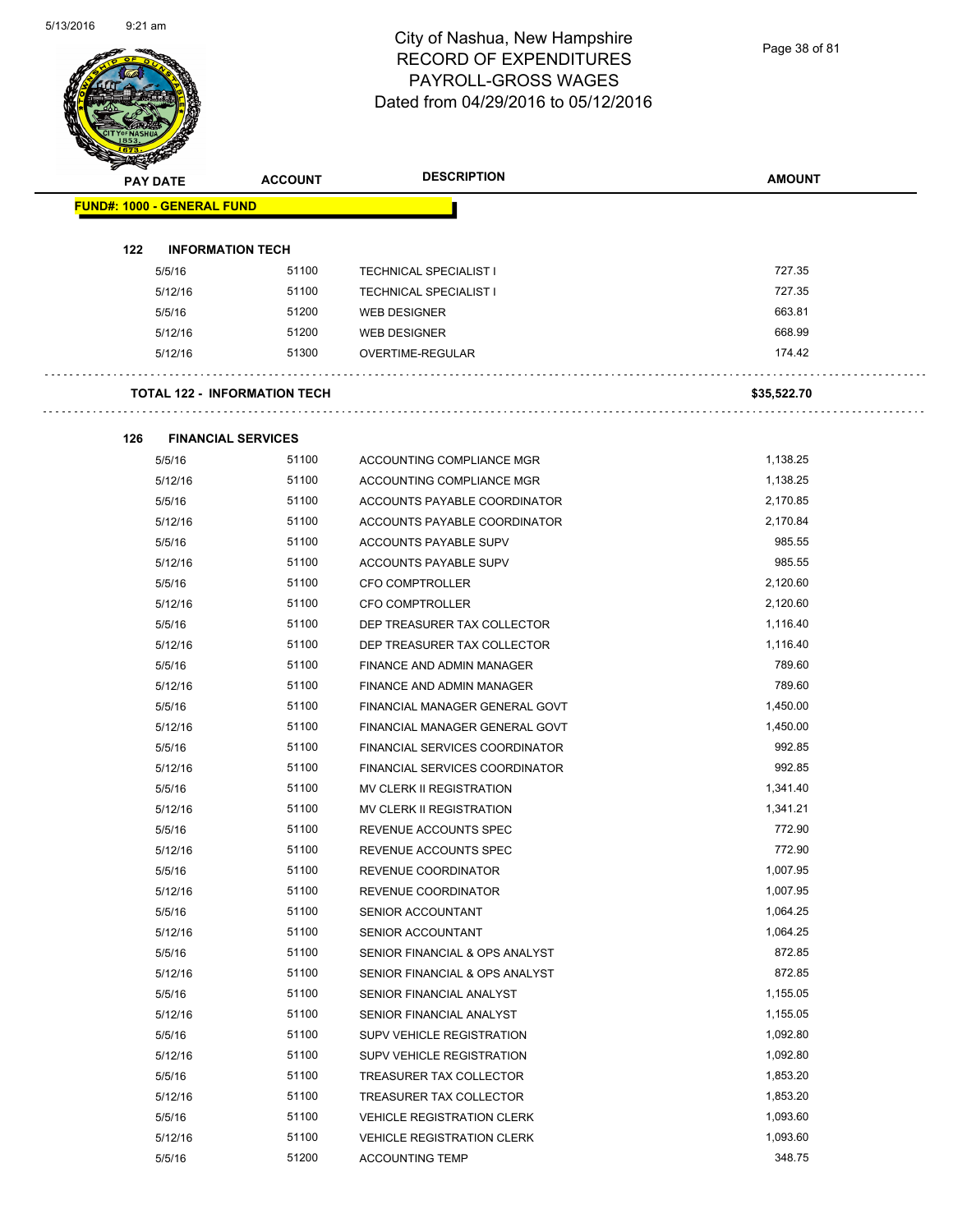Page 39 of 81

|     | <b>PAY DATE</b>                   | <b>ACCOUNT</b>                        | <b>DESCRIPTION</b>                          | <b>AMOUNT</b>        |
|-----|-----------------------------------|---------------------------------------|---------------------------------------------|----------------------|
|     | FUND#: 1000 - GENERAL FUND        |                                       |                                             |                      |
|     |                                   |                                       |                                             |                      |
| 126 | <b>FINANCIAL SERVICES</b>         |                                       |                                             |                      |
|     | 5/12/16                           | 51200                                 | <b>ACCOUNTING TEMP</b>                      | 397.50               |
|     | 5/5/16                            | 51200                                 | TRUST ACCOUNTANT PT                         | 704.12               |
|     | 5/12/16                           | 51200                                 | TRUST ACCOUNTANT PT                         | 704.12               |
|     | 5/5/16                            | 51300                                 | OVERTIME-REGULAR                            | 122.01               |
|     | 5/12/16                           | 51300                                 | OVERTIME-REGULAR                            | 30.24                |
|     |                                   | <b>TOTAL 126 - FINANCIAL SERVICES</b> |                                             | \$44,342.74          |
| 129 | <b>CITY BUILDINGS</b>             |                                       |                                             |                      |
|     | 5/5/16                            | 51100                                 | <b>BUILDING MANAGER</b>                     | 1,110.44             |
|     | 5/12/16                           | 51100                                 | <b>BUILDING MANAGER</b>                     | 1,110.45             |
|     | 5/5/16                            | 51100                                 | <b>CUSTODIAN I</b>                          | 1,247.44             |
|     | 5/12/16                           | 51100                                 | <b>CUSTODIAN I</b>                          | 1,247.45             |
|     | 5/5/16                            | 51100                                 | <b>MAINTENANCE SPEC</b>                     | 699.45               |
|     | 5/12/16                           | 51100                                 | MAINTENANCE SPEC                            | 699.45               |
|     | 5/5/16                            | 51200                                 | <b>CUSTODIAN I</b>                          | 324.84               |
|     | 5/12/16                           | 51200                                 | <b>CUSTODIAN I</b>                          | 324.84               |
|     | <b>TOTAL 129 - CITY BUILDINGS</b> |                                       |                                             | \$6,764.36           |
|     |                                   |                                       |                                             |                      |
| 130 | <b>PURCHASING</b>                 |                                       |                                             |                      |
|     | 5/5/16                            | 51100                                 | PURCHASING AGENT I                          | 698.45               |
|     | 5/12/16                           | 51100                                 | PURCHASING AGENT I                          | 698.45               |
|     | 5/5/16                            | 51100                                 | PURCHASING AGENT II                         | 878.75               |
|     | 5/12/16                           | 51100                                 | PURCHASING AGENT II                         | 878.75               |
|     | 5/5/16                            | 51100                                 | PURCHASING MANAGER                          | 1,579.20             |
|     | 5/12/16                           | 51100                                 | PURCHASING MANAGER                          | 1,579.20             |
|     | <b>TOTAL 130 - PURCHASING</b>     |                                       |                                             | \$6,312.80           |
| 131 | <b>HUNT BUILDING</b>              |                                       |                                             |                      |
|     | 5/5/16                            | 51100                                 | HUNT MEMORIAL BLDG & ARTS ADM               | 330.76               |
|     | 5/12/16                           | 51100                                 | HUNT MEMORIAL BLDG & ARTS ADM               | 330.75               |
|     | <b>TOTAL 131 - HUNT BUILDING</b>  |                                       |                                             | \$661.51             |
| 132 | <b>ASSESSING</b>                  |                                       |                                             |                      |
|     | 5/5/16                            | 51100                                 | <b>APPRAISER I</b>                          | 895.45               |
|     |                                   |                                       |                                             | 895.45               |
|     | 5/12/16                           | 51100                                 | <b>APPRAISER I</b>                          |                      |
|     |                                   |                                       |                                             |                      |
|     | 5/5/16                            | 51100                                 | APPRAISER II                                | 1,069.65             |
|     | 5/12/16<br>5/5/16                 | 51100<br>51100                        | <b>APPRAISER II</b><br><b>APPRAISER III</b> | 1,069.65<br>1,218.50 |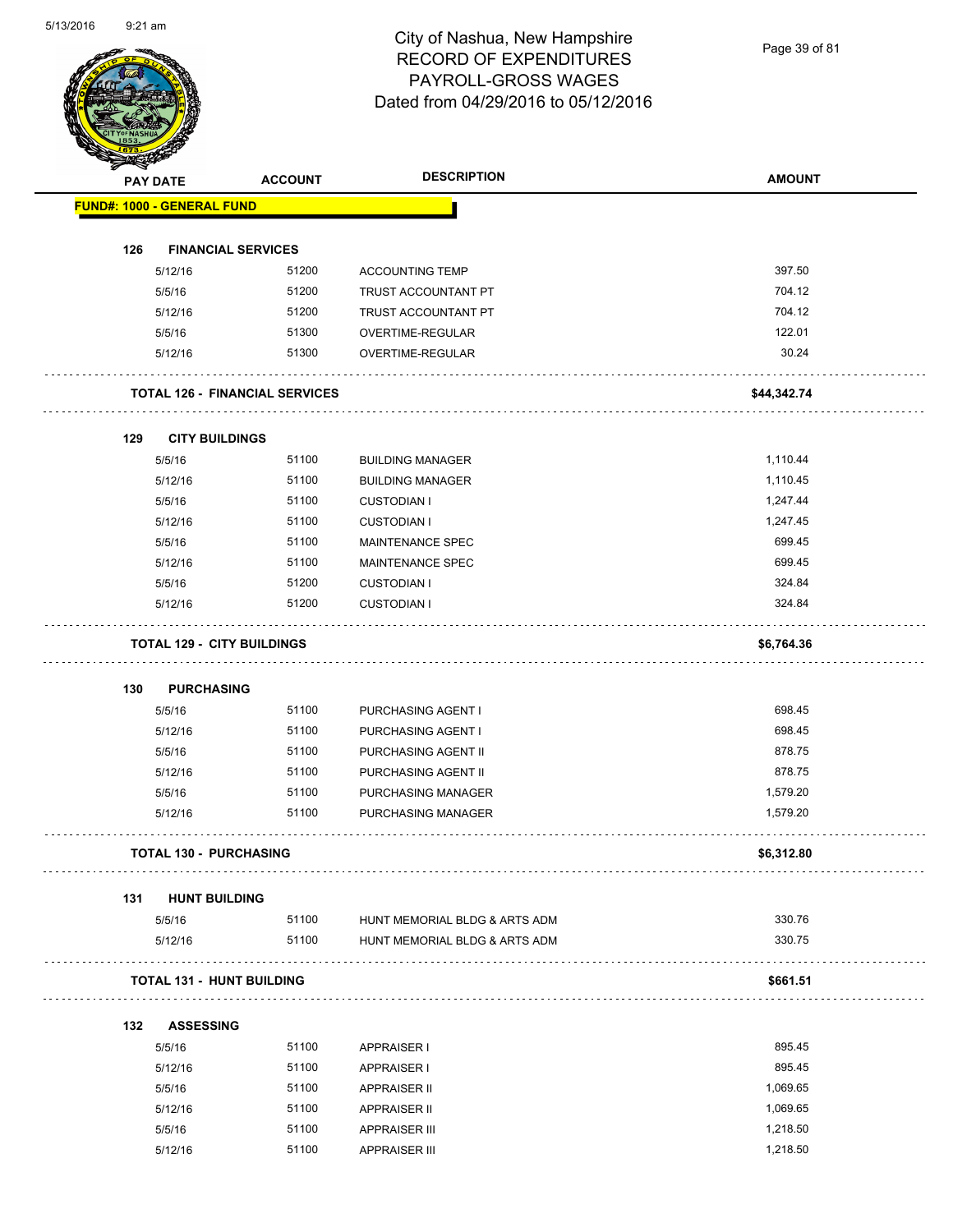

Page 40 of 81

| <b>STARTING CORPORATION</b> | <b>PAY DATE</b>                      | <b>ACCOUNT</b>                            | <b>DESCRIPTION</b>            | <b>AMOUNT</b> |
|-----------------------------|--------------------------------------|-------------------------------------------|-------------------------------|---------------|
|                             | <b>FUND#: 1000 - GENERAL FUND</b>    |                                           |                               |               |
|                             |                                      |                                           |                               |               |
| 132                         | <b>ASSESSING</b>                     |                                           |                               |               |
|                             | 5/5/16                               | 51100                                     | ASSESSING ADMIN SPEC I CSR    | 627.10        |
|                             | 5/12/16                              | 51100                                     | ASSESSING ADMIN SPEC I CSR    | 627.10        |
|                             | 5/5/16                               | 51100                                     | ASSESSING ADMIN SPEC II CSR   | 740.35        |
|                             | 5/12/16                              | 51100                                     | ASSESSING ADMIN SPEC II CSR   | 740.35        |
|                             | 5/5/16                               | 51100                                     | ASSESSING ADMIN SPEC III CSR  | 931.60        |
|                             | 5/12/16                              | 51100                                     | ASSESSING ADMIN SPEC III CSR  | 931.60        |
|                             | 5/12/16                              | 51100                                     | CHIEF ASSESSOR GIS MANAGER    | 1,766.75      |
|                             | 5/5/16                               | 51100                                     | DEPARTMENT COORDINATOR        | 884.70        |
|                             | 5/12/16                              | 51100                                     | DEPARTMENT COORDINATOR        | 884.70        |
|                             | <b>TOTAL 132 - ASSESSING</b>         |                                           |                               | \$14,501.45   |
| 134                         | <b>GIS</b>                           |                                           |                               |               |
|                             | 5/5/16                               | 51100                                     | <b>GIS TECHNICIAN II</b>      | 1,094.30      |
|                             | 5/12/16                              | 51100                                     | <b>GIS TECHNICIAN II</b>      | 1,094.30      |
|                             | 5/5/16                               | 51200                                     | <b>GIS MANAGER</b>            | 975.66        |
|                             | 5/12/16                              | 51200                                     | <b>GIS MANAGER</b>            | 975.66        |
|                             | <b>TOTAL 134 - GIS</b>               |                                           |                               | \$4,139.92    |
| 142                         | <b>WOODLAWN CEMETERY</b>             |                                           |                               |               |
|                             | 5/5/16                               | 51100                                     | <b>GROUNDSKEEPER CEMETERY</b> | 1,339.70      |
|                             | 5/12/16                              | 51100                                     | <b>GROUNDSKEEPER CEMETERY</b> | 1,339.70      |
|                             | 5/5/16                               | 51100                                     | SUBFOREMAN CEMETERY           | 766.05        |
|                             | 5/12/16                              | 51100                                     | SUBFOREMAN CEMETERY           | 766.05        |
|                             | 5/5/16                               | 51100                                     | SUPERINTENDENT CEMETERY I     | 1,075.60      |
|                             | 5/12/16                              | 51100                                     | SUPERINTENDENT CEMETERY I     | 1,075.60      |
|                             | 5/5/16                               | 51300                                     | OVERTIME-REGULAR              | 119.32        |
|                             | 5/12/16                              | 51300                                     | <b>OVERTIME-REGULAR</b>       | 43.96         |
|                             | 5/5/16                               | 51400                                     | WAGES TEMP-SEASONAL           | 80.00         |
|                             | 5/12/16                              | 51400                                     | WAGES TEMP-SEASONAL           | 240.00        |
|                             | <b>TOTAL 142 - WOODLAWN CEMETERY</b> |                                           |                               | \$6,845.98    |
| 144                         |                                      | <b>EDGEWOOD &amp; SUBURBAN CEMETERIES</b> |                               |               |
|                             | 5/5/16                               | 51100                                     | <b>GROUNDSKEEPER CEMETERY</b> | 1,149.49      |
|                             | 5/12/16                              | 51100                                     | <b>GROUNDSKEEPER CEMETERY</b> | 1,160.05      |
|                             | 5/5/16                               | 51100                                     | SUBFOREMAN CEMETERY           | 835.75        |
|                             | 5/12/16                              | 51100                                     | SUBFOREMAN CEMETERY           | 835.75        |
|                             | 5/5/16                               | 51100                                     | SUPERINTENDENT CEMETERY II    | 1,166.65      |
|                             | 5/12/16                              | 51100                                     | SUPERINTENDENT CEMETERY II    | 1,166.65      |
|                             | 5/5/16                               | 51400                                     | WAGES TEMP-SEASONAL           | 400.00        |
|                             | 5/12/16                              | 51400                                     | WAGES TEMP-SEASONAL           | 322.50        |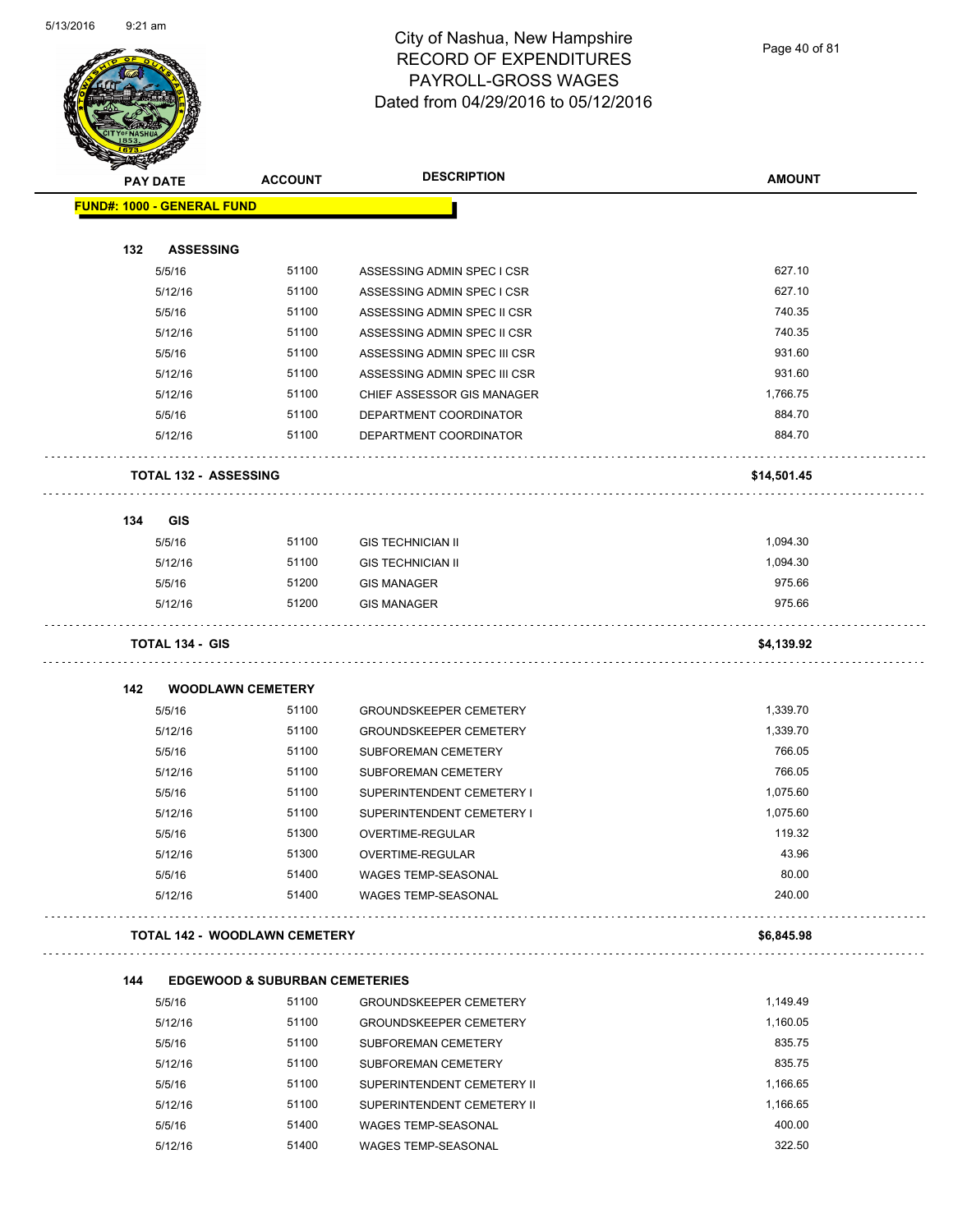|                                                       |                | City of Nashua, New Hampshire<br><b>RECORD OF EXPENDITURES</b><br><b>PAYROLL-GROSS WAGES</b><br>Dated from 04/29/2016 to 05/12/2016 | Page 41 of 81 |
|-------------------------------------------------------|----------------|-------------------------------------------------------------------------------------------------------------------------------------|---------------|
| <b>PAY DATE</b>                                       | <b>ACCOUNT</b> | <b>DESCRIPTION</b>                                                                                                                  | <b>AMOUNT</b> |
| <b>FUND#: 1000 - GENERAL FUND</b>                     |                |                                                                                                                                     |               |
| <b>TOTAL 144 - EDGEWOOD &amp; SUBURBAN CEMETERIES</b> |                |                                                                                                                                     | \$7,036.84    |
| 150<br><b>POLICE</b>                                  |                |                                                                                                                                     | 7,856.00      |
| 5/5/16                                                | 51100          | <b>1ST YEAR OFFICERS</b>                                                                                                            |               |
| 5/12/16                                               | 51100          | <b>1ST YEAR OFFICERS</b>                                                                                                            | 7,856.00      |
| 5/5/16                                                | 51100          | 1ST YR OFFICERS CERTIFIED SPEC                                                                                                      | 2,052.60      |
| 5/12/16                                               | 51100          | 1ST YR OFFICERS CERTIFIED SPEC                                                                                                      | 2,052.60      |
| 5/5/16                                                | 51100          | <b>ACCOUNT CLERK III</b>                                                                                                            | 2,181.25      |
| 5/12/16                                               | 51100          | <b>ACCOUNT CLERK III</b>                                                                                                            | 2,181.25      |
| 5/5/16                                                | 51100          | ADMINISTRATIVE PROJECT SPEC                                                                                                         | 1,285.00      |
| 5/12/16                                               | 51100          | ADMINISTRATIVE PROJECT SPEC                                                                                                         | 1,285.00      |
| 5/5/16                                                | 51100          | ANIMAL CONTROL OFFICER                                                                                                              | 955.40        |
| 5/12/16                                               | 51100          | ANIMAL CONTROL OFFICER                                                                                                              | 955.40        |
| 5/5/16                                                | 51100          | ASSISTANT RECORDS MANAGER                                                                                                           | 983.60        |
| 5/12/16                                               | 51100          | ASSISTANT RECORDS MANAGER                                                                                                           | 983.60        |
| 5/5/16                                                | 51100          | AUTO MECHANIC 1ST CLASS                                                                                                             | 1,629.05      |
| 5/12/16                                               | 51100          | AUTO MECHANIC 1ST CLASS                                                                                                             | 1,629.05      |
| 5/5/16                                                | 51100          | <b>BUILDING MAINTENANCE SUPV</b>                                                                                                    | 983.60        |
| 5/12/16                                               | 51100          | <b>BUILDING MAINTENANCE SUPV</b>                                                                                                    | 983.60        |
| 5/5/16                                                | 51100          | <b>CAPTAIN</b>                                                                                                                      | 14,774.20     |
| 5/12/16                                               | 51100          | <b>CAPTAIN</b>                                                                                                                      | 14,774.21     |
| 5/5/16                                                | 51100          | CHIEF OF POLICE                                                                                                                     | 2,600.55      |
| 5/12/16                                               | 51100          | CHIEF OF POLICE                                                                                                                     | 2,600.55      |
| 5/5/16                                                | 51100          | COMM TECH ALL DESIGNATIONS                                                                                                          | 9,270.35      |
| 5/12/16                                               | 51100          | COMM TECH ALL DESIGNATIONS                                                                                                          | 9,270.35      |
| 5/5/16                                                | 51100          | COMMUNITY POLICE COORD CEMD                                                                                                         | 1,295.20      |
| 5/12/16                                               | 51100          | COMMUNITY POLICE COORD CEMD                                                                                                         | 1,295.20      |
| 5/5/16                                                | 51100          | <b>CRIME ANALYST</b>                                                                                                                | 1,260.50      |
| 5/12/16                                               | 51100          | <b>CRIME ANALYST</b>                                                                                                                | 1,260.50      |
| 5/5/16                                                | 51100          | <b>CUSTODIAN II</b>                                                                                                                 | 760.00        |
| 5/12/16                                               | 51100          | <b>CUSTODIAN II</b>                                                                                                                 | 760.00        |
| 5/5/16                                                | 51100          | <b>CUSTODIAN III</b>                                                                                                                | 743.55        |
| 5/12/16                                               | 51100          | <b>CUSTODIAN III</b>                                                                                                                | 743.55        |
| 5/5/16                                                | 51100          | DEPUTY CHIEF OF POLICE                                                                                                              | 4,713.10      |
| 5/12/16                                               | 51100          | DEPUTY CHIEF OF POLICE                                                                                                              | 4,713.10      |
| 5/5/16                                                | 51100          | DETENTION SPEC                                                                                                                      | 1,691.40      |
| 5/12/16                                               | 51100          | DETENTION SPEC                                                                                                                      | 1,691.40      |
| 5/5/16                                                | 51100          | DISPATCHERS ALL DESIGNATIONS                                                                                                        | 5,297.60      |
| 5/12/16                                               | 51100          | DISPATCHERS ALL DESIGNATIONS                                                                                                        | 5,297.60      |
| 5/5/16                                                | 51100          | FLEET MAINTENANCE ASST SUPV                                                                                                         | 921.20        |
| 5/12/16                                               | 51100          | FLEET MAINTENANCE ASST SUPV                                                                                                         | 921.21        |
| 5/5/16                                                | 51100          | IT MANAGER/SOFTWARE SPECIALIST                                                                                                      | 1,652.80      |
| 5/12/16                                               | 51100          | IT MANAGER/SOFTWARE SPECIALIST                                                                                                      | 1,652.80      |
|                                                       |                |                                                                                                                                     |               |

5/13/2016 9:21 am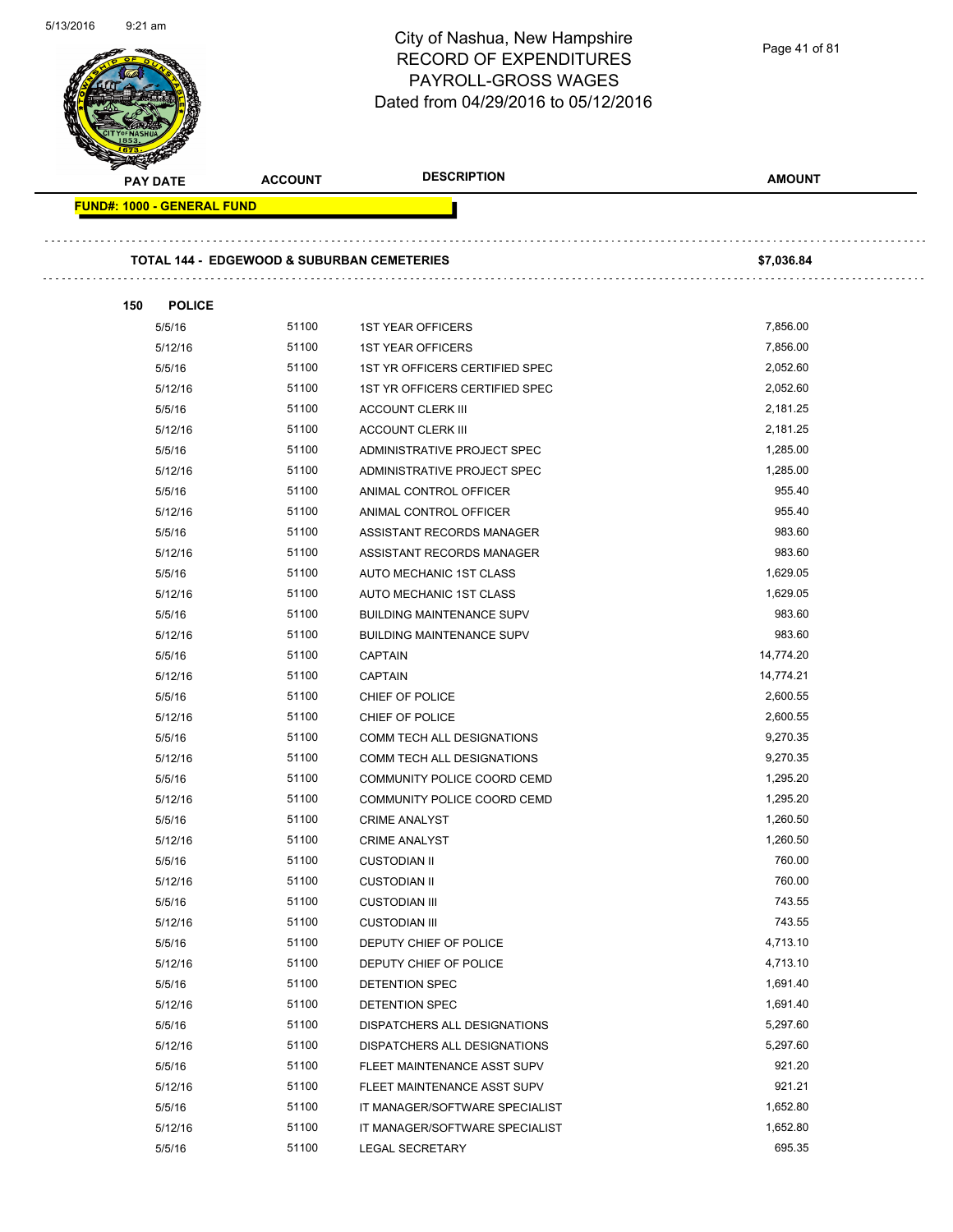

Page 42 of 81

**AMOUNT**

| <b>FUND#: 1000 - GENERAL FUND</b> |       |                                         |            |
|-----------------------------------|-------|-----------------------------------------|------------|
| 150<br><b>POLICE</b>              |       |                                         |            |
|                                   | 51100 |                                         | 695.36     |
| 5/12/16<br>5/5/16                 | 51100 | <b>LEGAL SECRETARY</b><br>LIEUTENANT    | 16,185.15  |
| 5/12/16                           | 51100 | LIEUTENANT                              | 16,185.15  |
| 5/5/16                            | 51100 | NPD BUSINESS COORDINATOR                | 923.10     |
| 5/12/16                           | 51100 | NPD BUSINESS COORDINATOR                | 923.10     |
| 5/5/16                            | 51100 | NPD BUSINESS MANAGER                    | 1,737.00   |
| 5/12/16                           | 51100 | <b>NPD BUSINESS MANAGER</b>             | 1,737.00   |
| 5/5/16                            | 51100 | NPD NETWORK ADMINISTRATOR               | 1,317.60   |
| 5/12/16                           | 51100 | NPD NETWORK ADMINISTRATOR               | 1,317.60   |
| 5/5/16                            | 51100 | PARALEGAL                               | 972.40     |
| 5/12/16                           | 51100 | PARALEGAL                               | 972.40     |
| 5/5/16                            | 51100 | PATROLMAN ALL RANKS                     | 158,256.09 |
| 5/12/16                           | 51100 | PATROLMAN ALL RANKS                     | 158,361.24 |
| 5/5/16                            | 51100 | POLICE ATTORNEY                         | 1,530.00   |
| 5/12/16                           | 51100 | POLICE ATTORNEY                         | 1,530.00   |
| 5/5/16                            | 51100 | <b>RECORDS &amp; COMMUNICATIONS MGR</b> | 1,520.00   |
| 5/12/16                           | 51100 | <b>RECORDS &amp; COMMUNICATIONS MGR</b> | 1,520.00   |
| 5/5/16                            | 51100 | RECORDS TECHNICIAN I                    | 1,947.85   |
| 5/12/16                           | 51100 | RECORDS TECHNICIAN I                    | 1,947.85   |
| 5/5/16                            | 51100 | RECORDS TECHNICIAN II                   | 844.70     |
| 5/12/16                           | 51100 | RECORDS TECHNICIAN II                   | 844.70     |
| 5/5/16                            | 51100 | SEC DOMESTIC VIOLENCE UNIT              | 718.60     |
| 5/12/16                           | 51100 | SEC DOMESTIC VIOLENCE UNIT              | 718.60     |
| 5/5/16                            | 51100 | SECRETARIAL SUPV DET BUREAU             | 902.80     |
| 5/12/16                           | 51100 | SECRETARIAL SUPV DET BUREAU             | 902.80     |
| 5/5/16                            | 51100 | <b>SECRETARY III</b>                    | 2,797.14   |
| 5/12/16                           | 51100 | <b>SECRETARY III</b>                    | 2,797.16   |
| 5/5/16                            | 51100 | <b>SECRETARY V</b>                      | 1,665.25   |
| 5/12/16                           | 51100 | <b>SECRETARY V</b>                      | 1,665.25   |
| 5/5/16                            | 51100 | <b>SECRETARY VI</b>                     | 791.85     |
| 5/12/16                           | 51100 | SECRETARY VI                            | 791.86     |
| 5/5/16                            | 51100 | SERGEANT                                | 37,431.53  |
| 5/12/16                           | 51100 | SERGEANT                                | 37,758.80  |
| 5/5/16                            | 51100 | SHIFT LEADER                            | 2,079.40   |
| 5/12/16                           | 51100 | SHIFT LEADER                            | 2,079.40   |
| 5/5/16                            | 51100 | <b>SUPV POLICE FLEET</b>                | 1,249.60   |
| 5/12/16                           | 51100 | <b>SUPV POLICE FLEET</b>                | 1,249.60   |
| 5/5/16                            | 51200 | <b>ACCREDITATION MANAGER</b>            | 1,069.28   |
| 5/12/16                           | 51200 | <b>ACCREDITATION MANAGER</b>            | 1,069.28   |
| 5/5/16                            | 51200 | DETENTION SPEC                          | 734.56     |
| 5/12/16                           | 51200 | DETENTION SPEC                          | 734.56     |
| 5/5/16                            | 51200 | POLICE ATTORNEY PT                      | 1,236.16   |
| 5/12/16                           | 51200 | POLICE ATTORNEY PT                      | 1,236.16   |
| 5/5/16                            | 51200 | PRISONER TRANSPORT OFFICER              | 799.24     |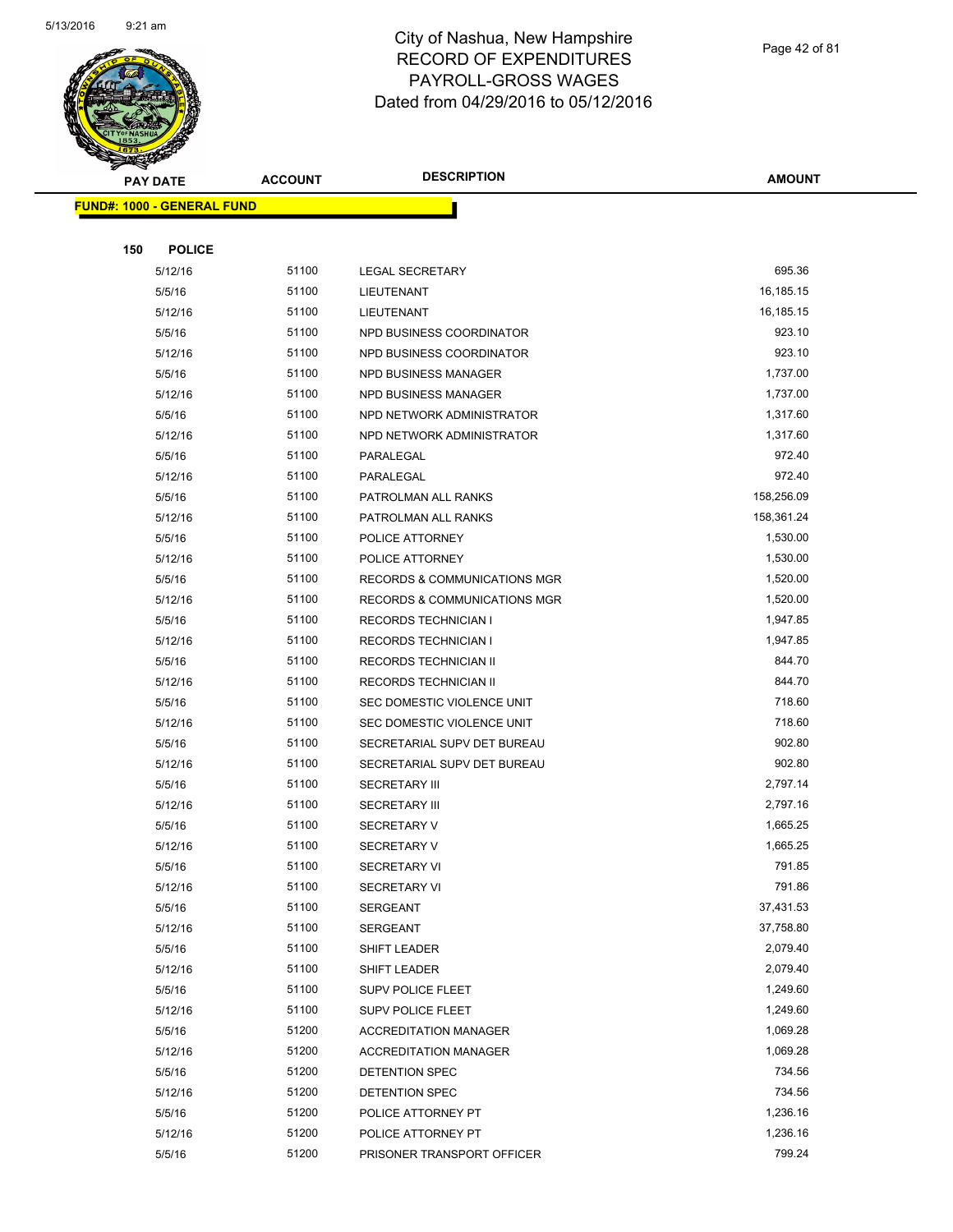

Page 43 of 81

|     | <b>PAY DATE</b>            | <b>ACCOUNT</b> | <b>DESCRIPTION</b>              | <b>AMOUNT</b> |
|-----|----------------------------|----------------|---------------------------------|---------------|
|     | FUND#: 1000 - GENERAL FUND |                |                                 |               |
|     |                            |                |                                 |               |
| 150 | <b>POLICE</b>              |                |                                 |               |
|     | 5/12/16                    | 51200          | PRISONER TRANSPORT OFFICER      | 799.24        |
|     | 5/5/16                     | 51200          | SENIOR RELATIONS SPECIALIST     | 686.88        |
|     | 5/12/16                    | 51200          | SENIOR RELATIONS SPECIALIST     | 686.88        |
|     | 5/5/16                     | 51300          | OVERTIME-REGULAR                | 7,314.97      |
|     | 5/12/16                    | 51300          | OVERTIME-REGULAR                | 6,305.02      |
|     | 5/5/16                     | 51309          | OVERTIME-TRAINING               | 3,546.68      |
|     | 5/12/16                    | 51309          | OVERTIME-TRAINING               | 2,058.36      |
|     | 5/5/16                     | 51315          | <b>OVERTIME-WITNESS</b>         | 2,635.36      |
|     | 5/12/16                    | 51315          | <b>OVERTIME-WITNESS</b>         | 4,670.35      |
|     | 5/5/16                     | 51322          | OVERTIME-INVESTIGATIVE          | 4,548.18      |
|     | 5/12/16                    | 51322          | OVERTIME-INVESTIGATIVE          | 6,737.22      |
|     | 5/5/16                     | 51330          | OVERTIME-COVERAGE               | 24,585.53     |
|     | 5/12/16                    | 51330          | OVERTIME-COVERAGE               | 9,031.61      |
|     | 5/12/16                    | 51412          | <b>WAGES PER DIEM</b>           | 190.04        |
|     | 5/5/16                     | 51628          | <b>EXTRA HOLIDAY</b>            | 44,491.84     |
|     | 5/5/16                     | 52809          | <b>WELLNESS PROGRAM</b>         | 200.00        |
|     | 5/12/16                    | 52809          | <b>WELLNESS PROGRAM</b>         | 317.51        |
|     | 5/5/16                     | 61107          | <b>CLOTHING &amp; UNIFORMS</b>  | 592.78        |
|     | 5/12/16                    | 61107          | <b>CLOTHING &amp; UNIFORMS</b>  | 1,894.19      |
|     | <b>TOTAL 150 - POLICE</b>  |                |                                 | \$721,549.08  |
|     |                            |                |                                 |               |
| 152 | <b>FIRE</b>                |                |                                 |               |
|     | 5/5/16                     | 51100          | ADMINISTRATIVE ASSISTANT II     | 2,280.00      |
|     | 5/12/16                    | 51100          | ADMINISTRATIVE ASSISTANT II     | 2,280.00      |
|     | 5/5/16                     | 51100          | <b>ASST FIRE CHIEF</b>          | 2,086.04      |
|     | 5/12/16                    | 51100          | <b>ASST FIRE CHIEF</b>          | 2,086.04      |
|     | 5/5/16                     | 51100          | ASST SUPERINTENDENT FIRE ALARM  | 1,512.76      |
|     | 5/12/16                    | 51100          | ASST SUPERINTENDENT FIRE ALARM  | 1,512.76      |
|     | 5/5/16                     | 51100          | ASST SUPERINTENDENT FIRE FLEET  | 1,497.76      |
|     | 5/12/16                    | 51100          | ASST SUPERINTENDENT FIRE FLEET  | 1,497.76      |
|     | 5/5/16                     | 51100          | ASST SUPERINTENDENT PREVENTION  | 1,512.72      |
|     | 5/12/16                    | 51100          | ASST SUPERINTENDENT PREVENTION  | 1,512.72      |
|     | 5/5/16                     | 51100          | <b>CAPTAIN</b>                  | 10,842.78     |
|     | 5/12/16                    | 51100          | <b>CAPTAIN</b>                  | 10,622.59     |
|     | 5/5/16                     | 51100          | CAPTAIN FIRE TRAINING SAFETY    | 1,704.12      |
|     | 5/12/16                    | 51100          | CAPTAIN FIRE TRAINING SAFETY    | 1,704.12      |
|     | 5/5/16                     | 51100          | DEPUTY FIRE CHIEF               | 7,469.82      |
|     | 5/12/16                    | 51100          | DEPUTY FIRE CHIEF               | 7,469.82      |
|     | 5/5/16                     | 51100          | <b>EXEC ASST BUSINESS COORD</b> | 1,091.55      |
|     | 5/12/16                    | 51100          | <b>EXEC ASST BUSINESS COORD</b> | 1,091.55      |
|     | 5/5/16                     | 51100          | <b>FIRE CHIEF</b>               | 2,292.80      |
|     | 5/12/16                    | 51100          | <b>FIRE CHIEF</b>               | 2,292.80      |
|     | 5/5/16                     | 51100          | FIRE DISPATCH ALL RANKS         | 7,247.02      |
|     |                            |                |                                 |               |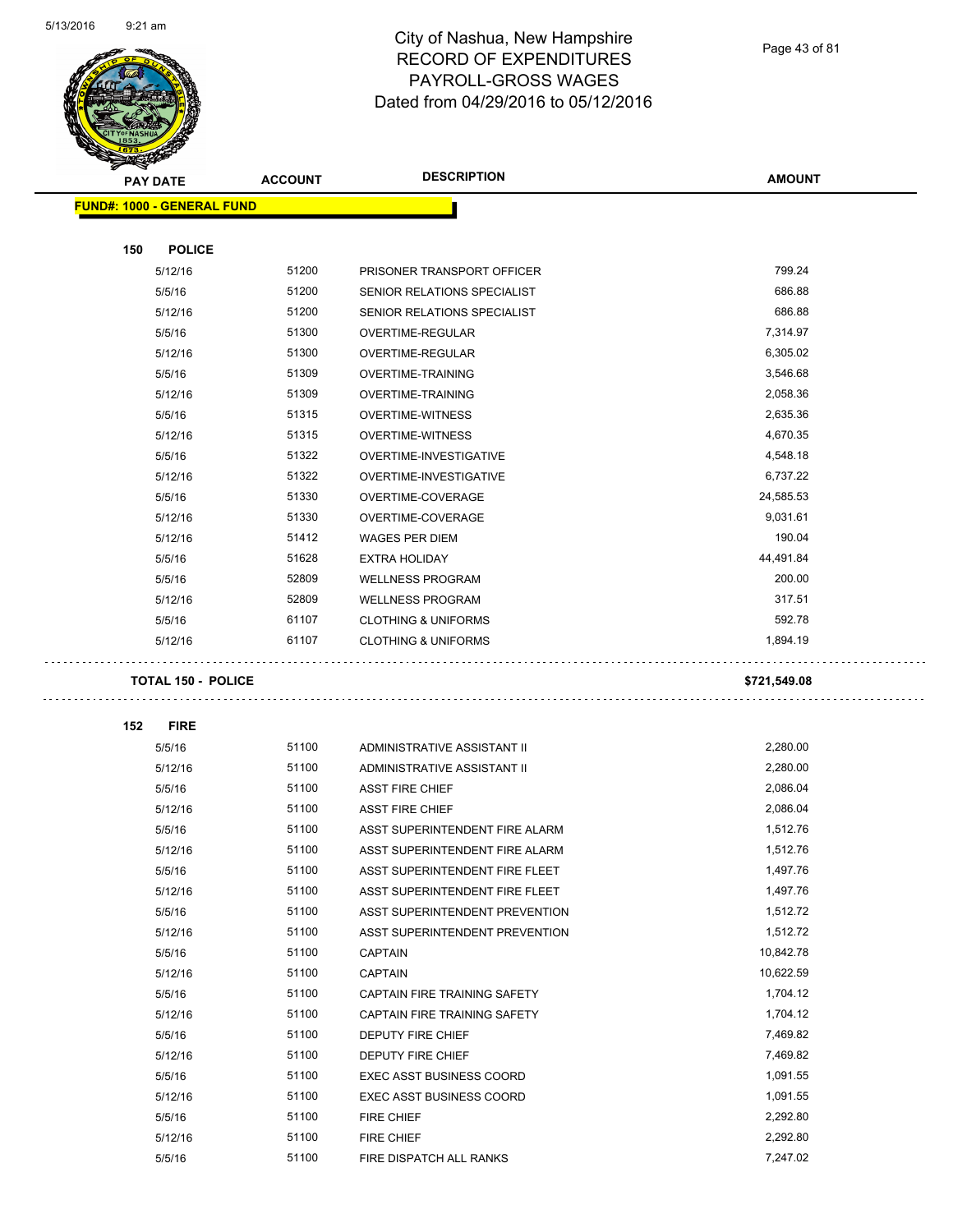

Page 44 of 81

| <b>Allen</b>                      |                            |                                       |               |
|-----------------------------------|----------------------------|---------------------------------------|---------------|
| <b>PAY DATE</b>                   | <b>ACCOUNT</b>             | <b>DESCRIPTION</b>                    | <b>AMOUNT</b> |
| <b>FUND#: 1000 - GENERAL FUND</b> |                            |                                       |               |
|                                   |                            |                                       |               |
| 152<br><b>FIRE</b>                |                            |                                       |               |
| 5/12/16                           | 51100                      | FIRE DISPATCH ALL RANKS               | 7,248.08      |
| 5/5/16                            | 51100                      | FIRE DISPATCHER CLERK TRAINER         | 837.27        |
| 5/12/16                           | 51100                      | FIRE DISPATCHER CLERK TRAINER         | 837.27        |
| 5/5/16                            | 51100                      | FIRE LIEUTENANT                       | 39,502.16     |
| 5/12/16                           | 51100                      | <b>FIRE LIEUTENANT</b>                | 39,429.64     |
| 5/5/16                            | 51100                      | <b>FIRE MECHANIC</b>                  | 1,341.20      |
| 5/12/16                           | 51100                      | FIRE MECHANIC                         | 1,341.20      |
| 5/5/16                            | 51100                      | FIREFIGHTERS ALL RANKS                | 122,720.89    |
| 5/12/16                           | 51100                      | FIREFIGHTERS ALL RANKS                | 122,230.22    |
| 5/5/16                            | 51100                      | SUPERINTENDENT FIRE ALARM             | 1,670.56      |
| 5/12/16                           | 51100                      | SUPERINTENDENT FIRE ALARM             | 1,670.56      |
| 5/5/16                            | 51100                      | SUPERINTENDENT FIRE FLEET             | 1,670.56      |
| 5/12/16                           | 51100                      | SUPERINTENDENT FIRE FLEET             | 1,670.56      |
| 5/5/16                            | 51100                      | SUPERINTENDENT FIRE PREVENTION        | 1,605.36      |
| 5/12/16                           | 51100                      | SUPERINTENDENT FIRE PREVENTION        | 1,605.36      |
| 5/5/16                            | 51300                      | OVERTIME-REGULAR                      | 775.87        |
| 5/5/16                            | 51330                      | OVERTIME-COVERAGE                     | 18,673.24     |
| 5/12/16                           | 51330                      | OVERTIME-COVERAGE                     | 13,592.28     |
| 5/5/16                            | 51628                      | <b>EXTRA HOLIDAY</b>                  | 51,540.91     |
| 5/5/16                            | 51650                      | ADDITIONAL HOURS                      | 39,638.54     |
| 5/12/16                           | 51650                      | ADDITIONAL HOURS                      | 25,639.42     |
| 5/5/16                            | 51700                      | <b>STIPENDS</b>                       | 4,418.52      |
| 5/12/16                           | 51700                      | <b>STIPENDS</b>                       | 4,418.52      |
| <b>TOTAL 152 - FIRE</b>           |                            |                                       | \$575,685.72  |
| 153                               | <b>BUILDING INSPECTION</b> |                                       |               |
| 5/5/16                            | 51100                      | <b>BUILDING AND UTILITIES INSPCTR</b> | 3,380.58      |
| 5/12/16                           | 51100                      | <b>BUILDING AND UTILITIES INSPCTR</b> | 3,380.59      |
|                                   | 51100                      |                                       | 1,450.00      |
| 5/5/16                            | 51100                      | <b>BUILDING DEPARTMENT MANAGER</b>    | 1,450.00      |
| 5/12/16                           |                            | <b>BUILDING DEPARTMENT MANAGER</b>    |               |

5/5/16 51100 PERMIT TECHNICIAN I 631.40 5/12/16 51100 PERMIT TECHNICIAN I 631.40 5/5/16 51100 PERMIT TECHNICIAN III 777.85 5/12/16 51100 PERMIT TECHNICIAN III 777.85 5/5/16 5/100 PLANS EXAMINER 1,186.05 5/12/16 5/1100 PLANS EXAMINER 1,186.05 5/5/16 51200 BUILDING AND UTILITIES INSPCTR 805.66 5/12/16 51200 BUILDING AND UTILITIES INSPCTR 805.66

**TOTAL 153 - BUILDING INSPECTION \$16,463.09**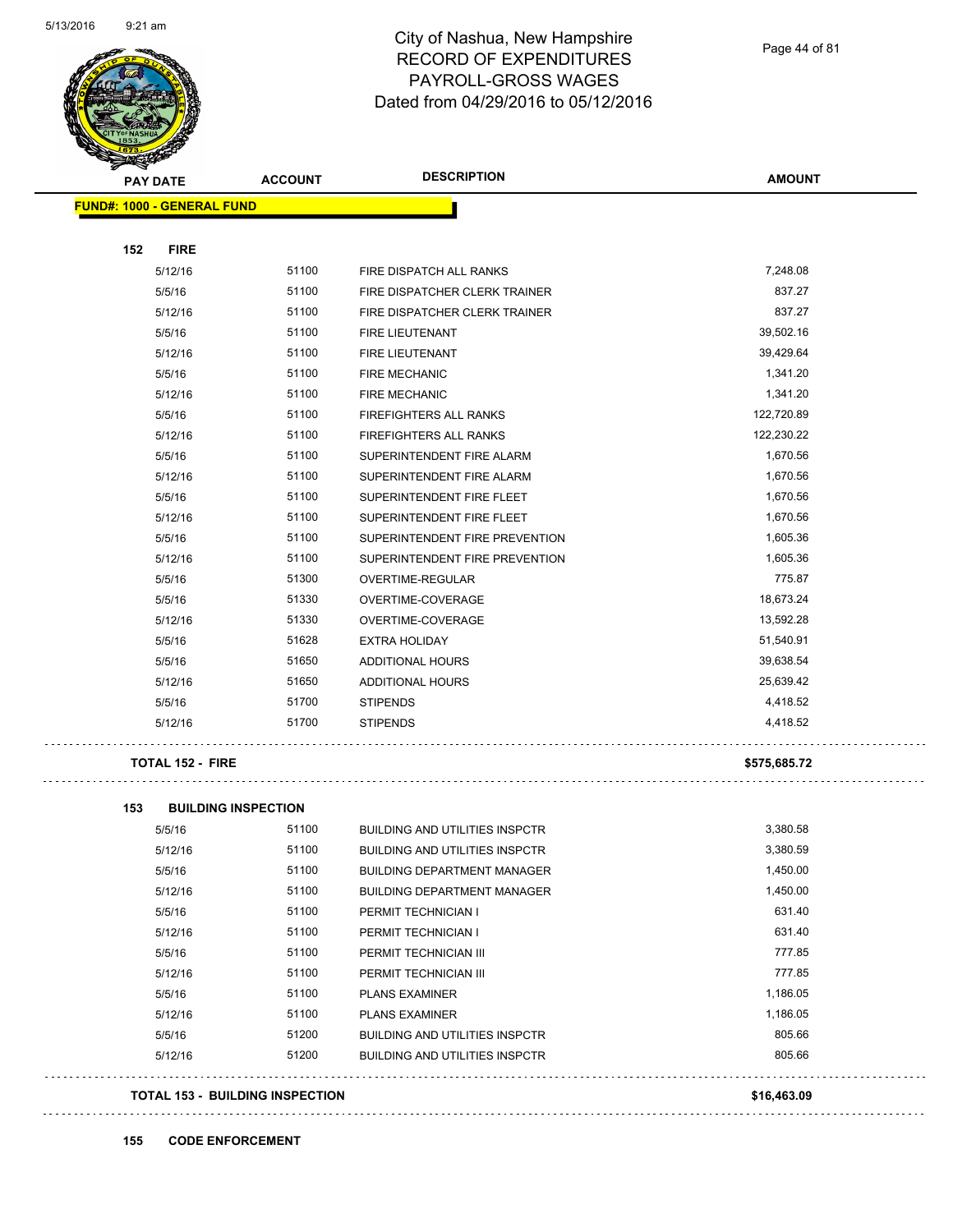Page 45 of 81

| <b>PAY DATE</b>                   | <b>ACCOUNT</b>                             | <b>DESCRIPTION</b>                                       | <b>AMOUNT</b>    |
|-----------------------------------|--------------------------------------------|----------------------------------------------------------|------------------|
| <b>FUND#: 1000 - GENERAL FUND</b> |                                            |                                                          |                  |
| 155                               | <b>CODE ENFORCEMENT</b>                    |                                                          |                  |
| 5/5/16                            | 51100                                      | <b>CODE ENFORCEMENT OFFICER II</b>                       | 2,124.35         |
| 5/12/16                           | 51100                                      | <b>CODE ENFORCEMENT OFFICER II</b>                       | 2,124.35         |
| 5/5/16                            | 51100                                      | MGR CODE ENFORCEMENT DEPT                                | 1,367.60         |
| 5/12/16                           | 51100                                      | MGR CODE ENFORCEMENT DEPT                                | 1,367.60         |
|                                   | <b>TOTAL 155 - CODE ENFORCEMENT</b>        |                                                          | \$6,983.90       |
|                                   |                                            |                                                          |                  |
| 156                               | <b>EMERGENCY MANAGEMENT</b>                |                                                          |                  |
| 5/5/16                            | 51100                                      | <b>EMERGENCY MANAGEMENT DIRECTOR</b>                     | 1,529.80         |
| 5/12/16                           | 51100                                      | <b>EMERGENCY MANAGEMENT DIRECTOR</b>                     | 1,529.80         |
|                                   | <b>TOTAL 156 - EMERGENCY MANAGEMENT</b>    |                                                          | \$3,059.60       |
| 157                               | <b>CITYWIDE COMMUNICATIONS</b>             |                                                          |                  |
| 5/5/16                            | 51100                                      | <b>COMM SYS ENGR TECH</b>                                | 1,546.40         |
| 5/12/16                           | 51100                                      | <b>COMM SYS ENGR TECH</b>                                | 1,546.40         |
| 5/5/16                            | 51200                                      | <b>RADIO SYSTEMS MANAGER</b>                             | 1,312.32         |
|                                   |                                            |                                                          |                  |
| 5/12/16                           | 51200                                      | <b>RADIO SYSTEMS MANAGER</b>                             | 1,312.32         |
|                                   | <b>TOTAL 157 - CITYWIDE COMMUNICATIONS</b> |                                                          | \$5,717.44       |
|                                   |                                            |                                                          |                  |
| 160                               | <b>PW-ADMIN &amp; ENGINEERING</b>          |                                                          |                  |
| 5/5/16                            | 51100                                      | ADMINISTRATIVE ASSISTANT II                              | 704.60           |
| 5/12/16                           | 51100                                      | ADMINISTRATIVE ASSISTANT II                              | 704.60           |
| 5/5/16                            | 51100                                      | CITIZEN SERVICES COORDINATOR                             | 763.50           |
| 5/12/16                           | 51100                                      | CITIZEN SERVICES COORDINATOR                             | 763.50           |
| 5/5/16                            | 51100                                      | <b>CITY ENGINEER</b>                                     | 1,030.45         |
| 5/12/16                           | 51100                                      | <b>CITY ENGINEER</b>                                     | 1,030.45         |
| 5/5/16                            | 51100                                      | CONST INSP ENGINEERING ASST                              | 947.55           |
| 5/12/16                           | 51100                                      | CONST INSP ENGINEERING ASST                              | 947.55           |
| 5/5/16                            | 51100                                      | DEPUTY MANAGER OF ENGINEERING                            | 710.65           |
| 5/12/16                           | 51100                                      | DEPUTY MANAGER OF ENGINEERING                            | 710.65           |
| 5/5/16                            | 51100                                      | DIRECTOR PUBLIC WORKS                                    | 1,528.65         |
| 5/12/16                           | 51100                                      | DIRECTOR PUBLIC WORKS                                    | 1,528.65         |
| 5/5/16                            | 51100                                      | DIVISION OPERATIONS MANAGER                              | 1,455.50         |
| 5/12/16                           | 51100                                      | DIVISION OPERATIONS MANAGER                              | 1,455.50         |
| 5/5/16                            | 51100                                      | DPW CONTRACT ADMINISTRATOR                               | 340.55           |
| 5/12/16                           | 51100                                      | DPW CONTRACT ADMINISTRATOR                               | 340.55           |
| 5/5/16                            | 51100                                      | <b>ENGINEERING INSPECTORS</b>                            | 1,904.85         |
| 5/12/16                           | 51100                                      | <b>ENGINEERING INSPECTORS</b>                            | 2,177.27         |
| 5/5/16<br>5/12/16                 | 51100<br>51100                             | <b>EXECUTIVE ASSISTANT</b><br><b>EXECUTIVE ASSISTANT</b> | 689.90<br>689.90 |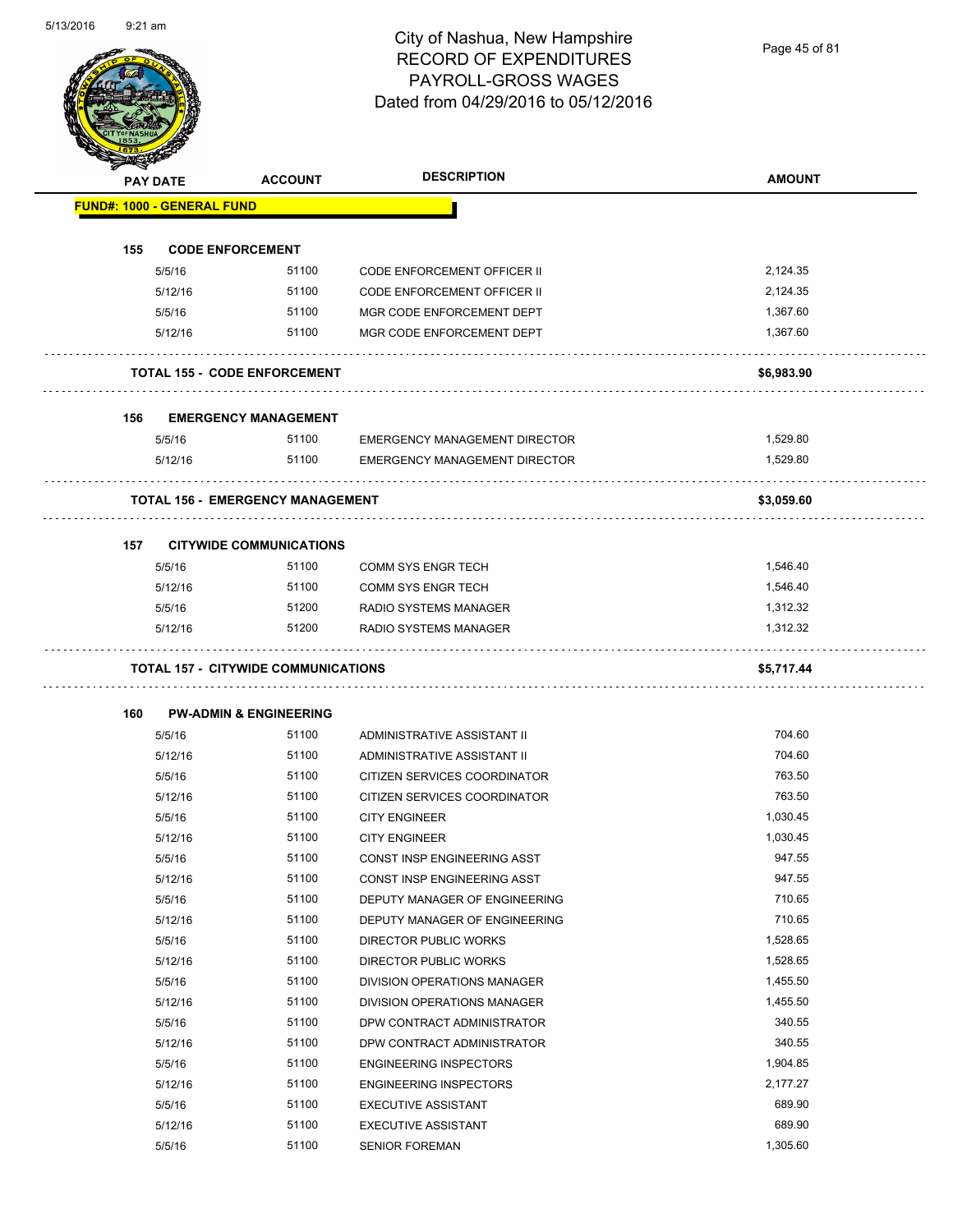Page 46 of 81

| <b>Support Contracts</b> |                                   |                                               |                                |               |
|--------------------------|-----------------------------------|-----------------------------------------------|--------------------------------|---------------|
|                          | <b>PAY DATE</b>                   | <b>ACCOUNT</b>                                | <b>DESCRIPTION</b>             | <b>AMOUNT</b> |
|                          | <b>FUND#: 1000 - GENERAL FUND</b> |                                               |                                |               |
|                          |                                   |                                               |                                |               |
| 160                      |                                   | <b>PW-ADMIN &amp; ENGINEERING</b>             |                                |               |
|                          | 5/12/16                           | 51100                                         | <b>SENIOR FOREMAN</b>          | 1,305.60      |
|                          | 5/5/16                            | 51100                                         | SENIOR TRAFFIC ENGINEER        | 1,626.11      |
|                          | 5/12/16                           | 51100                                         | SENIOR TRAFFIC ENGINEER        | 1,626.10      |
|                          | 5/5/16                            | 51100                                         | <b>STAFF ENGINEER</b>          | 1,255.85      |
|                          | 5/12/16                           | 51100                                         | <b>STAFF ENGINEER</b>          | 1,255.85      |
|                          | 5/5/16                            | 51100                                         | STREET CONSTRUCTION ENGINEER   | 1,332.96      |
|                          | 5/12/16                           | 51100                                         | STREET CONSTRUCTION ENGINEER   | 1,332.95      |
|                          | 5/5/16                            | 51100                                         | SURVEY TECHNICIAN              | 1,149.50      |
|                          | 5/12/16                           | 51100                                         | <b>SURVEY TECHNICIAN</b>       | 1,149.50      |
|                          | 5/12/16                           | 51300                                         | OVERTIME-REGULAR               | 85.87         |
|                          |                                   |                                               |                                |               |
|                          |                                   | <b>TOTAL 160 - PW-ADMIN &amp; ENGINEERING</b> |                                | \$33,850.71   |
|                          |                                   |                                               |                                |               |
| 161                      | <b>STREETS</b>                    |                                               |                                |               |
|                          | 5/5/16                            | 51100                                         | ADMINISTRATIVE ASSISTANT III   | 999.20        |
|                          | 5/12/16                           | 51100                                         | ADMINISTRATIVE ASSISTANT III   | 999.20        |
|                          | 5/5/16                            | 51100                                         | AUTO MECH 1ST CLASS NIGHTS     | 3,201.60      |
|                          | 5/12/16                           | 51100                                         | AUTO MECH 1ST CLASS NIGHTS     | 3,201.60      |
|                          | 5/5/16                            | 51100                                         | AUTO MECH 2ND CLASS            | 1,939.76      |
|                          | 5/12/16                           | 51100                                         | AUTO MECH 2ND CLASS            | 1,920.80      |
|                          | 5/5/16                            | 51100                                         | AUTO MECH 2ND CLASS NIGHTS     | 972.40        |
|                          | 5/12/16                           | 51100                                         | AUTO MECH 2ND CLASS NIGHTS     | 972.40        |
|                          | 5/5/16                            | 51100                                         | AUTO MECHANIC 1ST CLASS        | 3,161.62      |
|                          | 5/12/16                           | 51100                                         | AUTO MECHANIC 1ST CLASS        | 3,161.62      |
|                          | 5/5/16                            | 51100                                         | EQUIP OPR STREET REPAIR        | 5,786.40      |
|                          | 5/12/16                           | 51100                                         | <b>EQUIP OPR STREET REPAIR</b> | 5,786.40      |
|                          | 5/5/16                            | 51100                                         | FLEET MAINTENANCE FOREMAN      | 1,149.50      |
|                          | 5/12/16                           | 51100                                         | FLEET MAINTENANCE FOREMAN      | 1,149.50      |
|                          | 5/5/16                            | 51100                                         | FLEET MANAGER STREET DEPT      | 1,075.00      |
|                          | 5/12/16                           | 51100                                         | FLEET MANAGER STREET DEPT      | 1,075.00      |
|                          | 5/5/16                            | 51100                                         | FOREMAN LABOR STREET           | 1,051.04      |
|                          | 5/12/16                           | 51100                                         | FOREMAN LABOR STREET           | 1,015.08      |
|                          | 5/5/16                            | 51100                                         | <b>MASON PIPELAYER</b>         | 2,565.84      |
|                          | 5/12/16                           | 51100                                         | <b>MASON PIPELAYER</b>         | 2,773.20      |
|                          | 5/5/16                            | 51100                                         | <b>SENIOR FOREMAN</b>          | 465.59        |
|                          | 5/12/16                           | 51100                                         | <b>SENIOR FOREMAN</b>          | 465.59        |
|                          | 5/5/16                            | 51100                                         | <b>SIGN MAINTENANCE</b>        | 1,828.00      |
|                          | 5/12/16                           | 51100                                         | <b>SIGN MAINTENANCE</b>        | 1,828.00      |
|                          | 5/5/16                            | 51100                                         | SIGN MAINTENANCE ASSISTANT     | 852.40        |
|                          | 5/12/16                           | 51100                                         | SIGN MAINTENANCE ASSISTANT     | 852.40        |
|                          | 5/5/16                            | 51100                                         | STOREKEEPER PWD                | 938.85        |
|                          | 5/12/16                           | 51100                                         | STOREKEEPER PWD                | 938.85        |
|                          | 4/28/16                           | 51100                                         | <b>STREET FOREMAN</b>          | (1,209.80)    |
|                          | 5/5/16                            | 51100                                         | STREET FOREMAN                 | 3,629.37      |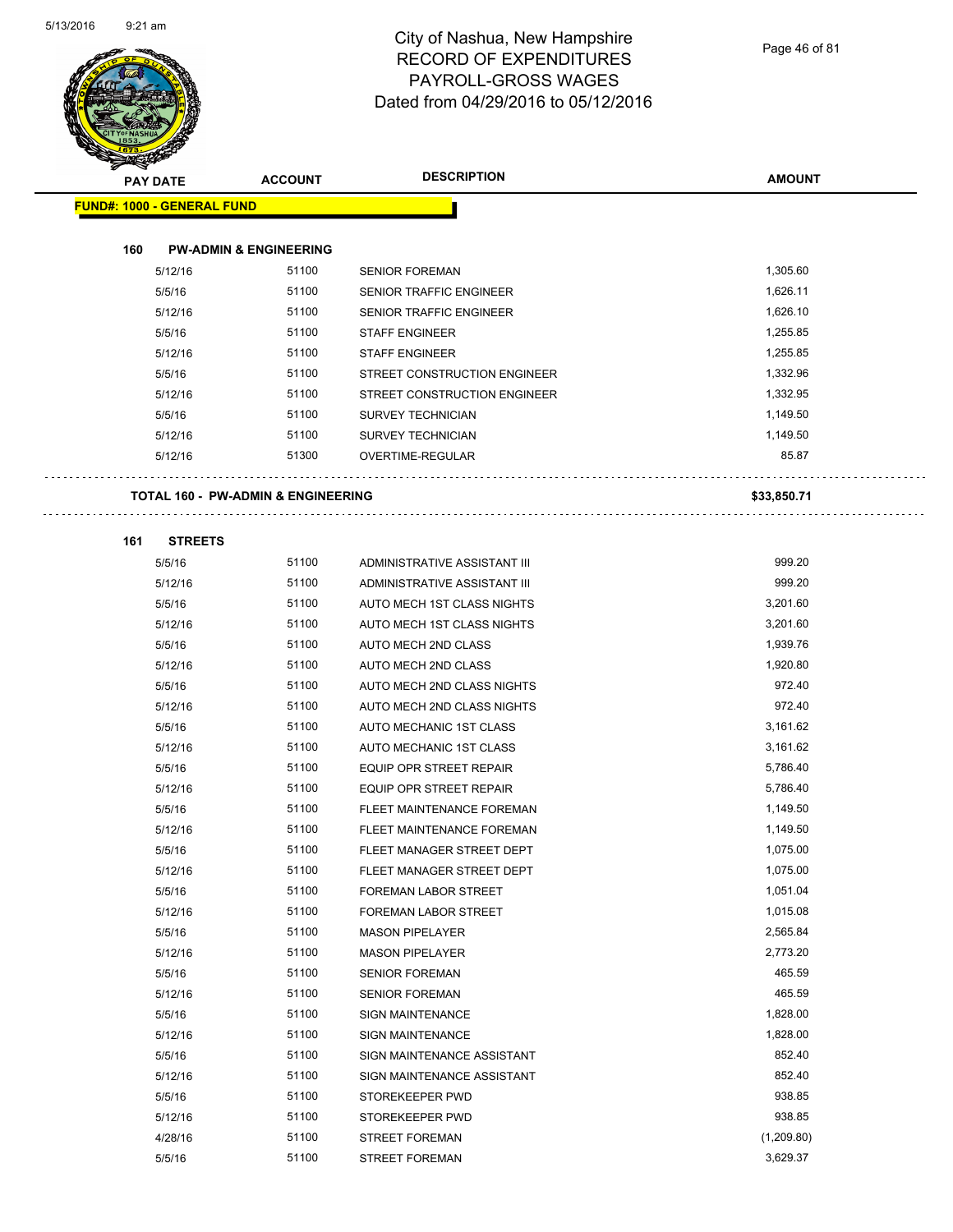

Page 47 of 81

| <b>PAY DATE</b>                   | <b>ACCOUNT</b>                        | <b>DESCRIPTION</b>                     | <b>AMOUNT</b> |
|-----------------------------------|---------------------------------------|----------------------------------------|---------------|
| <b>FUND#: 1000 - GENERAL FUND</b> |                                       |                                        |               |
| 161                               | <b>STREETS</b>                        |                                        |               |
| 5/12/16                           | 51100                                 | <b>STREET FOREMAN</b>                  | 3,629.39      |
| 5/5/16                            | 51100                                 | TRAFFIC MAINTENANCE ASSISTANT          | 909.20        |
| 5/12/16                           | 51100                                 | TRAFFIC MAINTENANCE ASSISTANT          | 909.20        |
| 5/5/16                            | 51100                                 | TRAFFIC TECHNICIAN I                   | 2,187.20      |
| 5/12/16                           | 51100                                 | <b>TRAFFIC TECHNICIAN I</b>            | 2,220.21      |
| 5/5/16                            | 51100                                 | TRUCK DRIVER STREET REPAIR             | 16,405.61     |
| 5/12/16                           | 51100                                 | TRUCK DRIVER STREET REPAIR             | 16,401.42     |
| 5/5/16                            | 51100                                 | <b>WELDER FIRST CLASS</b>              | 2,096.00      |
| 5/12/16                           | 51100                                 | <b>WELDER FIRST CLASS</b>              | 2,096.01      |
| 4/7/16                            | 51300                                 | OVERTIME-REGULAR                       | (4,888.25)    |
| 5/5/16                            | 51300                                 | OVERTIME-REGULAR                       | 922.08        |
| 5/12/16                           | 51300                                 | <b>OVERTIME-REGULAR</b>                | 2,801.30      |
| 5/5/16                            | 51600                                 | <b>LONGEVITY</b>                       | 1,200.00      |
|                                   | <b>TOTAL 161 - STREETS</b>            |                                        | \$101,435.78  |
| 166                               | <b>PARKING LOTS</b>                   |                                        |               |
| 5/5/16                            | 51100                                 | PARKING MAINTENANCE                    | 1,383.40      |
| 5/12/16                           | 51100                                 | PARKING MAINTENANCE                    | 1,383.40      |
| 5/5/16                            | 51100                                 | PARKING OPERATIONS COORD               | 249.51        |
| 4/7/16                            | 51750                                 | <b>RETIREMENT &amp; SEPARATION PAY</b> | (1,299.21)    |
| 5/5/16                            | 61107                                 | <b>CLOTHING &amp; UNIFORMS</b>         | 69.95         |
| 5/12/16                           | 61107                                 | <b>CLOTHING &amp; UNIFORMS</b>         | 100.00        |
|                                   | <b>TOTAL 166 - PARKING LOTS</b>       |                                        | \$1,887.05    |
| 171                               | <b>COMMUNITY SERVICES</b>             |                                        |               |
| 5/5/16                            | 51100                                 | DIRECTOR HEALTH AND COMM SVS           | 1,778.30      |
| 5/12/16                           | 51100                                 | DIRECTOR HEALTH AND COMM SVS           | 1,778.30      |
| 5/5/16                            | 51100                                 | PROGRAM COORDINATOR                    | 957.30        |
| 5/12/16                           | 51100                                 | PROGRAM COORDINATOR                    | 957.30        |
|                                   | <b>TOTAL 171 - COMMUNITY SERVICES</b> |                                        | \$5,471.20    |
| 172                               | <b>COMMUNITY HEALTH</b>               |                                        |               |
| 5/5/16                            | 51100                                 | ADMINISTRATIVE ASSISTANT II            | 738.30        |
| 5/12/16                           | 51100                                 | ADMINISTRATIVE ASSISTANT II            | 738.32        |
| 5/5/16                            | 51100                                 | <b>BILINGUAL OUTREACH WORKER</b>       | 786.80        |
| 5/12/16                           | 51100                                 | <b>BILINGUAL OUTREACH WORKER</b>       | 944.16        |
| 5/5/16                            | 51100                                 | MANAGER COMMUNITY HEALTH               | 1,404.70      |
| 5/12/16                           | 51100                                 | MANAGER COMMUNITY HEALTH               | 1,404.70      |
| 4/7/16                            | 51100                                 | PUB HEALTH NURSE                       | (988.20)      |

5/5/16 51100 PUB HEALTH NURSE 3,205.45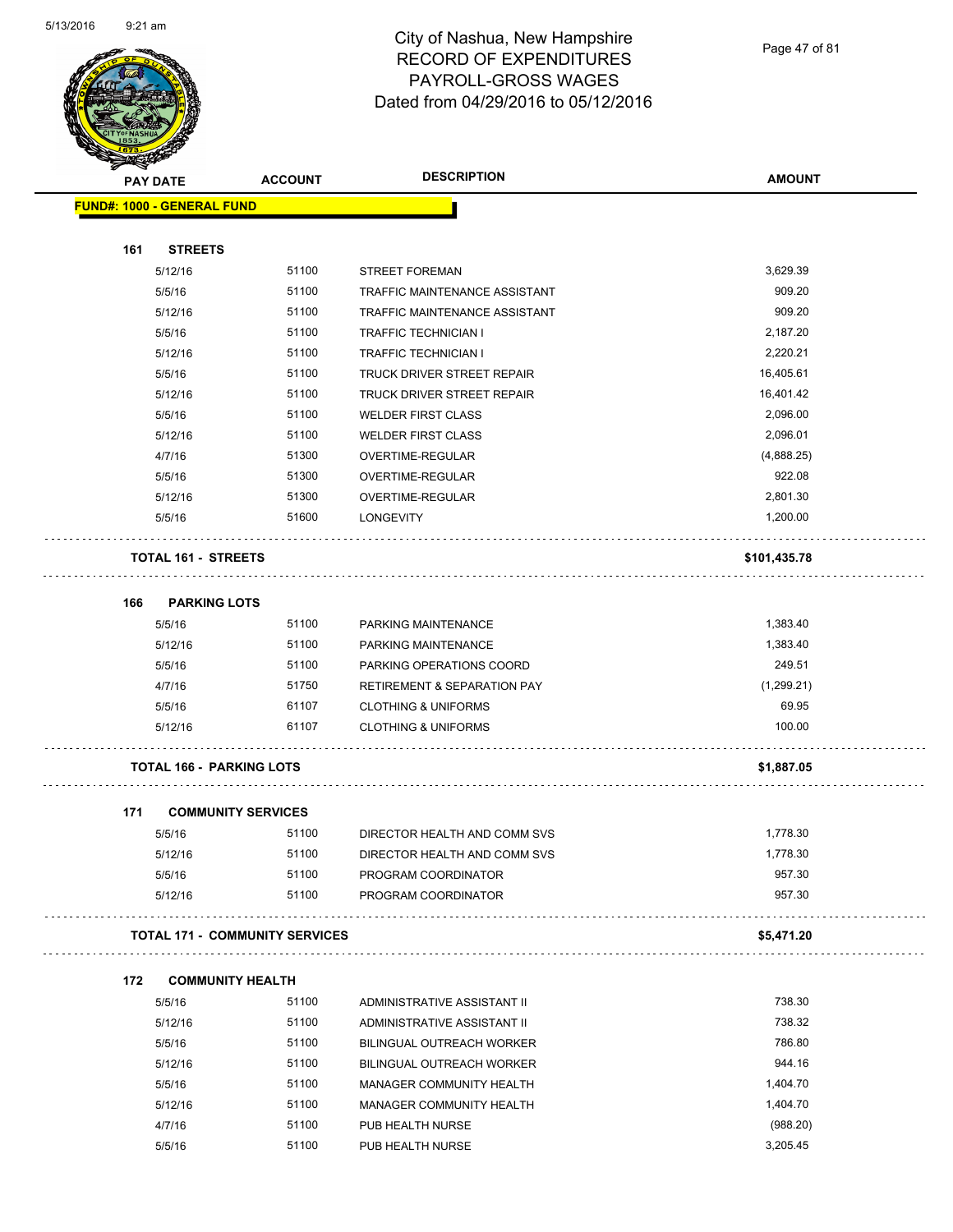Page 48 of 81

|     | <b>PAY DATE</b>                   | <b>ACCOUNT</b>                            | <b>DESCRIPTION</b>               | <b>AMOUNT</b> |
|-----|-----------------------------------|-------------------------------------------|----------------------------------|---------------|
|     | <b>FUND#: 1000 - GENERAL FUND</b> |                                           |                                  |               |
| 172 | <b>COMMUNITY HEALTH</b>           |                                           |                                  |               |
|     | 5/12/16                           | 51100                                     | PUB HEALTH NURSE                 | 3,205.45      |
|     | 5/5/16                            | 51412                                     | <b>WAGES PER DIEM</b>            | 333.31        |
|     |                                   | <b>TOTAL 172 - COMMUNITY HEALTH</b>       |                                  | \$11,772.99   |
| 173 |                                   | <b>ENVIRONMENTAL HEALTH</b>               |                                  |               |
|     | 5/5/16                            | 51100                                     | ENVIRONMENTAL HEALTH SPEC        | 2,457.35      |
|     | 5/12/16                           | 51100                                     | ENVIRONMENTAL HEALTH SPEC        | 2,457.35      |
|     | 5/5/16                            | 51100                                     | ENVIRONMENTAL TECH OFFICE MGR    | 1,008.80      |
|     | 5/12/16                           | 51100                                     | ENVIRONMENTAL TECH OFFICE MGR    | 1,008.80      |
|     | 5/5/16                            | 51100                                     | LABORATORY DIRECTOR              | 1,017.40      |
|     | 5/12/16                           | 51100                                     | <b>LABORATORY DIRECTOR</b>       | 1,017.40      |
|     | 5/5/16                            | 51100                                     | MANAGER ENVIRONMENTAL HEALTH     | 1,489.35      |
|     | 5/12/16                           | 51100                                     | MANAGER ENVIRONMENTAL HEALTH     | 1.489.35      |
|     |                                   | <b>TOTAL 173 - ENVIRONMENTAL HEALTH</b>   |                                  | \$11,945.80   |
| 174 |                                   | <b>WELFARE ADMINISTRATION</b>             |                                  |               |
|     | 5/5/16                            | 51100                                     | ADMINISTRATIVE ASSISTANT II      | 738.30        |
|     | 5/12/16                           | 51100                                     | ADMINISTRATIVE ASSISTANT II      | 738.30        |
|     | 5/5/16                            | 51100                                     | CASE TECHNICIAN WELFARE          | 2,334.00      |
|     | 5/12/16                           | 51100                                     | CASE TECHNICIAN WELFARE          | 2,334.00      |
|     | 5/5/16                            | 51100                                     | INTAKE WORKER ACCOUNTANT         | 964.35        |
|     | 5/12/16                           | 51100                                     | INTAKE WORKER ACCOUNTANT         | 964.35        |
|     | 5/5/16                            | 51100                                     | SENIOR CASE TECHNICIAN           | 985.55        |
|     | 5/12/16                           | 51100                                     | SENIOR CASE TECHNICIAN           | 985.56        |
|     | 5/5/16                            | 51100                                     | <b>WELFARE OFFICER</b>           | 1,493.05      |
|     | 5/12/16                           | 51100                                     | <b>WELFARE OFFICER</b>           | 1,493.05      |
|     |                                   | <b>TOTAL 174 - WELFARE ADMINISTRATION</b> |                                  | \$13,030.51   |
| 177 |                                   | <b>PARKS &amp; RECREATION</b>             |                                  |               |
|     | 5/5/16                            | 51100                                     | ADMINISTRATIVE ASSISTANT II      | 777.85        |
|     | 5/12/16                           | 51100                                     | ADMINISTRATIVE ASSISTANT II      | 777.85        |
|     | 5/5/16                            | 51100                                     | EQUIPMENT OPERATOR, PARKS        | 962.56        |
|     | 5/12/16                           | 51100                                     | EQUIPMENT OPERATOR, PARKS        | 960.40        |
|     | 5/5/16                            | 51100                                     | FOREMAN LABOR PARK               | 3,448.50      |
|     | 5/12/16                           | 51100                                     | FOREMAN LABOR PARK               | 3,448.50      |
|     | 5/5/16                            | 51100                                     | <b>GROUNDSKEEPER MAINTENANCE</b> | 6,974.81      |
|     | 5/12/16                           | 51100                                     | <b>GROUNDSKEEPER MAINTENANCE</b> | 6,997.01      |
|     | 5/5/16                            | 51100                                     | <b>GROUNDSMAN I</b>              | 3,309.84      |
|     | 5/12/16                           | 51100                                     | <b>GROUNDSMAN I</b>              | 3,365.44      |
|     |                                   |                                           |                                  |               |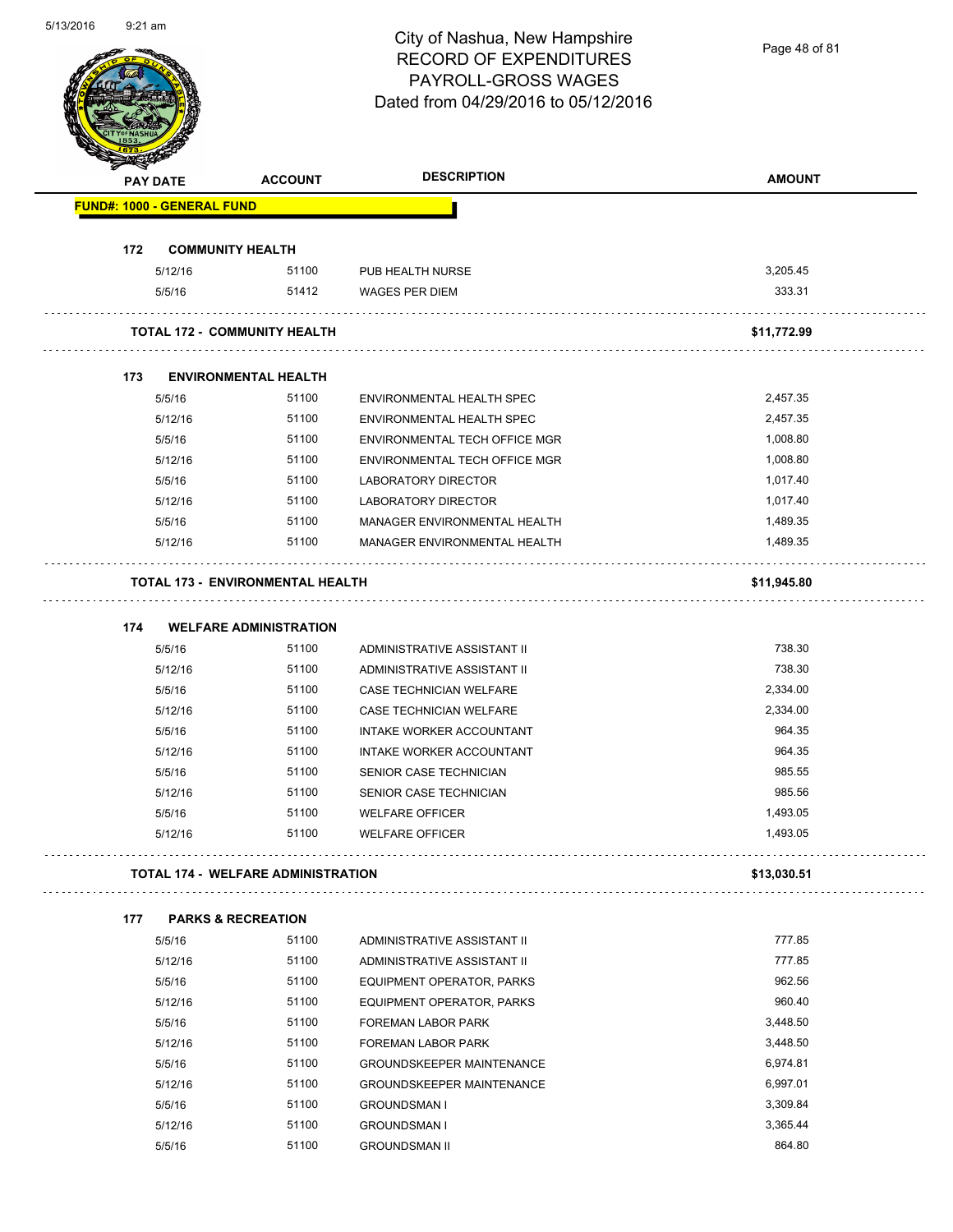

**179 LIBRARY**

#### City of Nashua, New Hampshire RECORD OF EXPENDITURES PAYROLL-GROSS WAGES Dated from 04/29/2016 to 05/12/2016

 $\ddot{\phantom{a}}$ 

г.,

| $\mathscr{D} \rightarrow \mathscr{D}$<br><b>PAY DATE</b> | <b>ACCOUNT</b>                            | <b>DESCRIPTION</b>                | <b>AMOUNT</b> |
|----------------------------------------------------------|-------------------------------------------|-----------------------------------|---------------|
| <b>FUND#: 1000 - GENERAL FUND</b>                        |                                           |                                   |               |
|                                                          |                                           |                                   |               |
| 177                                                      | <b>PARKS &amp; RECREATION</b>             |                                   |               |
| 5/12/16                                                  | 51100                                     | <b>GROUNDSMAN II</b>              | 864.80        |
| 5/5/16                                                   | 51100                                     | <b>LEAD GROUNDSMAN</b>            | 1,956.42      |
| 5/12/16                                                  | 51100                                     | <b>LEAD GROUNDSMAN</b>            | 1,942.40      |
| 5/5/16                                                   | 51100                                     | PROGRAM COORDINATOR               | 365.10        |
| 5/12/16                                                  | 51100                                     | PROGRAM COORDINATOR               | 365.10        |
| 5/5/16                                                   | 51100                                     | <b>RECREATION PROGRAM MANAGER</b> | 1,115.75      |
| 5/12/16                                                  | 51100                                     | <b>RECREATION PROGRAM MANAGER</b> | 1,115.75      |
| 5/5/16                                                   | 51100                                     | STELLOS STADIUM ATTENDANT         | 960.40        |
| 5/12/16                                                  | 51100                                     | STELLOS STADIUM ATTENDANT         | 954.40        |
| 5/5/16                                                   | 51100                                     | SUPERINTENDENT OF PARKS RECR      | 1,771.20      |
| 5/12/16                                                  | 51100                                     | SUPERINTENDENT OF PARKS RECR      | 1,771.20      |
| 5/5/16                                                   | 51300                                     | <b>OVERTIME-REGULAR</b>           | 5,344.54      |
| 5/12/16                                                  | 51300                                     | <b>OVERTIME-REGULAR</b>           | 7,134.63      |
| 5/5/16                                                   | 51400                                     | <b>WAGES TEMP-SEASONAL</b>        | 968.00        |
| 5/12/16                                                  | 51400                                     | <b>WAGES TEMP-SEASONAL</b>        | 1,580.25      |
|                                                          | <b>TOTAL 177 - PARKS &amp; RECREATION</b> |                                   | \$60,097.50   |
|                                                          |                                           |                                   |               |

| 5/5/16  | 51100 | ADMIN ASST COST ACCOUNTANT      | 829.19   |
|---------|-------|---------------------------------|----------|
| 5/12/16 | 51100 | ADMIN ASST COST ACCOUNTANT      | 829.15   |
| 5/5/16  | 51100 | ASSISTANT DIRECTOR LIBRARY      | 1,408.20 |
| 5/12/16 | 51100 | ASSISTANT DIRECTOR LIBRARY      | 1,408.20 |
| 5/5/16  | 51100 | ASSISTANT LIBRARIAN CIRCULATIO  | 995.30   |
| 5/12/16 | 51100 | ASSISTANT LIBRARIAN CIRCULATIO  | 995.30   |
| 5/5/16  | 51100 | ASSISTANT LIBRARIAN TECH SVS    | 1,232.15 |
| 5/12/16 | 51100 | ASSISTANT LIBRARIAN TECH SVS    | 1,201.35 |
| 5/5/16  | 51100 | ASSISTANT LIBRARIAN YOUTH SERV  | 797.65   |
| 5/12/16 | 51100 | ASSISTANT LIBRARIAN YOUTH SERV  | 797.65   |
| 5/5/16  | 51100 | <b>DIRECTOR LIBRARY</b>         | 1,941.85 |
| 5/12/16 | 51100 | <b>DIRECTOR LIBRARY</b>         | 1,941.85 |
| 5/5/16  | 51100 | EXECUTIVE ASST OFFICE MANAGER   | 883.76   |
| 5/12/16 | 51100 | EXECUTIVE ASST OFFICE MANAGER   | 883.75   |
| 5/5/16  | 51100 | HUNT MEMORIAL BLDG & ARTS ADM   | 330.75   |
| 5/12/16 | 51100 | HUNT MEMORIAL BLDG & ARTS ADM   | 330.75   |
| 5/5/16  | 51100 | <b>IT COORDINATOR</b>           | 865.20   |
| 5/12/16 | 51100 | <b>IT COORDINATOR</b>           | 865.20   |
| 5/5/16  | 51100 | <b>JANITOR</b>                  | 501.55   |
| 5/12/16 | 51100 | <b>JANITOR</b>                  | 501.55   |
| 5/5/16  | 51100 | <b>LIBRARIAN ADULT SERVICES</b> | 984.25   |
| 5/12/16 | 51100 | <b>LIBRARIAN ADULT SERVICES</b> | 984.25   |
| 5/5/16  | 51100 | <b>LIBRARIAN CIRCULATION</b>    | 1,025.80 |
| 5/12/16 | 51100 | <b>LIBRARIAN CIRCULATION</b>    | 1,025.79 |
| 5/5/16  | 51100 | <b>LIBRARIAN OUTREACH SVS</b>   | 1,021.65 |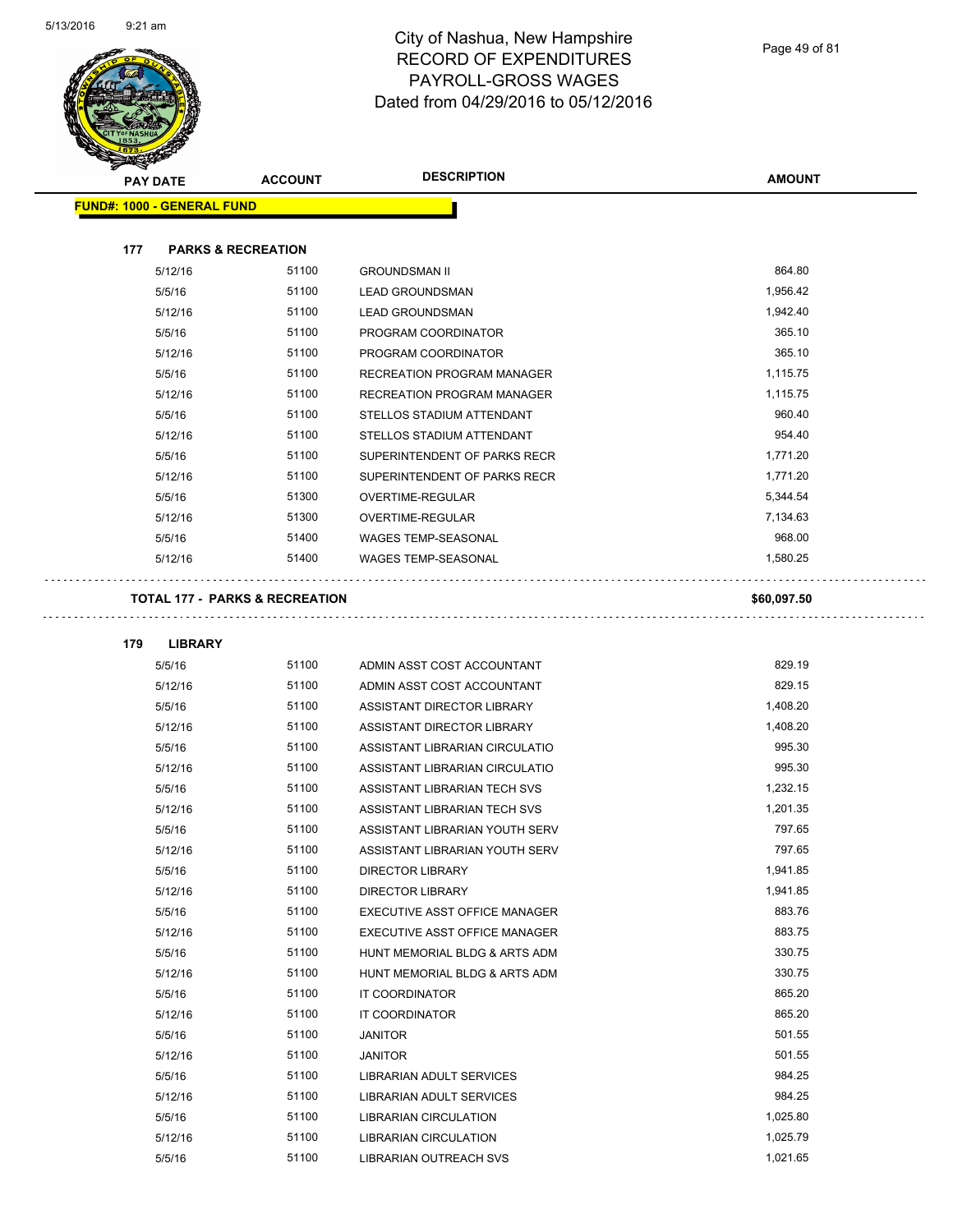

Page 50 of 81

|     | <b>PAY DATE</b>                   | <b>ACCOUNT</b> | <b>DESCRIPTION</b>                | <b>AMOUNT</b> |
|-----|-----------------------------------|----------------|-----------------------------------|---------------|
|     | <b>FUND#: 1000 - GENERAL FUND</b> |                |                                   |               |
|     |                                   |                |                                   |               |
| 179 | <b>LIBRARY</b>                    |                |                                   |               |
|     | 5/12/16                           | 51100          | LIBRARIAN OUTREACH SVS            | 1,021.67      |
|     | 5/5/16                            | 51100          | <b>LIBRARIAN TECH SERVICES</b>    | 1,060.49      |
|     | 5/12/16                           | 51100          | <b>LIBRARIAN TECH SERVICES</b>    | 1,060.48      |
|     | 5/5/16                            | 51100          | <b>LIBRARIAN YOUTH SERVICES</b>   | 2,335.03      |
|     | 5/12/16                           | 51100          | LIBRARIAN YOUTH SERVICES          | 2,267.85      |
|     | 5/5/16                            | 51100          | LIBRARY ASSISTANT CIRCULATION     | 5,481.50      |
|     | 5/12/16                           | 51100          | LIBRARY ASSISTANT CIRCULATION     | 5,481.50      |
|     | 5/5/16                            | 51100          | LIBRARY ASSISTANT MEDIA SERVIC    | 722.80        |
|     | 5/12/16                           | 51100          | LIBRARY ASSISTANT MEDIA SERVIC    | 731.83        |
|     | 5/5/16                            | 51100          | LIBRARY ASSISTANT TECH SVS        | 722.80        |
|     | 5/12/16                           | 51100          | LIBRARY ASSISTANT TECH SVS        | 722.79        |
|     | 5/5/16                            | 51100          | LIBRARY ASSISTANT YOUTH SERVIC    | 1,358.10      |
|     | 5/12/16                           | 51100          | LIBRARY ASSISTANT YOUTH SERVIC    | 1,358.10      |
|     | 5/5/16                            | 51100          | <b>MAINTENANCE SUPV</b>           | 871.70        |
|     | 5/12/16                           | 51100          | <b>MAINTENANCE SUPV</b>           | 871.70        |
|     | 5/5/16                            | 51100          | PAGE & COLLECTION COORDINATOR     | 858.90        |
|     | 5/12/16                           | 51100          | PAGE & COLLECTION COORDINATOR     | 858.91        |
|     | 5/5/16                            | 51100          | REFERENCE LIBRARIAN ADULT SERV    | 3,088.09      |
|     | 5/12/16                           | 51100          | REFERENCE LIBRARIAN ADULT SERV    | 3,088.11      |
|     | 5/5/16                            | 51100          | REFERENCE LIBRARIAN TECH SVS      | 773.45        |
|     | 5/12/16                           | 51100          | REFERENCE LIBRARIAN TECH SVS      | 773.46        |
|     | 5/5/16                            | 51100          | <b>SECURITY LIBRARY</b>           | 627.85        |
|     | 5/12/16                           | 51100          | <b>SECURITY LIBRARY</b>           | 623.93        |
|     | 5/5/16                            | 51200          | LIBRARY ASSISTANT CIRCULATION     | 397.79        |
|     | 5/12/16                           | 51200          | LIBRARY ASSISTANT CIRCULATION     | 397.79        |
|     | 5/5/16                            | 51200          | LIBRARY ASSISTANT TECH SVS        | 424.85        |
|     | 5/12/16                           | 51200          | <b>LIBRARY ASSISTANT TECH SVS</b> | 424.85        |
|     | 5/5/16                            | 51200          | LIBRARY ASSISTANT YOUTH SERVIC    | 307.99        |
|     | 5/12/16                           | 51200          | LIBRARY ASSISTANT YOUTH SERVIC    | 328.25        |
|     | 5/5/16                            | 51200          | LIBRARY PAGE YOUTH SERVICES       | 512.04        |
|     | 5/12/16                           | 51200          | LIBRARY PAGE YOUTH SERVICES       | 505.22        |
|     | 5/5/16                            | 51200          | LIBRARY PAGES CIRCULATION         | 183.40        |
|     | 5/12/16                           | 51200          | <b>LIBRARY PAGES CIRCULATION</b>  | 277.90        |
|     | 5/5/16                            | 51200          | LIBRARY PAGES MEDIA SERVICES      | 412.65        |
|     | 5/12/16                           | 51200          | LIBRARY PAGES MEDIA SERVICES      | 504.35        |
|     | 5/5/16                            | 51200          | REFERENCE LIBRARIAN ADULT SERV    | 375.00        |
|     | 5/12/16                           | 51200          | REFERENCE LIBRARIAN ADULT SERV    | 375.00        |
|     | 5/5/16                            | 51200          | <b>SECURITY LIBRARY</b>           | 360.00        |
|     | 5/12/16                           | 51200          | <b>SECURITY LIBRARY</b>           | 360.00        |
|     | 5/5/16                            | 51300          | OVERTIME-REGULAR                  | 1,153.21      |
|     | 5/12/16                           | 51300          | OVERTIME-REGULAR                  | 1,329.45      |
|     |                                   |                |                                   |               |

#### **TOTAL 179 - LIBRARY \$69,972.87**

 $\Box$  .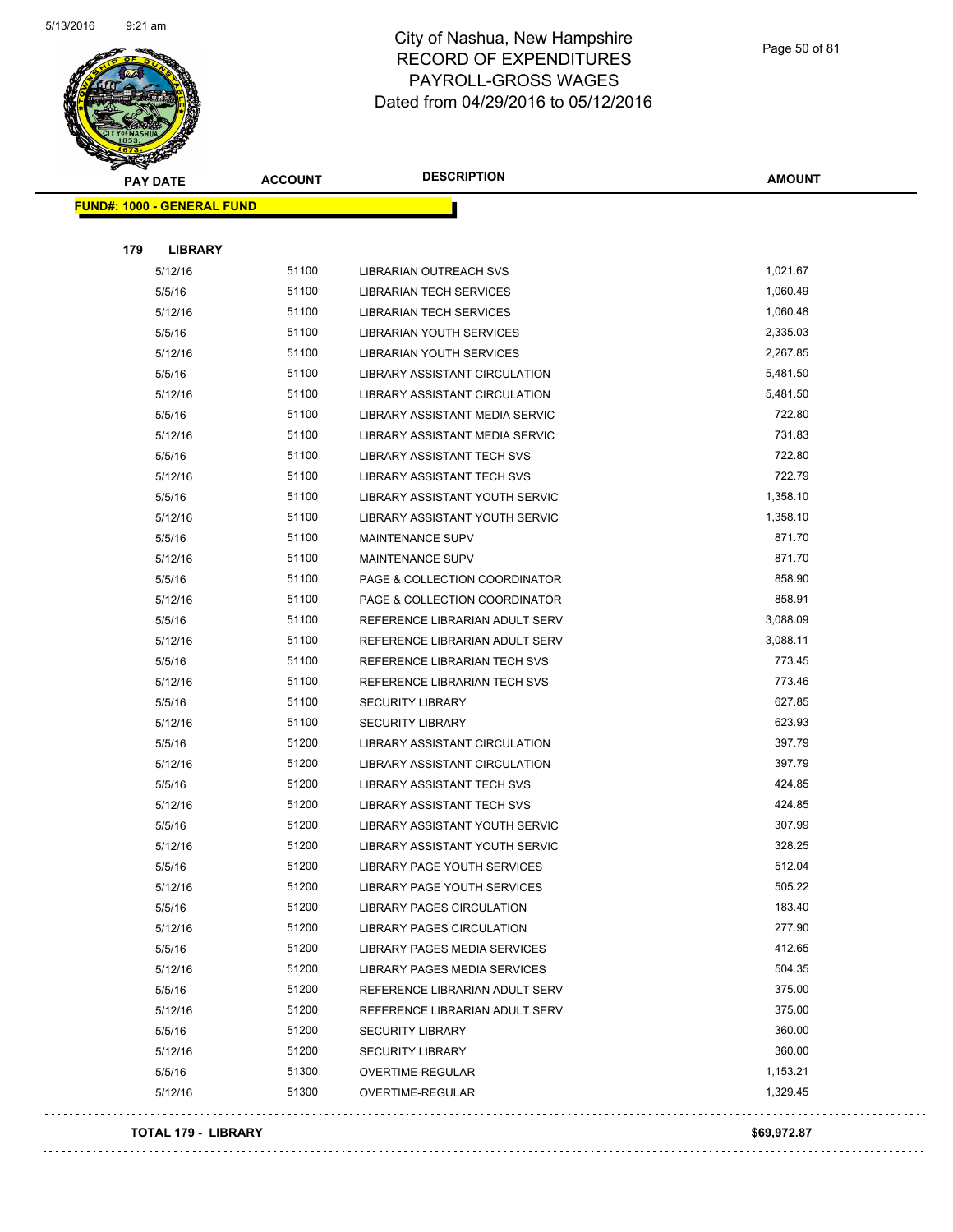|     | <b>PAY DATE</b>                   | <b>ACCOUNT</b>                           | <b>DESCRIPTION</b>             | <b>AMOUNT</b> |
|-----|-----------------------------------|------------------------------------------|--------------------------------|---------------|
|     | <b>FUND#: 1000 - GENERAL FUND</b> |                                          |                                |               |
| 181 |                                   | <b>COMMUNITY DEVELOPMENT</b>             |                                |               |
|     | 5/5/16                            | 51100                                    | ADMINISTRATIVE ASSISTANT II    | 727.50        |
|     | 5/12/16                           | 51100                                    | ADMINISTRATIVE ASSISTANT II    | 727.50        |
|     | 5/5/16                            | 51100                                    | DIRECTOR COMMUNITY DEVELOPMENT | 1,873.50      |
|     | 5/12/16                           | 51100                                    | DIRECTOR COMMUNITY DEVELOPMENT | 1,873.50      |
|     | 5/5/16                            | 51100                                    | <b>WATERWAYS MANAGER</b>       | 1,364.20      |
|     | 5/12/16                           | 51100                                    | <b>WATERWAYS MANAGER</b>       | 1,364.20      |
|     | 5/5/16                            | 51200                                    | ADMINISTRATIVE ASSISTANT I     | 378.99        |
|     | 5/12/16                           | 51200                                    | ADMINISTRATIVE ASSISTANT I     | 355.59        |
|     | 5/5/16                            | 51400                                    | <b>WAGES TEMP-SEASONAL</b>     | 100.00        |
|     | 5/12/16                           | 51400                                    | <b>WAGES TEMP-SEASONAL</b>     | 100.00        |
|     |                                   | <b>TOTAL 181 - COMMUNITY DEVELOPMENT</b> |                                | \$8,864.98    |
| 182 | <b>PLANNING AND ZONING</b>        |                                          |                                |               |
|     | 5/5/16                            | 51100                                    | DEPARTMENT COORDINATOR         | 957.65        |
|     | 5/12/16                           | 51100                                    | DEPARTMENT COORDINATOR         | 957.65        |
|     | 5/5/16                            | 51100                                    | DEPUTY PLANNING MANAGER        | 2,637.70      |
|     | 5/12/16                           | 51100                                    | DEPUTY PLANNING MANAGER        | 2,637.70      |
|     | 5/5/16                            | 51100                                    | MANAGER PLANNING DEPT          | 1,935.50      |
|     | 5/12/16                           | 51100                                    | <b>MANAGER PLANNING DEPT</b>   | 1,935.50      |
|     | 5/5/16                            | 51100                                    | PLANNER I                      | 931.60        |
|     | 5/12/16                           | 51100                                    | PLANNER I                      | 931.60        |
|     | 5/5/16                            | 51100                                    | ZONING COORDINATOR             | 722.30        |
|     | 5/12/16                           | 51100                                    | <b>ZONING COORDINATOR</b>      | 722.30        |
|     | 5/5/16                            | 53428                                    | STENOGRAPHIC SERVICES          | 350.00        |
|     |                                   | <b>TOTAL 182 - PLANNING AND ZONING</b>   |                                | \$14,719.50   |
| 183 |                                   | <b>ECONOMIC DEVELOPMENT</b>              |                                |               |
|     | 5/5/16                            | 51100                                    | DIRECTOR COMMUNITY DEVELOPMENT | 113.22        |
|     | 5/12/16                           | 51100                                    | DIRECTOR COMMUNITY DEVELOPMENT | 113.22        |
|     | 5/5/16                            | 51100                                    | DWNTWN SPCLST & OED PGRM COOR  | 1,110.45      |
|     | 5/12/16                           | 51100                                    | DWNTWN SPCLST & OED PGRM COOR  | 1,110.45      |
|     |                                   | <b>TOTAL 183 - ECONOMIC DEVELOPMENT</b>  |                                | \$2,447.34    |
| 191 | <b>SCHOOL</b>                     |                                          |                                |               |
|     | 5/5/16                            | 51100                                    | ASSISTANT DIRECTOR BUSINESS    | 3,008.20      |
|     | 5/5/16                            | 51100                                    | ASSISTANT PRINCIPAL AMH        | 1,403.82      |
|     | 5/5/16                            | 51100                                    | ASSISTANT PRINCIPAL BIC        | 4,105.70      |
|     | 5/5/16                            | 51100                                    | ASSISTANT PRINCIPAL BIR        | 1,956.61      |

5/5/16 51100 ASSISTANT PRINCIPAL BRO 2,005.32 5/5/16 51100 ASSISTANT PRINCIPAL CHARL 4,153.20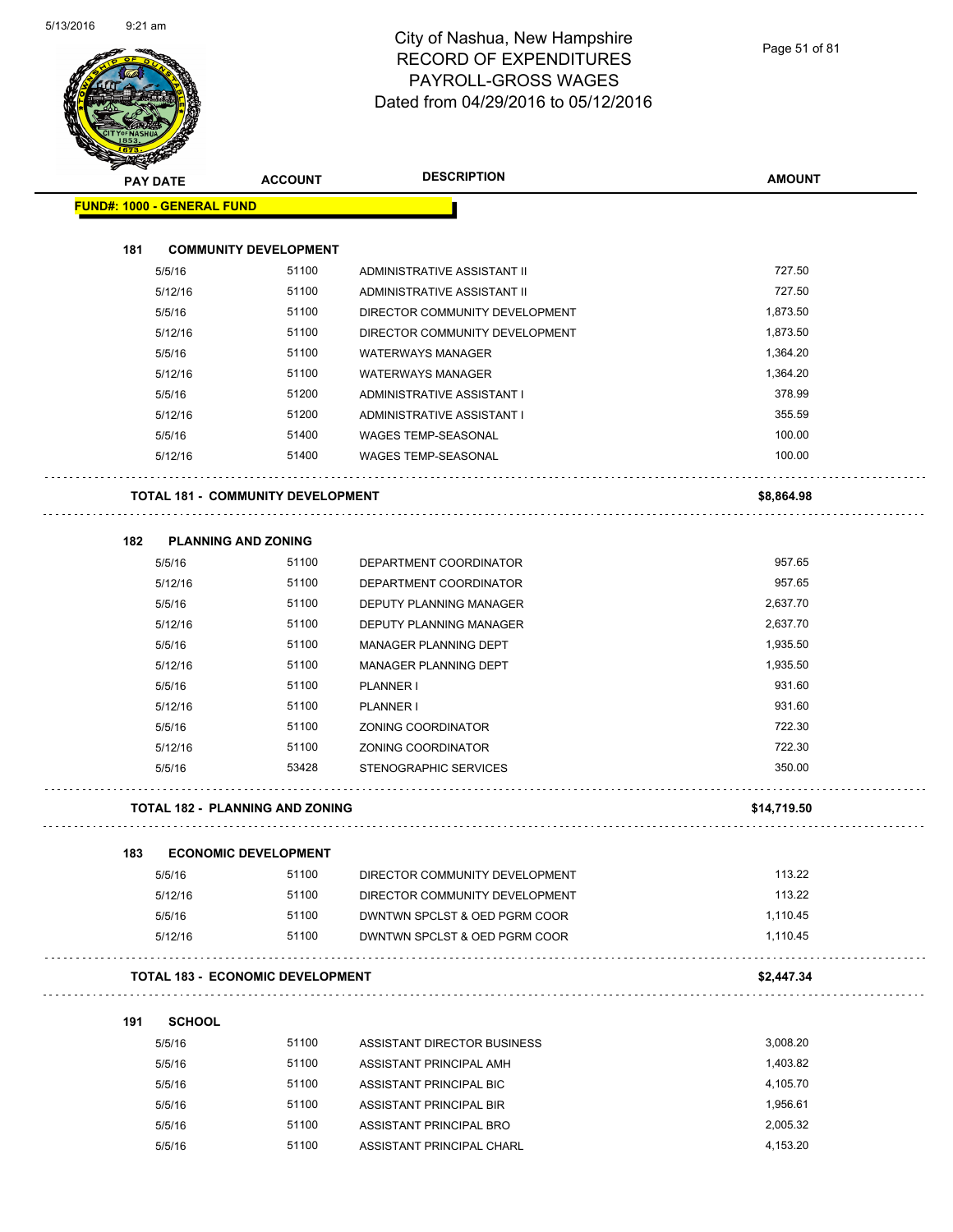

Page 52 of 81

|     | <b>PAY DATE</b>                   | <b>ACCOUNT</b> | <b>DESCRIPTION</b>                               | <b>AMOUNT</b>    |
|-----|-----------------------------------|----------------|--------------------------------------------------|------------------|
|     | <b>FUND#: 1000 - GENERAL FUND</b> |                |                                                  |                  |
|     |                                   |                |                                                  |                  |
| 191 | <b>SCHOOL</b>                     |                |                                                  |                  |
|     | 5/5/16                            | 51100          | ASSISTANT PRINCIPAL DR CRSP                      | 2,029.04         |
|     | 5/5/16                            | 51100          | ASSISTANT PRINCIPAL ELM                          | 8,720.20         |
|     | 5/5/16                            | 51100          | ASSISTANT PRINCIPAL FES                          | 4,153.20         |
|     | 5/5/16                            | 51100          | ASSISTANT PRINCIPAL FMS                          | 4,470.70         |
|     | 5/5/16                            | 51100          | ASSISTANT PRINCIPAL LEDGE                        | 1,539.17         |
|     | 5/5/16                            | 51100          | ASSISTANT PRINCIPAL MDE                          | 3,048.10         |
|     | 5/5/16                            | 51100          | ASSISTANT PRINCIPAL MTP                          | 4,058.20         |
|     | 5/5/16                            | 51100          | ASSISTANT PRINCIPAL NHN                          | 14,749.00        |
|     | 5/5/16                            | 51100          | ASSISTANT PRINCIPAL NHS                          | 16,146.60        |
|     | 5/5/16                            | 51100          | ASSISTANT PRINCIPAL PMS                          | 4,470.70         |
|     | 5/5/16                            | 51100          | ASSISTANT PRINCIPAL SHE                          | 2,005.32         |
|     | 5/5/16                            | 51100          | ASSISTANT SUPERINTENDENT                         | 8,590.50         |
|     | 5/5/16                            | 51100          | ASST DIRECTOR PLANT OPS                          | 4,526.80         |
|     | 5/5/16                            | 51100          | <b>ASST DIRECTOR SPED</b>                        | 6,016.90         |
|     | 5/5/16                            | 51100          | ASST SYSTEMS ADMIN FULL YEAR                     | 12,935.91        |
|     | 5/12/16                           | 51100          | ASST SYSTEMS ADMIN SCH YEAR                      | 796.85           |
|     | 5/5/16                            | 51100          | ATTENDANCE OFFICER                               | 2,360.61         |
|     | 5/5/16                            | 51100          | CAREER CENTER COORD NHN                          | 1,537.29         |
|     | 5/5/16                            | 51100          | CHIEF OPERATING OFFICER                          | 4,094.60         |
|     | 5/12/16                           | 51100          | CLERICAL ACADEMY NHN                             | 2,977.43         |
|     | 5/12/16                           | 51100          | CLERICAL ACADEMY NHS                             | 2,152.95         |
|     | 5/5/16                            | 51100          | CLERICAL ADULT ED NHN                            | 746.30           |
|     | 5/12/16                           | 51100          | CLERICAL ADULT ED NHN                            | 763.90           |
|     | 5/5/16                            | 51100          | CLERICAL ASST SUPER SUP                          | 2,010.96         |
|     | 5/12/16                           | 51100          | CLERICAL ASST SUPER SUP                          | 2,011.16         |
|     | 5/12/16                           | 51100          | CLERICAL ATHLETIC NHN                            | 731.65           |
|     | 5/12/16                           | 51100          | <b>CLERICAL ATHLETIC NHS</b>                     | 756.40           |
|     | 5/5/16                            | 51100          | <b>CLERICAL BUSINESS</b>                         | 3,773.75         |
|     | 5/12/16                           | 51100          | <b>CLERICAL BUSINESS</b>                         | 3,773.74         |
|     | 5/5/16                            | 51100          | CLERICAL CHIEF OP OFFICER SUP                    | 881.36           |
|     | 5/12/16                           | 51100<br>51100 | CLERICAL CHIEF OP OFFICER SUP                    | 826.29<br>653.65 |
|     | 5/12/16                           | 51100          | <b>CLERICAL CTE NHN</b>                          | 767.65           |
|     | 5/12/16<br>5/12/16                | 51100          | CLERICAL CTE NHS<br><b>CLERICAL GUIDANCE ELM</b> | 767.65           |
|     | 5/12/16                           | 51100          | <b>CLERICAL GUIDANCE NHN</b>                     | 1,961.63         |
|     | 5/12/16                           | 51100          | <b>CLERICAL GUIDANCE NHS</b>                     | 2,130.32         |
|     | 5/5/16                            | 51100          | CLERICAL HUMAN RESOURCES                         | 2,141.70         |
|     | 5/12/16                           | 51100          | CLERICAL HUMAN RESOURCES                         | 2,131.77         |
|     | 5/5/16                            | 51100          | <b>CLERICAL PAYROLL SUP</b>                      | 687.40           |
|     | 5/12/16                           | 51100          | <b>CLERICAL PAYROLL SUP</b>                      | 687.40           |
|     | 5/5/16                            | 51100          | <b>CLERICAL PLANT OPS</b>                        | 687.40           |
|     | 5/12/16                           | 51100          | <b>CLERICAL PLANT OPS</b>                        | 687.40           |
|     | 5/12/16                           | 51100          | CLERICAL PRINCIPAL AMH                           | 1,349.99         |
|     | 5/12/16                           | 51100          | <b>CLERICAL PRINCIPAL BIC</b>                    | 1,385.30         |
|     |                                   |                |                                                  |                  |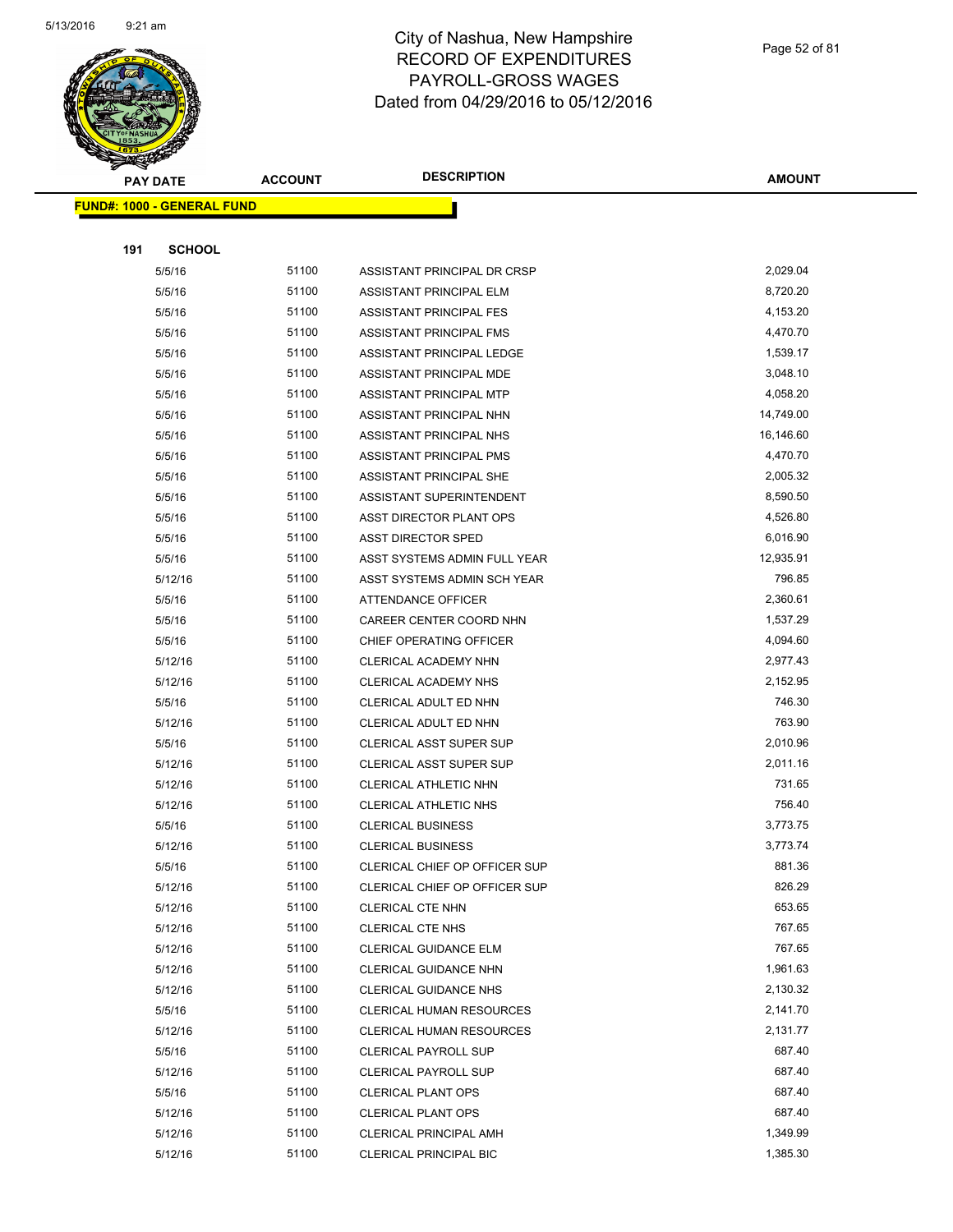

Page 53 of 81

|     | <b>PAY DATE</b>                    | <b>ACCOUNT</b> | <b>DESCRIPTION</b>                                     | <b>AMOUNT</b>        |
|-----|------------------------------------|----------------|--------------------------------------------------------|----------------------|
|     | <u> FUND#: 1000 - GENERAL FUND</u> |                |                                                        |                      |
|     |                                    |                |                                                        |                      |
| 191 | <b>SCHOOL</b>                      |                |                                                        |                      |
|     | 5/12/16                            | 51100          | <b>CLERICAL PRINCIPAL BIR</b>                          | 1,535.30             |
|     | 5/12/16                            | 51100          | <b>CLERICAL PRINCIPAL BRO</b>                          | 1,535.30             |
|     | 5/12/16                            | 51100          | CLERICAL PRINCIPAL CHA                                 | 1,374.79             |
|     | 5/12/16                            | 51100          | <b>CLERICAL PRINCIPAL DRC</b>                          | 1,410.05             |
|     | 5/12/16                            | 51100          | CLERICAL PRINCIPAL ELM                                 | 2,788.83             |
|     | 5/12/16                            | 51100          | <b>CLERICAL PRINCIPAL FES</b>                          | 720.40               |
|     | 5/12/16                            | 51100          | <b>CLERICAL PRINCIPAL FMS</b>                          | 1,800.69             |
|     | 5/12/16                            | 51100          | CLERICAL PRINCIPAL LDG                                 | 1,407.80             |
|     | 5/12/16                            | 51100          | CLERICAL PRINCIPAL MDE                                 | 1,524.05             |
|     | 5/12/16                            | 51100          | <b>CLERICAL PRINCIPAL MTP</b>                          | 1,375.21             |
|     | 5/12/16                            | 51100          | CLERICAL PRINCIPAL NHN                                 | 1,398.63             |
|     | 5/12/16                            | 51100          | <b>CLERICAL PRINCIPAL NHS</b>                          | 2,298.39             |
|     | 5/12/16                            | 51100          | <b>CLERICAL PRINCIPAL NSE</b>                          | 1,513.95             |
|     | 5/12/16                            | 51100          | <b>CLERICAL PRINCIPAL PMS</b>                          | 2,063.70             |
|     | 5/12/16                            | 51100          | <b>CLERICAL PRINCIPAL SHE</b>                          | 1,473.89             |
|     | 5/12/16                            | 51100          | CLERICAL RECEPTIONIST NHN                              | 767.65               |
|     | 5/12/16                            | 51100          | CLERICAL RECEPTIONIST NHS                              | 720.40               |
|     | 5/12/16                            | 51100          | CLERICAL SPECIAL ED NHN                                | 784.38               |
|     | 5/12/16                            | 51100          | CLERICAL SPECIAL ED NHS                                | 653.65               |
|     | 5/5/16                             | 51100          | CLERICAL SPECIAL ED SUP                                | 1,535.30             |
|     | 5/12/16                            | 51100          | CLERICAL SPECIAL ED SUP                                | 1,535.30             |
|     | 5/5/16                             | 51100          | CLERICAL STUDENT SERV SUP                              | 815.36               |
|     | 5/12/16                            | 51100          | CLERICAL STUDENT SERV SUP                              | 815.35               |
|     | 5/5/16                             | 51100          | CLERICAL SUPERINTENDANT SUP                            | 1,692.30             |
|     | 5/12/16                            | 51100          | CLERICAL TRANSPORTATION SUP                            | 357.32               |
|     | 5/5/16                             | 51100          | <b>CURRICULUM SUPERVISOR</b>                           | 5,809.01             |
|     | 5/5/16                             | 51100          | <b>CUSTODIAN AMH</b>                                   | 2,084.40             |
|     | 5/12/16                            | 51100          | <b>CUSTODIAN AMH</b>                                   | 2,084.40             |
|     | 5/5/16                             | 51100          | <b>CUSTODIAN ASST HEAD ELM</b>                         | 791.20               |
|     | 5/12/16                            | 51100          | CUSTODIAN ASST HEAD ELM                                | 791.20               |
|     | 5/5/16                             | 51100          | <b>CUSTODIAN ASST HEAD FMS</b>                         | 791.20               |
|     | 5/12/16                            | 51100          | <b>CUSTODIAN ASST HEAD FMS</b>                         | 791.20               |
|     | 5/5/16                             | 51100          | <b>CUSTODIAN ASST HEAD NHN</b>                         | 1,736.80             |
|     | 5/12/16                            | 51100          | <b>CUSTODIAN ASST HEAD NHN</b>                         | 1,724.98             |
|     | 5/5/16                             | 51100          | <b>CUSTODIAN ASST HEAD NHS</b>                         | 1,736.80<br>1,736.80 |
|     | 5/12/16                            | 51100<br>51100 | <b>CUSTODIAN ASST HEAD NHS</b>                         | 791.20               |
|     | 5/5/16                             |                | <b>CUSTODIAN ASST HEAD PMS</b>                         | 791.20               |
|     | 5/12/16<br>5/5/16                  | 51100<br>51100 | <b>CUSTODIAN ASST HEAD PMS</b><br><b>CUSTODIAN BIC</b> | 1,671.85             |
|     | 5/12/16                            | 51100          |                                                        | 1,671.85             |
|     | 5/5/16                             | 51100          | <b>CUSTODIAN BIC</b><br><b>CUSTODIAN BIR</b>           | 2,067.03             |
|     | 5/12/16                            | 51100          | <b>CUSTODIAN BIR</b>                                   | 2,142.24             |
|     | 5/5/16                             | 51100          | <b>CUSTODIAN BRO</b>                                   | 1,389.60             |
|     | 5/12/16                            | 51100          | <b>CUSTODIAN BRO</b>                                   | 1,408.88             |
|     |                                    |                |                                                        |                      |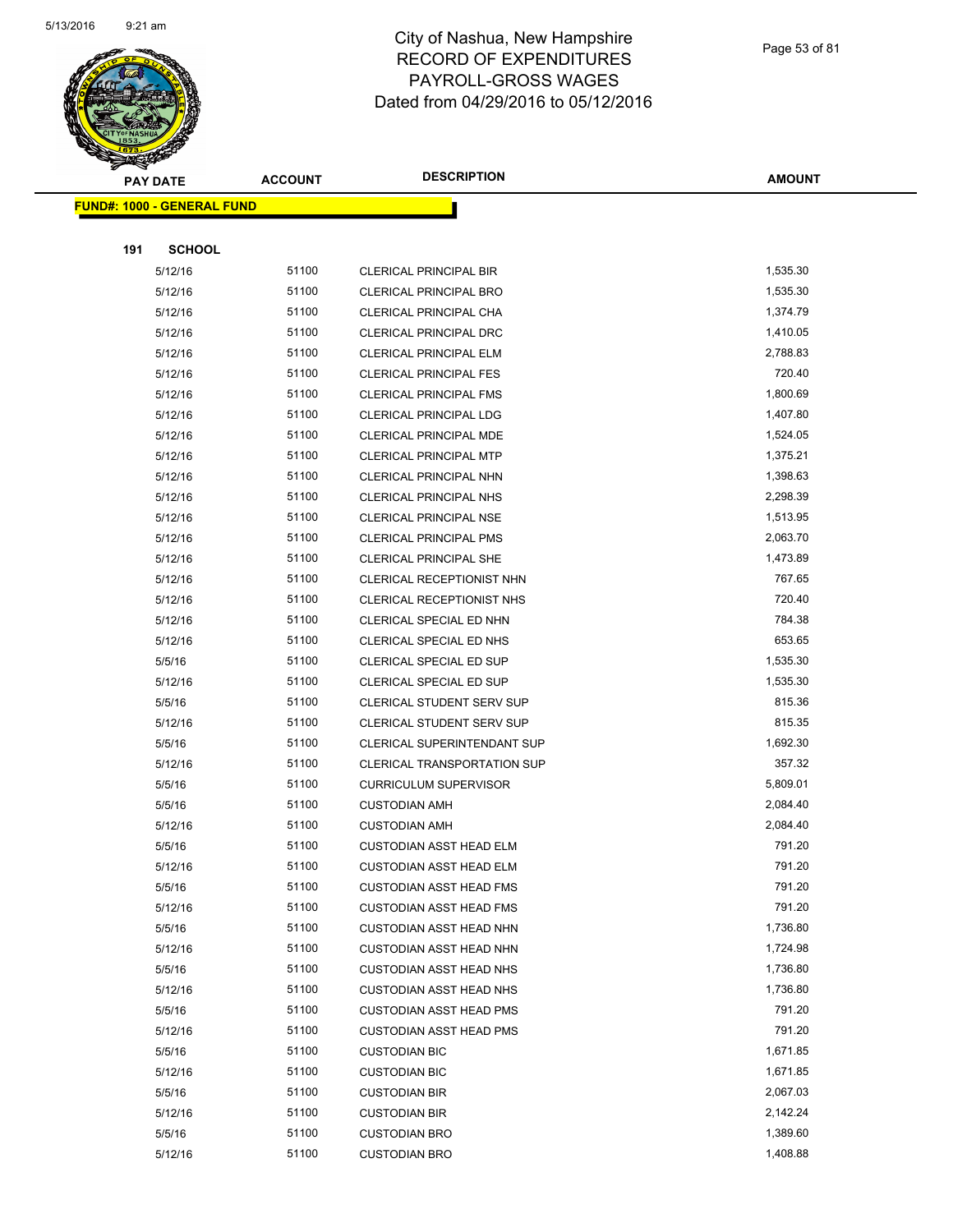

Page 54 of 81

|     | <b>PAY DATE</b>                   | <b>ACCOUNT</b> | <b>DESCRIPTION</b>                                     | <b>AMOUNT</b>    |
|-----|-----------------------------------|----------------|--------------------------------------------------------|------------------|
|     | <b>FUND#: 1000 - GENERAL FUND</b> |                |                                                        |                  |
|     |                                   |                |                                                        |                  |
| 191 | <b>SCHOOL</b>                     |                |                                                        |                  |
|     | 5/5/16                            | 51100          | <b>CUSTODIAN CHA</b>                                   | 1,389.60         |
|     | 5/12/16                           | 51100          | <b>CUSTODIAN CHA</b>                                   | 1,389.61         |
|     | 5/5/16                            | 51100          | <b>CUSTODIAN DRC</b>                                   | 1,354.80         |
|     | 5/12/16                           | 51100          | <b>CUSTODIAN DRC</b>                                   | 1,354.80         |
|     | 5/5/16                            | 51100          | <b>CUSTODIAN ELM</b>                                   | 5,860.65         |
|     | 5/12/16                           | 51100          | <b>CUSTODIAN ELM</b>                                   | 5,869.34         |
|     | 5/5/16                            | 51100          | <b>CUSTODIAN FES</b>                                   | 1,389.60         |
|     | 5/12/16                           | 51100          | <b>CUSTODIAN FES</b>                                   | 1,389.60         |
|     | 5/5/16                            | 51100          | <b>CUSTODIAN FMS</b>                                   | 2,766.17         |
|     | 5/12/16                           | 51100          | <b>CUSTODIAN FMS</b>                                   | 2,779.20         |
|     | 5/5/16                            | 51100          | <b>CUSTODIAN HEAD AMH</b>                              | 791.20           |
|     | 5/12/16                           | 51100          | <b>CUSTODIAN HEAD AMH</b>                              | 791.20           |
|     | 5/5/16                            | 51100          | <b>CUSTODIAN HEAD BIC</b>                              | 791.20           |
|     | 5/12/16                           | 51100          | <b>CUSTODIAN HEAD BIC</b>                              | 791.20           |
|     | 5/5/16                            | 51100          | <b>CUSTODIAN HEAD BIR</b>                              | 791.20           |
|     | 5/12/16                           | 51100          | <b>CUSTODIAN HEAD BIR</b>                              | 786.26           |
|     | 5/5/16                            | 51100          | <b>CUSTODIAN HEAD BRO</b>                              | 791.20           |
|     | 5/12/16                           | 51100          | <b>CUSTODIAN HEAD BRO</b>                              | 791.21           |
|     | 5/5/16                            | 51100          | <b>CUSTODIAN HEAD CHA</b>                              | 781.32           |
|     | 5/12/16                           | 51100          | <b>CUSTODIAN HEAD CHA</b>                              | 791.20           |
|     | 5/5/16                            | 51100          | <b>CUSTODIAN HEAD DRC</b>                              | 791.20           |
|     | 5/12/16                           | 51100          | <b>CUSTODIAN HEAD DRC</b>                              | 791.20           |
|     | 5/5/16                            | 51100          | <b>CUSTODIAN HEAD ELM</b>                              | 937.60           |
|     | 5/12/16                           | 51100          | <b>CUSTODIAN HEAD ELM</b>                              | 937.60           |
|     | 5/5/16                            | 51100          | <b>CUSTODIAN HEAD FES</b>                              | 791.21           |
|     | 5/12/16                           | 51100          | <b>CUSTODIAN HEAD FES</b>                              | 791.20           |
|     | 5/5/16                            | 51100          | <b>CUSTODIAN HEAD FMS</b>                              | 937.60           |
|     | 5/12/16                           | 51100          | <b>CUSTODIAN HEAD FMS</b>                              | 937.60<br>791.20 |
|     | 5/5/16                            | 51100<br>51100 | <b>CUSTODIAN HEAD LDG</b>                              | 791.20           |
|     | 5/12/16<br>5/5/16                 | 51100          | <b>CUSTODIAN HEAD LDG</b><br><b>CUSTODIAN HEAD MDE</b> | 791.21           |
|     | 5/12/16                           | 51100          | <b>CUSTODIAN HEAD MDE</b>                              | 791.20           |
|     | 5/5/16                            | 51100          | <b>CUSTODIAN HEAD MTP</b>                              | 791.20           |
|     | 5/12/16                           | 51100          | <b>CUSTODIAN HEAD MTP</b>                              | 791.20           |
|     | 5/5/16                            | 51100          | <b>CUSTODIAN HEAD NHN</b>                              | 943.20           |
|     | 5/12/16                           | 51100          | <b>CUSTODIAN HEAD NHN</b>                              | 943.20           |
|     | 5/5/16                            | 51100          | <b>CUSTODIAN HEAD NHS</b>                              | 943.20           |
|     | 5/12/16                           | 51100          | <b>CUSTODIAN HEAD NHS</b>                              | 943.20           |
|     | 5/5/16                            | 51100          | <b>CUSTODIAN HEAD NSE</b>                              | 791.20           |
|     | 5/12/16                           | 51100          | <b>CUSTODIAN HEAD NSE</b>                              | 791.20           |
|     | 5/5/16                            | 51100          | <b>CUSTODIAN HEAD PMS</b>                              | 931.74           |
|     | 5/12/16                           | 51100          | <b>CUSTODIAN HEAD PMS</b>                              | 890.72           |
|     | 5/5/16                            | 51100          | <b>CUSTODIAN HEAD SHE</b>                              | 197.80           |
|     | 5/12/16                           | 51100          | <b>CUSTODIAN HEAD SHE</b>                              | 132.72           |
|     |                                   |                |                                                        |                  |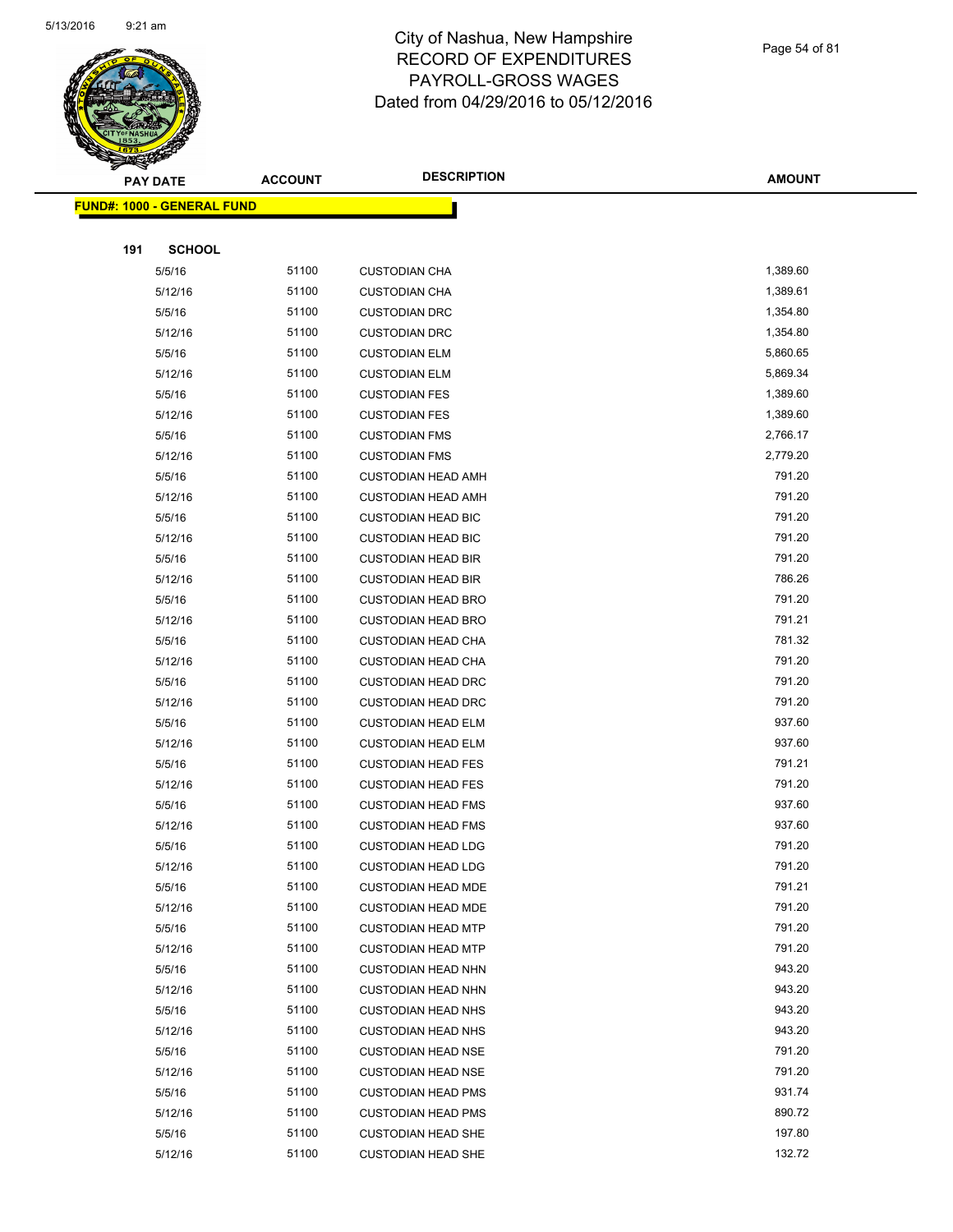

Page 55 of 81

| <b>PAY DATE</b>                   | <b>ACCOUNT</b> | <b>DESCRIPTION</b>                               | <b>AMOUNT</b>        |
|-----------------------------------|----------------|--------------------------------------------------|----------------------|
| <b>FUND#: 1000 - GENERAL FUND</b> |                |                                                  |                      |
|                                   |                |                                                  |                      |
| <b>SCHOOL</b><br>191              |                |                                                  |                      |
| 5/5/16                            | 51100          | <b>CUSTODIAN LDG</b>                             | 2,084.40             |
| 5/12/16                           | 51100          | <b>CUSTODIAN LDG</b>                             | 2,084.40             |
| 5/5/16                            | 51100          | <b>CUSTODIAN MDE</b>                             | 694.80               |
| 5/12/16                           | 51100          | <b>CUSTODIAN MDE</b>                             | 694.80               |
| 5/5/16                            | 51100          | <b>CUSTODIAN MTP</b>                             | 1,389.60             |
| 5/12/16                           | 51100          | <b>CUSTODIAN MTP</b>                             | 1,408.88             |
| 5/5/16                            | 51100          | <b>CUSTODIAN NHN</b>                             | 10,478.11            |
| 5/12/16                           | 51100          | <b>CUSTODIAN NHN</b>                             | 10,322.81            |
| 5/5/16                            | 51100          | <b>CUSTODIAN NHS</b>                             | 8,283.11             |
| 5/12/16                           | 51100          | <b>CUSTODIAN NHS</b>                             | 8,514.59             |
| 5/5/16                            | 51100          | <b>CUSTODIAN NSE</b>                             | 1,389.60             |
| 5/12/16                           | 51100          | <b>CUSTODIAN NSE</b>                             | 1,389.60             |
| 5/5/16                            | 51100          | <b>CUSTODIAN PMS</b>                             | 2,084.40             |
| 5/12/16                           | 51100          | <b>CUSTODIAN PMS</b>                             | 1,955.71             |
| 5/5/16                            | 51100          | <b>CUSTODIAN SHE</b>                             | 2,080.06             |
| 5/12/16                           | 51100          | <b>CUSTODIAN SHE</b>                             | 2,277.20             |
| 5/5/16                            | 51100          | <b>CUSTODIAN SUPERVISOR WPO</b>                  | 3,964.41             |
| 5/5/16                            | 51100          | <b>CUSTODIAN WID</b>                             | 694.80               |
| 5/12/16                           | 51100          | <b>CUSTODIAN WID</b>                             | 694.80               |
| 5/5/16                            | 51100          | DATA ANALYST                                     | 1,831.00             |
| 5/5/16                            | 51100          | DIRECTOR ADULT ED                                | 3,199.50             |
| 5/5/16                            | 51100          | DIRECTOR ATHLETICS                               | 3,519.40             |
| 5/5/16                            | 51100          | DIRECTOR COM GRANTS                              | 3,128.80             |
| 5/5/16                            | 51100          | <b>DIRECTOR GUIDANCE</b>                         | 6,068.90             |
| 5/5/16                            | 51100          | DIRECTOR HUMAN RESOURCES                         | 3,241.10             |
| 5/5/16                            | 51100          | <b>DIRECTOR PLANT OPS</b>                        | 3,653.30             |
| 5/5/16                            | 51100          | DIRECTOR PRE SCHOOL                              | 2,808.90             |
| 5/5/16                            | 51100          | DIRECTOR SPECIAL ED                              | 3,730.80             |
| 5/5/16                            | 51100          | DIRECTOR STUDENT SERVICES                        | 3,262.20             |
| 5/5/16                            | 51100          | DIRECTOR TECHNOLOGY                              | 4,109.00             |
| 5/5/16                            | 51100          | DIRECTOR TRANSPORTATION                          | 3,105.50             |
| 5/5/16                            | 51100          | DIRECTOR VOCATIONAL                              | 7,172.80             |
| 5/5/16                            | 51100          | DW TECHNOLOGY PEER COACH                         | 2,602.91             |
| 5/12/16                           | 51100          | E-BLOCK TECHNICAL PARA                           | 641.20               |
| 5/5/16                            | 51100          | ELL OUTREACH WORKER                              | 1,631.69             |
| 5/12/16                           | 51100          | ELL OUTREACH WORKER HOURLY                       | 293.75<br>1,823.09   |
| 5/5/16                            | 51100          | GUIDANCE COUNSELOR AMH                           |                      |
| 5/5/16                            | 51100          | GUIDANCE COUNSELOR BIC                           | 1,885.02<br>2,945.00 |
| 5/5/16                            | 51100          | <b>GUIDANCE COUNSELOR BIR</b>                    |                      |
| 5/5/16<br>5/5/16                  | 51100<br>51100 | GUIDANCE COUNSELOR BRO                           | 1,195.50<br>2,873.00 |
| 5/5/16                            | 51100          | GUIDANCE COUNSELOR CHA<br>GUIDANCE COUNSELOR DRC | 2,782.91             |
| 5/5/16                            | 51100          | <b>GUIDANCE COUNSELOR ELM</b>                    | 11,514.61            |
| 5/5/16                            | 51100          | <b>GUIDANCE COUNSELOR FES</b>                    | 2,782.91             |
|                                   |                |                                                  |                      |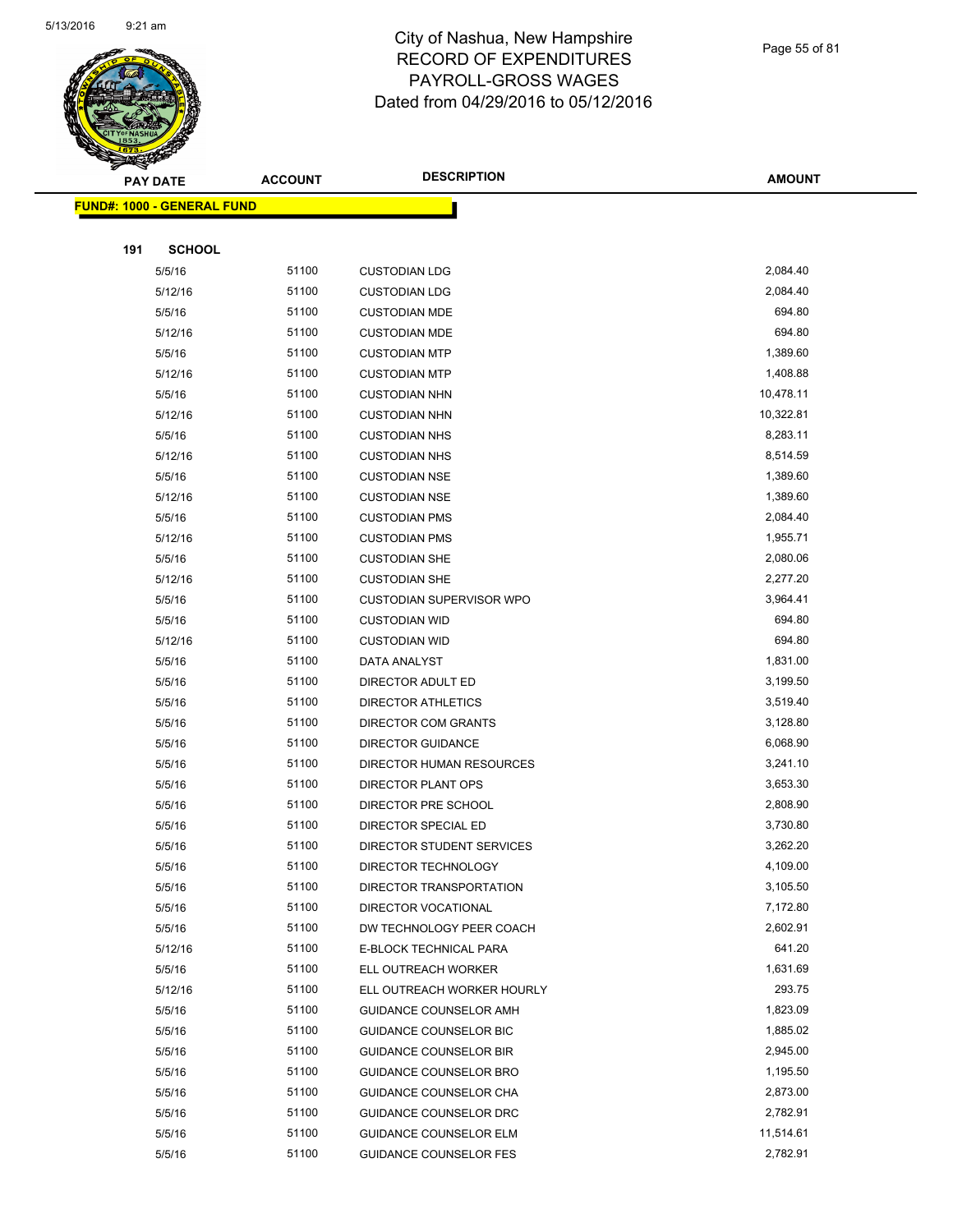

Page 56 of 81

|     | <b>PAY DATE</b>                    | <b>ACCOUNT</b> | <b>DESCRIPTION</b>            | <b>AMOUNT</b> |
|-----|------------------------------------|----------------|-------------------------------|---------------|
|     | <u> FUND#: 1000 - GENERAL FUND</u> |                |                               |               |
|     |                                    |                |                               |               |
| 191 | <b>SCHOOL</b>                      |                |                               |               |
|     | 5/5/16                             | 51100          | <b>GUIDANCE COUNSELOR FMS</b> | 5,624.10      |
|     | 5/5/16                             | 51100          | <b>GUIDANCE COUNSELOR LDG</b> | 2,761.41      |
|     | 5/5/16                             | 51100          | <b>GUIDANCE COUNSELOR MDE</b> | 2,288.98      |
|     | 5/5/16                             | 51100          | <b>GUIDANCE COUNSELOR MTP</b> | 2,782.92      |
|     | 5/5/16                             | 51100          | GUIDANCE COUNSELOR NHN        | 17,244.91     |
|     | 5/5/16                             | 51100          | GUIDANCE COUNSELOR NHS        | 19,374.32     |
|     | 5/5/16                             | 51100          | <b>GUIDANCE COUNSELOR NSE</b> | 2,782.91      |
|     | 5/5/16                             | 51100          | <b>GUIDANCE COUNSELOR PMS</b> | 8,160.97      |
|     | 5/5/16                             | 51100          | <b>GUIDANCE COUNSELOR SHE</b> | 2,674.82      |
|     | 5/5/16                             | 51100          | JOB DEVELOPER SPED NHN        | 2,873.00      |
|     | 5/5/16                             | 51100          | LIBRARIAN AMH                 | 2,746.82      |
|     | 5/5/16                             | 51100          | <b>LIBRARIAN BIC</b>          | 1,523.28      |
|     | 5/5/16                             | 51100          | LIBRARIAN BIR                 | 1,949.68      |
|     | 5/5/16                             | 51100          | <b>LIBRARIAN BRO</b>          | 1,810.20      |
|     | 5/5/16                             | 51100          | LIBRARIAN CHA                 | 2,873.00      |
|     | 5/5/16                             | 51100          | <b>LIBRARIAN DRC</b>          | 2,002.62      |
|     | 5/5/16                             | 51100          | <b>LIBRARIAN ELM</b>          | 1,819.59      |
|     | 5/5/16                             | 51100          | <b>LIBRARIAN FES</b>          | 2,304.12      |
|     | 5/5/16                             | 51100          | <b>LIBRARIAN FMS</b>          | 3,288.90      |
|     | 5/5/16                             | 51100          | <b>LIBRARIAN LDG</b>          | 5,133.99      |
|     | 5/5/16                             | 51100          | <b>LIBRARIAN MDE</b>          | 2,288.98      |
|     | 5/5/16                             | 51100          | <b>LIBRARIAN MTP</b>          | 2,501.82      |
|     | 5/5/16                             | 51100          | <b>LIBRARIAN NHN</b>          | 4,552.60      |
|     | 5/5/16                             | 51100          | <b>LIBRARIAN NHS</b>          | 4,940.10      |
|     | 5/5/16                             | 51100          | <b>LIBRARIAN NSE</b>          | 2,288.98      |
|     | 5/5/16                             | 51100          | <b>LIBRARIAN PMS</b>          | 1,823.08      |
|     | 5/5/16                             | 51100          | <b>LIBRARIAN SHE</b>          | 2,782.91      |
|     | 5/5/16                             | 51100          | LICENSED PRACTICAL NURSE AMH  | 1,378.78      |
|     | 5/5/16                             | 51100          | LICENSED PRACTICAL NURSE ELM  | 1,339.61      |
|     | 5/5/16                             | 51100          | MAINTENANCE ALARM WPO         | 998.80        |
|     | 5/12/16                            | 51100          | MAINTENANCE ALARM WPO         | 998.80        |
|     | 5/5/16                             | 51100          | MAINTENANCE ASST GRDS WPO     | 951.20        |
|     | 5/12/16                            | 51100          | MAINTENANCE ASST GRDS WPO     | 951.20        |
|     | 5/5/16                             | 51100          | MAINTENANCE CARPENTER WPO     | 975.60        |
|     | 5/12/16                            | 51100          | MAINTENANCE CARPENTER WPO     | 975.60        |
|     | 5/5/16                             | 51100          | MAINTENANCE ELECTRICIAN WPO   | 1,997.60      |
|     | 5/12/16                            | 51100          | MAINTENANCE ELECTRICIAN WPO   | 1,997.60      |
|     | 5/5/16                             | 51100          | MAINTENANCE GRDS FORMEN WPO   | 975.60        |
|     | 5/12/16                            | 51100          | MAINTENANCE GRDS FORMEN WPO   | 975.60        |
|     | 5/5/16                             | 51100          | MAINTENANCE GROUNDS WPO       | 3,348.80      |
|     | 5/12/16                            | 51100          | MAINTENANCE GROUNDS WPO       | 3,348.80      |
|     | 5/5/16                             | 51100          | MAINTENANCE HVAC WPO          | 5,768.80      |
|     | 5/12/16                            | 51100          | MAINTENANCE HVAC WPO          | 4,837.60      |
|     | 5/5/16                             | 51100          | MAINTENANCE MESSENGER WPO     | 937.60        |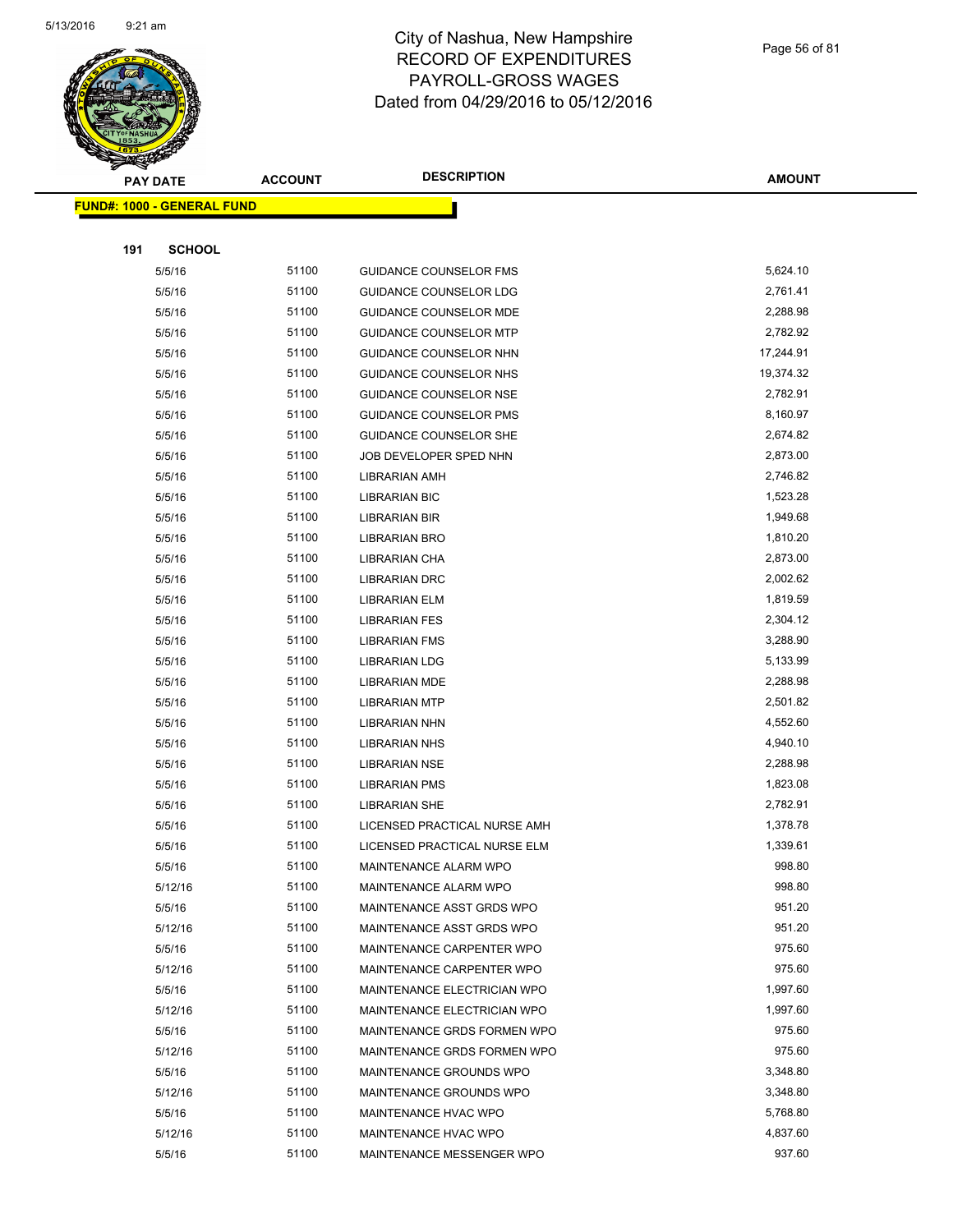

Page 57 of 81

|     | <b>PAY DATE</b>                   | <b>ACCOUNT</b> | <b>DESCRIPTION</b>             | <b>AMOUNT</b> |
|-----|-----------------------------------|----------------|--------------------------------|---------------|
|     | <b>FUND#: 1000 - GENERAL FUND</b> |                |                                |               |
|     |                                   |                |                                |               |
| 191 | <b>SCHOOL</b>                     |                |                                |               |
|     | 5/12/16                           | 51100          | MAINTENANCE MESSENGER WPO      | 937.60        |
|     | 5/5/16                            | 51100          | MAINTENANCE PLUMBER WPO        | 1,002.80      |
|     | 5/12/16                           | 51100          | MAINTENANCE PLUMBER WPO        | 1,002.80      |
|     | 5/5/16                            | 51100          | <b>MAINTENANCE TRADES WPO</b>  | 3,901.51      |
|     | 5/12/16                           | 51100          | MAINTENANCE TRADES WPO         | 3,913.60      |
|     | 5/5/16                            | 51100          | <b>MARKETING TEACHER NHS</b>   | 2,288.98      |
|     | 5/5/16                            | 51100          | <b>NURSE AMH</b>               | 2,550.82      |
|     | 5/5/16                            | 51100          | <b>NURSE BIC</b>               | 2,028.45      |
|     | 5/5/16                            | 51100          | <b>NURSE BIR</b>               | 2,091.31      |
|     | 5/5/16                            | 51100          | <b>NURSE BRO</b>               | 2,250.00      |
|     | 5/5/16                            | 51100          | NURSE CHA                      | 2,550.82      |
|     | 5/5/16                            | 51100          | <b>NURSE DRC</b>               | 2,550.82      |
|     | 5/5/16                            | 51100          | <b>NURSE ELM</b>               | 3,014.62      |
|     | 5/5/16                            | 51100          | <b>NURSE FES</b>               | 2,451.80      |
|     | 5/5/16                            | 51100          | <b>NURSE FMS</b>               | 2,550.82      |
|     | 5/5/16                            | 51100          | <b>NURSE LDG</b>               | 2,091.31      |
|     | 5/5/16                            | 51100          | <b>NURSE MDE</b>               | 2,550.82      |
|     | 5/5/16                            | 51100          | <b>NURSE MTP</b>               | 1,649.80      |
|     | 5/5/16                            | 51100          | <b>NURSE NHN</b>               | 5,002.62      |
|     | 5/5/16                            | 51100          | <b>NURSE NHS</b>               | 5,101.64      |
|     | 5/5/16                            | 51100          | <b>NURSE NSE</b>               | 2,451.80      |
|     | 5/5/16                            | 51100          | <b>NURSE PMS</b>               | 5,201.64      |
|     | 5/5/16                            | 51100          | <b>NURSE SHE</b>               | 3,014.62      |
|     | 5/5/16                            | 51100          | OFFICE MANAGER BUSINESS        | 2,484.30      |
|     | 5/5/16                            | 51100          | OFFICE MANAGER HUMAN RESOURCES | 1,799.80      |
|     | 5/5/16                            | 51100          | OFFICE MANAGER PLANT OPS       | 970.10        |
|     | 5/5/16                            | 51100          | OFFICE MANAGER SPED            | 1,904.30      |
|     | 5/5/16                            | 51100          | OUT DISTRICT COORDINATOR       | 3,188.80      |
|     | 5/12/16                           | 51100          | PARA ALT AMH                   | 572.03        |
|     | 5/12/16                           | 51100          | PARA ALT DRC                   | 432.18        |
|     | 5/12/16                           | 51100          | PARA ALT FMS                   | 614.59        |
|     | 5/12/16                           | 51100          | PARA ALT LDG                   | 567.30        |
|     | 5/12/16                           | 51100          | PARA ALT PMS                   | 499.42        |
|     | 5/12/16                           | 51100          | PARA AMH ELL                   | 550.86        |
|     | 5/12/16                           | 51100          | PARA DW SPEC ED AMH            | 9,155.49      |
|     | 5/12/16                           | 51100          | PARA DW SPEC ED BIC            | 335.16        |
|     | 5/12/16                           | 51100          | PARA DW SPEC ED BIR            | 1,024.76      |
|     | 5/12/16                           | 51100          | PARA DW SPEC ED BRO            | 3,520.58      |
|     | 5/12/16                           | 51100          | PARA DW SPEC ED CHA            | 9,217.70      |
|     | 5/12/16                           | 51100          | PARA DW SPEC ED DRC            | 643.30        |
|     | 5/12/16                           | 51100          | PARA DW SPEC ED FMS            | 2,752.95      |
|     | 5/12/16                           | 51100          | PARA DW SPEC ED MDE            | 8,536.87      |
|     | 5/12/16                           | 51100          | PARA DW SPEC ED MTP            | 495.69        |
|     | 5/12/16                           | 51100          | PARA DW SPEC ED NHN            | 4,529.92      |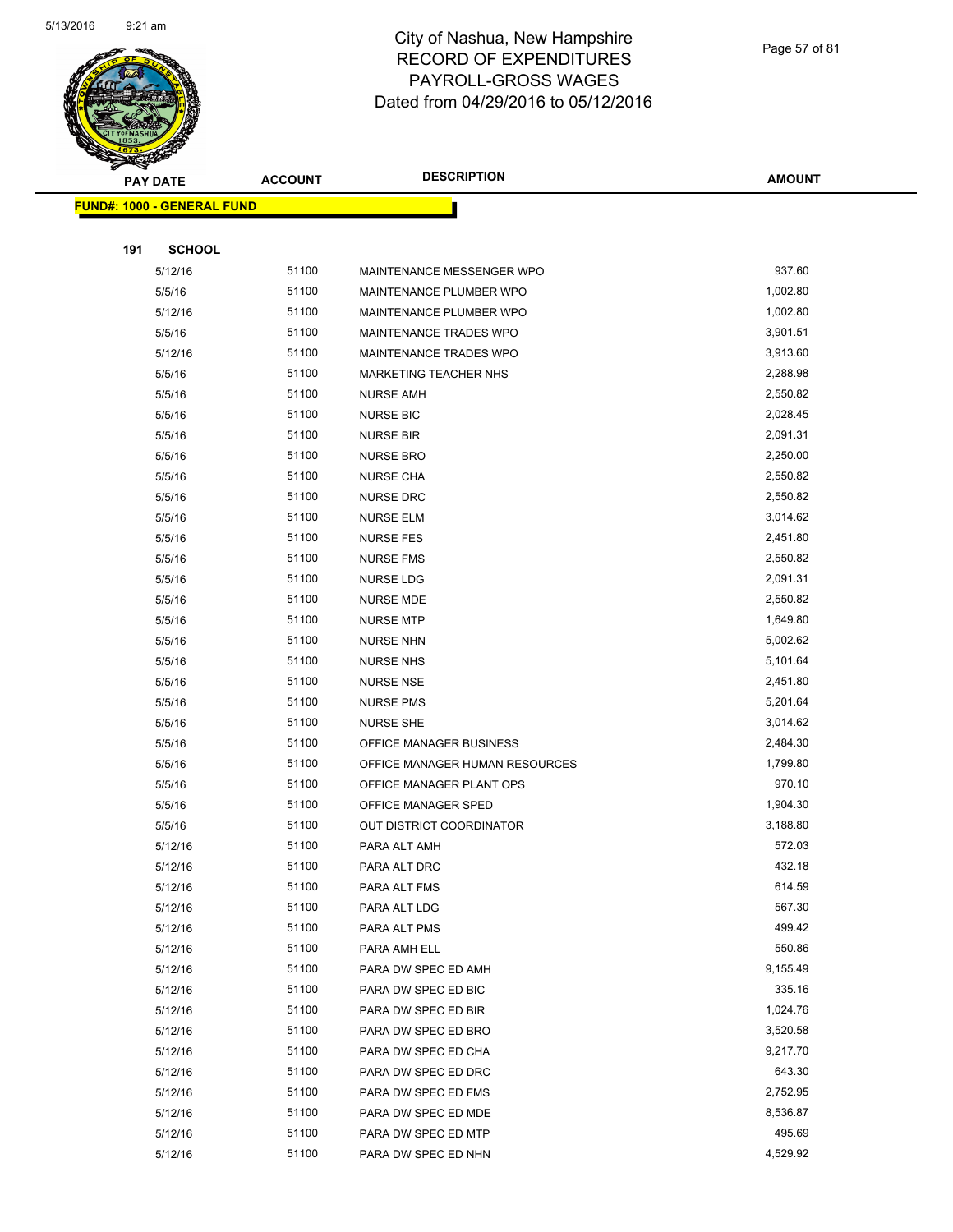

Page 58 of 81

| <b>PAY DATE</b>                   | <b>ACCOUNT</b> | <b>DESCRIPTION</b>  | <b>AMOUNT</b> |
|-----------------------------------|----------------|---------------------|---------------|
| <b>FUND#: 1000 - GENERAL FUND</b> |                |                     |               |
|                                   |                |                     |               |
| 191<br><b>SCHOOL</b>              |                |                     |               |
| 5/12/16                           | 51100          | PARA DW SPEC ED NHS | 7,769.40      |
| 5/12/16                           | 51100          | PARA DW SPEC ED NSE | 2,786.20      |
| 5/12/16                           | 51100          | PARA DW SPEC ED PMS | 4,967.39      |
| 5/12/16                           | 51100          | PARA DW SPEC ED SHE | 8,884.03      |
| 5/12/16                           | 51100          | PARA DW SPEC ED WID | 2,031.07      |
| 5/12/16                           | 51100          | PARA DW SPEC ELM    | 5,262.63      |
| 5/12/16                           | 51100          | PARA ELL BIR        | 537.60        |
| 5/12/16                           | 51100          | PARA ELL DRC        | 537.60        |
| 5/12/16                           | 51100          | PARA ELL ELM        | 844.42        |
| 5/12/16                           | 51100          | PARA ELL FES        | 468.18        |
| 5/12/16                           | 51100          | PARA ELL FMS        | 351.40        |
| 5/12/16                           | 51100          | PARA ELL LDG        | 322.56        |
| 5/12/16                           | 51100          | PARA ELL MTP        | 387.90        |
| 5/12/16                           | 51100          | PARA ELL NHS        | 591.36        |
| 5/12/16                           | 51100          | PARA ELL PMS        | 329.71        |
| 5/12/16                           | 51100          | PARA ELL SHE        | 577.92        |
| 5/12/16                           | 51100          | PARA INST AMH       | 1,918.89      |
| 5/12/16                           | 51100          | PARA INST BIC       | 5,629.50      |
| 5/12/16                           | 51100          | PARA INST BIR       | 4,299.26      |
| 5/12/16                           | 51100          | PARA INST BRO       | 2,785.89      |
| 5/12/16                           | 51100          | PARA INST CHA       | 4,853.24      |
| 5/12/16                           | 51100          | PARA INST DRC       | 3,577.32      |
| 5/12/16                           | 51100          | PARA INST ELM       | 5,310.58      |
| 5/12/16                           | 51100          | PARA INST FES       | 5,564.04      |
| 5/12/16                           | 51100          | PARA INST FMS       | 5,243.60      |
| 5/12/16                           | 51100          | PARA INST LDG       | 6,322.28      |
| 5/12/16                           | 51100          | PARA INST MDE       | 4,171.69      |
| 5/12/16                           | 51100          | PARA INST MTP       | 1,987.26      |
| 5/12/16                           | 51100          | PARA INST NHN       | 2,253.31      |
| 5/12/16                           | 51100          | PARA INST NHS       | 2,424.71      |
| 5/12/16                           | 51100          | PARA INST NSE       | 3,674.94      |
| 5/12/16                           | 51100          | PARA INST PMS       | 5,716.10      |
| 5/12/16                           | 51100          | PARA INST SHE       | 3,180.52      |
| 5/12/16                           | 51100          | PARA KIND AMH       | 1,128.51      |
| 5/12/16                           | 51100          | PARA KIND BIC       | 564.25        |
| 5/12/16                           | 51100          | PARA KIND BRO       | 564.26        |
| 5/12/16                           | 51100          | PARA KIND CHA       | 475.86        |
| 5/12/16                           | 51100          | PARA KIND DRC       | 537.60        |
| 5/12/16                           | 51100          | PARA KIND FES       | 837.00        |
| 5/12/16                           | 51100          | PARA KIND LDG       | 248.04        |
| 5/12/16                           | 51100          | PARA KIND MDE       | 555.00        |
| 5/12/16                           | 51100          | PARA KIND MTP       | 1,023.60      |
| 5/12/16                           | 51100          | PARA KIND NSE       | 559.63        |
| 5/12/16                           | 51100          | PARA KIND SHE       | 124.88        |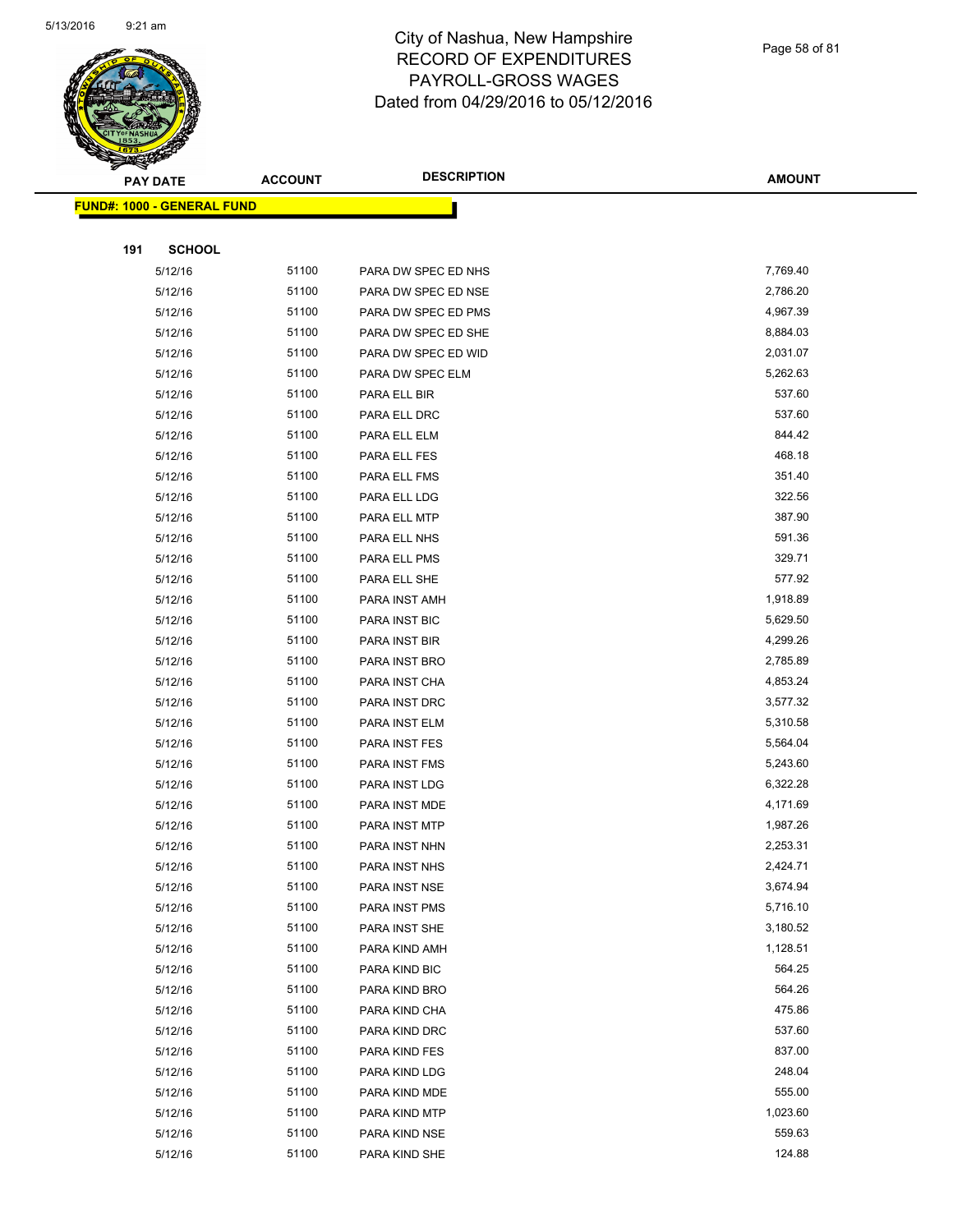

Page 59 of 81

| <b>PAY DATE</b> |                                   | <b>DESCRIPTION</b><br><b>ACCOUNT</b> |                                        | <b>AMOUNT</b>        |
|-----------------|-----------------------------------|--------------------------------------|----------------------------------------|----------------------|
|                 | <b>FUND#: 1000 - GENERAL FUND</b> |                                      |                                        |                      |
|                 |                                   |                                      |                                        |                      |
| 191             | <b>SCHOOL</b>                     |                                      |                                        |                      |
|                 | 5/12/16                           | 51100                                | PARA MEDIA NHN                         | 638.20               |
|                 | 5/12/16                           | 51100                                | PARA MEDIA NHS                         | 1,178.56             |
|                 | 5/12/16                           | 51100                                | PARA PRE SCH BIC                       | 3,482.79             |
|                 | 5/12/16                           | 51100                                | PARA PRE SCH BRO                       | 4,935.45             |
|                 | 5/12/16                           | 51100                                | PARA PRE SCH MTP                       | 246.24               |
|                 | 5/12/16                           | 51100                                | PARA PRE SCH NSE                       | 1,179.90             |
|                 | 5/12/16                           | 51100                                | PARA READ ELM                          | 578.15               |
|                 | 5/12/16                           | 51100                                | PARA SCI NHN                           | 595.68               |
|                 | 5/12/16                           | 51100                                | PARA SCI NHS                           | 572.50               |
|                 | 5/12/16                           | 51100                                | PARA TTI DRC                           | 322.56               |
|                 | 5/12/16                           | 51100                                | PARA VOC NHS                           | 622.88               |
|                 | 5/5/16                            | 51100                                | PEER COACH                             | 5,655.91             |
|                 | 5/5/16                            | 51100                                | PRINCIPAL AMH                          | 4,731.30             |
|                 | 5/5/16                            | 51100                                | PRINCIPAL BIC                          | 4,769.50             |
|                 | 5/5/16                            | 51100                                | PRINCIPAL BIR                          | 4,836.30             |
|                 | 5/5/16                            | 51100                                | PRINCIPAL BRO                          | 3,088.80             |
|                 | 5/5/16                            | 51100                                | PRINCIPAL CHA                          | 4,783.80             |
|                 | 5/5/16                            | 51100                                | PRINCIPAL DRC                          | 3,461.50             |
|                 | 5/5/16                            | 51100                                | PRINCIPAL ELM                          | 4,808.20             |
|                 | 5/5/16                            | 51100                                | PRINCIPAL FES                          | 4,731.30             |
|                 | 5/5/16                            | 51100                                | PRINCIPAL FMS                          | 4,758.50             |
|                 | 5/5/16                            | 51100                                | PRINCIPAL LDG                          | 4,769.50             |
|                 | 5/5/16                            | 51100                                | PRINCIPAL MDE                          | 4,783.80             |
|                 | 5/5/16                            | 51100                                | PRINCIPAL MTP                          | 4,836.30             |
|                 | 5/5/16                            | 51100                                | PRINCIPAL NHN                          | 5,005.10             |
|                 | 5/5/16                            | 51100                                | PRINCIPAL NHS                          | 5,090.40             |
|                 | 5/5/16                            | 51100                                | PRINCIPAL NSE                          | 4,836.30             |
|                 | 5/5/16                            | 51100                                | PRINCIPAL PMS                          | 4,855.70             |
|                 | 5/5/16                            | 51100                                | PRINCIPAL SHE                          | 4,769.50             |
|                 | 5/5/16                            | 51100                                | SCHOOL PSYCHOLOGIST WID                | 41,425.60            |
|                 | 5/12/16                           | 51100                                | <b>SECURITY GUARD NHS</b>              | 791.20               |
|                 | 5/12/16                           | 51100                                | SECURITY MONITOR NHN                   | 1,945.45             |
|                 | 5/12/16                           | 51100                                | SECURITY MONITOR NHS                   | 2,084.41<br>2,767.36 |
|                 | 5/12/16                           | 51100<br>51100                       | SIGN LANGUAGE INTERPRETER              | 2,458.59             |
|                 | 5/5/16<br>5/5/16                  | 51100                                | SOCIAL WORKER ELM<br>SOCIAL WORKER FMS | 2,761.41             |
|                 | 5/5/16                            | 51100                                | SPEECH LANG PATHOLOGIST WID            | 50,207.36            |
|                 | 5/12/16                           | 51100                                | SPEECH LANGUAGE ASST                   | 670.89               |
|                 | 5/5/16                            | 51100                                | STUDENT ACTIVITY COORD NHN             | 369.60               |
|                 | 5/5/16                            | 51100                                | STUDENT ACTIVITY COORD NHS             | 1,139.50             |
|                 | 5/5/16                            | 51100                                | STUDENT INFO COORDINATOR               | 1,799.80             |
|                 | 5/5/16                            | 51100                                | <b>SUPERINTENDENT</b>                  | 5,489.10             |
|                 | 5/5/16                            | 51100                                | SYSTEMS ADMIN FULL YEAR                | 11,014.00            |
|                 | 5/5/16                            | 51100                                | TEACHER ART AMH                        | 2,602.91             |
|                 |                                   |                                      |                                        |                      |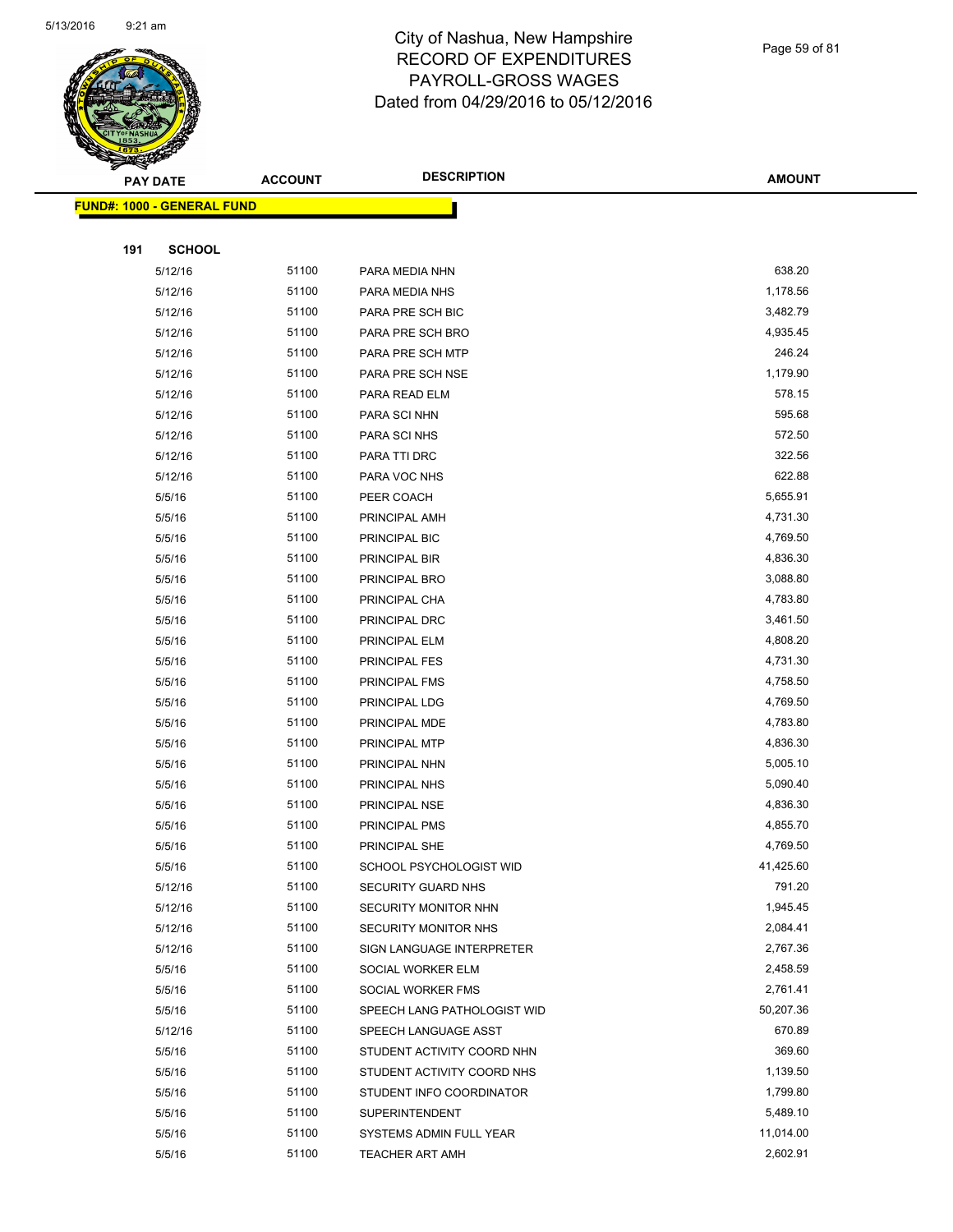

Page 60 of 81

| <b>PAY DATE</b>                    | <b>ACCOUNT</b> | <b>DESCRIPTION</b>               | <b>AMOUNT</b> |
|------------------------------------|----------------|----------------------------------|---------------|
| <u> FUND#: 1000 - GENERAL FUND</u> |                |                                  |               |
|                                    |                |                                  |               |
| 191<br><b>SCHOOL</b>               |                |                                  |               |
| 5/5/16                             | 51100          | TEACHER ART BIC                  | 1,949.68      |
| 5/5/16                             | 51100          | <b>TEACHER ART BIR</b>           | 2,602.91      |
| 5/5/16                             | 51100          | <b>TEACHER ART BRO</b>           | 2,905.60      |
| 5/5/16                             | 51100          | <b>TEACHER ART CHA</b>           | 2,021.68      |
| 5/5/16                             | 51100          | <b>TEACHER ART DRC</b>           | 1,885.02      |
| 5/5/16                             | 51100          | <b>TEACHER ART ELM</b>           | 4,606.00      |
| 5/5/16                             | 51100          | <b>TEACHER ART FES</b>           | 2,288.98      |
| 5/5/16                             | 51100          | <b>TEACHER ART FMS</b>           | 3,357.69      |
| 5/5/16                             | 51100          | <b>TEACHER ART LDG</b>           | 2,295.91      |
| 5/5/16                             | 51100          | <b>TEACHER ART MDE</b>           | 1,885.02      |
| 5/5/16                             | 51100          | TEACHER ART NHN                  | 10,504.48     |
| 5/5/16                             | 51100          | <b>TEACHER ART NHS</b>           | 10,292.00     |
| 5/5/16                             | 51100          | <b>TEACHER ART NSE</b>           | 2,873.00      |
| 5/5/16                             | 51100          | <b>TEACHER ART PMS</b>           | 3,637.32      |
| 5/5/16                             | 51100          | <b>TEACHER ART SHE</b>           | 1,972.11      |
| 5/5/16                             | 51100          | <b>TEACHER AUTO NHN</b>          | 5,205.82      |
| 5/5/16                             | 51100          | <b>TEACHER BEHAVIOR SPEC WID</b> | 5,565.82      |
| 5/5/16                             | 51100          | TEACHER BIO TEC NHN              | 2,326.52      |
| 5/5/16                             | 51100          | TEACHER BUILD CONST NHS          | 2,602.91      |
| 5/5/16                             | 51100          | TEACHER BUSINESS NHN             | 11,136.87     |
| 5/5/16                             | 51100          | TEACHER BUSINESS NHS             | 2,873.00      |
| 5/5/16                             | 51100          | <b>TEACHER COMPUTER ELM</b>      | 1,885.02      |
| 5/5/16                             | 51100          | <b>TEACHER COMPUTER FMS</b>      | 4,661.82      |
| 5/5/16                             | 51100          | TEACHER COMPUTER NHN             | 2,304.12      |
| 5/5/16                             | 51100          | <b>TEACHER COMPUTER NHS</b>      | 9,056.41      |
| 5/5/16                             | 51100          | TEACHER COMPUTER PMS             | 5,859.10      |
| 5/5/16                             | 51100          | <b>TEACHER COSMETOLOGY NHN</b>   | 4,286.39      |
| 5/5/16                             | 51100          | TEACHER CULINARY NHN             | 5,205.82      |
| 5/5/16                             | 51100          | TEACHER DEAF NSE                 | 4,433.61      |
| 5/5/16                             | 51100          | <b>TEACHER DEAF WID</b>          | 2,782.91      |
| 5/5/16                             | 51100          | TEACHER DWSE AMH                 | 5,241.50      |
| 5/5/16                             | 51100          | <b>TEACHER DWSE BIR</b>          | 4,324.91      |
| 5/5/16                             | 51100          | TEACHER DWSE BRO                 | 4,083.68      |
| 5/5/16                             | 51100          | TEACHER DWSE ELM                 | 12,060.53     |
| 5/5/16                             | 51100          | TEACHER DWSE MDE                 | 4,497.91      |
| 5/5/16                             | 51100          | TEACHER DWSE NSE                 | 2,782.91      |
| 5/5/16                             | 51100          | <b>TEACHER DWSE PMS</b>          | 7,125.00      |
| 5/5/16                             | 51100          | TEACHER DWSE SHE                 | 4,189.00      |
| 5/5/16                             | 51100          | TEACHER ECE NHS                  | 5,565.82      |
| 5/5/16                             | 51100          | TEACHER ELECTRICAL NHS           | 2,602.91      |
| 5/5/16                             | 51100          | TEACHER ELL AMH                  | 1,810.20      |
| 5/5/16                             | 51100          | TEACHER ELL BIR                  | 2,782.91      |
| 5/5/16                             | 51100          | TEACHER ELL DRC                  | 5,371.23      |
| 5/5/16                             | 51100          | TEACHER ELL ELM                  | 4,528.39      |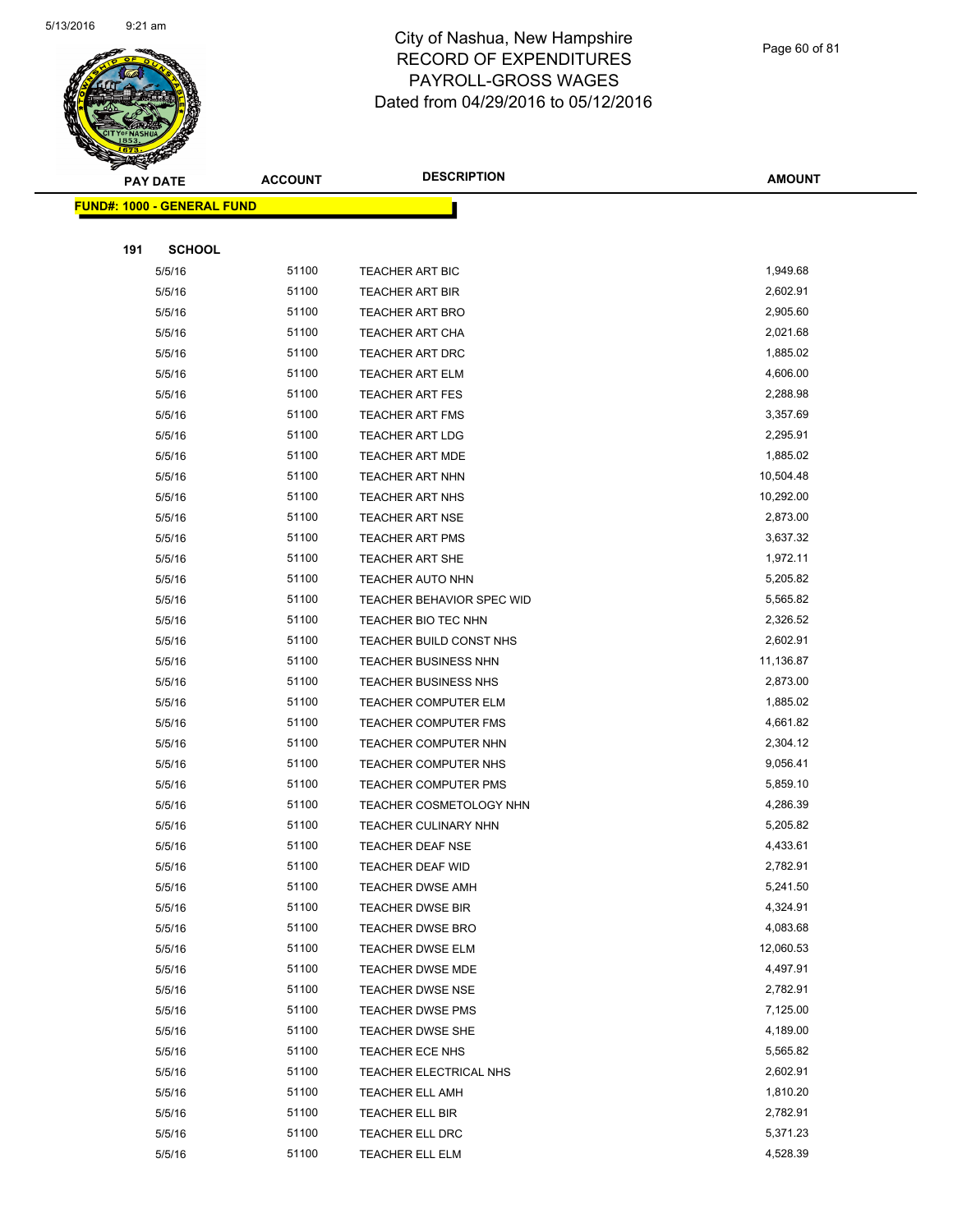

Page 61 of 81

**AMOUNT**

|     | <u> FUND#: 1000 - GENERAL FUND</u> |       |                            |           |
|-----|------------------------------------|-------|----------------------------|-----------|
|     |                                    |       |                            |           |
| 191 | <b>SCHOOL</b>                      |       |                            |           |
|     | 5/5/16                             | 51100 | TEACHER ELL FES            | 6,528.15  |
|     | 5/10/16                            | 51100 | <b>TEACHER ELL FES</b>     | (377.95)  |
|     | 5/5/16                             | 51100 | TEACHER ELL FMS            | 2,119.30  |
|     | 5/5/16                             | 51100 | <b>TEACHER ELL LDG</b>     | 5,592.74  |
|     | 5/5/16                             | 51100 | <b>TEACHER ELL MTP</b>     | 2,782.91  |
|     | 5/5/16                             | 51100 | <b>TEACHER ELL NHN</b>     | 4,316.66  |
|     | 5/5/16                             | 51100 | TEACHER ELL NHS            | 7,676.32  |
|     | 5/5/16                             | 51100 | <b>TEACHER ELL PMS</b>     | 1,949.67  |
|     | 5/5/16                             | 51100 | TEACHER ELL SHE            | 1,878.92  |
|     | 5/5/16                             | 51100 | TEACHER ENGLISH ELM        | 23,988.92 |
|     | 5/5/16                             | 51100 | <b>TEACHER ENGLISH FMS</b> | 18,592.85 |
|     | 5/5/16                             | 51100 | <b>TEACHER ENGLISH NHN</b> | 38,281.81 |
|     | 5/5/16                             | 51100 | <b>TEACHER ENGLISH NHS</b> | 45,129.73 |
|     | 5/5/16                             | 51100 | <b>TEACHER ENGLISH PMS</b> | 16,338.32 |
|     | 5/5/16                             | 51100 | <b>TEACHER FACS ELM</b>    | 2,866.00  |
|     | 5/5/16                             | 51100 | <b>TEACHER FACS FMS</b>    | 4,781.91  |
|     | 5/5/16                             | 51100 | <b>TEACHER FACS NHN</b>    | 3,727.61  |
|     | 5/5/16                             | 51100 | <b>TEACHER FACS NHS</b>    | 9,832.56  |
|     | 5/5/16                             | 51100 | <b>TEACHER FACS PMS</b>    | 5,385.82  |
|     | 5/5/16                             | 51100 | TEACHER FOREIGN LANG ELM   | 5,655.91  |
|     | 5/5/16                             | 51100 | TEACHER FOREIGN LANG FMS   | 2,782.91  |
|     | 5/5/16                             | 51100 | TEACHER FOREIGN LANG NHN   | 13,653.07 |
|     | 5/5/16                             | 51100 | TEACHER FOREIGN LANG NHS   | 17,699.23 |
|     | 5/5/16                             | 51100 | TEACHER FOREIGN LANG PMS   | 5,475.91  |
|     | 5/5/16                             | 51100 | <b>TEACHER GR1 AMH</b>     | 6,258.50  |
|     | 5/5/16                             | 51100 | <b>TEACHER GR1 BIC</b>     | 7,878.75  |
|     | 5/5/16                             | 51100 | <b>TEACHER GR1 BIR</b>     | 10,131.50 |
|     | 5/5/16                             | 51100 | <b>TEACHER GR1 BRO</b>     | 7,462.32  |
|     | 5/5/16                             | 51100 | <b>TEACHER GR1 CHA</b>     | 9,492.22  |
|     | 5/5/16                             | 51100 | <b>TEACHER GR1 DRC</b>     | 7,811.48  |
|     | 5/5/16                             | 51100 | <b>TEACHER GR1 FES</b>     | 9,960.23  |
|     | 5/5/16                             | 51100 | <b>TEACHER GR1 LDG</b>     | 8,003.42  |
|     | 5/5/16                             | 51100 | <b>TEACHER GR1 MDE</b>     | 8,705.02  |
|     | 5/5/16                             | 51100 | <b>TEACHER GR1 MTP</b>     | 6,055.93  |
|     | 5/5/16                             | 51100 | TEACHER GR1 NSE            | 6,755.37  |
|     | 5/5/16                             | 51100 | <b>TEACHER GR1 SHE</b>     | 6,050.32  |
|     | 5/5/16                             | 51100 | <b>TEACHER GR2 AMH</b>     | 8,403.54  |
|     | 5/5/16                             | 51100 | TEACHER GR2 BIC            | 10,381.02 |
|     | 5/5/16                             | 51100 | TEACHER GR2 BIR            | 10,063.73 |
|     | 5/5/16                             | 51100 | TEACHER GR2 BRO            | 5,364.32  |
|     | 5/5/16                             | 51100 | TEACHER GR2 CHA            | 9,036.61  |
|     | 5/5/16                             | 51100 | TEACHER GR2 DRC            | 6,570.66  |
|     | 5/5/16                             | 51100 | TEACHER GR2 FES            | 10,217.59 |
|     | 5/5/16                             | 51100 | TEACHER GR2 LDG            | 9,557.56  |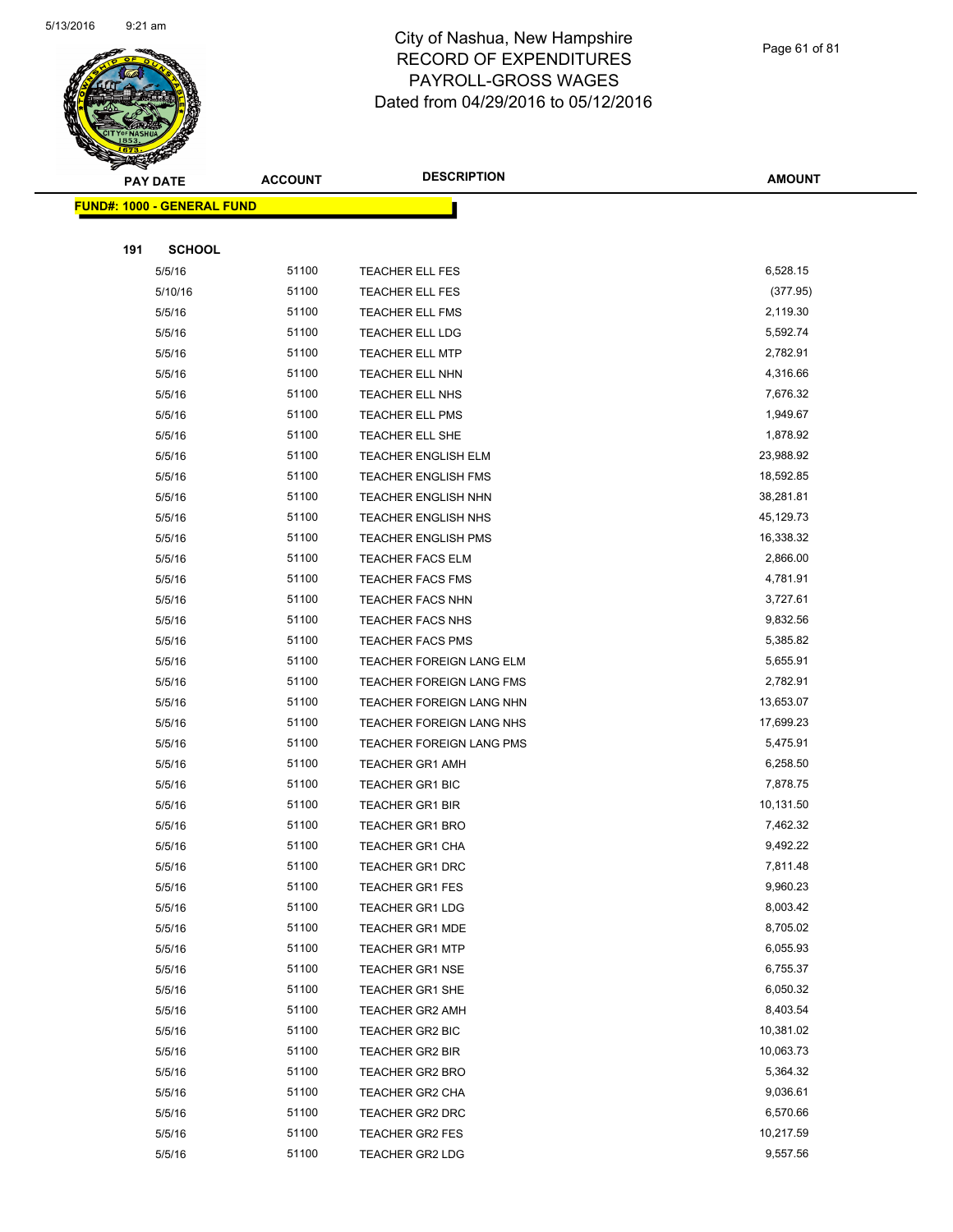

Page 62 of 81

|     | <b>PAY DATE</b>                   | <b>ACCOUNT</b> | <b>DESCRIPTION</b>       | <b>AMOUNT</b> |
|-----|-----------------------------------|----------------|--------------------------|---------------|
|     | <b>FUND#: 1000 - GENERAL FUND</b> |                |                          |               |
|     |                                   |                |                          |               |
| 191 | <b>SCHOOL</b>                     |                |                          |               |
|     | 5/5/16                            | 51100          | TEACHER GR2 MDE          | 10,578.94     |
|     | 5/5/16                            | 51100          | <b>TEACHER GR2 MTP</b>   | 6,617.61      |
|     | 5/5/16                            | 51100          | <b>TEACHER GR2 NSE</b>   | 6,848.50      |
|     | 5/5/16                            | 51100          | <b>TEACHER GR2 SHE</b>   | 6,311.02      |
|     | 5/5/16                            | 51100          | <b>TEACHER GR3 AMH</b>   | 7,299.00      |
|     | 5/5/16                            | 51100          | <b>TEACHER GR3 BIC</b>   | 7,240.82      |
|     | 5/5/16                            | 51100          | <b>TEACHER GR3 BIR</b>   | 8,964.31      |
|     | 5/5/16                            | 51100          | <b>TEACHER GR3 BRO</b>   | 7,519.84      |
|     | 5/5/16                            | 51100          | <b>TEACHER GR3 CHA</b>   | 8,168.13      |
|     | 5/5/16                            | 51100          | <b>TEACHER GR3 DRC</b>   | 7,089.70      |
|     | 5/5/16                            | 51100          | <b>TEACHER GR3 FES</b>   | 8,722.42      |
|     | 5/5/16                            | 51100          | <b>TEACHER GR3 LDG</b>   | 7,208.91      |
|     | 5/5/16                            | 51100          | <b>TEACHER GR3 MDE</b>   | 12,668.93     |
|     | 5/5/16                            | 51100          | <b>TEACHER GR3 MTP</b>   | 6,209.93      |
|     | 5/5/16                            | 51100          | <b>TEACHER GR3 NSE</b>   | 6,456.57      |
|     | 5/5/16                            | 51100          | <b>TEACHER GR3 SHE</b>   | 7,360.93      |
|     | 5/5/16                            | 51100          | <b>TEACHER GR4 AMH</b>   | 4,104.20      |
|     | 5/5/16                            | 51100          | <b>TEACHER GR4 BIC</b>   | 8,335.66      |
|     | 5/5/16                            | 51100          | <b>TEACHER GR4 BIR</b>   | 6,989.59      |
|     | 5/5/16                            | 51100          | <b>TEACHER GR4 BRO</b>   | 7,319.24      |
|     | 5/5/16                            | 51100          | <b>TEACHER GR4 CHA</b>   | 7,389.00      |
|     | 5/5/16                            | 51100          | <b>TEACHER GR4 DRC</b>   | 5,259.87      |
|     | 5/5/16                            | 51100          | <b>TEACHER GR4 FES</b>   | 6,043.23      |
|     | 5/5/16                            | 51100          | <b>TEACHER GR4 LDG</b>   | 9,434.91      |
|     | 5/5/16                            | 51100          | <b>TEACHER GR4 MDE</b>   | 7,430.57      |
|     | 5/5/16                            | 51100          | <b>TEACHER GR4 MTP</b>   | 5,889.72      |
|     | 5/5/16                            | 51100          | <b>TEACHER GR4 NSE</b>   | 6,986.98      |
|     | 5/5/16                            | 51100          | <b>TEACHER GR4 SHE</b>   | 5,438.88      |
|     | 5/5/16                            | 51100          | <b>TEACHER GR5 AMH</b>   | 5,385.82      |
|     | 5/5/16                            | 51100          | <b>TEACHER GR5 BIC</b>   | 9,298.59      |
|     | 5/5/16                            | 51100          | <b>TEACHER GR5 BIR</b>   | 9,218.30      |
|     | 5/5/16                            | 51100          | <b>TEACHER GR5 BRO</b>   | 7,404.42      |
|     | 5/5/16                            | 51100          | <b>TEACHER GR5 CHA</b>   | 8,940.99      |
|     | 5/5/16                            | 51100          | <b>TEACHER GR5 DRC</b>   | 5,553.93      |
|     | 5/5/16                            | 51100          | <b>TEACHER GR5 FES</b>   | 8,864.28      |
|     | 5/5/16                            | 51100          | <b>TEACHER GR5 LDG</b>   | 12,170.14     |
|     | 5/5/16                            | 51100          | <b>TEACHER GR5 MDE</b>   | 9,852.75      |
|     | 5/5/16                            | 51100          | <b>TEACHER GR5 MTP</b>   | 7,630.49      |
|     | 5/5/16                            | 51100          | <b>TEACHER GR5 NSE</b>   | 8,150.64      |
|     | 5/5/16                            | 51100          | <b>TEACHER GR5 SHE</b>   | 9,436.91      |
|     | 5/5/16                            | 51100          | <b>TEACHER GR6 ELM</b>   | 33,001.94     |
|     | 5/5/16                            | 51100          | <b>TEACHER GR6 FMS</b>   | 22,475.85     |
|     | 5/5/16                            | 51100          | <b>TEACHER GR6 PMS</b>   | 23,807.81     |
|     | 5/5/16                            | 51100          | <b>TEACHER GRAPH NHS</b> | 2,134.00      |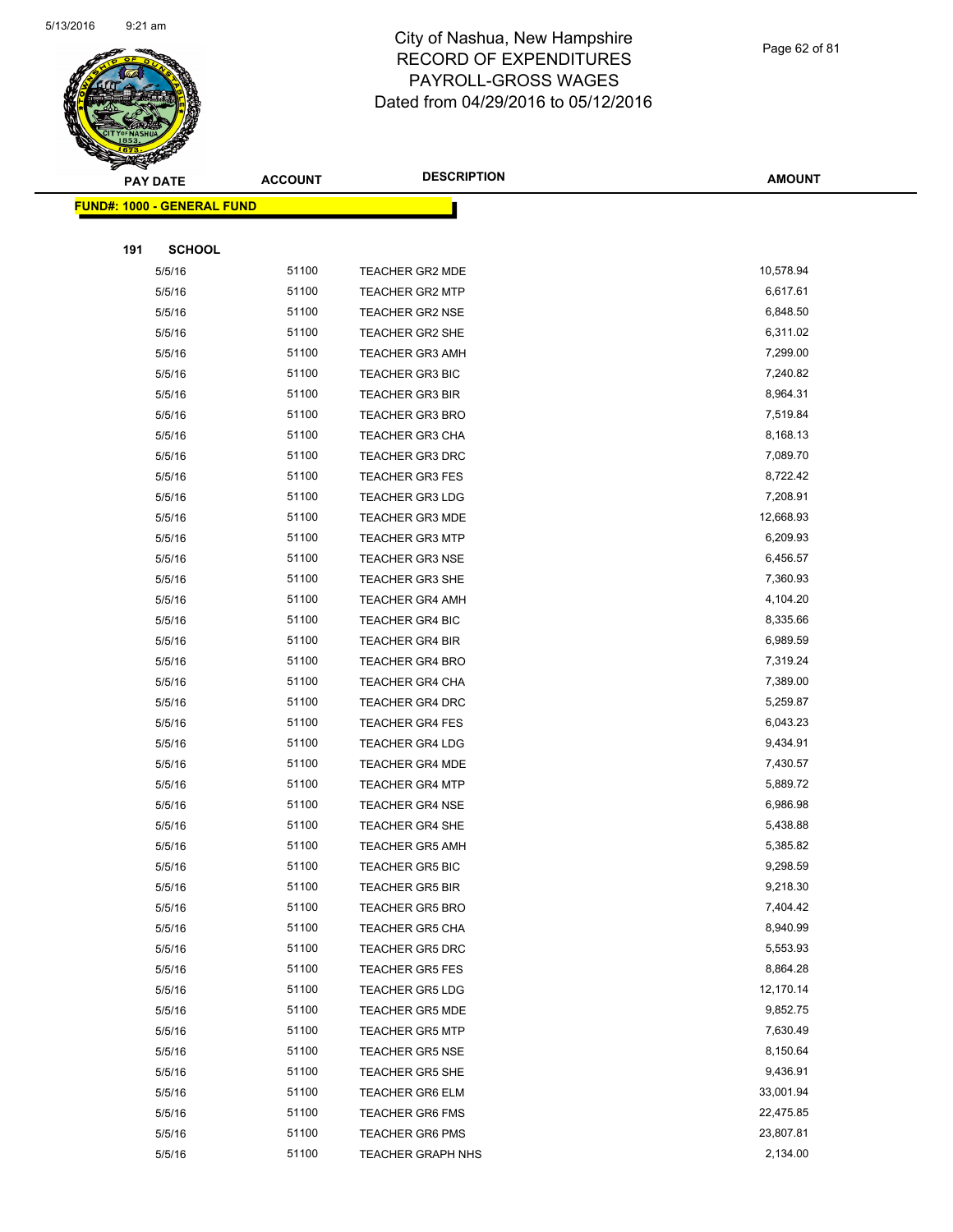

Page 63 of 81

| $\tilde{\phantom{a}}$<br><b>PAY DATE</b> | <b>ACCOUNT</b> | <b>DESCRIPTION</b>                                   | <b>AMOUNT</b>        |
|------------------------------------------|----------------|------------------------------------------------------|----------------------|
| <b>FUND#: 1000 - GENERAL FUND</b>        |                |                                                      |                      |
|                                          |                |                                                      |                      |
| 191<br><b>SCHOOL</b>                     |                |                                                      |                      |
| 5/5/16                                   | 51100          | <b>TEACHER GRAPHICS NHN</b>                          | 2,602.91             |
| 5/5/16                                   | 51100          | TEACHER HEALTH ELM                                   | 2,588.32             |
| 5/5/16                                   | 51100          | TEACHER HEALTH NHN                                   | 5,025.61             |
| 5/5/16                                   | 51100          | TEACHER HEALTH NHS                                   | 2,602.91             |
| 5/5/16                                   | 51100          | TEACHER HEALTHOC NHS                                 | 6,235.13             |
| 5/5/16                                   | 51100          | TEACHER HVAC NHS                                     | 1,683.48             |
| 5/5/16                                   | 51100          | TEACHER IN SCH SUSPENSION ELM                        | 2,782.91             |
| 5/5/16                                   | 51100          | TEACHER IN SCH SUSPENSION NHN                        | 2,674.82             |
| 5/5/16                                   | 51100          | TEACHER IN SCH SUSPENSION NHS                        | 2,674.82             |
| 5/5/16                                   | 51100          | <b>TEACHER KIND AMH</b>                              | 5,133.41             |
| 5/5/16                                   | 51100          | <b>TEACHER KIND BIC</b>                              | 3,571.50             |
| 5/5/16                                   | 51100          | <b>TEACHER KIND BIR</b>                              | 2,674.82             |
| 5/5/16                                   | 51100          | <b>TEACHER KIND BRO</b>                              | 2,602.91             |
| 5/5/16                                   | 51100          | <b>TEACHER KIND CHA</b>                              | 3,694.44             |
| 5/5/16                                   | 51100          | TEACHER KIND DRC                                     | 8,816.16             |
| 5/5/16                                   | 51100          | <b>TEACHER KIND FES</b>                              | 9,785.76             |
| 5/5/16                                   | 51100          | <b>TEACHER KIND LDG</b>                              | 8,789.50             |
| 5/5/16                                   | 51100          | <b>TEACHER KIND MDE</b>                              | 4,829.20             |
| 5/5/16                                   | 51100          | <b>TEACHER KIND MTP</b>                              | 3,919.52             |
| 5/5/16                                   | 51100          | <b>TEACHER KIND NSE</b>                              | 982.38               |
| 5/5/16                                   | 51100          | TEACHER KIND SHE                                     | 2,119.30             |
| 5/5/16                                   | 51100          | TEACHER MATH ELM                                     | 20,984.39            |
| 5/5/16                                   | 51100          | <b>TEACHER MATH FMS</b>                              | 11,687.98            |
| 5/5/16                                   | 51100          | <b>TEACHER MATH NHN</b>                              | 33,245.59            |
| 5/5/16                                   | 51100          | <b>TEACHER MATH NHS</b>                              | 42,612.57            |
| 5/5/16                                   | 51100          | <b>TEACHER MATH PMS</b>                              | 10,891.51            |
| 5/5/16                                   | 51100          | <b>TEACHER MUSIC AMH</b>                             | 1,683.48             |
| 5/5/16                                   | 51100          | TEACHER MUSIC BIC                                    | 2,602.91             |
| 5/5/16                                   | 51100          | <b>TEACHER MUSIC BIR</b>                             | 1,554.78             |
| 5/5/16                                   | 51100          | TEACHER MUSIC BRO                                    | 2,782.92             |
| 5/5/16                                   | 51100          | <b>TEACHER MUSIC CHA</b>                             | 2,782.91             |
| 5/5/16                                   | 51100          | <b>TEACHER MUSIC DRC</b>                             | 2,692.91             |
| 5/5/16                                   | 51100          | <b>TEACHER MUSIC ELM</b><br><b>TEACHER MUSIC FES</b> | 4,817.42<br>2,602.91 |
| 5/5/16                                   | 51100<br>51100 | <b>TEACHER MUSIC FMS</b>                             | 5,205.41             |
| 5/5/16<br>5/5/16                         | 51100          | <b>TEACHER MUSIC MDE</b>                             | 1,949.68             |
| 5/5/16                                   | 51100          | TEACHER MUSIC NHN                                    | 4,414.86             |
| 5/5/16                                   | 51100          | <b>TEACHER MUSIC NHS</b>                             | 5,104.73             |
| 5/5/16                                   | 51100          | <b>TEACHER MUSIC NSE</b>                             | 2,044.91             |
| 5/5/16                                   | 51100          | <b>TEACHER MUSIC PMS</b>                             | 4,355.21             |
| 5/5/16                                   | 51100          | <b>TEACHER MUSIC SHE</b>                             | 2,501.82             |
| 5/5/16                                   | 51100          | TEACHER PE BIC                                       | 2,034.50             |
| 5/5/16                                   | 51100          | TEACHER PE BIR                                       | 2,761.41             |
| 5/5/16                                   | 51100          | TEACHER PE BRO                                       | 2,692.91             |
|                                          |                |                                                      |                      |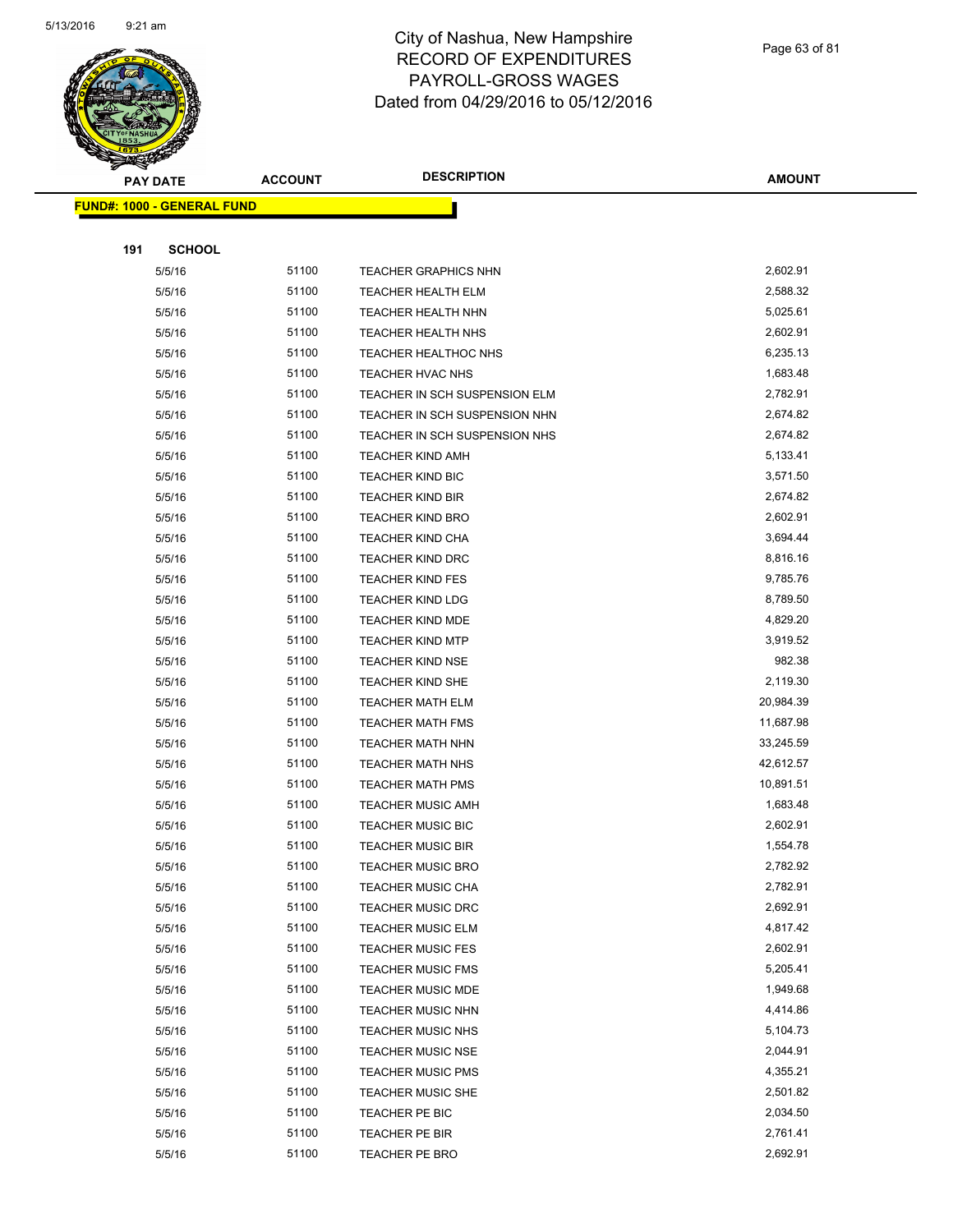

Page 64 of 81

|     | <b>PAY DATE</b>                   | <b>ACCOUNT</b> | <b>DESCRIPTION</b>           | <b>AMOUNT</b> |
|-----|-----------------------------------|----------------|------------------------------|---------------|
|     | <b>FUND#: 1000 - GENERAL FUND</b> |                |                              |               |
|     |                                   |                |                              |               |
| 191 | <b>SCHOOL</b>                     |                |                              |               |
|     | 5/5/16                            | 51100          | TEACHER PE CHA               | 2,602.92      |
|     | 5/5/16                            | 51100          | TEACHER PE DRC               | 2,782.91      |
|     | 5/5/16                            | 51100          | <b>TEACHER PE ELM</b>        | 5,511.87      |
|     | 5/5/16                            | 51100          | TEACHER PE FES               | 1,885.02      |
|     | 5/5/16                            | 51100          | TEACHER PE FMS               | 5,205.82      |
|     | 5/5/16                            | 51100          | <b>TEACHER PE LDG</b>        | 1,972.70      |
|     | 5/5/16                            | 51100          | <b>TEACHER PE MDE</b>        | 2,674.82      |
|     | 5/5/16                            | 51100          | <b>TEACHER PE MTP</b>        | 2,119.30      |
|     | 5/5/16                            | 51100          | TEACHER PE NHN               | 8,467.25      |
|     | 5/5/16                            | 51100          | TEACHER PE NHS               | 10,017.32     |
|     | 5/5/16                            | 51100          | <b>TEACHER PE NSE</b>        | 2,504.62      |
|     | 5/5/16                            | 51100          | TEACHER PE PMS               | 4,494.09      |
|     | 5/5/16                            | 51100          | TEACHER PE SHE               | 2,674.82      |
|     | 5/5/16                            | 51100          | <b>TEACHER PRESCHOOL BIC</b> | 12,296.41     |
|     | 5/5/16                            | 51100          | TEACHER PRESCHOOL BRO        | 7,678.46      |
|     | 5/5/16                            | 51100          | TEACHER PRESCHOOL DRC        | 1,801.02      |
|     | 5/5/16                            | 51100          | <b>TEACHER PRESCHOOL MTP</b> | 1,554.78      |
|     | 5/5/16                            | 51100          | <b>TEACHER PRESCHOOL NHS</b> | 1,292.82      |
|     | 5/5/16                            | 51100          | <b>TEACHER PRESCHOOL NSE</b> | 5,853.52      |
|     | 5/5/16                            | 51100          | TEACHER READ AMH             | 2,873.00      |
|     | 5/5/16                            | 51100          | TEACHER READ BIC             | 5,331.59      |
|     | 5/5/16                            | 51100          | <b>TEACHER READ BIR</b>      | 2,782.91      |
|     | 5/5/16                            | 51100          | TEACHER READ BRO             | 1,949.67      |
|     | 5/5/16                            | 51100          | <b>TEACHER READ DRC</b>      | 2,873.00      |
|     | 5/5/16                            | 51100          | <b>TEACHER READ ELM</b>      | 5,222.48      |
|     | 5/5/16                            | 51100          | <b>TEACHER READ FES</b>      | 2,782.91      |
|     | 5/5/16                            | 51100          | <b>TEACHER READ FMS</b>      | 2,782.91      |
|     | 5/5/16                            | 51100          | <b>TEACHER READ LDG</b>      | 6,041.94      |
|     | 5/5/16                            | 51100          | TEACHER READ MDE             | 2,782.91      |
|     | 5/5/16                            | 51100          | <b>TEACHER READ MTP</b>      | 2,020.41      |
|     | 5/5/16                            | 51100          | TEACHER READ NHN             | 1,823.09      |
|     | 5/5/16                            | 51100          | TEACHER READ NHS             | 3,288.91      |
|     | 5/5/16                            | 51100          | <b>TEACHER READ NSE</b>      | 2,782.91      |
|     | 5/5/16                            | 51100          | TEACHER READ PMS             | 4,631.84      |
|     | 5/5/16                            | 51100          | TEACHER READ SHE             | 2,674.82      |
|     | 5/5/16                            | 51100          | <b>TEACHER ROTC NHN</b>      | 2,728.32      |
|     | 5/5/16                            | 51100          | <b>TEACHER SCIENCE ELM</b>   | 16,662.77     |
|     | 5/5/16                            | 51100          | <b>TEACHER SCIENCE FMS</b>   | 12,113.24     |
|     | 5/5/16                            | 51100          | TEACHER SCIENCE NHN          | 31,813.85     |
|     | 5/5/16                            | 51100          | <b>TEACHER SCIENCE NHS</b>   | 37,851.31     |
|     | 5/5/16                            | 51100          | <b>TEACHER SCIENCE PMS</b>   | 10,442.50     |
|     | 5/5/16                            | 51100          | TEACHER SOCIAL STUDIES ELM   | 15,614.93     |
|     | 5/5/16                            | 51100          | TEACHER SOCIAL STUDIES FMS   | 12,526.35     |
|     | 5/5/16                            | 51100          | TEACHER SOCIAL STUDIES NHN   | 35,297.76     |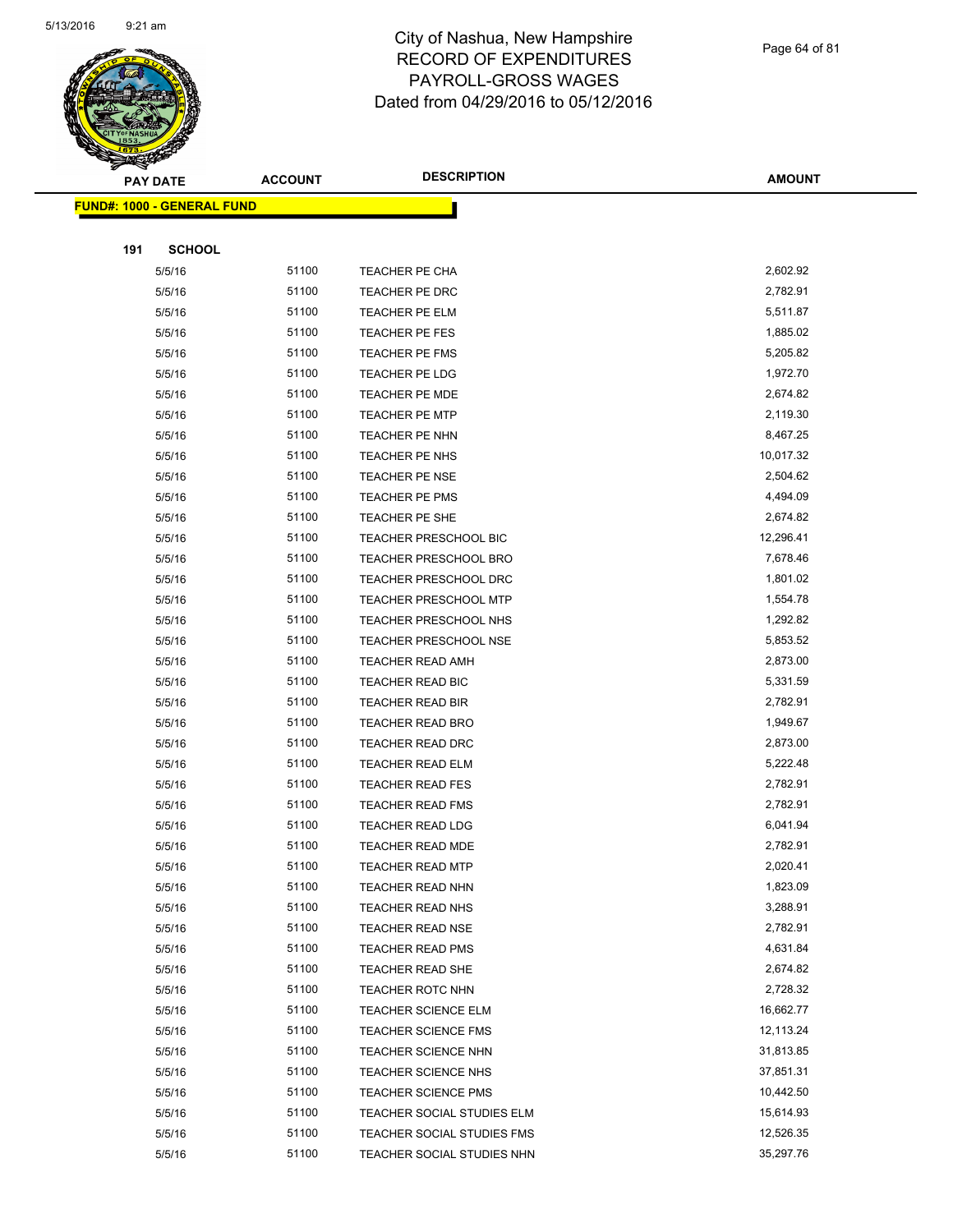

Page 65 of 81

|     | <b>PAY DATE</b>                   | <b>ACCOUNT</b> | <b>DESCRIPTION</b>         | AMOUNT    |
|-----|-----------------------------------|----------------|----------------------------|-----------|
|     | <b>FUND#: 1000 - GENERAL FUND</b> |                |                            |           |
|     |                                   |                |                            |           |
| 191 | <b>SCHOOL</b>                     |                |                            |           |
|     | 5/5/16                            | 51100          | TEACHER SOCIAL STUDIES NHS | 36,667.60 |
|     | 5/5/16                            | 51100          | TEACHER SOCIAL STUDIES PMS | 12,047.64 |
|     | 5/5/16                            | 51100          | <b>TEACHER SPED AMH</b>    | 3,969.50  |
|     | 5/5/16                            | 51100          | <b>TEACHER SPED BIC</b>    | 4,503.50  |
|     | 5/5/16                            | 51100          | TEACHER SPED BIR           | 5,284.73  |
|     | 5/5/16                            | 51100          | TEACHER SPED BRO           | 4,801.48  |
|     | 5/5/16                            | 51100          | <b>TEACHER SPED CHA</b>    | 9,729.52  |
|     | 5/5/16                            | 51100          | TEACHER SPED DRC           | 5,105.92  |
|     | 5/5/16                            | 51100          | <b>TEACHER SPED ELM</b>    | 16,807.89 |
|     | 5/5/16                            | 51100          | TEACHER SPED FES           | 1,622.41  |
|     | 5/5/16                            | 51100          | <b>TEACHER SPED FMS</b>    | 12,222.11 |
|     | 5/5/16                            | 51100          | <b>TEACHER SPED LDG</b>    | 5,562.09  |
|     | 5/5/16                            | 51100          | <b>TEACHER SPED MDE</b>    | 4,191.26  |
|     | 5/5/16                            | 51100          | <b>TEACHER SPED MTP</b>    | 5,385.82  |
|     | 5/5/16                            | 51100          | TEACHER SPED NHN           | 21,590.38 |
|     | 5/5/16                            | 51100          | TEACHER SPED NHS           | 32,357.31 |
|     | 5/5/16                            | 51100          | <b>TEACHER SPED NSE</b>    | 1,510.92  |
|     | 5/5/16                            | 51100          | <b>TEACHER SPED PMS</b>    | 10,450.03 |
|     | 5/5/16                            | 51100          | <b>TEACHER SPED SHE</b>    | 5,385.82  |
|     | 5/5/16                            | 51100          | <b>TEACHER TECHED ELM</b>  | 8,564.29  |
|     | 5/5/16                            | 51100          | <b>TEACHER TECHED FMS</b>  | 5,547.82  |
|     | 5/5/16                            | 51100          | <b>TEACHER TECHED NHN</b>  | 7,172.84  |
|     | 5/5/16                            | 51100          | <b>TEACHER TECHED NHS</b>  | 9,949.04  |
|     | 5/5/16                            | 51100          | <b>TEACHER TECHED PMS</b>  | 5,565.82  |
|     | 5/5/16                            | 51100          | TEACHER TV PROD NHS        | 2,674.82  |
|     | 5/5/16                            | 51100          | <b>TEACHER VISION WID</b>  | 5,289.20  |
|     | 5/12/16                           | 51100          | TECH INTERGRATION ASST AMH | 609.60    |
|     | 5/12/16                           | 51100          | TECH INTERGRATION ASST BIC | 662.75    |
|     | 5/12/16                           | 51100          | TECH INTERGRATION ASST CHA | 547.80    |
|     | 5/12/16                           | 51100          | TECH INTERGRATION ASST FES | 552.37    |
|     | 5/12/16                           | 51100          | TECH INTERGRATION ASST LDG | 683.52    |
|     | 5/12/16                           | 51100          | TECH INTERGRATION ASST MDE | 644.55    |
|     | 5/12/16                           | 51100          | TECH INTERGRATION ASST NSE | 597.88    |
|     | 5/12/16                           | 51100          | TECH INTERGRATION ASST SHE | 552.37    |
|     | 5/5/16                            | 51200          | CLERICAL BOARD OF ED SUP   | 564.14    |
|     | 5/12/16                           | 51200          | CLERICAL BOARD OF ED SUP   | 612.47    |
|     | 5/12/16                           | 51200          | <b>CROSSING GUARD WPO</b>  | 2,675.00  |
|     | 5/5/16                            | 51200          | <b>CUSTODIAN CHA</b>       | 347.40    |
|     | 5/12/16                           | 51200          | <b>CUSTODIAN CHA</b>       | 334.37    |
|     | 5/12/16                           | 51200          | <b>CUSTODIAN HEAD BRO</b>  | 15.59     |
|     | 5/5/16                            | 51200          | <b>CUSTODIAN NHN</b>       | 347.40    |
|     | 5/12/16                           | 51200          | <b>CUSTODIAN NHN</b>       | 347.40    |
|     | 5/5/16                            | 51200          | DATA ANALYST               | 1,927.63  |
|     | 5/5/16                            | 51200          | <b>ENERGY OFFICER</b>      | 410.67    |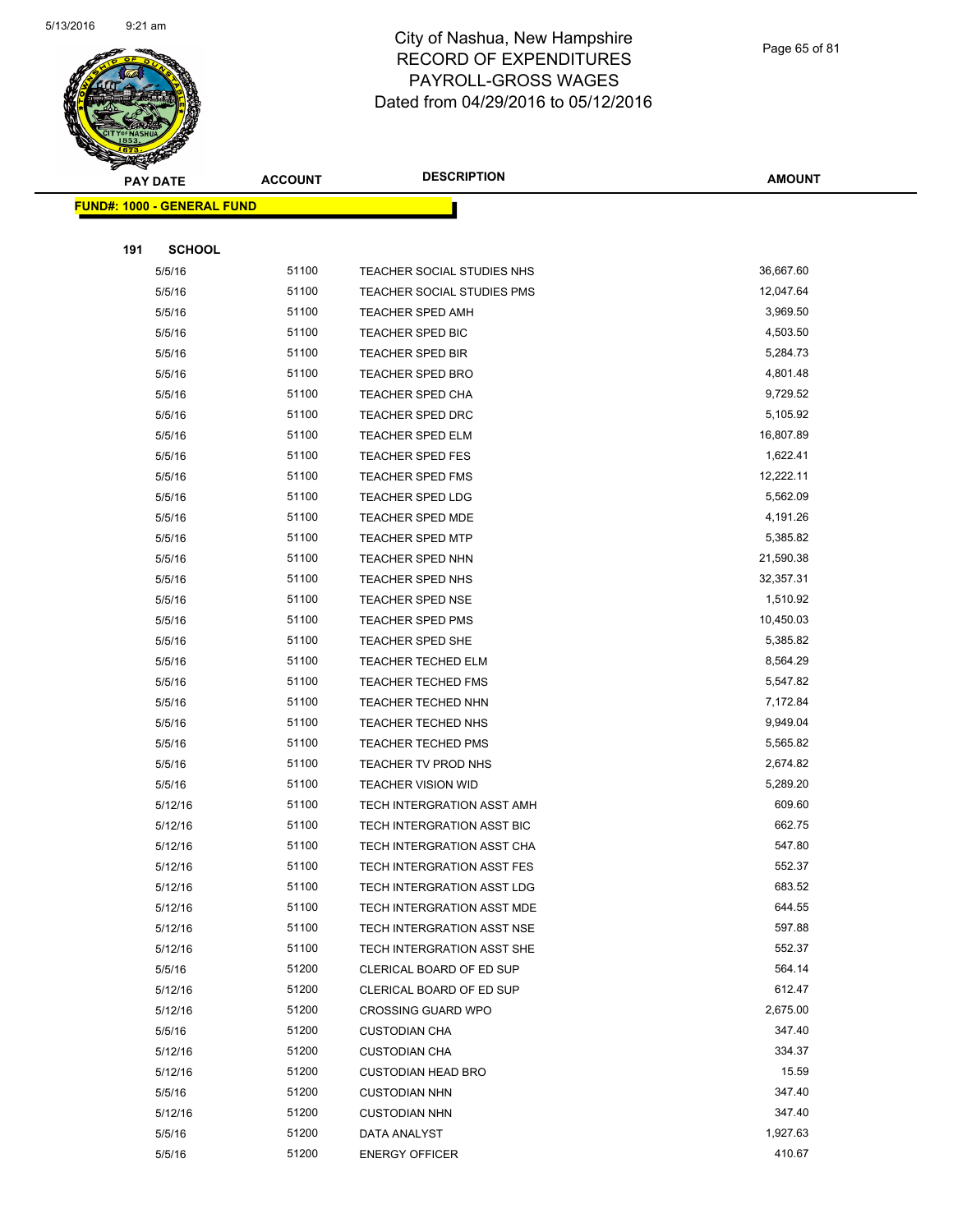

Page 66 of 81

| <b>PAY DATE</b>                   | <b>ACCOUNT</b> | <b>DESCRIPTION</b>            | <b>AMOUNT</b>    |
|-----------------------------------|----------------|-------------------------------|------------------|
| <b>FUND#: 1000 - GENERAL FUND</b> |                |                               |                  |
|                                   |                |                               |                  |
| 191<br><b>SCHOOL</b>              |                |                               |                  |
| 5/12/16                           | 51200          | <b>ENERGY OFFICER</b>         | 385.93           |
| 5/12/16                           | 51200          | FOOD SERVICE ASST PT AMH      | 45.50            |
| 5/12/16                           | 51200          | FOOD SERVICE ASST PT CHA      | 45.50            |
| 5/12/16                           | 51200          | FOOD SERVICE ASST PT MDE      | 11.38            |
| 5/12/16                           | 51200          | <b>FOOD SERVICE COOK LDG</b>  | 52.25            |
| 5/5/16                            | 51200          | <b>GUIDANCE COUNSELOR NHS</b> | 1,644.48         |
| 5/12/16                           | 51200          | <b>INSTRUMENTAL MUSIC</b>     | 1,075.00         |
| 5/12/16                           | 51200          | LUNCH MONITOR AMH             | 549.74           |
| 5/12/16                           | 51200          | LUNCH MONITOR BIC             | 726.44           |
| 5/12/16                           | 51200          | LUNCH MONITOR BIR             | 476.50           |
| 5/12/16                           | 51200          | LUNCH MONITOR BRO             | 457.60           |
| 5/12/16                           | 51200          | LUNCH MONITOR CHA             | 720.72           |
| 5/12/16                           | 51200          | LUNCH MONITOR DRC             | 552.60           |
| 5/12/16                           | 51200          | LUNCH MONITOR ELM             | 251.68           |
| 5/12/16                           | 51200          | LUNCH MONITOR FES             | 867.07           |
| 5/12/16                           | 51200          | LUNCH MONITOR FMS             | 166.08           |
| 5/12/16                           | 51200          | LUNCH MONITOR LDG             | 922.75           |
| 5/12/16                           | 51200          | LUNCH MONITOR MDE             | 732.28           |
| 5/12/16                           | 51200          | LUNCH MONITOR MTP             | 411.84           |
| 5/12/16                           | 51200          | LUNCH MONITOR NHN             | 343.20           |
| 5/12/16                           | 51200          | LUNCH MONITOR NHS             | 334.62           |
| 5/12/16                           | 51200          | LUNCH MONITOR NSE             | 376.40           |
| 5/12/16                           | 51200          | LUNCH MONITOR PMS             | 251.68           |
| 5/12/16                           | 51200          | LUNCH MONITOR SHE             | 635.11           |
| 5/12/16                           | 51200          | PARA ALT PMS                  | 80.85            |
| 5/12/16                           | 51200          | PARA AMH ELL                  | 56.88            |
| 5/12/16                           | 51200          | PARA DW SPEC ED BIR           | 448.02           |
| 5/5/16                            | 51200          | PARA DW SPEC ED FMS           | 112.50           |
| 5/12/16                           | 51200          | PARA DW SPEC ED FMS           | 75.00            |
| 5/12/16                           | 51200          | PARA DW SPEC ED NHS           | 162.50           |
| 5/12/16                           | 51200          | PARA DW SPEC ELM              | 243.75           |
| 5/12/16                           | 51200          | PARA ELL FES                  | 34.13            |
| 5/12/16                           | 51200          | PARA INST AMH                 | 707.64           |
| 5/12/16                           | 51200          | PARA INST BIC                 | 665.51           |
| 5/12/16                           | 51200          | PARA INST BIR                 | 45.50            |
| 5/12/16                           | 51200          | PARA INST DRC                 | 63.70            |
| 5/12/16                           | 51200          | PARA INST FES                 | 34.13            |
| 5/12/16                           | 51200          | PARA INST FMS                 | 22.75            |
| 5/12/16                           | 51200          | PARA INST LDG                 | 68.26            |
| 5/12/16                           | 51200          | PARA INST MTP                 | 339.50           |
| 5/12/16                           | 51200          | PARA INST NHN                 | 286.72           |
| 5/12/16                           | 51200          | PARA INST PMS                 | 45.50            |
| 5/12/16                           | 51200<br>51200 | PARA INST SHE                 | 276.30<br>277.50 |
| 5/12/16                           |                | PARA LIB NHN                  |                  |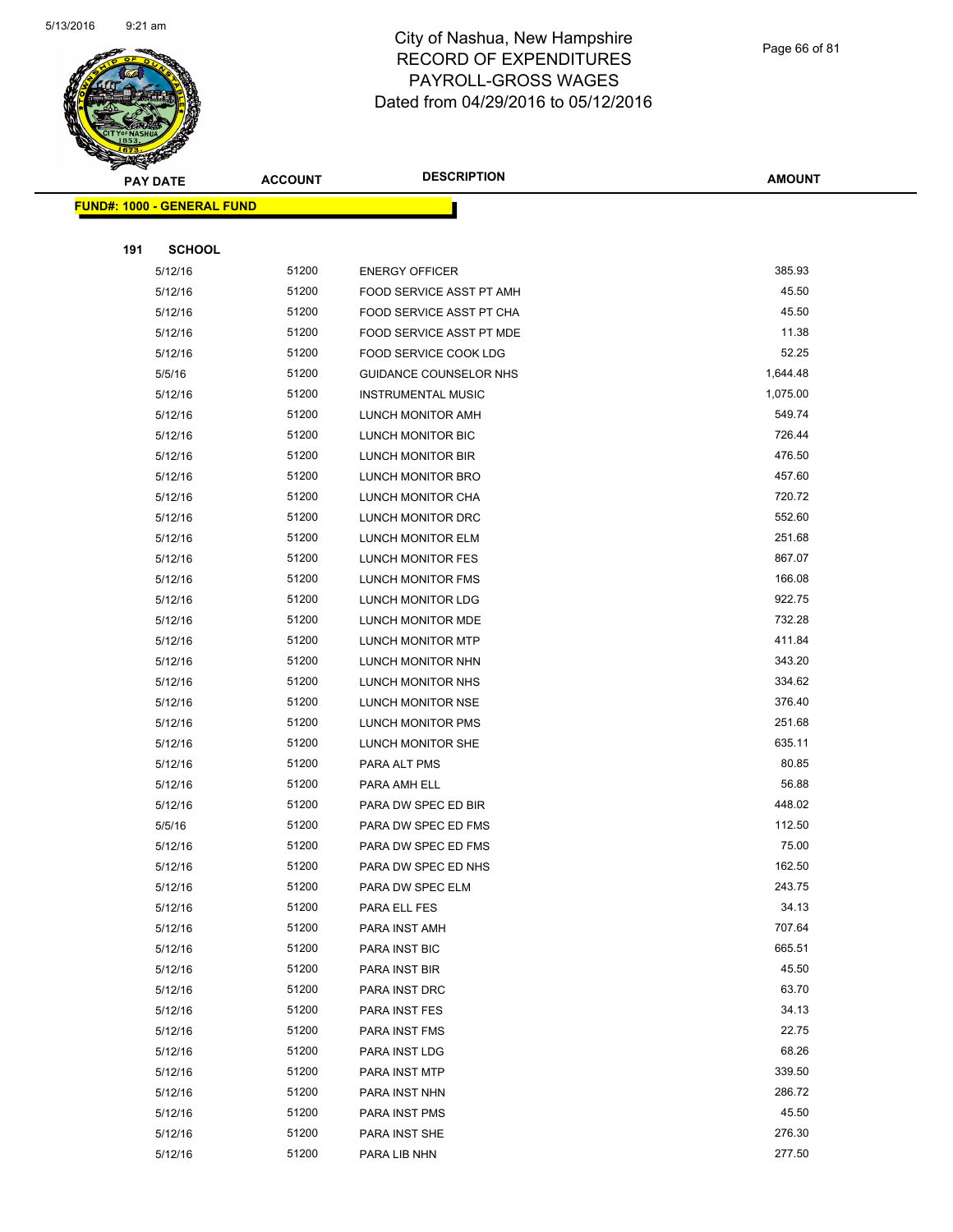

Page 67 of 81

**AMOUNT PAY DATE ACCOUNT DESCRIPTION FUND#: 1000 - GENERAL FUND 191 SCHOOL** 5/12/16 51200 PARA LIB PMS 244.60 5/12/16 51200 PARA PRE SCH BIC 1,569.45 5/12/16 51200 PARA PRE SCH BRO 5/12/16 1,277.47 5/12/16 51200 PARA PRE SCH DRC 6 1,215.17 5/12/16 51200 PARA PRE SCH MTP 723.40 5/12/16 51200 PARA PRE SCH NSE 2,784.65 5/12/16 51200 PARA TTI LDG 50 12/16 77.95 5/5/16 51200 SCHOOL PSYCHOLOGIST WID 3,713.31 5/5/16 51200 SPEECH LANG PATHOLOGIST WID 11,547.81 5/5/16 51200 STUDENT ACTIVITY COORD NHN 5100 51200 51200 5/5/16 51200 SUB CLERICAL 356.41 5/12/16 51200 SUB CLERICAL 356.41 5/12/16 51200 SUB CROSSING GUARD 38.98 5/12/16 51200 SUB FOOD SERVICE 58.46 5/12/16 51200 SUB LUNCH MONITOR 34.13 5/12/16 51200 SUB PARA PROFESSIONAL 22.75 5/12/16 51200 SUB TEACHER 397.14 5/12/16 51200 SUB TEACHER LONG TERM 600.00 5/5/16 51200 TEACHER ART NHS 911.54 5/5/16 51200 TEACHER BIO TEC NHN 538.62 5/5/16 51200 TEACHER DWSE ELM 100.00 5/5/16 51200 TEACHER ENGLISH NHN 200.00 5/5/16 51200 TEACHER ENGLISH NHS 5/6/10 11337.41 5/5/16 51200 TEACHER FOREIGN LANG FMS 1,000.72 5/5/16 51200 TEACHER GR3 BIR 100.00 5/5/16 51200 TEACHER IN SCH SUSPENSION NHN 444.00 5/5/16 51200 TEACHER INST SPED WID 1,966.88 5/5/16 51200 TEACHER KIND BIC 5000 5000 5000 51.391.48 5/5/16 51200 TEACHER KIND BIR 911.52 5/5/16 5/1200 TEACHER MATH NHS 500.00 5/5/16 51200 TEACHER MUSIC AMH 112.50 5/5/16 51200 TEACHER MUSIC DRC 175.00 5/5/16 51200 TEACHER MUSIC ELM 847.28 5/5/16 51200 TEACHER MUSIC MTP 1,250.92 5/5/16 51200 TEACHER PE MDE 5/5/16 51200 TEACHER READ ELM 1,644.48 5/5/16 51200 TEACHER SOCIAL STUDIES NHN 1,225.00 5/5/16 51200 TEACHER SPED DRC 150.00 5/5/16 51200 TEACHER SPED MDE 275.00 5/5/16 51200 TEACHER SPED NHN 1,723.80

5/5/16 51200 TEACHER SPED NHS 3,761.88 5/5/16 51200 TEACHER VISION WIDE 1,113.17 5/5/16 51300 OVERTIME-REGULAR 3,618.82 5/12/16 51300 OVERTIME-REGULAR 8,203.82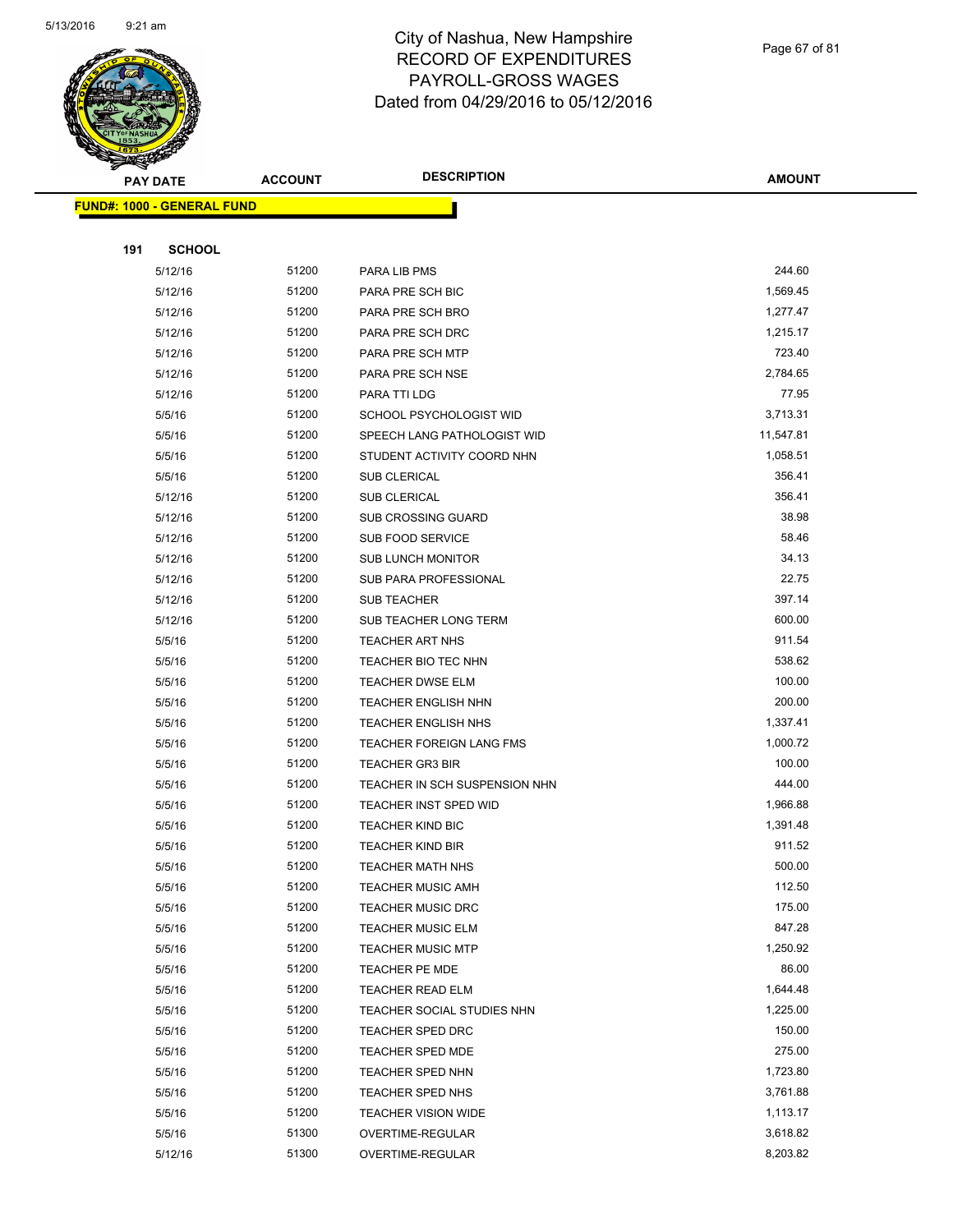

Page 68 of 81

| <u>Anda</u><br><b>PAY DATE</b>    | <b>ACCOUNT</b> | <b>DESCRIPTION</b>         | <b>AMOUNT</b>  |
|-----------------------------------|----------------|----------------------------|----------------|
| <b>FUND#: 1000 - GENERAL FUND</b> |                |                            |                |
| 191<br><b>SCHOOL</b>              |                |                            |                |
| 5/5/16                            | 51400          | <b>WAGES TEMP-SEASONAL</b> | 1,320.00       |
| 5/12/16                           | 51400          | <b>WAGES TEMP-SEASONAL</b> | 1,320.00       |
| 5/5/16                            | 51412          | <b>WAGES PER DIEM</b>      | 5,724.38       |
| 5/12/16                           | 51412          | <b>WAGES PER DIEM</b>      | 39,164.24      |
| 5/12/16                           | 51600          | <b>LONGEVITY</b>           | 3,107.99       |
| 5/5/16                            | 51650          | ADDITIONAL HOURS           | 1,243.24       |
| 5/12/16                           | 51650          | <b>ADDITIONAL HOURS</b>    | 459.02         |
| 5/5/16                            | 51700          | <b>STIPENDS</b>            | 500.00         |
| <b>TOTAL 191 - SCHOOL</b>         |                |                            | \$2,971,803.56 |
|                                   |                |                            |                |

#### **TOTAL FUND 1000 - GENERAL FUND \$4,818,758.45**

#### **FUND#: 2100 - FOOD SERVICES FUND**

5/5/16 51100 CLERICAL FOOD SERVICE NHS 720.40 5/12/16 51100 CLERICAL FOOD SERVICE NHS 720.40 5/12/16 51100 DELIVERY DRIVER FOOD SERVICE 776.59 5/5/16 51100 DIRECTOR FOOD SERVICE 2,967.50 5/5/16 51100 FOOD SERVICE BUSINESS MANAGER 2,111.39 5/12/16 51100 FOOD SERVICE COOK AMH 496.30 5/12/16 51100 FOOD SERVICE COOK BIC 496.30 5/12/16 51100 FOOD SERVICE COOK BIR 496.30 5/12/16 51100 FOOD SERVICE COOK BRO 496.30 5/12/16 51100 FOOD SERVICE COOK CHA 496.30 5/12/16 51100 FOOD SERVICE COOK DRC 496.30 5/12/16 51100 FOOD SERVICE COOK ELM 5000 1,013.60 5/12/16 51100 FOOD SERVICE COOK FES 436.45 5/12/16 51100 FOOD SERVICE COOK FMS 506.80 5/12/16 51100 FOOD SERVICE COOK LDG 478.80 5/12/16 51100 FOOD SERVICE COOK MDE 478.80 5/12/16 51100 FOOD SERVICE COOK NHN 1,066.80 5/12/16 51100 FOOD SERVICE COOK NHS 5/12/16 51100 51100 5/12/16 51100 FOOD SERVICE COOK NSE 468.17 5/12/16 51100 FOOD SERVICE COOK PMS 506.80 5/12/16 51100 FOOD SERVICE COOK SHE 478.80 5/5/16 51100 FOOD SERVICE SITE CORD 11,582.22 5/12/16 51100 FOOD SERVICECOOK MTP 457.45

5/12/16 51200 FOOD SERVICE ASST PT AMH 5/12/16 51200 FOOD SERVICE ASST PT BIC 551.55 551.55 5/12/16 51200 FOOD SERVICE ASST PT BIR 360.99 5/12/16 51200 FOOD SERVICE ASST PT BRO 349.54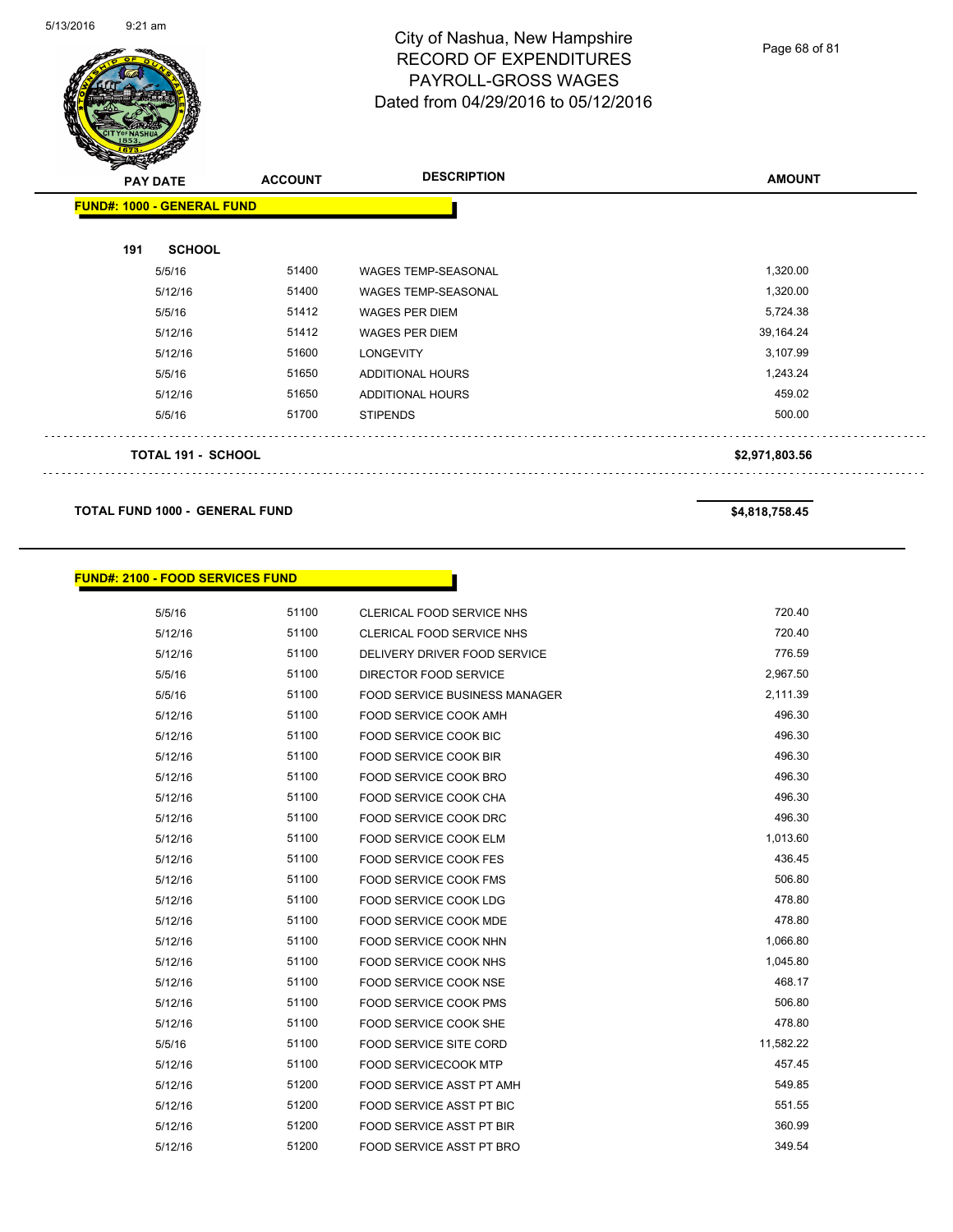

| <b>PAY DATE</b>                         | <b>ACCOUNT</b> | <b>DESCRIPTION</b>              | <b>AMOUNT</b> |
|-----------------------------------------|----------------|---------------------------------|---------------|
| <b>FUND#: 2100 - FOOD SERVICES FUND</b> |                |                                 |               |
| 5/12/16                                 | 51200          | FOOD SERVICE ASST PT CHA        | 528.46        |
| 5/12/16                                 | 51200          | FOOD SERVICE ASST PT DRC        | 688.60        |
| 5/12/16                                 | 51200          | FOOD SERVICE ASST PT ELM        | 1,761.85      |
| 5/12/16                                 | 51200          | <b>FOOD SERVICE ASST PT FES</b> | 911.30        |
| 5/12/16                                 | 51200          | FOOD SERVICE ASST PT FMS        | 2,006.45      |
| 5/12/16                                 | 51200          | <b>FOOD SERVICE ASST PT LDG</b> | 930.67        |
| 5/12/16                                 | 51200          | FOOD SERVICE ASST PT MDE        | 548.95        |
| 5/12/16                                 | 51200          | FOOD SERVICE ASST PT MTP        | 587.54        |
| 5/12/16                                 | 51200          | FOOD SERVICE ASST PT NHN        | 4,020.24      |
| 5/12/16                                 | 51200          | FOOD SERVICE ASST PT NHS        | 4,266.47      |
| 5/12/16                                 | 51200          | FOOD SERVICE ASST PT PMS        | 2,337.15      |
| 5/12/16                                 | 51200          | FOOD SERVICE ASST PT SHE        | 532.55        |
| 5/12/16                                 | 51300          | OVERTIME-REGULAR                | 209.42        |
| 5/12/16                                 | 51412          | <b>WAGES PER DIEM</b>           | 4,824.69      |
|                                         |                |                                 |               |

#### TOTAL FUND 2100 - FOOD SERVICES FUND<br>
\$54,760.84

|         | <b>FUND#: 2201 - DRIVERS EDUCATION FUND</b> |                        |  |
|---------|---------------------------------------------|------------------------|--|
| 5/5/16  | 51200                                       | ADULT ED DIPOLMA INST  |  |
| 5/12/16 | 51200                                       | DRIVER INSTRUCTOR      |  |
| 5/5/16  | 51200                                       | <b>TEACHER ELL FES</b> |  |
| 5/5/16  | 51200                                       | TEACHER TECHED ELM     |  |
| 5/5/16  | 51200                                       | TEACHER TECHED PMS     |  |
|         |                                             |                        |  |

#### **TOTAL FUND 2201 - DRIVERS EDUCATION FUND \$1,750.00**

| <b>FUND#: 2207 - ADULT ED/CONTINUING ED</b>     |       |                             |          |
|-------------------------------------------------|-------|-----------------------------|----------|
| 5/12/16                                         | 51200 | ADULT ED ENRICHMENT INST    | 200.00   |
| 5/12/16                                         | 51200 | ADULT ED ENRICHMENT TEACHER | 100.00   |
| 5/12/16                                         | 51200 | ADULT ED INSTRUCTOR         | 50.00    |
| 5/12/16                                         | 51200 | <b>SUB TEACHER</b>          | 225.00   |
|                                                 |       |                             |          |
| <b>TOTAL FUND 2207 - ADULT ED/CONTINUING ED</b> |       |                             | \$575.00 |

#### **FUND#: 2222 - AFTER SCHOOL PROGRAM**

| 5/5/16  | 51100 | DIRECTOR 21 CENTURY            | 2.730.80 |
|---------|-------|--------------------------------|----------|
| 5/5/16  | 51200 | 21 CENTURY ELEM MFAM RES COORD | 96.25    |
| 5/12/16 | 51200 | 21ST CENTURY INSTRUCTOR        | 2.323.14 |
| 5/5/16  | 51200 | LIBRARIAN AMH                  | 56.88    |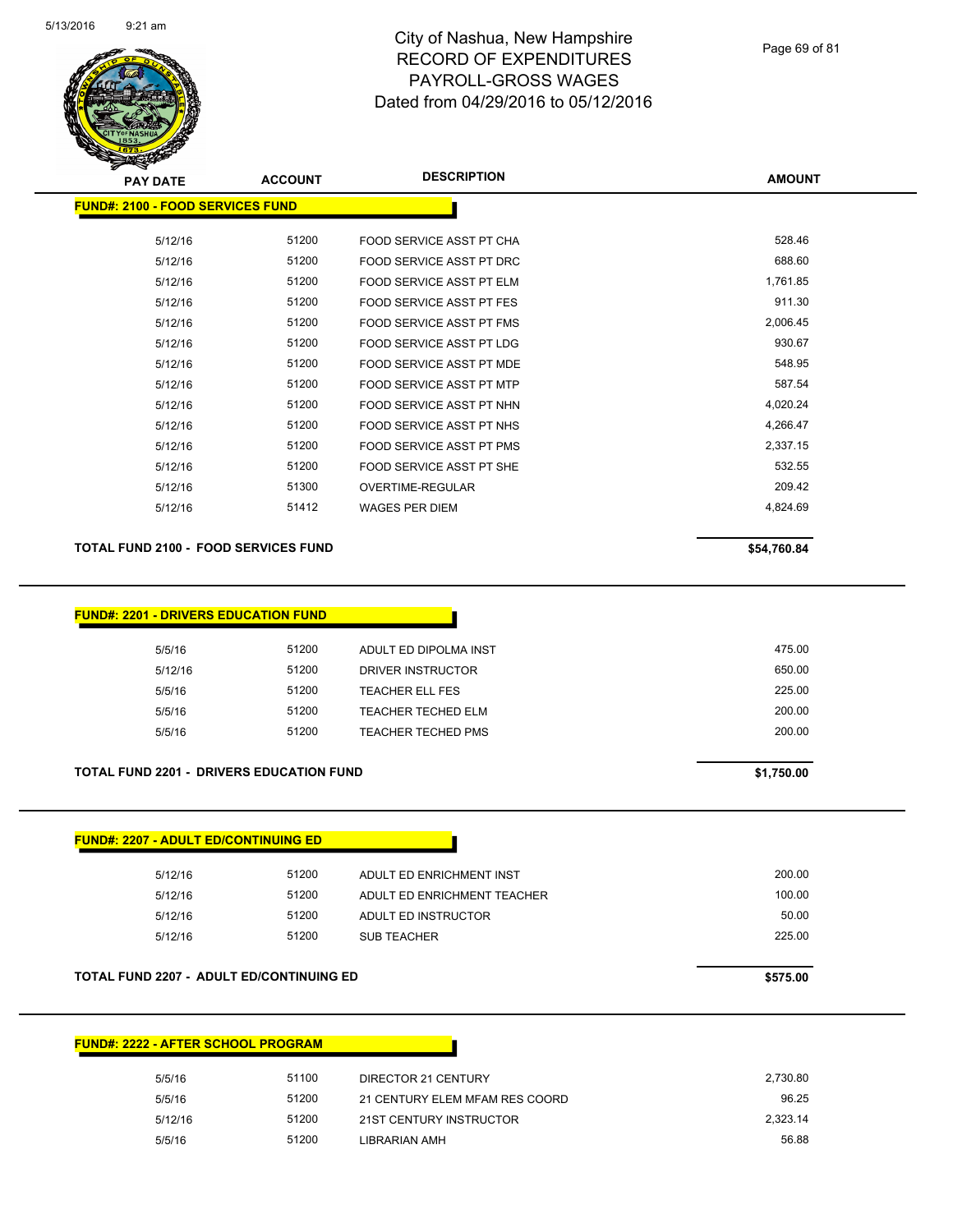

Page 70 of 81

| ॼ<br><b>PAY DATE</b>                      | <b>ACCOUNT</b>                         | <b>DESCRIPTION</b>         | <b>AMOUNT</b> |
|-------------------------------------------|----------------------------------------|----------------------------|---------------|
| <b>FUND#: 2222 - AFTER SCHOOL PROGRAM</b> |                                        |                            |               |
| 5/5/16                                    | 51200                                  | <b>LIBRARIAN LDG</b>       | 35.00         |
| 5/12/16                                   | 51200                                  | LUNCH MONITOR AMH          | 192.50        |
| 5/12/16                                   | 51200                                  | <b>LUNCH MONITOR DRC</b>   | 258.13        |
| 5/12/16                                   | 51200                                  | LUNCH MONITOR SHE          | 293.13        |
| 5/12/16                                   | 51200                                  | PARA DW SPEC ED NHS        | 148.75        |
| 5/12/16                                   | 51200                                  | PARA ELL MTP               | 183.75        |
| 5/12/16                                   | 51200                                  | PARA INST DRC              | 148.75        |
| 5/12/16                                   | 51200                                  | PARA INST FES              | 284.38        |
| 5/12/16                                   | 51200                                  | PARA INST LDG              | 546.88        |
| 5/12/16                                   | 51200                                  | PARA INST NHN              | 78.75         |
| 5/12/16                                   | 51200                                  | PARA INST PMS              | 131.25        |
| 5/12/16                                   | 51200                                  | PARA KIND AMH              | 131.25        |
| 5/12/16                                   | 51200                                  | PARA SPED FES              | 131.25        |
| 5/12/16                                   | 51200                                  | SUMMER SCHOOL SCIENCE      | 130.00        |
| 5/5/16                                    | 51200                                  | <b>TEACHER FACS ELM</b>    | 87.50         |
| 5/5/16                                    | 51200                                  | <b>TEACHER GR1 AMH</b>     | 150.00        |
| 5/5/16                                    | 51200                                  | <b>TEACHER GR1 FES</b>     | 35.00         |
| 5/5/16                                    | 51200                                  | <b>TEACHER GR3 DRC</b>     | 75.00         |
| 5/5/16                                    | 51200                                  | <b>TEACHER GR4 LDG</b>     | 67.50         |
| 5/5/16                                    | 51200                                  | <b>TEACHER GR6 ELM</b>     | 50.00         |
| 5/5/16                                    | 51200                                  | <b>TEACHER KIND LDG</b>    | 85.00         |
| 5/5/16                                    | 51200                                  | <b>TEACHER SPED FES</b>    | 135.00        |
| 5/5/16                                    | 51200                                  | <b>TEACHER SPED LDG</b>    | 85.00         |
| 5/12/16                                   | 51200                                  | TECH INTERGRATION ASST FES | 35.00         |
|                                           | TOTAL FUND 2222 - AFTER SCHOOL PROGRAM |                            |               |

|                                           | <b>FUND#: 2252 - DAY CARE</b>         |       |                            |          |
|-------------------------------------------|---------------------------------------|-------|----------------------------|----------|
|                                           | 5/5/16                                | 51100 | PANTHER PRESCHOOL DIRECTOR | 879.91   |
|                                           | <b>TOTAL FUND 2252 - DAY CARE</b>     |       |                            | \$879.91 |
|                                           | <b>FUND#: 2257 - SPECIAL ED LOCAL</b> |       |                            |          |
|                                           | 5/12/16                               | 51100 | PARA DW SPEC ED SHE        | 641.73   |
| <b>TOTAL FUND 2257 - SPECIAL ED LOCAL</b> |                                       |       | \$641.73                   |          |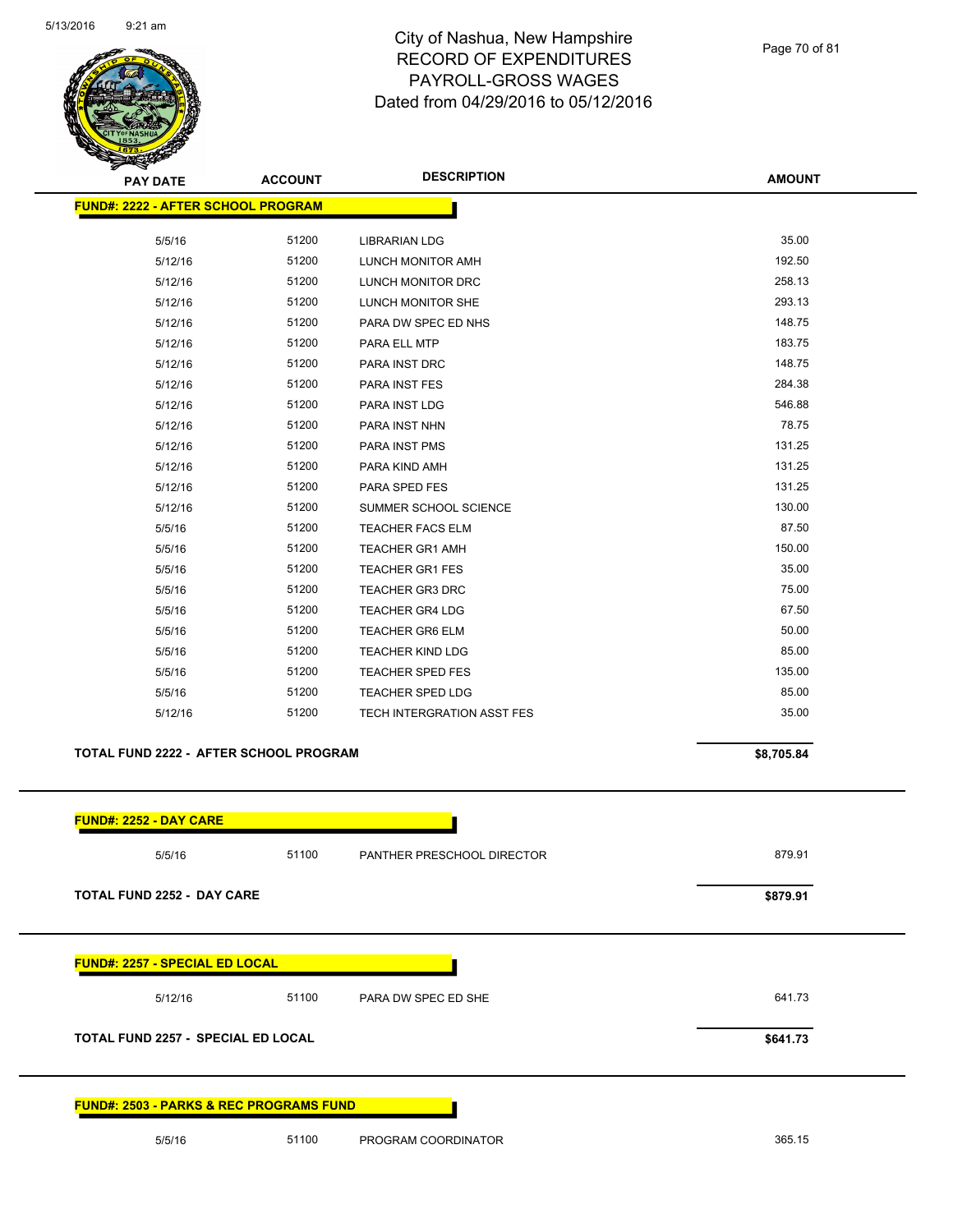| 5/13/2016 | $9:21$ am                                              |                | City of Nashua, New Hampshire<br><b>RECORD OF EXPENDITURES</b><br>PAYROLL-GROSS WAGES<br>Dated from 04/29/2016 to 05/12/2016 | Page 71 of 81 |
|-----------|--------------------------------------------------------|----------------|------------------------------------------------------------------------------------------------------------------------------|---------------|
|           | <b>PAY DATE</b>                                        | <b>ACCOUNT</b> | <b>DESCRIPTION</b>                                                                                                           | <b>AMOUNT</b> |
|           | <b>FUND#: 2503 - PARKS &amp; REC PROGRAMS FUND</b>     |                |                                                                                                                              |               |
|           | 5/12/16                                                | 51100          | PROGRAM COORDINATOR                                                                                                          | 365.15        |
|           | <b>TOTAL FUND 2503 - PARKS &amp; REC PROGRAMS FUND</b> | \$730.30       |                                                                                                                              |               |
|           | <b>FUND#: 2505 - PEG ACCESS CHANNELS FUND</b>          |                |                                                                                                                              |               |
|           | 5/5/16                                                 | 51100          | <b>ECHANNEL ACCESS ADMINISTRATOR</b>                                                                                         | 1,075.60      |
|           | 5/12/16                                                | 51100          | ECHANNEL ACCESS ADMINISTRATOR                                                                                                | 1,075.60      |
|           | 5/5/16                                                 | 51100          | PEG PROGRAM MANAGER                                                                                                          | 1,192.40      |
|           | 5/12/16                                                | 51100          | PEG PROGRAM MANAGER                                                                                                          | 1,192.40      |
|           | <b>TOTAL FUND 2505 - PEG ACCESS CHANNELS FUND</b>      |                |                                                                                                                              | \$4,536.00    |
|           | <b>FUND#: 3030 - EMERGENCY MGMT GRANTS FUND</b>        |                |                                                                                                                              |               |
|           | 5/5/16                                                 | 51200          | EMERGENCY MANAGEMENT COORDINAT                                                                                               | 684.63        |
|           | 5/12/16                                                | 51200          | EMERGENCY MANAGEMENT COORDINAT                                                                                               | 684.62        |
|           | <b>TOTAL FUND 3030 - EMERGENCY MGMT GRANTS FUND</b>    |                |                                                                                                                              | \$1,369.25    |
|           | <b>FUND#: 3050 - POLICE GRANTS FUND</b>                |                |                                                                                                                              |               |
|           | 5/5/16                                                 | 51100          | DOMESTIC VIOLENCE ADVOCATE                                                                                                   | 825.60        |
|           | 5/12/16                                                | 51100          | DOMESTIC VIOLENCE ADVOCATE                                                                                                   | 825.60        |
|           | 5/5/16                                                 | 51100          | PATROLMAN ALL RANKS                                                                                                          | 1,292.35      |
|           | 5/12/16                                                | 51100          | PATROLMAN ALL RANKS                                                                                                          | 1,292.35      |
|           | 5/12/16                                                | 51300          | <b>OVERTIME-REGULAR</b>                                                                                                      | 1,129.33      |
|           | 5/5/16                                                 | 51628          | <b>EXTRA HOLIDAY</b>                                                                                                         | 258.47        |
|           | <b>TOTAL FUND 3050 - POLICE GRANTS FUND</b>            |                |                                                                                                                              | \$5,623.70    |
|           | <b>FUND#: 3068 - COMMUNITY SERVICES GRANTS FUND</b>    |                |                                                                                                                              |               |
|           |                                                        |                |                                                                                                                              |               |
|           | 5/5/16                                                 | 51100          | CONTINUUM OF CARE FACILITATOR                                                                                                | 827.75        |
|           | 5/12/16                                                | 51100          | CONTINUUM OF CARE FACILITATOR                                                                                                | 827.75        |
|           | 5/5/16                                                 | 51100          | INTAKE SPECIALIST PROGRAM ASST                                                                                               | 192.10        |
|           | 5/12/16                                                | 51100          | INTAKE SPECIALIST PROGRAM ASST                                                                                               | 192.10        |
|           | 5/5/16                                                 | 51100          | PROGRAM ASSISTANT                                                                                                            | 323.90        |
|           | 5/12/16                                                | 51100          | PROGRAM ASSISTANT                                                                                                            | 323.90        |
|           | 4/7/16                                                 | 51100          | PUB HEALTH NURSE                                                                                                             | 197.62        |
|           | 5/5/16                                                 | 51100          | PUB HEALTH NURSE                                                                                                             | 197.65        |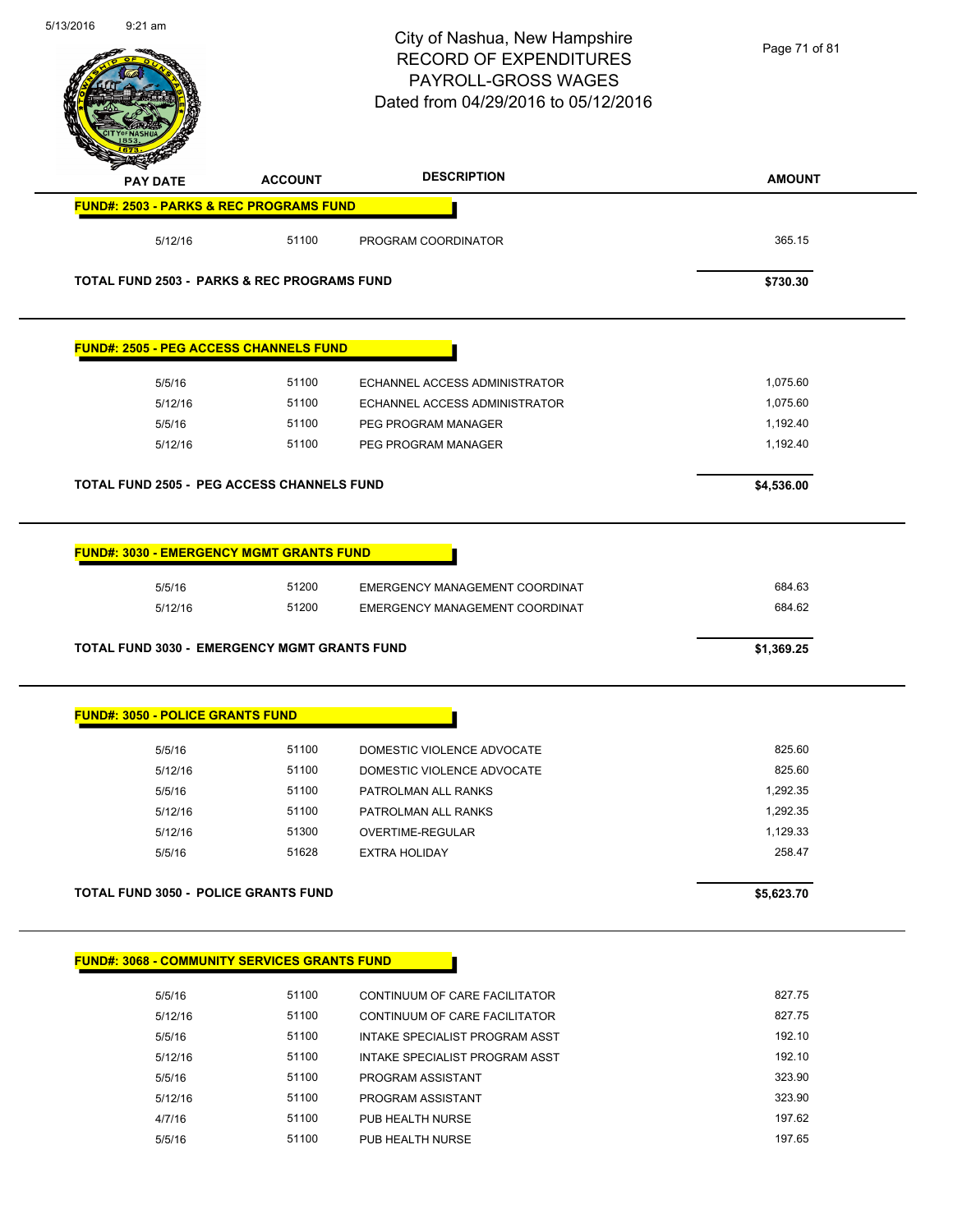

|                                                         | $\mathbf{z}$<br>◅<br><b>PAY DATE</b>                | <b>ACCOUNT</b> | <b>DESCRIPTION</b>             | <b>AMOUNT</b> |
|---------------------------------------------------------|-----------------------------------------------------|----------------|--------------------------------|---------------|
|                                                         | <b>FUND#: 3068 - COMMUNITY SERVICES GRANTS FUND</b> |                |                                |               |
|                                                         | 5/12/16                                             | 51100          | PUB HEALTH NURSE               | 197.65        |
|                                                         | 5/5/16                                              | 51100          | PUB HEALTH PREPAREDNESS COORD  | 1.184.60      |
|                                                         | 5/12/16                                             | 51100          | PUB HEALTH PREPAREDNESS COORD  | 1,184.60      |
|                                                         | 5/5/16                                              | 51100          | <b>SMP PROGRAM COORDINATOR</b> | 877.25        |
|                                                         | 5/12/16                                             | 51100          | SMP PROGRAM COORDINATOR        | 877.25        |
|                                                         |                                                     |                |                                |               |
| <b>TOTAL FUND 3068 - COMMUNITY SERVICES GRANTS FUND</b> |                                                     |                |                                | \$7,404.12    |
|                                                         |                                                     |                |                                |               |

| <b>FUND#: 3070 - COMMUNITY HEALTH GRANTS FUND</b> |                                                       |                             |  |            |
|---------------------------------------------------|-------------------------------------------------------|-----------------------------|--|------------|
| 5/5/16                                            | 51100                                                 | NURSE PER DIEM (PRACTIONER) |  | 133.25     |
| 5/5/16                                            | 51100                                                 | PROGRAM ASSISTANT           |  | 485.85     |
| 5/12/16                                           | 51100                                                 | PROGRAM ASSISTANT           |  | 485.85     |
| 4/7/16                                            | 51100                                                 | PUB HEALTH NURSE            |  | 790.58     |
| 5/5/16                                            | 51100                                                 | PUB HEALTH NURSE            |  | 790.55     |
| 5/12/16                                           | 51100                                                 | PUB HEALTH NURSE            |  | 790.55     |
|                                                   |                                                       |                             |  |            |
|                                                   | <b>TOTAL FUND 3070 - COMMUNITY HEALTH GRANTS FUND</b> |                             |  | \$3,476.63 |

#### **FUND#: 3090 - URBAN PROGRAM GRANTS FUND**

| 5/5/16  | 51100 | CODE ENFORCEMENT OFFICER II    | 739.85   |
|---------|-------|--------------------------------|----------|
| 5/12/16 | 51100 | CODE ENFORCEMENT OFFICER II    | 739.85   |
| 5/5/16  | 51100 | <b>GRANT MGMT SPECIALIST</b>   | 1,007.95 |
| 5/12/16 | 51100 | <b>GRANT MGMT SPECIALIST</b>   | 1,007.95 |
| 5/5/16  | 51100 | INTAKE SPECIALIST PROGRAM ASST | 768.30   |
| 5/12/16 | 51100 | INTAKE SPECIALIST PROGRAM ASST | 768.30   |
| 5/5/16  | 51100 | MANAGER URBAN PROGRAMS         | 1,493.05 |
| 5/12/16 | 51100 | <b>MANAGER URBAN PROGRAMS</b>  | 1,493.05 |
| 5/5/16  | 51100 | PROGRAM COORDINATOR LP&HH      | 1.171.15 |
| 5/12/16 | 51100 | PROGRAM COORDINATOR LP&HH      | 1,171.15 |
| 5/5/16  | 51100 | PROJECT ADMINISTRATOR          | 1.218.50 |
| 5/12/16 | 51100 | PROJECT ADMINISTRATOR          | 1,218.50 |
| 5/5/16  | 51100 | PROJECT ADMINISTRATOR LP&HH    | 1.148.20 |
| 5/12/16 | 51100 | PROJECT ADMINISTRATOR LP&HH    | 1.148.20 |
|         |       |                                |          |

#### **TOTAL FUND 3090 - URBAN PROGRAM GRANTS FUND \$15,094.00**

# **FUND#: 3120 - TRANSIT GRANTS FUND** 5/5/16 51100 TRANSIT FINANCE COORDINATOR 1,194.60 5/12/16 51100 TRANSIT FINANCE COORDINATOR 1,194.60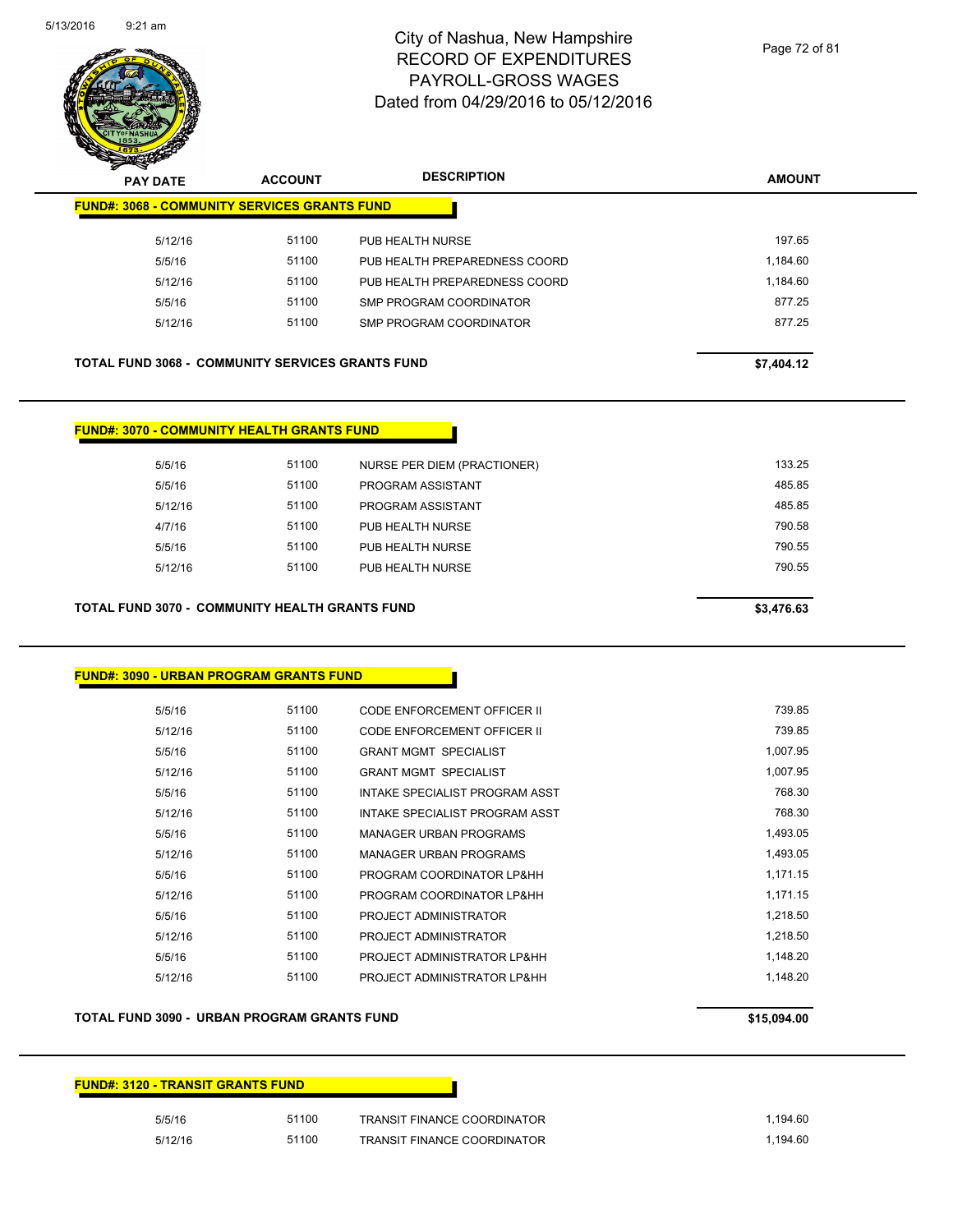

| <b>PAY DATE</b>                           | <b>ACCOUNT</b> | <b>DESCRIPTION</b>                     | <b>AMOUNT</b> |
|-------------------------------------------|----------------|----------------------------------------|---------------|
| <u> FUND#: 3120 - TRANSIT GRANTS FUND</u> |                |                                        |               |
| 5/5/16                                    | 51100          | <b>TRANSIT FLEET FACILITIES SUPV</b>   | 1,007.94      |
| 5/12/16                                   | 51100          | <b>TRANSIT FLEET FACILITIES SUPV</b>   | 1,007.95      |
| 5/5/16                                    | 51100          | <b>TRANSIT MECHANICS</b>               | 1,828.10      |
| 5/12/16                                   | 51100          | <b>TRANSIT MECHANICS</b>               | 1,845.41      |
| 5/5/16                                    | 51100          | <b>TRANSIT OPER MKTG SUPV</b>          | 1,044.25      |
| 5/12/16                                   | 51100          | <b>TRANSIT OPER MKTG SUPV</b>          | 1,044.25      |
| 5/5/16                                    | 51100          | TRANSIT OPERATIONS COORDINATOR         | 905.00        |
| 5/12/16                                   | 51100          | <b>TRANSIT OPERATIONS COORDINATOR</b>  | 905.00        |
| 5/5/16                                    | 51100          | <b>TRANSIT UTILITY SERVICE WORKER</b>  | 676.95        |
| 5/12/16                                   | 51100          | <b>TRANSIT UTILITY SERVICE WORKER</b>  | 676.95        |
| 5/5/16                                    | 51200          | <b>TRANSIT UTILITY SERVICE WORKER</b>  | 156.77        |
| 5/12/16                                   | 51200          | <b>TRANSIT UTILITY SERVICE WORKER</b>  | 156.77        |
| 4/7/16                                    | 51750          | <b>RETIREMENT &amp; SEPARATION PAY</b> | 1,299.21      |
|                                           |                |                                        |               |

**TOTAL FUND 3120 - TRANSIT GRANTS FUND \$14,943.75** 

## **FUND#: 3800 - SCHOOL GRANTS FUND**

| 5/5/16  | 51100 | 21 CENTURY ELEM MFAM RES COORD | 6,039.98 |
|---------|-------|--------------------------------|----------|
| 5/5/16  | 51100 | ASSISTANT PRINCIPAL AMH        | 1,403.88 |
| 5/5/16  | 51100 | <b>ASSISTANT PRINCIPAL BIR</b> | 1,956.62 |
| 5/5/16  | 51100 | ASSISTANT PRINCIPAL BRO        | 2,005.38 |
| 5/5/16  | 51100 | ASSISTANT PRINCIPAL DR CRSP    | 2,029.04 |
| 5/5/16  | 51100 | ASSISTANT PRINCIPAL SHE        | 2,005.38 |
| 5/5/16  | 51100 | AYP FACILITATOR FES            | 2,873.00 |
| 5/12/16 | 51100 | <b>CLERICAL 21 CENTURY</b>     | 756.40   |
| 5/5/16  | 51100 | <b>DIRECTOR TITLE 1</b>        | 3,279.50 |
| 5/5/16  | 51100 | DW TECHNOLOGY PEER COACH       | 2,960.01 |
| 5/12/16 | 51100 | ELL OUTREACH WORKER HOURLY     | 606.25   |
| 5/5/16  | 51100 | <b>GUIDANCE COUNSELOR FES</b>  | 2,626.22 |
| 5/5/16  | 51100 | <b>GUIDANCE COUNSELOR NHN</b>  | 1,017.28 |
| 5/5/16  | 51100 | <b>GUIDANCE COUNSELOR NHS</b>  | 1,715.09 |
| 5/5/16  | 51100 | <b>INTRUCTIONAL LEADER FES</b> | 2,609.12 |
| 5/5/16  | 51100 | LICENSED PRACTICAL NURSE NHS   | 1,426.70 |
| 5/5/16  | 51100 | <b>OFFICE MANAGER TITLE 1</b>  | 1,499.90 |
| 5/12/16 | 51100 | <b>PARA INST FES</b>           | 1,754.27 |
| 5/12/16 | 51100 | PARA INST LDG                  | 537.60   |
| 5/12/16 | 51100 | <b>PARA INST MTP</b>           | 397.60   |
| 5/12/16 | 51100 | <b>PARA KIND FES</b>           | 416.85   |
| 5/12/16 | 51100 | <b>PARA SPED FES</b>           | 503.75   |
| 5/12/16 | 51100 | PARA TTI AMH                   | 564.25   |
| 5/12/16 | 51100 | PARA TTI DRC                   | 1,271.11 |
| 5/12/16 | 51100 | PARA TTI LDG                   | 1,545.56 |
| 5/12/16 | 51100 | <b>PARA TTI NURSERY</b>        | 1,151.80 |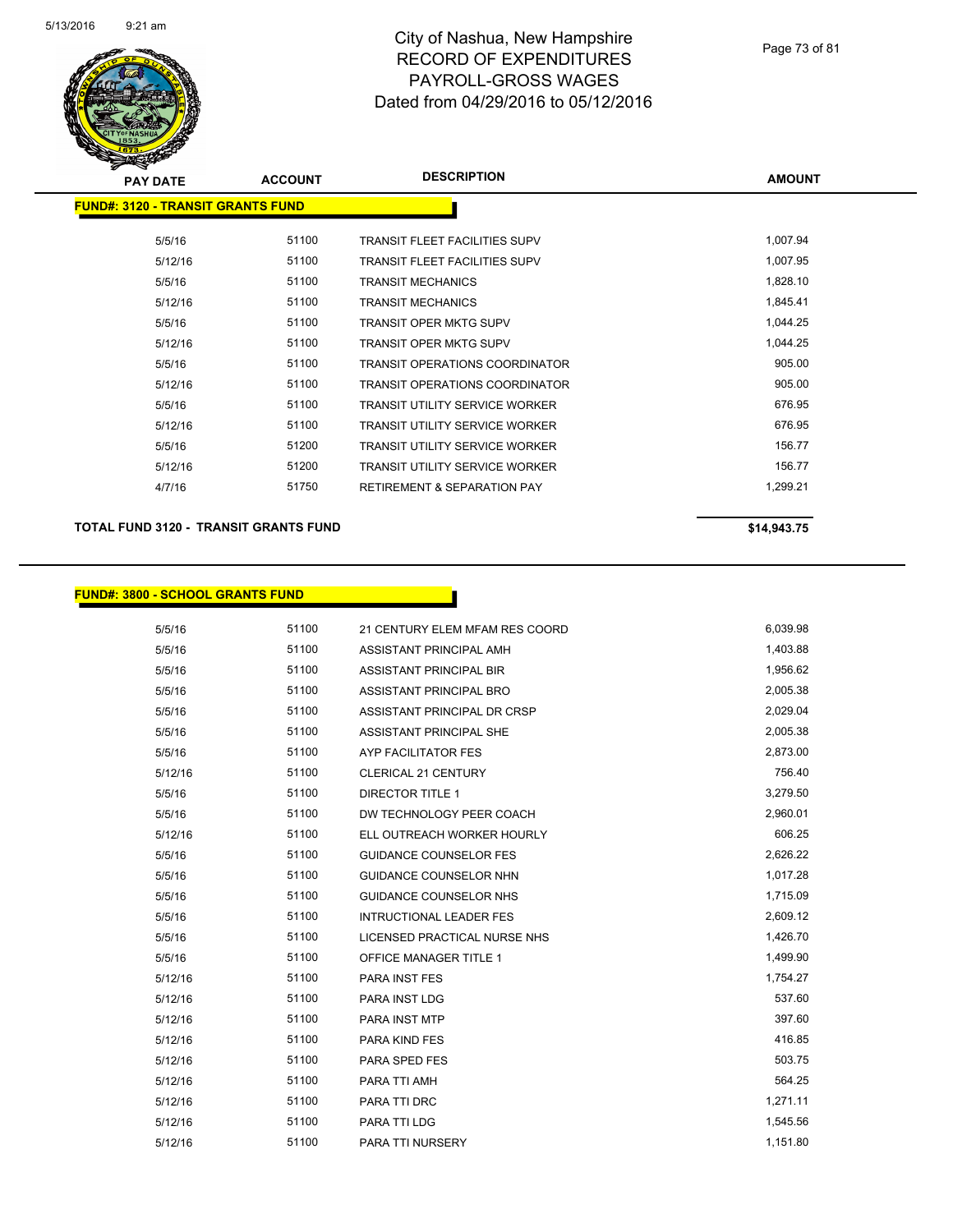

| <b>PAY DATE</b>                          | <b>ACCOUNT</b> | <b>DESCRIPTION</b>            | <b>AMOUNT</b> |
|------------------------------------------|----------------|-------------------------------|---------------|
| <u> FUND#: 3800 - SCHOOL GRANTS FUND</u> |                |                               |               |
|                                          |                |                               |               |
| 5/12/16                                  | 51100          | PARA VOC NHS                  | 414.60        |
| 5/5/16                                   | 51100          | PEER COACH                    | 4,177.47      |
| 5/4/16                                   | 51100          | SIGN LANGUAGE INTERPRETER     | (965.90)      |
| 5/12/16                                  | 51100          | SIGN LANGUAGE INTERPRETER     | 2,013.53      |
| 5/5/16                                   | 51100          | <b>TEACHER DWSE BRO</b>       | 3,639.26      |
| 5/5/16                                   | 51100          | <b>TEACHER DWSE CHA</b>       | 3,633.16      |
| 5/5/16                                   | 51100          | <b>TEACHER DWSE ELM</b>       | 1,683.48      |
| 5/5/16                                   | 51100          | <b>TEACHER DWSE NSE</b>       | 1,625.79      |
| 5/5/16                                   | 51100          | <b>TEACHER GR1 AMH</b>        | 1,622.41      |
| 5/5/16                                   | 51100          | <b>TEACHER GR5 BRO</b>        | 1,270.11      |
| 5/5/16                                   | 51100          | <b>TEACHER KIND MTP</b>       | 1,622.41      |
| 5/5/16                                   | 51100          | <b>TEACHER MATH FMS</b>       | 1,878.91      |
| 5/5/16                                   | 51100          | TEACHER PRESCHOOL NHS         | 1,580.18      |
| 5/5/16                                   | 51100          | <b>TEACHER SPED AMH</b>       | 1,949.68      |
| 5/5/16                                   | 51100          | TEACHER SPED BIC              | 1,810.20      |
| 5/5/16                                   | 51100          | <b>TEACHER SPED DRC</b>       | 1,810.20      |
| 5/5/16                                   | 51100          | <b>TEACHER SPED ELM</b>       | 1,683.48      |
| 5/5/16                                   | 51100          | <b>TEACHER SPED FES</b>       | 6,421.34      |
| 5/5/16                                   | 51100          | <b>TEACHER SPED FMS</b>       | 1,694.52      |
| 5/5/16                                   | 51100          | <b>TEACHER SPED LDG</b>       | 1,949.68      |
| 5/5/16                                   | 51100          | TEACHER SPED MDE              | 3,979.39      |
| 5/5/16                                   | 51100          | <b>TEACHER SPED NHN</b>       | 7,284.39      |
| 5/5/16                                   | 51100          | <b>TEACHER SPED NHS</b>       | 8,780.53      |
| 5/5/16                                   | 51100          | TEACHER SPED NSE              | 4,004.32      |
| 5/5/16                                   | 51100          | <b>TEACHER SPED PMS</b>       | 3,577.30      |
| 5/5/16                                   | 51100          | TEACHER TEAM FACILITATOR MTP  | 1,048.98      |
| 5/12/16                                  | 51100          | TITLE ONE PARA FES            | 388.48        |
| 5/12/16                                  | 51200          | 21ST CENTURY INSTRUCTOR       | 293.75        |
| 5/12/16                                  | 51200          | ADULT ED DIPOLMA INST         | 25.00         |
| 5/12/16                                  | 51200          | ADULT ED DIPOLMA TEACHER      | 75.00         |
| 5/12/16                                  | 51200          | ADULT ED ENRICHMENT TEACHER   | 225.00        |
| 5/5/16                                   | 51200          | ADULT ED INSTRUCTOR           | 75.00         |
| 5/12/16                                  | 51200          | ADULT ED INSTRUCTOR           | 75.00         |
| 5/5/16                                   | 51200          | ELL OUTREACH WORKER HOURLY    | 200.00        |
| 5/12/16                                  | 51200          | ELL TUTOR                     | 225.00        |
| 5/12/16                                  | 51200          | <b>FAMILY LIAISON</b>         | 450.00        |
| 5/5/16                                   | 51200          | FOCUS MONITORING DATA ANALYST | 1,789.90      |
| 5/12/16                                  | 51200          | HOME SCHOOL CORD TTI          | 3,424.96      |
| 5/5/16                                   | 51200          | <b>LIBRARIAN NHN</b>          | 50.00         |
| 5/5/16                                   | 51200          | LIBRARIAN NHS                 | 25.00         |
| 5/12/16                                  | 51200          | PARA DW SPEC ED AMH           | 50.00         |
| 5/12/16                                  | 51200          | PARA DW SPEC ED BIR           | 42.50         |
| 5/12/16                                  | 51200          | PARA DW SPEC ED WID           | 80.60         |
| 5/12/16                                  | 51200          | PARA ELL ELM                  | 8.75          |
| 5/12/16                                  | 51200          | PARA ELL PMS                  | 35.00         |
|                                          |                |                               |               |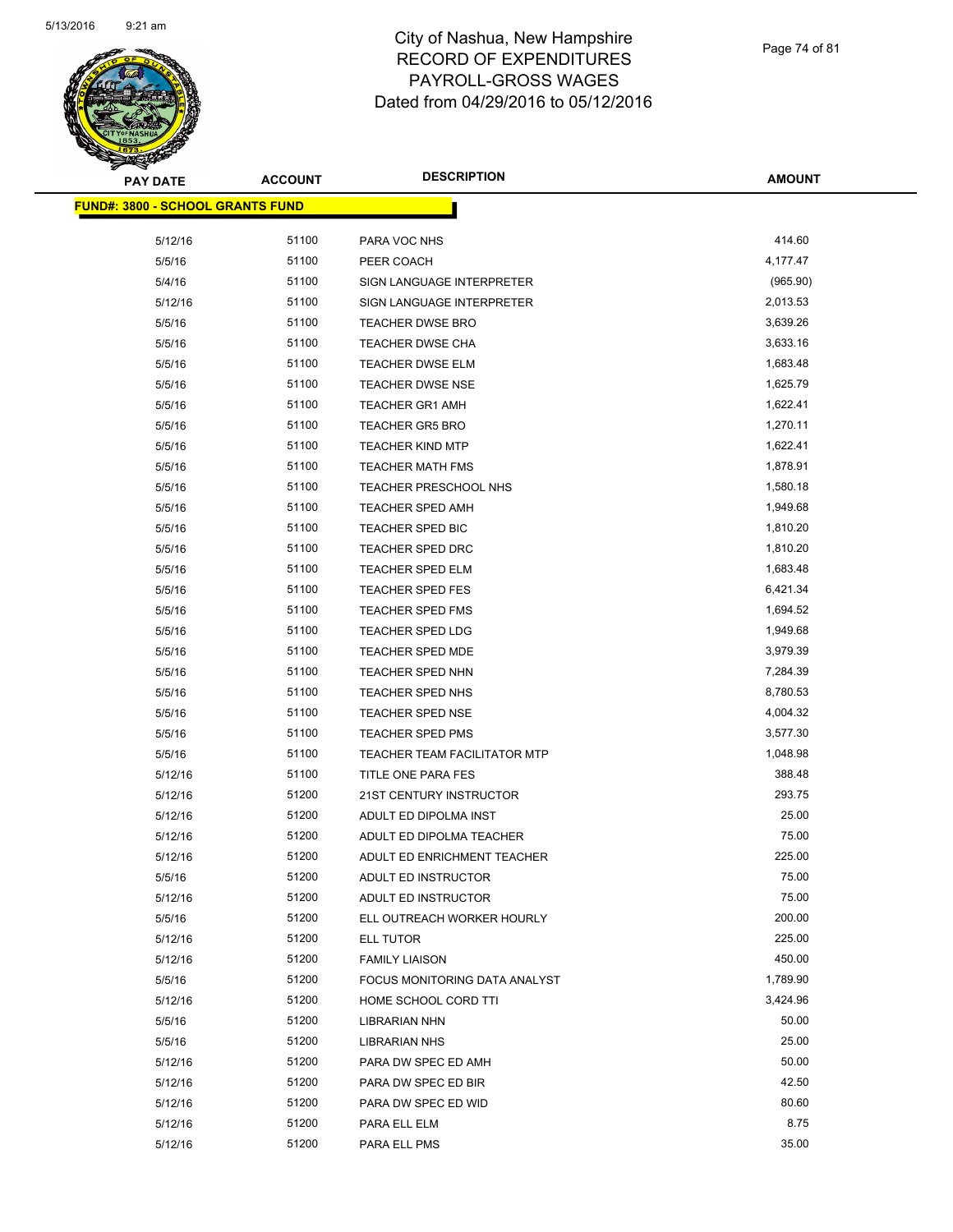

Page 75 of 81

| <b>PAY DATE</b>                         | <b>ACCOUNT</b> | <b>DESCRIPTION</b>         | <b>AMOUNT</b> |
|-----------------------------------------|----------------|----------------------------|---------------|
| <b>FUND#: 3800 - SCHOOL GRANTS FUND</b> |                |                            |               |
|                                         |                |                            |               |
| 5/12/16                                 | 51200          | PARA INST BIR              | 17.50         |
| 5/12/16                                 | 51200          | PARA INST CHA              | 70.00         |
| 5/12/16                                 | 51200          | PARA INST SHE              | 157.50        |
| 5/12/16                                 | 51200          | PARA TTI DRC               | 35.00         |
| 5/5/16                                  | 51200          | <b>SUB FOOD SERVICE</b>    | 187.50        |
| 5/5/16                                  | 51200          | <b>SUB TEACHER</b>         | 75.00         |
| 5/12/16                                 | 51200          | <b>SUB TEACHER</b>         | 150.00        |
| 5/5/16                                  | 51200          | <b>TEACHER ART NHN</b>     | 75.00         |
| 5/5/16                                  | 51200          | TEACHER BUSINESS NHN       | 125.00        |
| 5/5/16                                  | 51200          | <b>TEACHER ELL ELM</b>     | 125.00        |
| 5/5/16                                  | 51200          | <b>TEACHER ELL FES</b>     | 50.00         |
| 5/5/16                                  | 51200          | TEACHER ELL NHN            | 75.00         |
| 5/5/16                                  | 51200          | <b>TEACHER ELL SHE</b>     | 75.00         |
| 5/5/16                                  | 51200          | TEACHER ENGLISH NHN        | 300.00        |
| 5/5/16                                  | 51200          | TEACHER FOREIGN LANG NHN   | 50.00         |
| 5/5/16                                  | 51200          | TEACHER GR1 DRC            | 25.00         |
| 5/5/16                                  | 51200          | <b>TEACHER GR1 FES</b>     | 50.00         |
| 5/5/16                                  | 51200          | <b>TEACHER GR2 AMH</b>     | 200.00        |
| 5/5/16                                  | 51200          | <b>TEACHER GR2 FES</b>     | 25.00         |
| 5/5/16                                  | 51200          | <b>TEACHER GR2 SHE</b>     | 75.00         |
| 5/5/16                                  | 51200          | <b>TEACHER GR3 AMH</b>     | 200.00        |
| 5/5/16                                  | 51200          | <b>TEACHER GR3 BIC</b>     | 50.00         |
| 5/5/16                                  | 51200          | <b>TEACHER GR3 CHA</b>     | 100.00        |
| 5/5/16                                  | 51200          | <b>TEACHER GR4 BIC</b>     | 50.00         |
| 5/5/16                                  | 51200          | <b>TEACHER GR4 BIR</b>     | 50.00         |
| 5/5/16                                  | 51200          | <b>TEACHER GR4 DRC</b>     | 50.00         |
| 5/5/16                                  | 51200          | <b>TEACHER GR6 FMS</b>     | 75.00         |
| 5/5/16                                  | 51200          | <b>TEACHER KIND FES</b>    | 25.00         |
| 5/5/16                                  | 51200          | <b>TEACHER MATH ELM</b>    | 25.00         |
| 5/5/16                                  | 51200          | <b>TEACHER MATH FMS</b>    | 275.00        |
| 5/5/16                                  | 51200          | <b>TEACHER MATH NHN</b>    | 200.00        |
| 5/5/16                                  | 51200          | <b>TEACHER MATH NHS</b>    | 75.00         |
| 5/5/16                                  | 51200          | <b>TEACHER SCIENCE ELM</b> | 25.00         |
| 5/5/16                                  | 51200          | TEACHER SCIENCE NHN        | 75.00         |
| 5/5/16                                  | 51200          | TEACHER SCIENCE NHS        | 100.00        |
| 5/5/16                                  | 51200          | TEACHER SOCIAL STUDIES NHN | 600.00        |
| 5/5/16                                  | 51200          | TEACHER SPED BIC           | 50.00         |
| 5/5/16                                  | 51200          | <b>TEACHER SPED NHS</b>    | 225.00        |
| 5/5/16                                  | 51200          | <b>TEACHER SPED PMS</b>    | 150.00        |
| 5/5/16                                  | 51200          | <b>TEACHER TTI AMH</b>     | 8,149.17      |
| 5/5/16                                  | 51200          | <b>TEACHER TTI FES</b>     | 6,612.68      |
| 5/5/16                                  | 51200          | <b>TEACHER TTI LDG</b>     | 9,664.85      |
| 5/5/16                                  | 51200          | <b>TEACHER TTI MTP</b>     | 5,136.71      |
| 5/5/16                                  | 51200          | <b>TEACHER TTI NURSERY</b> | 4,770.53      |
| 5/5/16                                  | 51200          | <b>TEACHER TTIDRC</b>      | 8,596.24      |
|                                         |                |                            |               |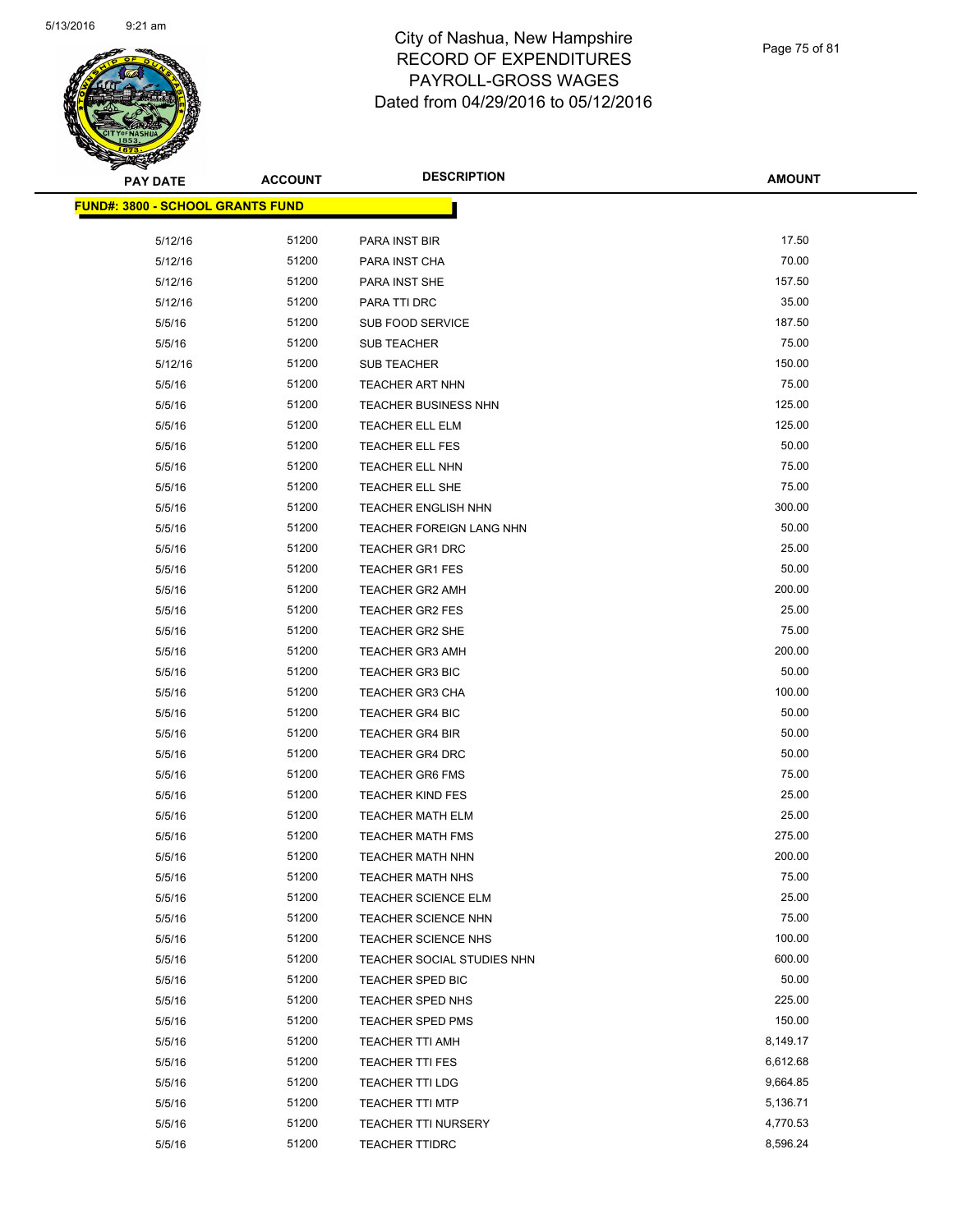| 5/13/2016<br>$9:21$ am                            |                | City of Nashua, New Hampshire<br><b>RECORD OF EXPENDITURES</b><br>PAYROLL-GROSS WAGES<br>Dated from 04/29/2016 to 05/12/2016 | Page 76 of 81 |
|---------------------------------------------------|----------------|------------------------------------------------------------------------------------------------------------------------------|---------------|
| PAY DATE                                          | <b>ACCOUNT</b> | <b>DESCRIPTION</b>                                                                                                           | <b>AMOUNT</b> |
| <b>FUND#: 3800 - SCHOOL GRANTS FUND</b>           |                |                                                                                                                              |               |
| 5/5/16                                            | 51650          | <b>ADDITIONAL HOURS</b>                                                                                                      | 1,937.50      |
| <b>TOTAL FUND 3800 - SCHOOL GRANTS FUND</b>       |                |                                                                                                                              | \$171,891.08  |
| <b>FUND#: 3810 - FOOD SERVICE GRANTS FUND</b>     |                |                                                                                                                              |               |
| 5/5/16                                            | 51300          | OVERTIME-REGULAR                                                                                                             | 225.00        |
| 5/12/16                                           | 51300          | <b>OVERTIME-REGULAR</b>                                                                                                      | 690.22        |
| <b>TOTAL FUND 3810 - FOOD SERVICE GRANTS FUND</b> |                |                                                                                                                              | \$915.22      |
| <b>FUND#: 4005 - TRAFFIC VIOLATIONS FUND</b>      |                |                                                                                                                              |               |
| 5/5/16                                            | 51100          | PARKING ENFORCEMENT SPEC                                                                                                     | 2,419.95      |
| 5/12/16                                           | 51100          | PARKING ENFORCEMENT SPEC                                                                                                     | 2,419.95      |
| 5/5/16                                            | 51100          | PV/MV COORDINATOR                                                                                                            | 833.70        |
| 5/12/16                                           | 51100          | PV/MV COORDINATOR                                                                                                            | 833.70        |
| 5/5/16                                            | 51100          | <b>VEHICLE REGISTRATION CLERK</b>                                                                                            | 279.25        |
| 5/12/16                                           | 51100          | <b>VEHICLE REGISTRATION CLERK</b>                                                                                            | 279.25        |
| 5/5/16                                            | 51200          | ADMINISTRATIVE ASSISTANT I                                                                                                   | 546.45        |
| 5/12/16                                           | 51200          | ADMINISTRATIVE ASSISTANT I                                                                                                   | 546.45        |
| 5/5/16                                            | 51200          | <b>VEHICLE REGISTRATION CLERK</b>                                                                                            | 370.88        |
| 5/12/16                                           | 51200          | <b>VEHICLE REGISTRATION CLERK</b>                                                                                            | 370.88        |
| 5/5/16                                            | 51300          | OVERTIME-REGULAR                                                                                                             | 81.84         |
| 5/12/16                                           | 51300          | <b>OVERTIME-REGULAR</b>                                                                                                      | 63.79         |
| 5/5/16                                            | 51390          | <b>OVERTIME-OTHER</b>                                                                                                        | 292.23        |
| 5/12/16                                           | 51390          | <b>OVERTIME-OTHER</b>                                                                                                        | 317.88        |
| <b>TOTAL FUND 4005 - TRAFFIC VIOLATIONS FUND</b>  |                |                                                                                                                              | \$9,656.20    |
| FUND#: 4010 - MOTOR VEHICLE ADMIN FUND            |                |                                                                                                                              |               |
|                                                   | 51100          |                                                                                                                              | 826.35        |
| 5/5/16<br>5/12/16                                 | 51100          | <b>VEHICLE REGISTRATION CLERK</b><br><b>VEHICLE REGISTRATION CLERK</b>                                                       | 826.35        |
| 5/5/16                                            | 51300          | OVERTIME-REGULAR                                                                                                             | 10.35         |
| <b>TOTAL FUND 4010 - MOTOR VEHICLE ADMIN FUND</b> |                |                                                                                                                              | \$1,663.05    |
| <b>FUND#: 4030 - POLICE SPECIAL DETAILS FUND</b>  |                |                                                                                                                              |               |
| 5/5/16                                            | 51200          | <b>OUTSIDE DETAIL SPEC PT</b>                                                                                                | 618.04        |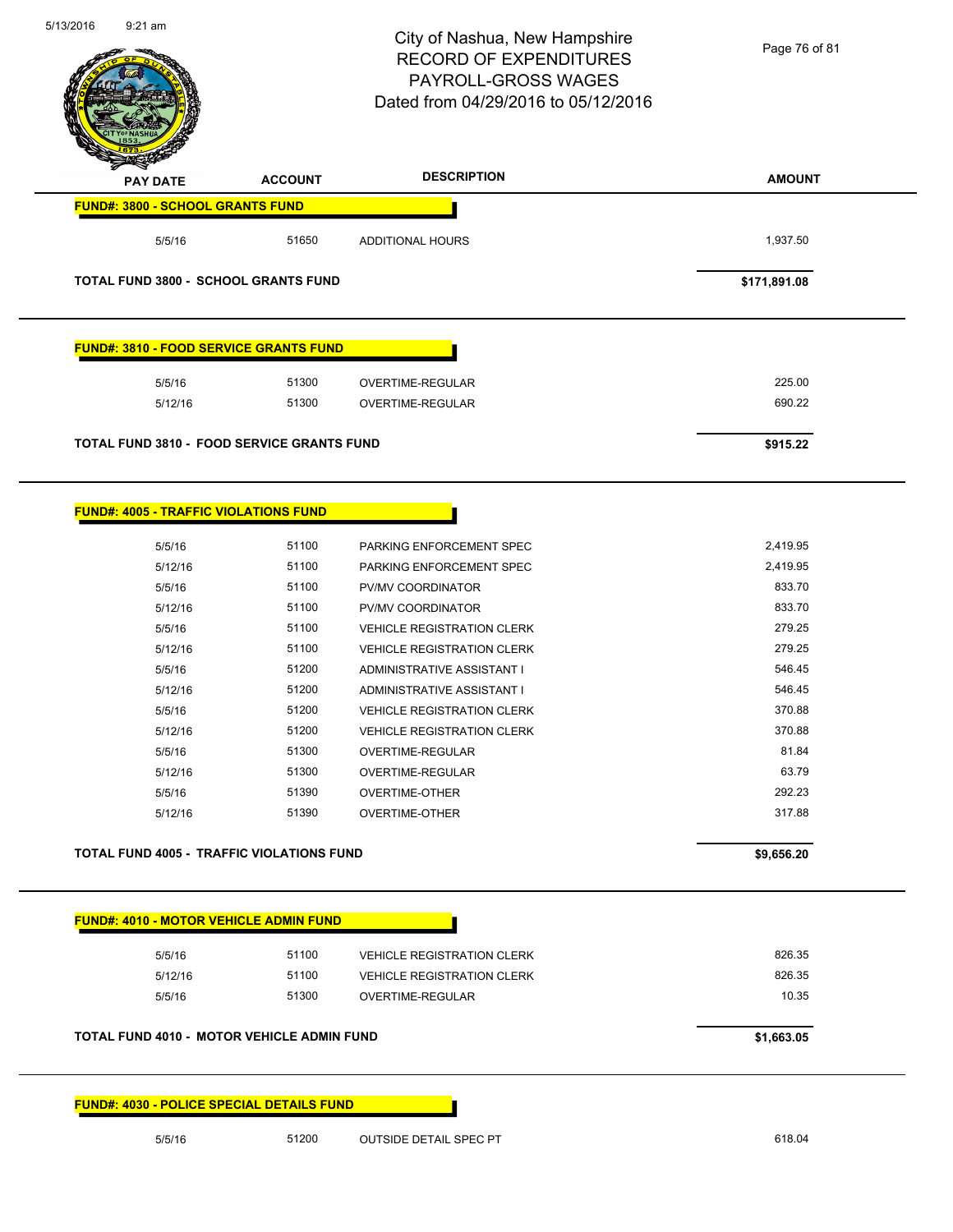

Page 77 of 81

| <b>PAY DATE</b>                                       | <b>ACCOUNT</b> | <b>DESCRIPTION</b>            | <b>AMOUNT</b> |
|-------------------------------------------------------|----------------|-------------------------------|---------------|
| FUND#: 4030 - POLICE SPECIAL DETAILS FUND             |                |                               |               |
| 5/12/16                                               | 51200          | <b>OUTSIDE DETAIL SPEC PT</b> | 618.04        |
| 5/5/16                                                | 51712          | <b>SPECIAL DETAIL</b>         | 12,903.84     |
| 5/12/16                                               | 51712          | <b>SPECIAL DETAIL</b>         | 13,793.31     |
| TOTAL FUND 4030 - POLICE SPECIAL DETAILS FUND         |                |                               | \$27,933.23   |
| <b>FUND#: 4035 - POLICE OVERTIME BILLING FUND</b>     |                |                               |               |
| 5/5/16                                                | 51300          | <b>OVERTIME-REGULAR</b>       | 1,225.16      |
| 5/12/16                                               | 51300          | <b>OVERTIME-REGULAR</b>       | 850.45        |
| <b>TOTAL FUND 4035 - POLICE OVERTIME BILLING FUND</b> |                |                               | \$2,075.61    |
| <b>FUND#: 4065 - FIRE WATCHGUARDS FUND</b>            |                |                               |               |
| 5/12/16                                               | 51712          | <b>SPECIAL DETAIL</b>         | 1,153.10      |
| <b>TOTAL FUND 4065 - FIRE WATCHGUARDS FUND</b>        |                |                               | \$1,153.10    |
| <b>FUND#: 6000 - SOLID WASTE FUND</b>                 |                |                               |               |
| 5/5/16                                                | 51100          | ACCOUNTING COMPLIANCE MGR     | 162.65        |
| E14914C                                               | 51100          | ACCOUNTING COMPLIANCE MCD     | 16265         |

| טו וטוט | <b>JIIUU</b> | ACCOUNTING COMPLIANCE MGR            | 1 U.C. U.U |
|---------|--------------|--------------------------------------|------------|
| 5/12/16 | 51100        | ACCOUNTING COMPLIANCE MGR            | 162.65     |
| 5/5/16  | 51100        | ADMINISTRATIVE ASSISTANT I           | 666.90     |
| 5/12/16 | 51100        | ADMINISTRATIVE ASSISTANT I           | 666.90     |
| 5/5/16  | 51100        | ADMINISTRATIVE ASSISTANT II          | 893.96     |
| 5/12/16 | 51100        | ADMINISTRATIVE ASSISTANT II          | 840.62     |
| 5/5/16  | 51100        | AUTOMATED TRASH COLLECTION OPR       | 4,802.00   |
| 5/12/16 | 51100        | AUTOMATED TRASH COLLECTION OPR       | 4,802.00   |
| 5/5/16  | 51100        | <b>CITY ENGINEER</b>                 | 309.10     |
| 5/12/16 | 51100        | <b>CITY ENGINEER</b>                 | 309.10     |
| 5/5/16  | 51100        | <b>COLLECTION EQUIP OPR</b>          | 8,175.60   |
| 5/12/16 | 51100        | <b>COLLECTION EQUIP OPR</b>          | 8,175.60   |
| 5/5/16  | 51100        | COLLECTION EQUIP OPR LANDFILL        | 951.20     |
| 5/12/16 | 51100        | <b>COLLECTION EQUIP OPR LANDFILL</b> | 951.20     |
| 5/5/16  | 51100        | DEP TREASURER TAX COLLECTOR          | 239.20     |
| 5/12/16 | 51100        | DEP TREASURER TAX COLLECTOR          | 239.20     |
| 5/5/16  | 51100        | DEPUTY MANAGER OF ENGINEERING        | 78.95      |
| 5/12/16 | 51100        | DEPUTY MANAGER OF ENGINEERING        | 78.95      |
| 5/5/16  | 51100        | DIRECTOR PUBLIC WORKS                | 218.30     |
| 5/12/16 | 51100        | DIRECTOR PUBLIC WORKS                | 218.30     |
| 5/5/16  | 51100        | <b>DIVISION OPERATIONS MANAGER</b>   | 181.95     |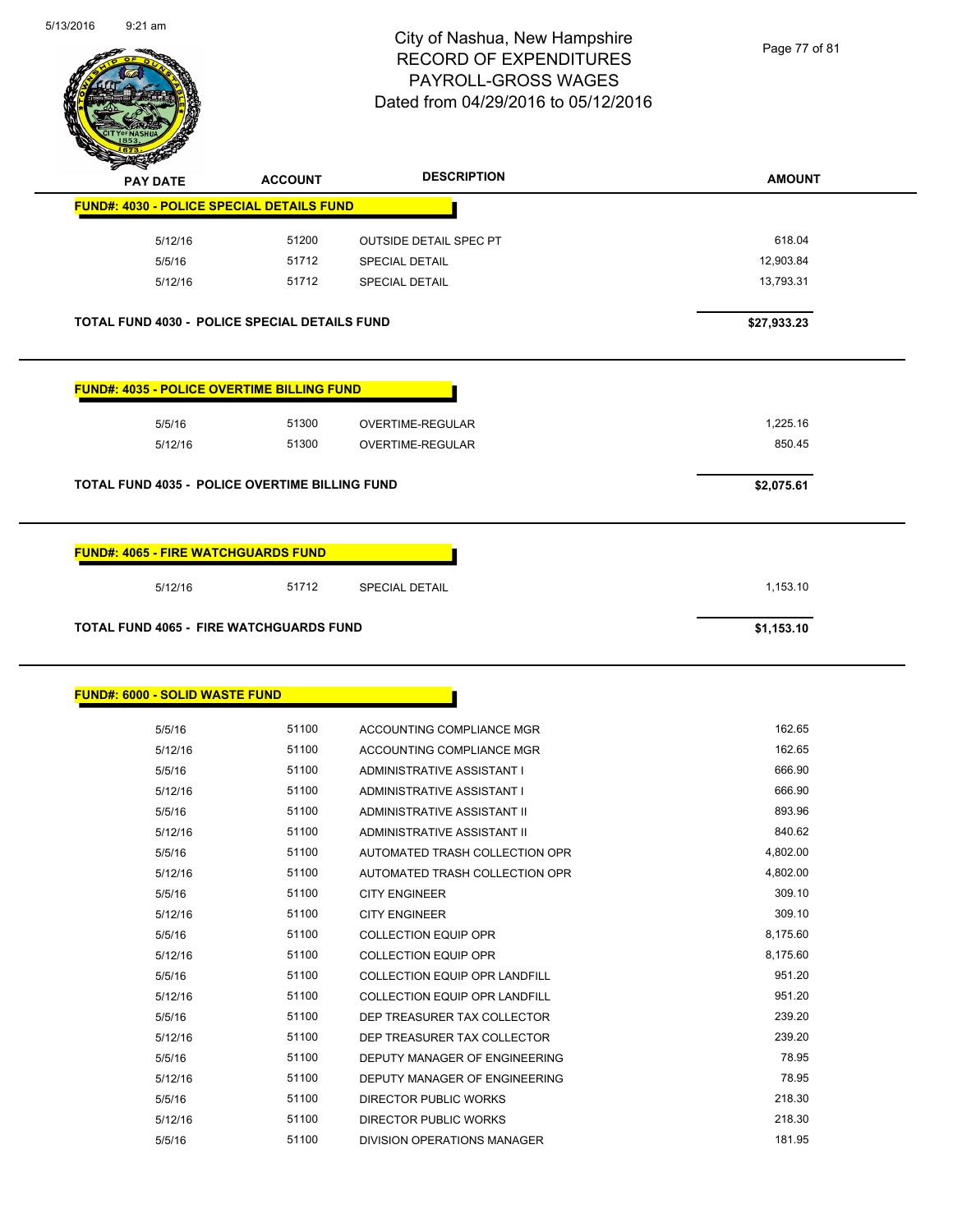

| <b>PAY DATE</b>                       | <b>ACCOUNT</b> | <b>DESCRIPTION</b>               | <b>AMOUNT</b> |
|---------------------------------------|----------------|----------------------------------|---------------|
| <b>FUND#: 6000 - SOLID WASTE FUND</b> |                |                                  |               |
| 5/12/16                               | 51100          | DIVISION OPERATIONS MANAGER      | 181.95        |
| 5/5/16                                | 51100          | DPW BILLING ACCOUNTANT           | 463.55        |
| 5/12/16                               | 51100          | DPW BILLING ACCOUNTANT           | 463.55        |
| 5/5/16                                | 51100          | DPW COLLECTIONS SPEC III         | 378.85        |
| 5/12/16                               | 51100          | DPW COLLECTIONS SPEC III         | 378.86        |
| 5/5/16                                | 51100          | DPW CONTRACT ADMINISTRATOR       | 113.45        |
| 5/12/16                               | 51100          | DPW CONTRACT ADMINISTRATOR       | 113.45        |
| 5/5/16                                | 51100          | <b>ENVIRONMENTAL ENGINEER</b>    | 1,331.45      |
| 5/12/16                               | 51100          | <b>ENVIRONMENTAL ENGINEER</b>    | 1,331.45      |
| 5/5/16                                | 51100          | <b>EQUIPMENT OPR LANDFILL</b>    | 6,774.80      |
| 5/12/16                               | 51100          | <b>EQUIPMENT OPR LANDFILL</b>    | 6,774.81      |
| 5/5/16                                | 51100          | <b>EXECUTIVE ASSISTANT</b>       | 147.80        |
| 5/12/16                               | 51100          | <b>EXECUTIVE ASSISTANT</b>       | 147.80        |
| 5/5/16                                | 51100          | FINANCE AND ADMIN MANAGER        | 394.80        |
| 5/12/16                               | 51100          | <b>FINANCE AND ADMIN MANAGER</b> | 394.80        |
| 5/5/16                                | 51100          | FLEET MANAGER STREET DEPT        | 313.55        |
| 5/12/16                               | 51100          | FLEET MANAGER STREET DEPT        | 313.55        |
| 5/5/16                                | 51100          | LICENSED SCALE OPERATOR          | 712.90        |
| 5/12/16                               | 51100          | LICENSED SCALE OPERATOR          | 712.90        |
| 5/5/16                                | 51100          | RECYCLING COORDINATOR            | 1,112.85      |
| 5/12/16                               | 51100          | RECYCLING COORDINATOR            | 1,112.86      |
| 5/5/16                                | 51100          | SOLID WASTE FOREMAN              | 2,268.35      |
| 5/12/16                               | 51100          | SOLID WASTE FOREMAN              | 2,419.57      |
| 5/5/16                                | 51100          | <b>SOLID WASTE TECHNICIAN</b>    | 1,014.70      |
| 5/12/16                               | 51100          | SOLID WASTE TECHNICIAN           | 1,014.70      |
| 5/5/16                                | 51100          | SUPERINTENDENT OF SOLID WASTE    | 1,622.10      |
| 5/12/16                               | 51100          | SUPERINTENDENT OF SOLID WASTE    | 1,622.10      |
| 5/5/16                                | 51300          | OVERTIME-REGULAR                 | 4,211.53      |
| 5/12/16                               | 51300          | OVERTIME-REGULAR                 | 1,465.20      |
| 5/5/16                                | 51400          | <b>WAGES TEMP-SEASONAL</b>       | 3,012.75      |
| 5/12/16                               | 51400          | <b>WAGES TEMP-SEASONAL</b>       | 3,120.00      |
| 5/12/16                               | 51600          | <b>LONGEVITY</b>                 | 1,200.00      |
|                                       |                |                                  |               |

## **TOTAL FUND 6000 - SOLID WASTE FUND \$79,765.31**

#### **FUND#: 6200 - WASTEWATER FUND**

5/5/16 51100 ACCOUNTING COMPLIANCE MGR 325.20 5/12/16 51100 ACCOUNTING COMPLIANCE MGR 325.20 5/5/16 51100 ADMINISTRATIVE ASSISTANT II 850.35 5/12/16 51100 ADMINISTRATIVE ASSISTANT II 850.35 5/5/16 51100 ANALYTICAL CHEMIST 836.65 5/12/16 51100 ANALYTICAL CHEMIST 836.65 5/5/16 51100 CITY ENGINEER 721.30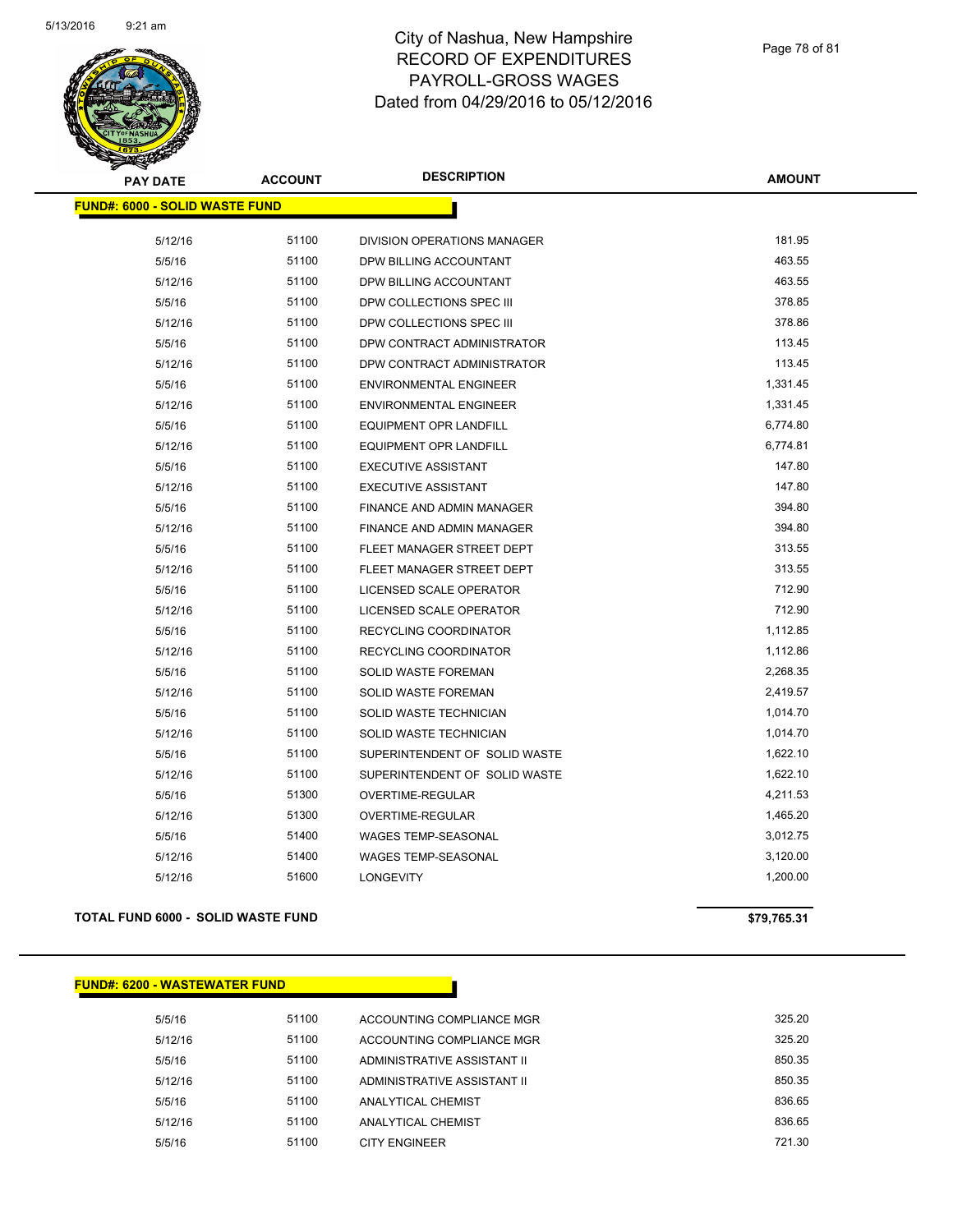

| <b>PAY DATE</b> | <b>ACCOUNT</b>                        | <b>DESCRIPTION</b>                 | AMOUNT   |
|-----------------|---------------------------------------|------------------------------------|----------|
|                 | <u> FUND#: 6200 - WASTEWATER FUND</u> |                                    |          |
|                 |                                       |                                    |          |
| 5/12/16         | 51100                                 | <b>CITY ENGINEER</b>               | 721.30   |
| 5/5/16          | 51100                                 | <b>COLLECTION SYSTEMS OPERATOR</b> | 1,920.80 |
| 5/12/16         | 51100                                 | <b>COLLECTION SYSTEMS OPERATOR</b> | 1,920.81 |
| 5/5/16          | 51100                                 | COLLECTION SYSTEMS TECHNICIAN      | 2,103.84 |
| 5/12/16         | 51100                                 | COLLECTION SYSTEMS TECHNICIAN      | 2,005.28 |
| 5/5/16          | 51100                                 | <b>COLLECTIONS SPEC II</b>         | 833.70   |
| 5/12/16         | 51100                                 | <b>COLLECTIONS SPEC II</b>         | 833.70   |
| 5/5/16          | 51100                                 | CONST INSP ENGINEERING ASST        | 236.90   |
| 5/12/16         | 51100                                 | CONST INSP ENGINEERING ASST        | 236.90   |
| 5/5/16          | 51100                                 | <b>CSO TECHNICIAN INSPECTOR</b>    | 1,041.60 |
| 5/12/16         | 51100                                 | <b>CSO TECHNICIAN INSPECTOR</b>    | 1,041.60 |
| 5/5/16          | 51100                                 | DEP TREASURER TAX COLLECTOR        | 239.20   |
| 5/12/16         | 51100                                 | DEP TREASURER TAX COLLECTOR        | 239.20   |
| 5/5/16          | 51100                                 | DEPUTY MANAGER OF ENGINEERING      | 789.60   |
| 5/12/16         | 51100                                 | DEPUTY MANAGER OF ENGINEERING      | 789.60   |
| 5/5/16          | 51100                                 | DIRECTOR PUBLIC WORKS              | 436.80   |
| 5/12/16         | 51100                                 | DIRECTOR PUBLIC WORKS              | 436.80   |
| 5/5/16          | 51100                                 | DIVISION OPERATIONS MANAGER        | 181.90   |
| 5/12/16         | 51100                                 | DIVISION OPERATIONS MANAGER        | 181.90   |
| 5/5/16          | 51100                                 | DPW BILLING ACCOUNTANT             | 463.50   |
| 5/12/16         | 51100                                 | DPW BILLING ACCOUNTANT             | 463.50   |
| 5/5/16          | 51100                                 | DPW COLLECTIONS SPEC III           | 378.89   |
| 5/12/16         | 51100                                 | DPW COLLECTIONS SPEC III           | 378.88   |
| 5/5/16          | 51100                                 | DPW CONTRACT ADMINISTRATOR         | 681.10   |
| 5/12/16         | 51100                                 | DPW CONTRACT ADMINISTRATOR         | 681.10   |
| 5/5/16          | 51100                                 | ELECTRICAL DIAGNOSTIC TECH I       | 2,196.00 |
| 5/12/16         | 51100                                 | ELECTRICAL DIAGNOSTIC TECH I       | 2,196.00 |
| 5/5/16          | 51100                                 | <b>EXECUTIVE ASSISTANT</b>         | 147.85   |
| 5/12/16         | 51100                                 | <b>EXECUTIVE ASSISTANT</b>         | 147.85   |
| 5/5/16          | 51100                                 | FINANCE AND ADMIN MANAGER          | 394.80   |
| 5/12/16         | 51100                                 | <b>FINANCE AND ADMIN MANAGER</b>   | 394.80   |
| 5/5/16          | 51100                                 | FLEET MANAGER STREET DEPT          | 104.50   |
| 5/12/16         | 51100                                 | FLEET MANAGER STREET DEPT          | 104.50   |
| 5/5/16          | 51100                                 | FOREMAN MAINTENANCE                | 1,162.80 |
| 5/12/16         | 51100                                 | FOREMAN MAINTENANCE                | 1,162.80 |
| 5/5/16          | 51100                                 | INDUSTRIAL PRETREATMENT COORD      | 1,209.55 |
| 5/12/16         | 51100                                 | INDUSTRIAL PRETREATMENT COORD      | 1,209.55 |
| 5/5/16          | 51100                                 | MECHANIC WWTP 1ST CLASS            | 1,376.47 |
| 5/12/16         | 51100                                 | <b>MECHANIC WWTP 1ST CLASS</b>     | 1,057.60 |
| 5/5/16          | 51100                                 | OPERATOR II WWTP 1st               | 3,159.60 |
| 5/12/16         | 51100                                 | OPERATOR II WWTP 1st               | 3,159.60 |
| 5/5/16          | 51100                                 | OPERATOR II WWTP 2nd               | 2,128.00 |
| 5/12/16         | 51100                                 | OPERATOR II WWTP 2nd               | 2,130.40 |
| 5/5/16          | 51100                                 | OPERATOR II WWTP 3rd               | 1,442.65 |
| 5/12/16         | 51100                                 | OPERATOR II WWTP 3rd               | 1,065.20 |
|                 |                                       |                                    |          |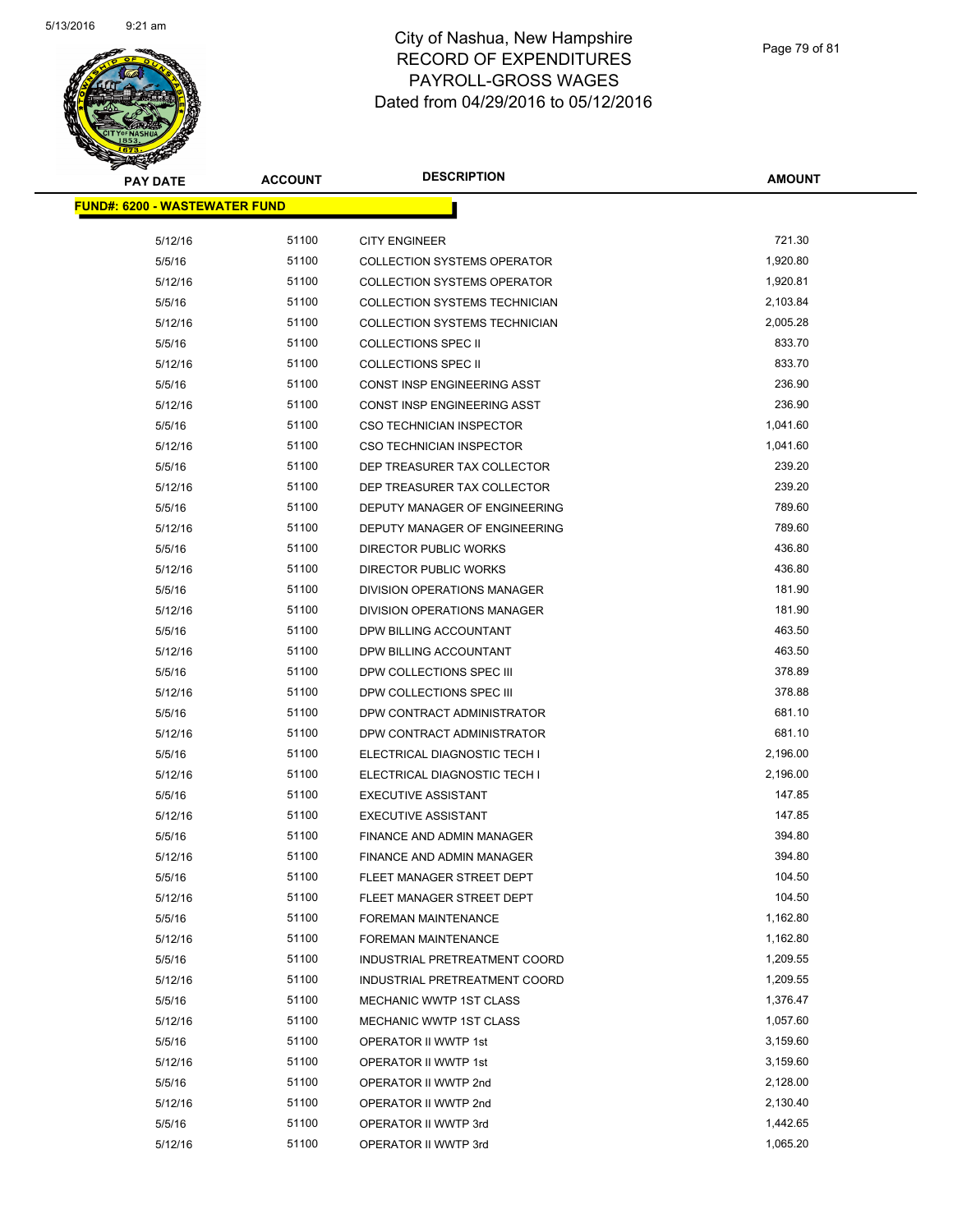

Page 80 of 81

| <b>PAY DATE</b>                      | <b>ACCOUNT</b> | <b>DESCRIPTION</b>                 | <b>AMOUNT</b> |
|--------------------------------------|----------------|------------------------------------|---------------|
| <b>FUND#: 6200 - WASTEWATER FUND</b> |                |                                    |               |
| 5/5/16                               | 51100          | <b>OPERATOR III WWTP 1st</b>       | 3,323.60      |
| 5/12/16                              | 51100          | <b>OPERATOR III WWTP 1st</b>       | 3,323.60      |
|                                      | 51100          |                                    | 1,416.00      |
| 5/5/16                               |                | PLANT OPERATIONS SUPERVISOR        |               |
| 5/12/16                              | 51100          | PLANT OPERATIONS SUPERVISOR        | 1,416.00      |
| 5/5/16                               | 51100          | <b>STAFF ENGINEER</b>              | 1,285.00      |
| 5/12/16                              | 51100          | <b>STAFF ENGINEER</b>              | 1,285.00      |
| 4/7/16                               | 51100          | <b>STREET FOREMAN</b>              | 4,808.86      |
| 4/28/16                              | 51100          | <b>STREET FOREMAN</b>              | 1,209.80      |
| 5/5/16                               | 51100          | <b>STREET FOREMAN</b>              | 1,209.80      |
| 5/12/16                              | 51100          | <b>STREET FOREMAN</b>              | 1,209.80      |
| 5/5/16                               | 51100          | SUPERINTENDENT OF WASTEWATER       | 1,771.20      |
| 5/12/16                              | 51100          | SUPERINTENDENT OF WASTEWATER       | 1,771.20      |
| 5/5/16                               | 51100          | <b>SUPV LABORATORY</b>             | 998.30        |
| 5/12/16                              | 51100          | <b>SUPV LABORATORY</b>             | 998.30        |
| 5/5/16                               | 51100          | <b>TRUCK DRIVER STREET REPAIR</b>  | 900.80        |
| 5/12/16                              | 51100          | TRUCK DRIVER STREET REPAIR         | 900.80        |
| 5/5/16                               | 51100          | <b>WASTEWATER PROJECT ENGINEER</b> | 1,371.00      |
| 5/12/16                              | 51100          | <b>WASTEWATER PROJECT ENGINEER</b> | 1,371.00      |
| 4/7/16                               | 51300          | OVERTIME-REGULAR                   | 79.39         |
| 5/5/16                               | 51300          | <b>OVERTIME-REGULAR</b>            | 2,678.13      |
| 5/12/16                              | 51300          | <b>OVERTIME-REGULAR</b>            | 3,011.44      |
| 5/12/16                              | 51400          | <b>WAGES TEMP-SEASONAL</b>         | 560.00        |
|                                      |                |                                    |               |

## **TOTAL FUND 6200 - WASTEWATER FUND \$86,833.64**

**FUND#: 6500 - PROPERTY & CASUALTY FUND**

| 5/5/16  | 51100 | <b>PROGRAM SUPV</b>                | 1,212.05 |
|---------|-------|------------------------------------|----------|
| 5/12/16 | 51100 | <b>PROGRAM SUPV</b>                | 1,212.05 |
| 5/5/16  | 51100 | PROPERTY AND CASUALTY ADJUSTER     | 2,059.89 |
| 5/12/16 | 51100 | PROPERTY AND CASUALTY ADJUSTER     | 2,059.89 |
| 5/5/16  | 51100 | <b>RISK MANAGER</b>                | 1,626.10 |
| 5/12/16 | 51100 | <b>RISK MANAGER</b>                | 1,626.10 |
| 5/5/16  | 51100 | SAFETY LOSS PREVENTION SPEC        | 1,060.80 |
| 5/12/16 | 51100 | SAFETY LOSS PREVENTION SPEC        | 1,060.80 |
| 5/5/16  | 59207 | WORKERS COMPENSATION CLAIMS        | 6,195.67 |
| 5/12/16 | 59207 | <b>WORKERS COMPENSATION CLAIMS</b> | 5.938.35 |
| 5/5/16  | 59290 | LONG TERM DISABILITY CLAIMS        | 3,065.94 |
| 5/12/16 | 59290 | LONG TERM DISABILITY CLAIMS        | 3.461.55 |

### **TOTAL FUND 6500 - PROPERTY & CASUALTY FUND \$30,579.19**